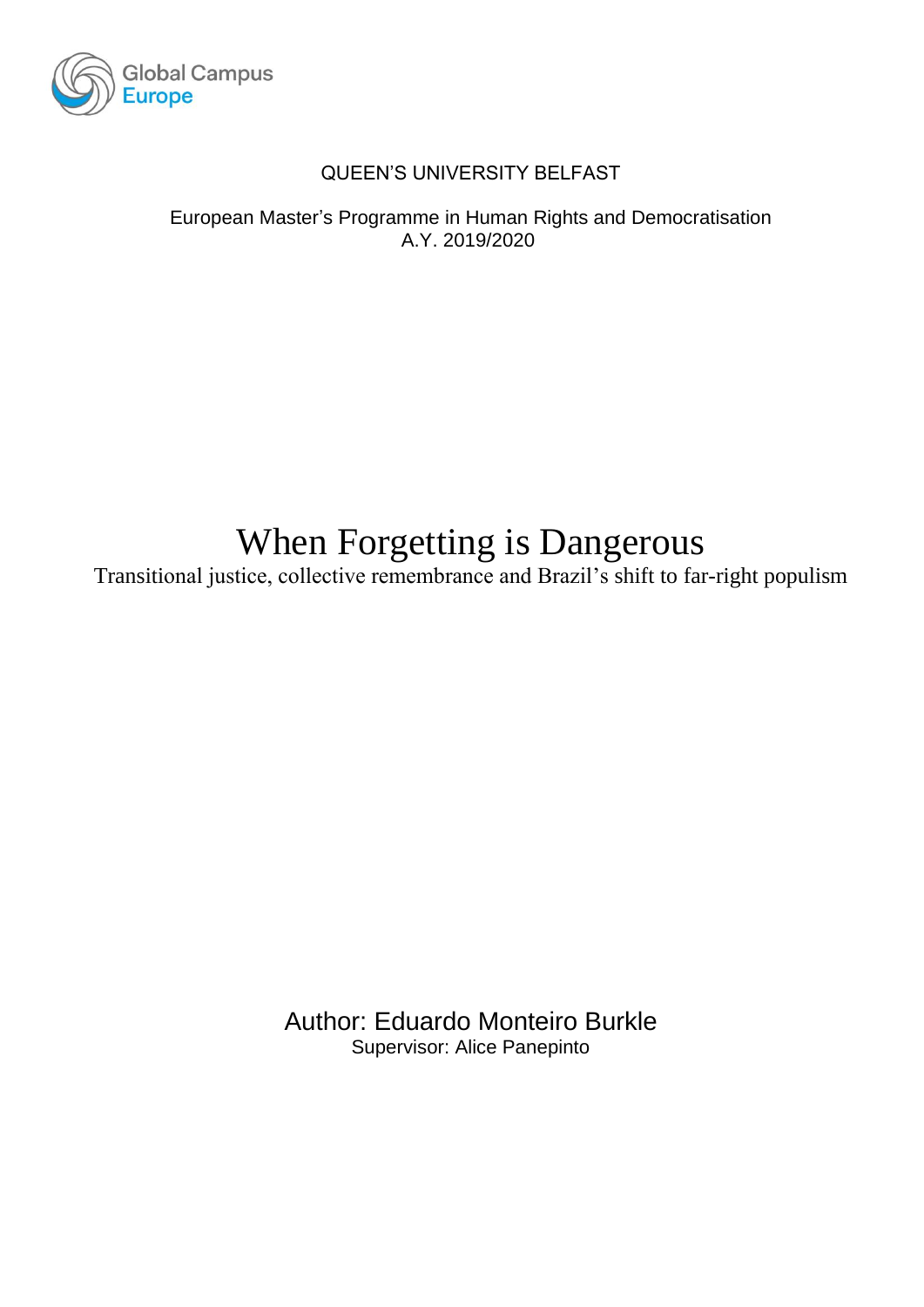# **ACKNOWLEDGEMENTS**

<span id="page-1-0"></span>I believe that writing a master's thesis is not an easy thing by itself. However, this year added some obstacles – which I do not need to remember here - in an already difficult task. While I am proud of myself for being able to attend this programme and write about my country, I would not be able to do so without the following people which I cannot thank enough for their support.

My parents Carlos and Helena, with their love and patience who even far away proved to be more present than ever. Also, a special thanks for my grandfather José Carlos for checking with me every day. All that is good in my heart was taught by them and I would not be here – or anywhere else – without you all.

My supervisor Alice Panepinto, which not only assisted me in this research but on *how to*  research. If my wish is to continue my path on an academic career is because of professors like Alice, with her professionalism, kindness and competence. Needless to say, any merits of this thesis are a direct influence from my supervisor.

To the team from the Global Campus of Human Rights (Wiebke, Chiara, George, Daniella and others) that gave to me this life-changing opportunity to attend this programme. A special thanks to Wiebke Lamer and Stephan Parmentier for helping me to define the topic of this thesis.

To the team from Queen's University Belfast (Thérèse, Margaret, Sonya) whom without their support on the second semester I would not be able to complete this research. A special thanks to the EMA director at Belfast Thérèse Murphy.

To my friends back in Brazil, which were always present for me no matter what, I carry you all in my heart. To the friends I made along to way, that taught to me not only how big is this world, but how it is filled with amazing people.

Lastly, a special thanks for Carlos, João Pedro, Felipe, Ana Teresa, Filipe, Ana Monteiro and Gabriel which all discussed this thesis and its topics with me during the last months.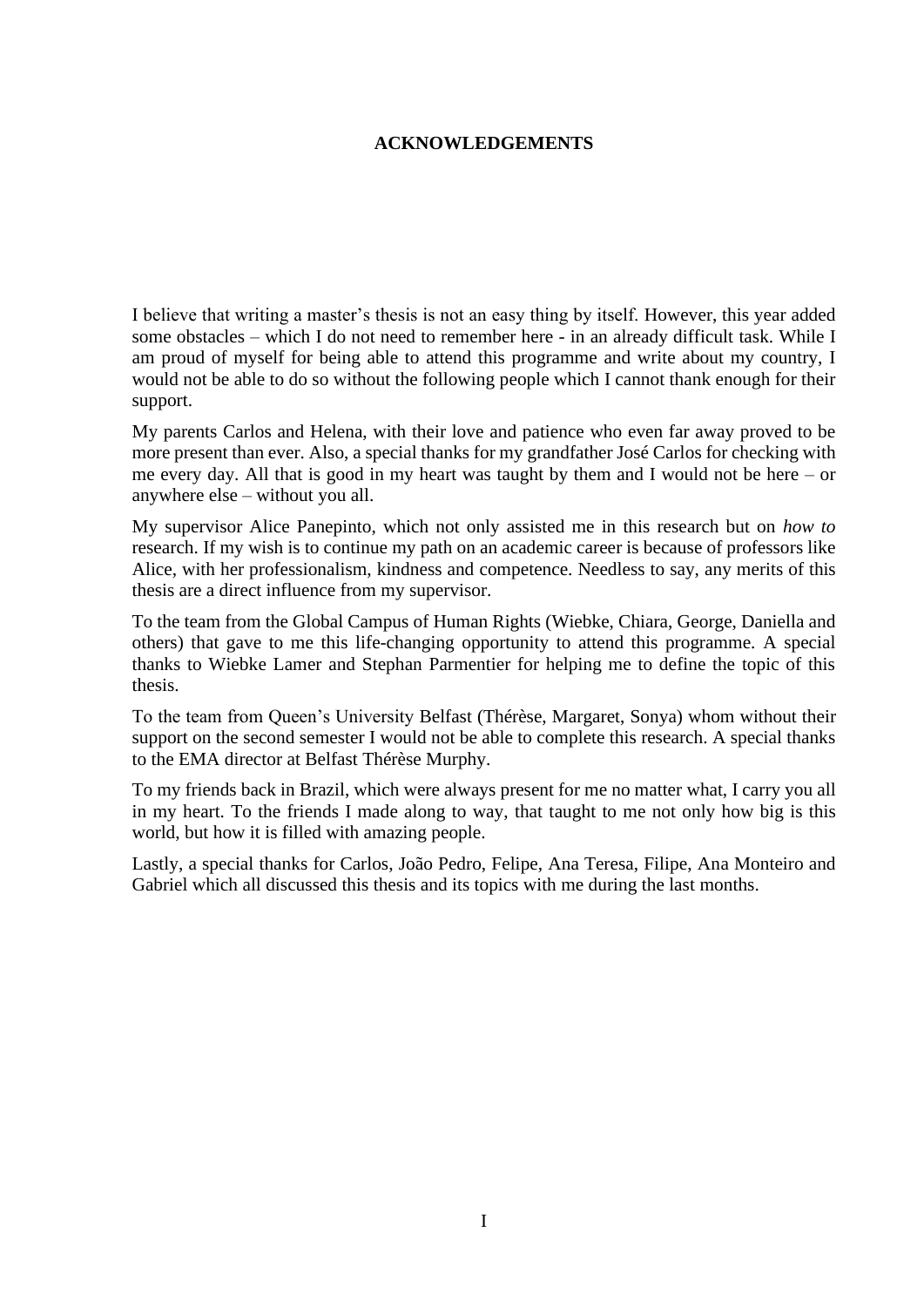*I was sailing in the Milky Way*

*Losing track of memories that weren't that day*

*Right by her side*

*As the stars flew by I did collide with memory*

*But somehow I survived*

*And became free*

- Neil Young

*You have to begin to lose your memory, if only in bits and pieces, to realize that memory is what makes our lives. Life without memory is no life at all, just as an intelligence without the possibility of expression is not really an intelligence. Our memory is our coherence, our reason, our feeling, even our action. Without it, we are nothing*

- Luis Buñuel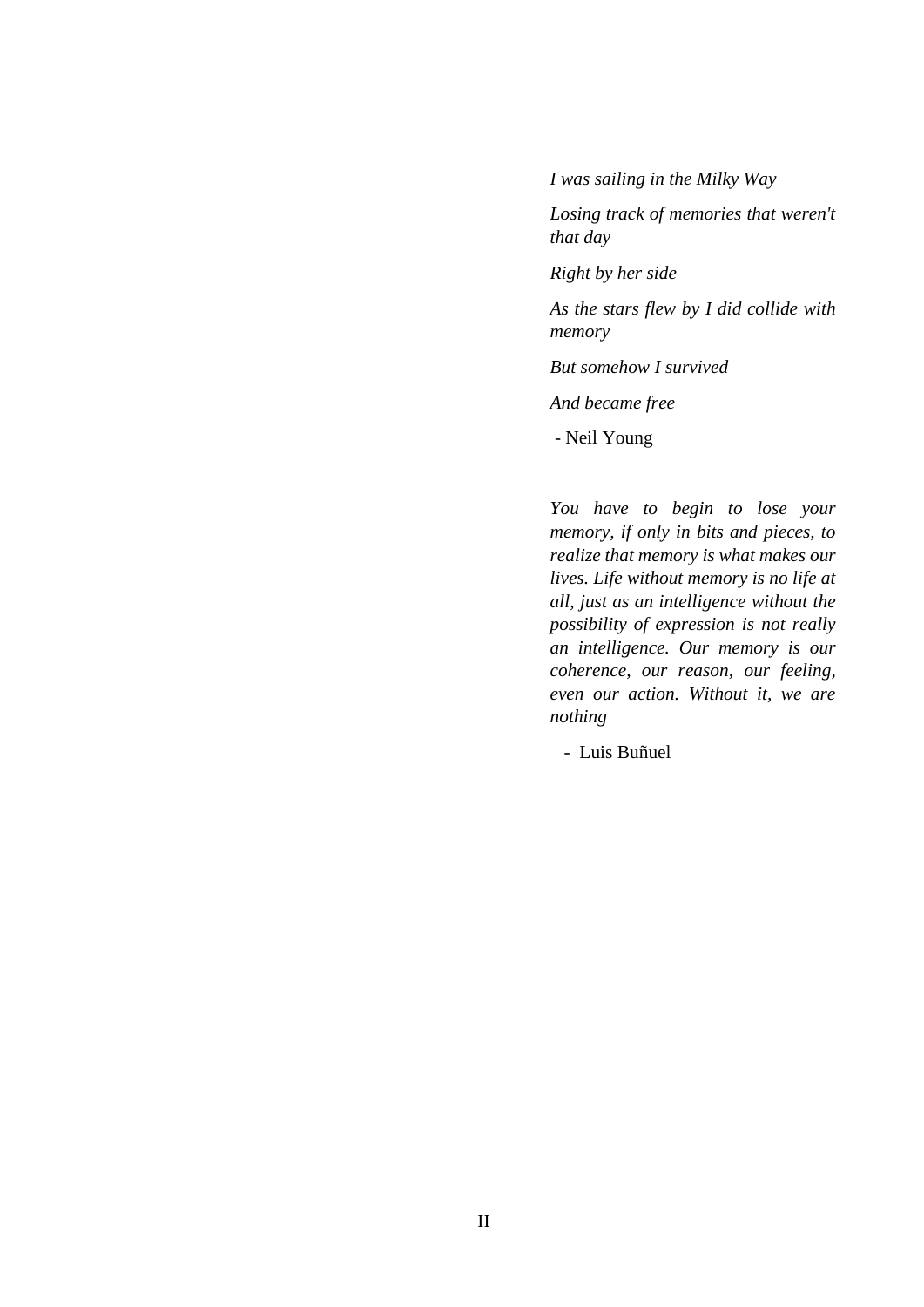## **ABSTRACT**

<span id="page-3-0"></span>Transitional justice measures such as, *inter alia*, trials, truth commissions and institutional reforms or a lack thereof have an impact on how societies deal with the past and help to shape the collective memories of these societies and their different groups. The aim of this paper is to analyze the Brazilian transition to democracy and how the lack of implementation of transitional justice measures, or their shortcomings, can explain the non-existence of a consensus towards its authoritarian past. By not having a shared understanding of its own past we argue that the Brazilian democracy is prone to revive its authoritarian past, as shown by the recent wave of autocratization it suffers. The rise of far-right populism in Brazil is linked to a dictatorship nostalgia, embodied in President Jair Bolsonaro and the intense presence of the military in his government. Without the proper reckoning with its past the Brazilian democracy display an inherent weakness associated to its amnesia towards the military Dictatorship (1964- 1985).

**Keywords:** Transitional Justice, Collective Memory, Brazilian Military Dictatorship, Populism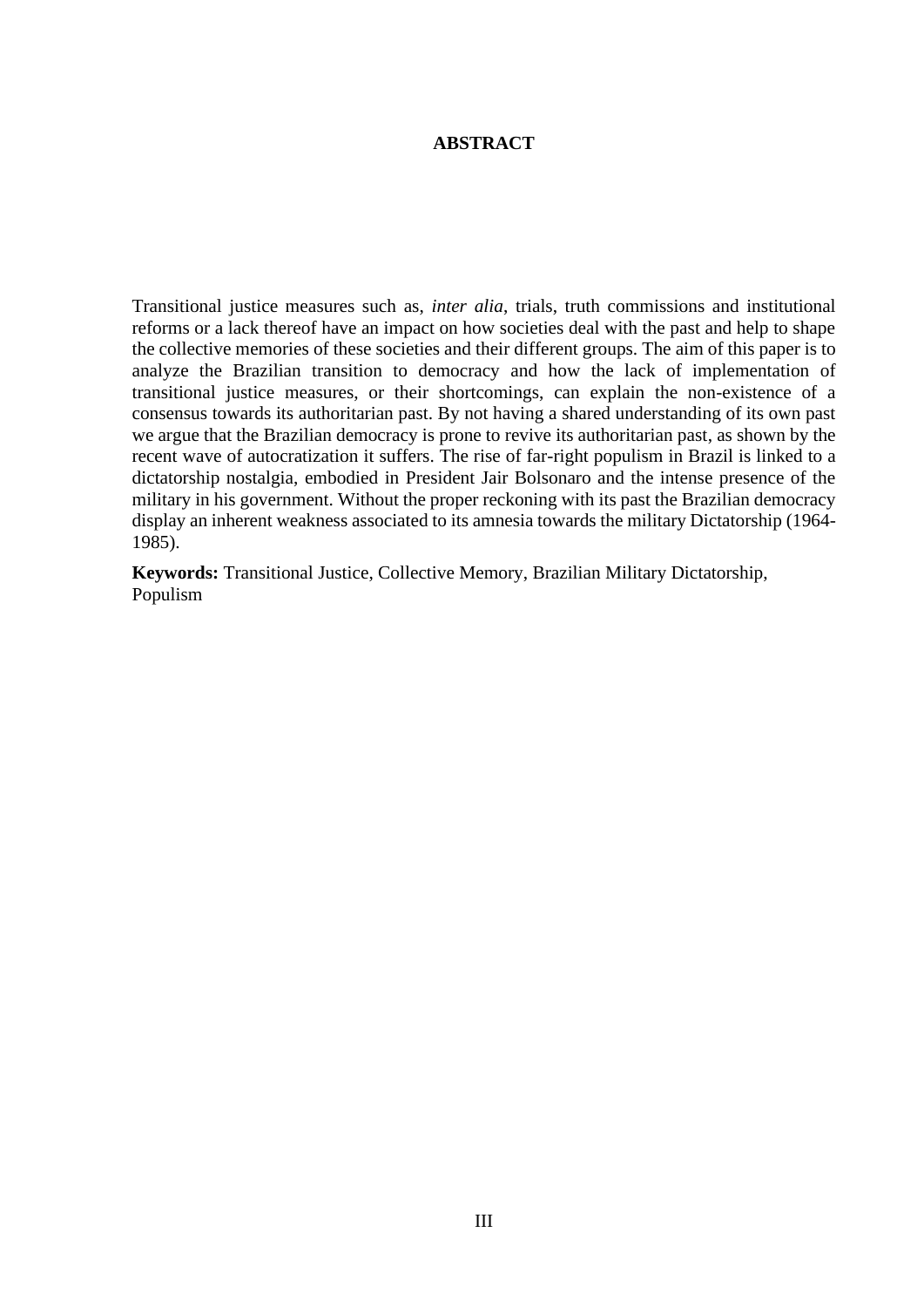# **TABLE OF ABREVIATIONS**

<span id="page-4-0"></span>

| <b>AGU</b>    | Advocacia Geral de União                                 |
|---------------|----------------------------------------------------------|
| $AI-5$        | <b>Institutional Act Five</b>                            |
| <b>ARENA</b>  | Aliança Renovadora Nacional (National Renewal Alliance)  |
| <b>BRICS</b>  | Brazil, Russia, India, China and South Africa            |
| <b>CEMDP</b>  | Comissão Especial sobre Mortos e Desaparecidos Políticos |
|               | (Commission on Political Deaths and Disappearances)      |
| DOI-Codi      | Department of Information Operations – Centre for        |
|               | <b>Internal Defence Operations</b>                       |
| <b>DOPS</b>   | Department of Political and Social Order                 |
| <b>ECtHR</b>  | <b>European Court of Human Rights</b>                    |
| Gen.          | General                                                  |
| <b>IACtHR</b> | Inter-American Court of Human Rights                     |
| <b>ICC</b>    | International Criminal Court (ICC)                       |
| <b>LDI</b>    | Liberal Democracy Index                                  |
| <b>LSN</b>    | Law of National Security                                 |
| <b>MBL</b>    | Movimento Brasil Livre (Free Brazil Movement)            |
| <b>MDB</b>    | Movimento Democrático Brasileiro (Brazilian Democratic   |
|               | Movement)                                                |
| <b>MFA</b>    | Movimento Feminino pela Anistia (Feminist Amnesty        |
|               | Movement)                                                |
| <b>NGO</b>    | Non-governmental Organization                            |
| <b>NTC</b>    | <b>Brazilian National Truth Commission</b>               |
| <b>OAB</b>    | Ordem dos Advogados do Brasil (Brazilian Bar             |
|               | Association)                                             |
| <b>PM</b>     | <b>Military Police</b>                                   |
| <b>PMDB</b>   | Partido do Movimento Democrático Brasileiro (Brazilian   |
|               | Democratic Movement Party)                               |
| <b>PSDB</b>   | Partido Social Democrata Brasileiro (Brazilian Social    |
|               | Democratic Party)                                        |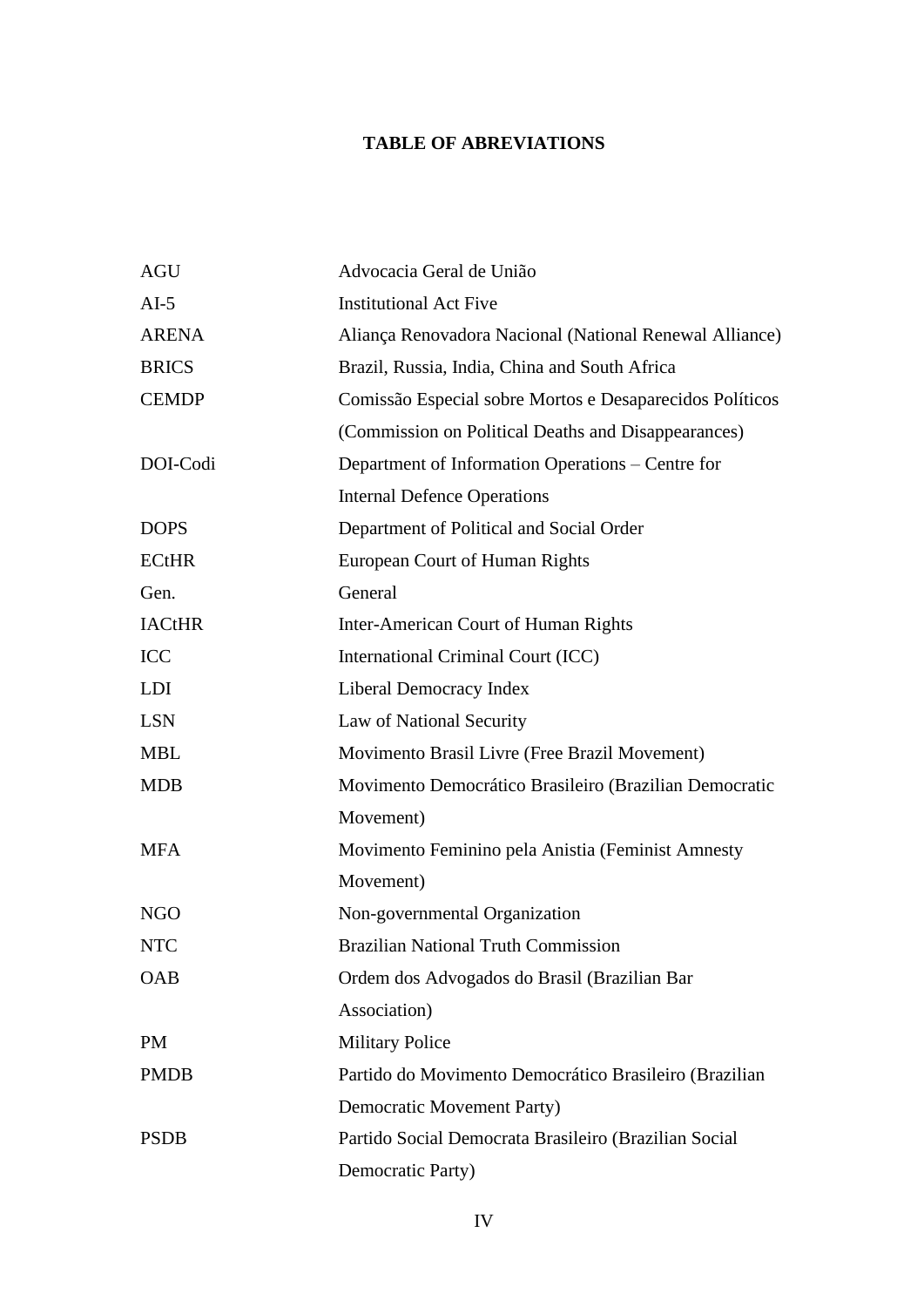| <b>PSL</b>     | Partido Social Liberal (Liberal Social Party)           |
|----------------|---------------------------------------------------------|
| <b>PT</b>      | Partido dos Trabalhadores (Worker's Party)              |
| <b>PTB</b>     | Partido Trabalhista Brasileiro (Brazilian Labour Party) |
| <b>SNI</b>     | National Intelligence Service (SNI)                     |
| <b>STF</b>     | Supremo Tribunal Federal (Brazilian Supreme Court)      |
| <b>STM</b>     | Superior Tribunal Militar (Military Superior Tribunal)  |
| <b>TCU</b>     | Tribunal de Contas da União (Supreme Audit Agency)      |
| <b>TERNUMA</b> | Terrorismo Nunca Mais (Terrorism Never Again)           |
| <b>US</b>      | United States Of America                                |
| <b>UN</b>      | <b>United Nations</b>                                   |
| V-Dem          | Varieties of Democracies                                |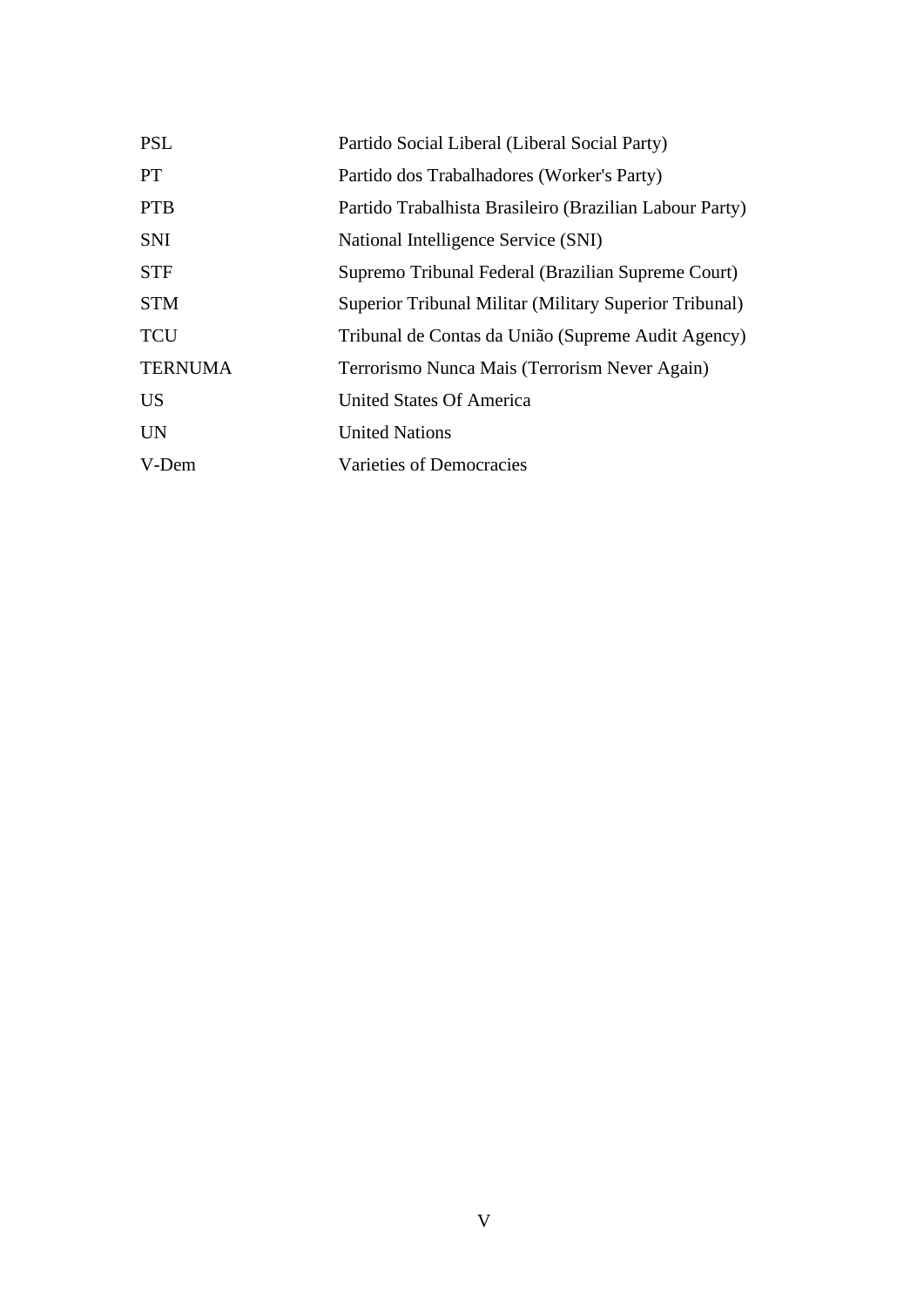# **TABLE OF CONTENTS**

| <b>CHAPTER 1 - TANKS AND BALLOTS: FROM THE MILITARY DICTATORSHIP (1964-1985) TO</b>                                                                                                                                                                                                                                                                       |  |
|-----------------------------------------------------------------------------------------------------------------------------------------------------------------------------------------------------------------------------------------------------------------------------------------------------------------------------------------------------------|--|
| 1.2 THE COUNTRY IS BEING SWEPT BY STRONG WINDS: THE AI-5 AND THE ANOS DE CHUMBO 9<br>1.3 A CONTROLLED TRANSITION AND THE REBIRTH OF CIVIL SOCIETY: THE AMNESTY LAW AND DIRETAS                                                                                                                                                                            |  |
| 1.4 BOLSONARO: THE MILITARY BACK IN POWER THROUGH DEMOCRATIC ELECTIONS  16                                                                                                                                                                                                                                                                                |  |
| <b>CHAPTER 2 - DEALING WITH AN AUTHORITARIAN PAST: TRANSITIONAL JUSTICE</b>                                                                                                                                                                                                                                                                               |  |
| 2.5 TRANSITIONAL JUSTICE AND THE MEMORY ASSUMPTION: IT IS ALWAYS BETTER TO REMEMBER?  33<br><b>CHAPTER 3 - SHADOWS AND LIES CANNOT PROMOTE HARMONY: TRANSITIONAL JUSTICE</b><br>3.1 A NEGOTIATED TRANSITION AND A DELAYED TRANSITIONAL JUSTICE: THE BRAZILIAN CASE  39<br>3.4 ASSESSING THE TRANSITIONAL JUSTICE IN BRAZIL: AN INCOMPLETE MEMORY TURN  52 |  |
| <b>CHAPTER 4 - BOLSONARISMO AND THE DICTATORSHIP NOSTALGIA: FAR-RIGHT</b><br>4.1 FROM LULISMO TO BOLSONARISMO: AN IRRUPTION OF MEMORY AND THE RISE OF THE FAR-RIGHT IN<br>4.3 BOLSONARISMO AND FAR-RIGHT RIGHT POPULISM: THE DICTATORSHIP NOSTALGIA  66                                                                                                   |  |
|                                                                                                                                                                                                                                                                                                                                                           |  |
|                                                                                                                                                                                                                                                                                                                                                           |  |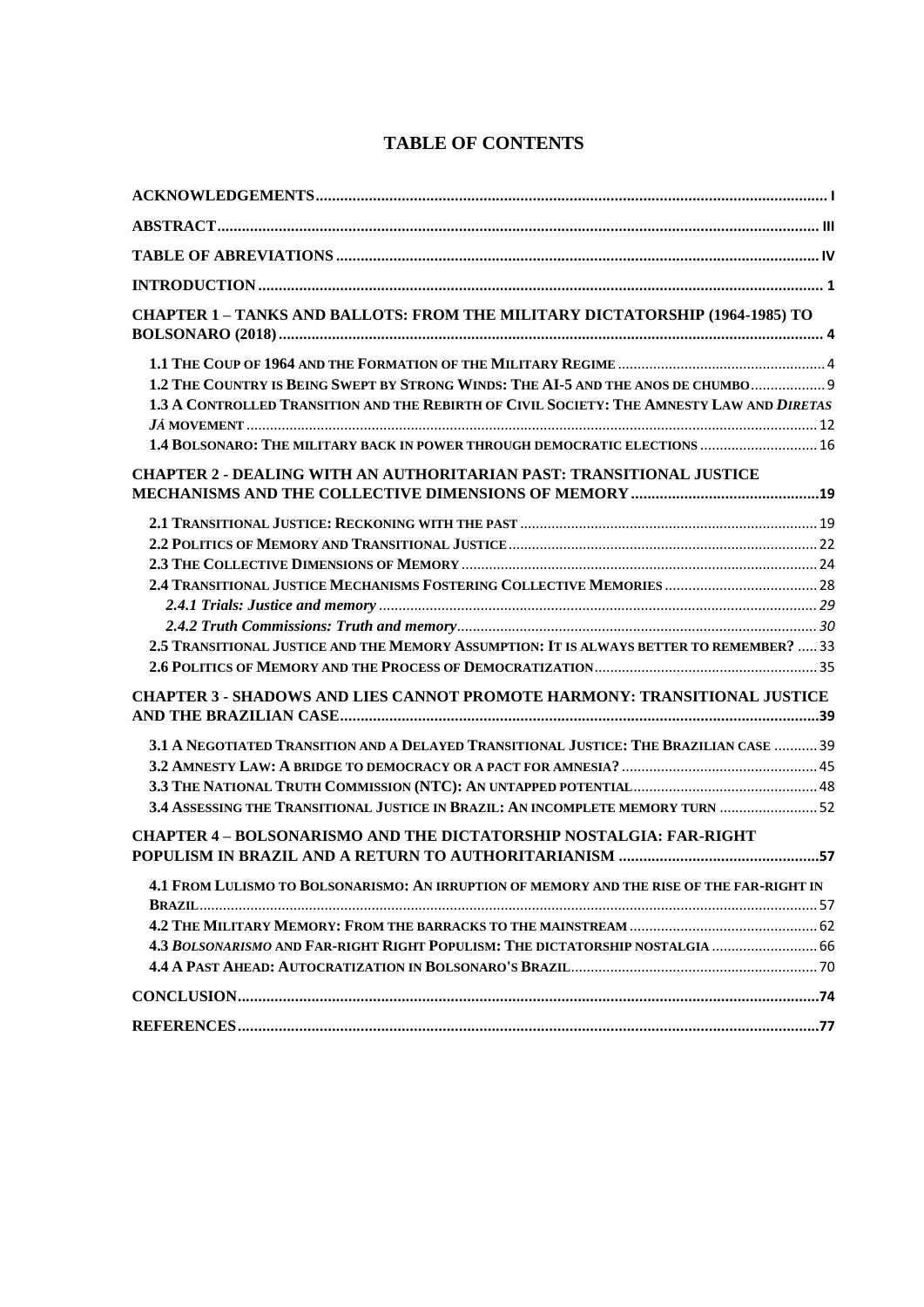### <span id="page-7-0"></span>**INTRODUCTION**

Salvador's Dali most famous painting is entitled "The Persistence of Memory". However, many refer to it simply as "Melting Clocks" in reference to the most distinguishable component of the surrealism icon. While Dali never fully explained the meaning of the melting clocks, they can be interpreted as how time works in a different way concerning memory, or as Sontag – echoing the work of Walter Benjamin – claims how the work of memory collapses time.<sup>1</sup>

The intricate relation between time and memory gains another layer when we consider the existence of collective memories. These memories define how different groups not only remember the past, but form their identity and their lens to read the present. The existence of (sometimes dissonant) collective memories of authoritarian pasts is a useful perspective to grasp how decades-long events can resurface on the public sphere and profoundly influence the political scenario.

But does the Brazilian society remember its own authoritarian past? This research project analyses the transitional justice process in Brazil, using the perspective of memory studies and the concept of collective memory to identify the ongoing implications of the lack of understanding concerning the military dictatorship (1964-1985) period. By doing so, we try to explain the re-emergence of a dictatorship nostalgia and the rise of far-right populism in the country.

The election of Jair Bolsonaro in 2018, a former military famous for praising the regime, represented not only the rise of far-right populism in Brazil but brought back the armed forces to center stage of the national politics. Assessing the transitional justice experience in Brazil we can ask: Would the return of the military through the electoral vote be possible with the early implementation of transitional justice measures? The formation of a shared collective memory on the authoritarian past by transitional justice mechanisms allow a shield against this type of populism attached to a dictatorship nostalgia? The shortcomings and the late implementation of transitional justice in Brazil turned its democracy more fragile to figures like Bolsonaro?

Unlike many other countries, including its neighbors from Latin America, Brazil transitioned to a democratic state without deploying significative transitional justice measures. The amnesty

<sup>1</sup> Susan Sontag, *Under the Sign of Saturn* (Farrar, Straus & Giroux 1980) 115.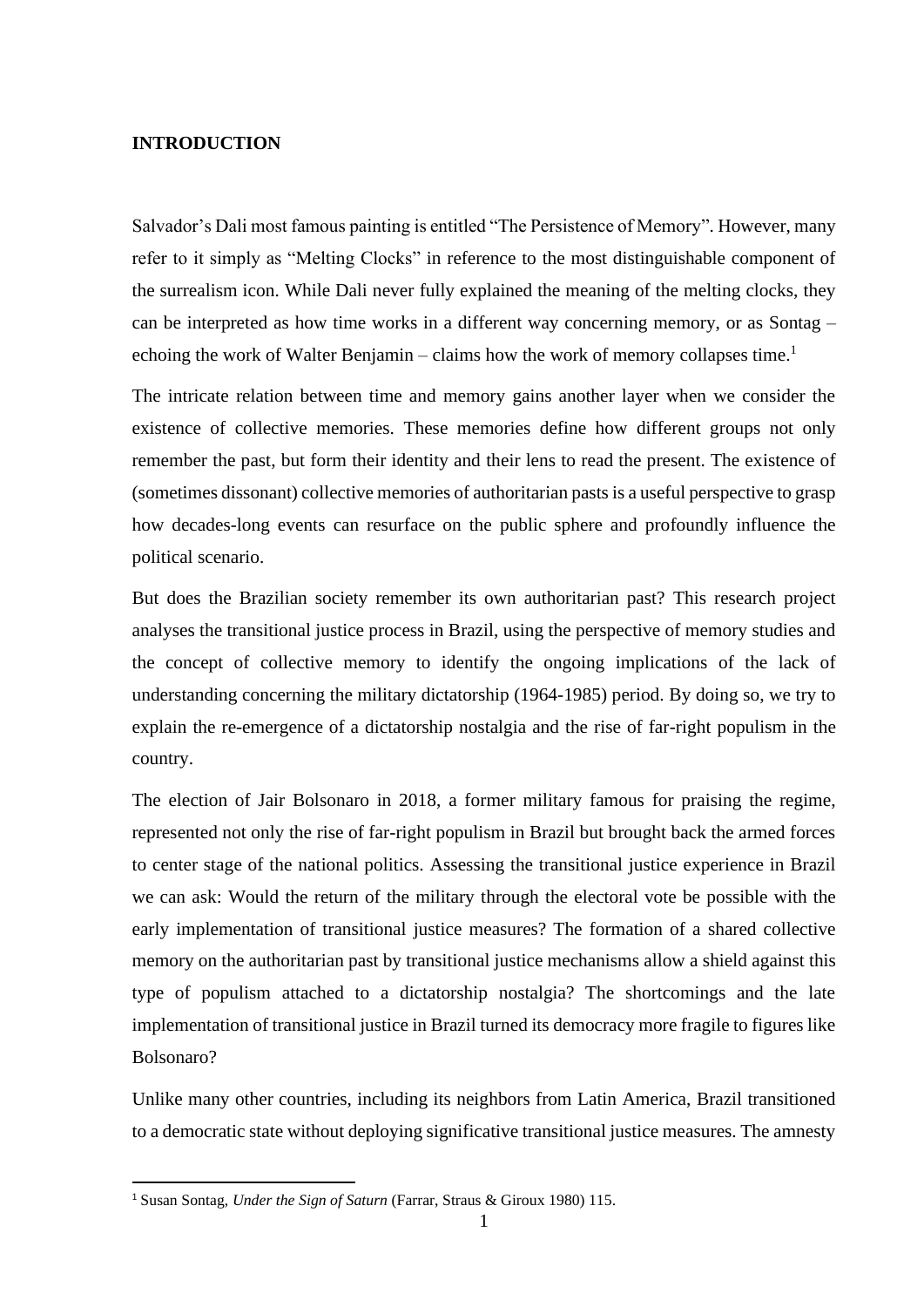law approved during the military rule persists and no human rights trials took place in country until this day. This approach, emulating the conciliatory reasoning of the negotiated Brazilian transition to democracy shows that, at least initially, there was also a pact for amnesia.

The transitional justice practice developed a series of mechanisms that countries adopt not only to make their transition from authoritarian regimes to democratic ones, but also to "deal with the past". In this sense, measures such as truth commissions, trials, and institutional reforms exist not only to bring stability and legitimacy to new democratic regimes or to make justice for victims but also as a way to introduce a shared understanding of the past.

In this sense, transitional justice measures can help foster collective memories about authoritarian pasts. When successful, they do so in order to prevent countries from falling back into autocratic experiences, or as embodied in the motto of many transitional justice experiences throughout the world: *Nunca más! 2*

In order to analyze this subject, this desk-based study resorted to primary sources, including the Brazilian amnesty law, the report from the National Truth Commission (NTC) and judgments from the Brazilian Supreme Court (STF) and the Inter-American Court of Human Rights (IACtHR). The secondary sources are academic works in English and Portuguese, mainly on the fields of transitional justice, memory studies, political science and history.

The first chapter lays out the historical background of the dissertation. It considers how the coup of 1964 was not an initiative of the military only, but enjoyed support across a significant section of Brazilian society, polarising Brazilian politics. A similar polarization happened in 2018 with the election of Jair Bolsonaro, when the military became part of political life again.

The second chapter deals with the theoretical aspects of transitional justice and collective memory. The objective is to discuss how transitional justice mechanisms, such as trials and truth commissions, have the potential of shaping a shared understanding of the past. The human rights-oriented framework of the transitional justice field implies that this memory work can have a meaningful impact on democratization processes.

The third chapter presents the transitional justice experience in Brazil, showing how the characteristics of the regime itself and the controlled transition to democracy also meant a pact for amnesia. Sparse and narrow measures of transitional justice, mostly focused on reparations programmes, failed to deliver justice for the victims of the dictatorship, and the absence of

<sup>2</sup> Or simply Never Again, in English.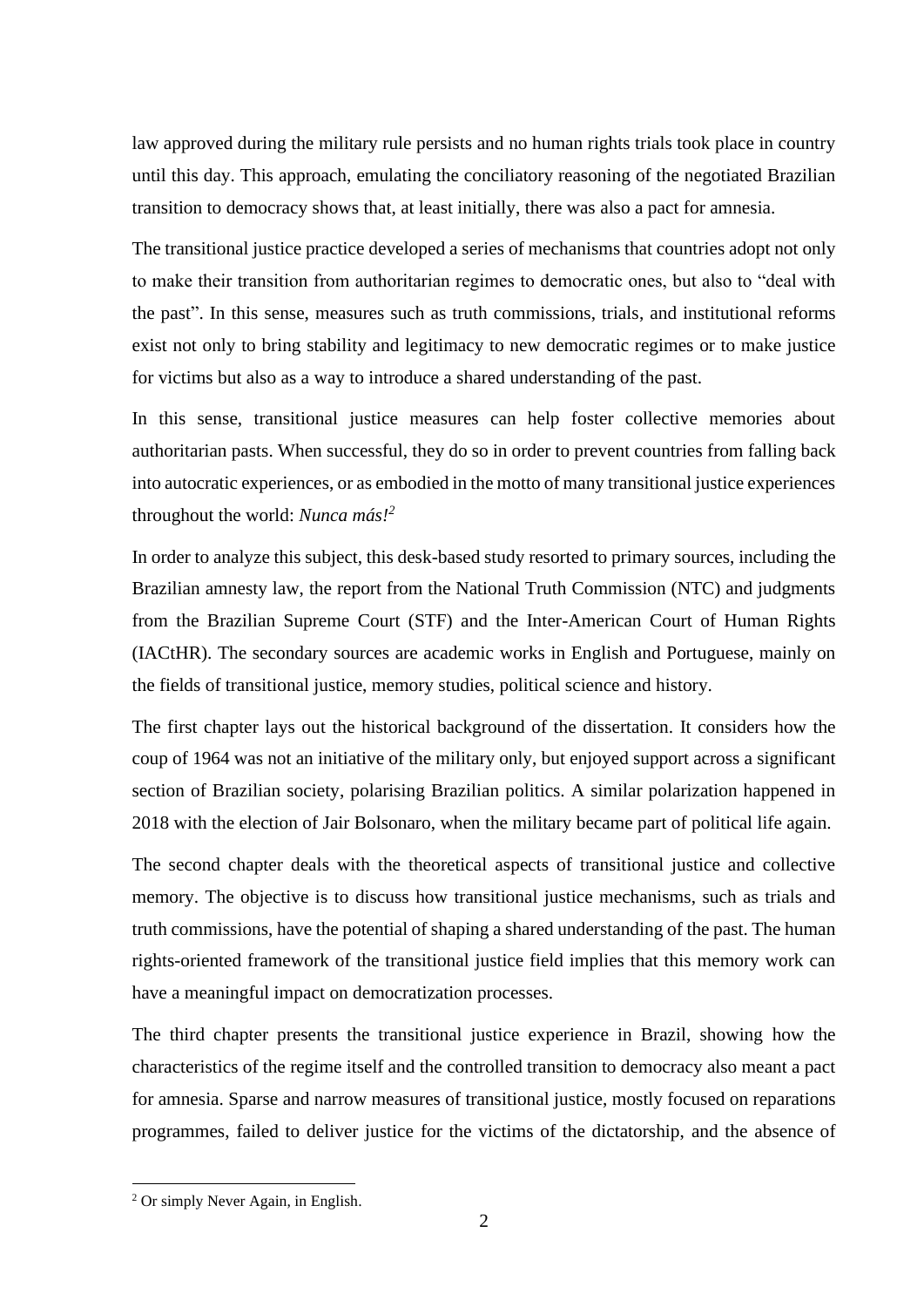debates in the public sphere about the authoritarian past prevented the matter from being publicly acknowledged. A more far-reaching approach, symbolized by the establishment of a truth commission in 2011, almost three decades after the transition to democracy, was interrupted by changes in the political scenario.

The fourth chapter is focused on the contemporary Brazilian politics and the rise of far-right populism and a dictatorship nostalgia, personified in Jair Bolsonaro, elected president in 2018. It shows not only how the period of autocratization that Brazil lives is linked with its past, but also how Bolsonaro's nostalgia for the military dictatorship and its political success would not thrive with the proper reckoning of the dictatorship years.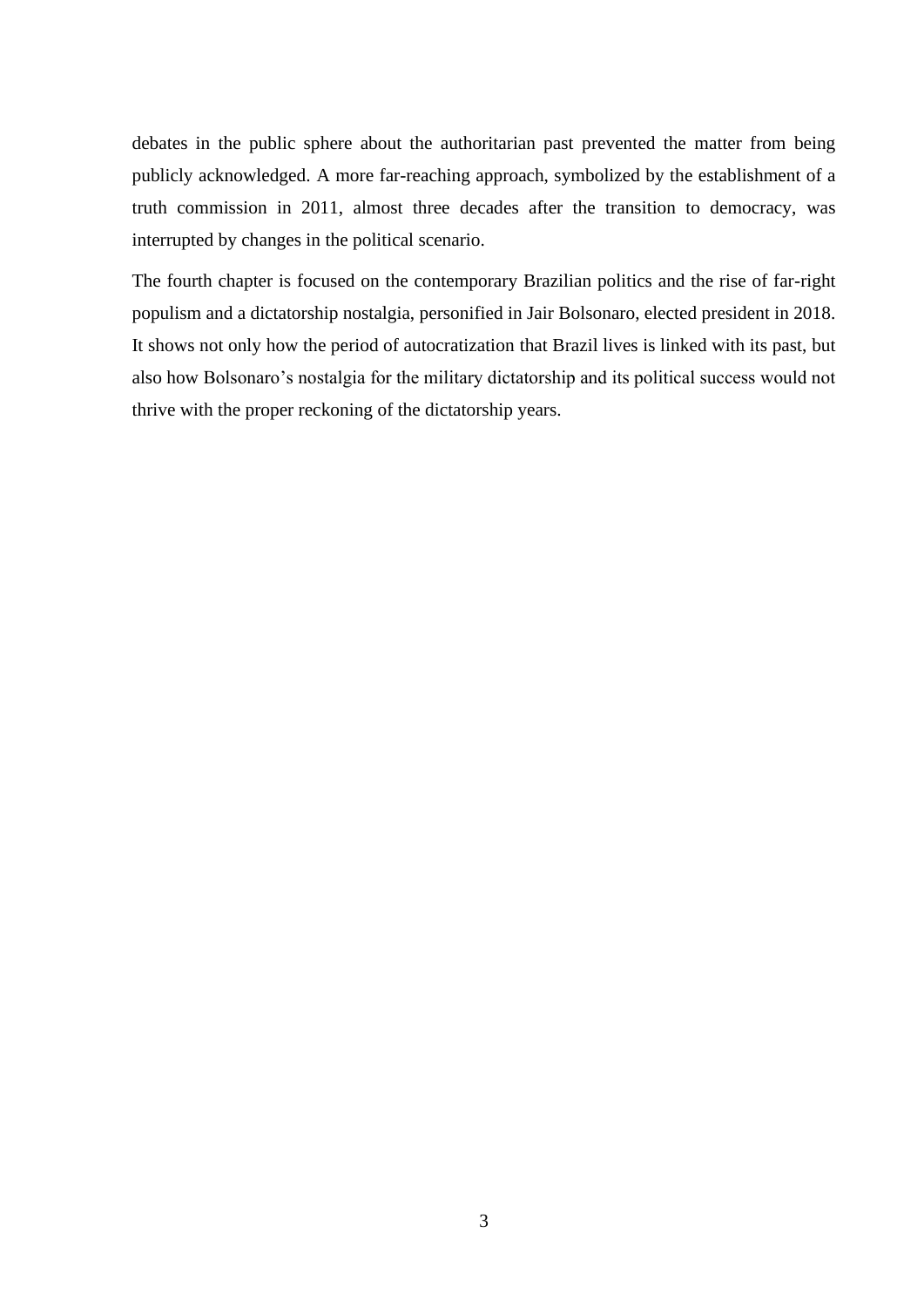# <span id="page-10-0"></span>**CHAPTER 1 – Tanks and Ballots: From the Military Dictatorship (1964-1985) to Bolsonaro (2018)**

This chapter provides an overview of the history of the military dictatorship in Brazil (1964- 1985), explaining the conditions that allowed the military to depose an elected president and to govern the country for more than two decades. The Institutional Act Five (a symbol of the authoritarianism of the regime), the Amnesty Law of 1979 and the *Diretas Já* (Direct Elections Now) movement are presented as milestones of the military in power and the subsequent process of democratization. Lastly, it presents the rise of Jair Bolsonaro as a political figure in Brazil and his trajectory to presidency in 2018, representing the return of the military in Brazilians politics, this time through democratic elections.

#### <span id="page-10-1"></span>**1.1 The Coup of 1964 and the Formation of the Military Regime**

The Brazilian military dictatorship<sup>3</sup> started in 1964 and would last for twenty-one years. On 31 March 1964, tanks were on streets as a military junta deposed president João Goulart and issued the Institutional Act  $1<sup>4</sup>$  that annulled the mandate of the deputies of the left-wing parties, gave a veneer of legality to the *coup d'état*, and paved the way for General Castelo Branco to become president. What was left of the National Congress "elected" Castelo Branco on 11 April 1964 in an indirect election in which he was the one and only candidate. The votes of the members of the congress (361 votes and 72 abstentions) were geared by fear or by convenience, but expecting presidential elections would still happen in 1965.

In his speech that same day, Castelo Branco guaranteed there would be no more annulments of political rights in the congress and that he would hand over the presidency to a successor to be

<sup>3</sup> Elio Gaspari, *A Ditadura Envergonhada: As Ilusões Armadas* (Companhia das Letras 2002); *A Ditadura Escancarada: As Ilusoes Armadas* (Companhia das Letras 2002); *A Ditadura Encurralada* (Editora Intrinseca 2014); *A Ditadura Derrotada* (Editora Intrinseca 2014); *A Ditadura Acabada* (Editora Intrinseca 2017); Lilia Moritz Schwarcz and Heloisa Starling, *Brazil : A Biography* (Allen Lane 2018); Thomas E Skidmore, *The Politics of Military Rule in Brazil, 1964-1985* (Oxford University Press 1990); Leslie Bethell and Celso Castro, 'Politics in Brazil Under Military Rule, 1964-1985' in Leslie Bethell (ed), *Cambridge History of Latin America - Volume IX: Brazil since 1930* (Cambridge University Press 2008); Marcos Napolitano, 'The Brazilian Military Regime, 1964–1985', *Oxford Research Encyclopedia of Latin American History* (2018).

<sup>4</sup> The military issued seventeen institutional acts during the regime, with different consequences on the Brazilian legal order. Their objective was to portray a sense of legitimacy to the dictatorship on what Anthony W. Pereira calls "authoritarian legality", see Anthony W Pereira, *Political (In)Justice: Authoritarianism and the Rule of Law in Brazil, Chile, and Argentina* (University of Pittsburgh Press 2005).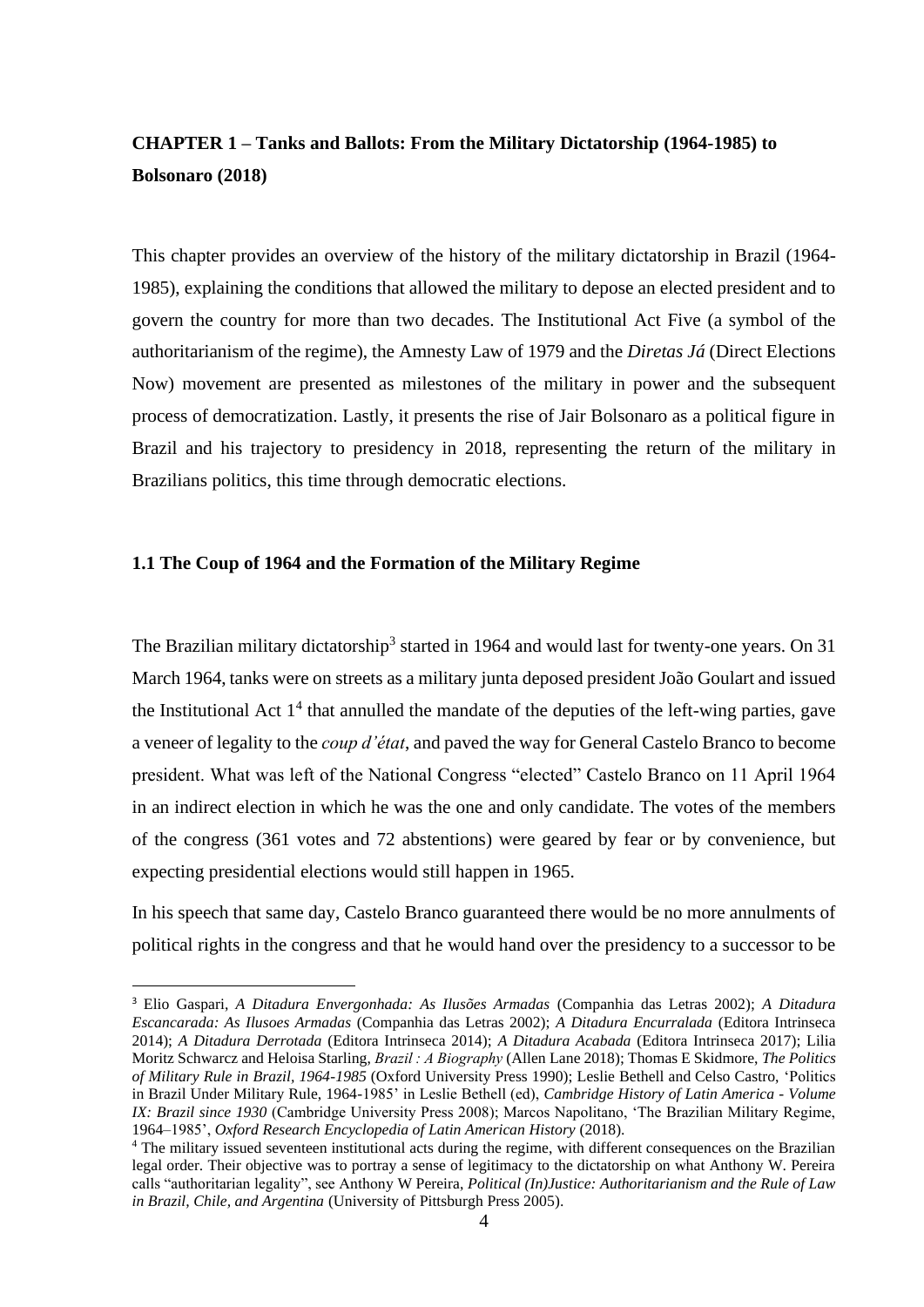elected next year. As Schwarcz and Starling point out, he "said what everyone wanted to hear, but he kept none of his promises". 5

Many political actors, including the deposed president João Goulart, firmly believed that the military would continue to play a role as "both protagonist and moderating power", as had happened many times throughout the 20th century in Brazilian politics, and that after a coolingoff period, they would allow the civilians to return to power.<sup>6</sup>

The military, with their newly self-given emergency powers, would end up electing<sup>7</sup> another four generals after Castelo Branco (1964-67): Costa e Silva (1967-69), Garrastazu Médici (1969-74), Ernesto Geisel (1974-79) and João Figueiredo (1979-85). The end of the dictatorship was marked by the indirect election of a civilian in 1985, while the Brazilians would vote again for choosing directly their president only in 1989, with the election of Fernando Collor.<sup>8</sup>

However, how was the *coup d'état* possible? During João Goulart's presidency, the scenario was of an unprecedented polarization between the political forces. In 1963 there were two political agendas in Brazil, one on the left and one on the right, based on competing visions on how to transform the country, but showing no will to resolve political differences democratically.<sup>9</sup>

João Goulart, famously known by the nickname "Jango", was elected as a vice president and later assumed office after former president Janio Quadros renounced his post in 1961. In power, Goulart had a plan involving a broad reform agenda including agrarian, urban and electoral reforms. Politically fragile, Jango was far away from approving his plans, at least on the terms that would satisfy his political base. While his inefficiency dissatisfied the left (represented mainly by the urban and rural workers and students), the possibility of seeing Goulart's core reforms materialise was a nightmare for the right-wing (made up of traditional elites, entrepreneurs, military, and sectors of the middle class).<sup>10</sup>

<sup>5</sup> Schwarcz and Starling (n 3) 513.

<sup>6</sup> Marcos Napolitano, *1964: História Do Regime Militar Brasileiro* (Editora Contexto 2014) 68; Schwarcz and Starling (n 3) 511–512.

<sup>&</sup>lt;sup>7</sup> The five presidents that took office during the military rule, all of them senior (four-star) generals, were previously selected by the military high command and then indirectly elected by the congress, or later by an electoral college whose members the military was sure would support their candidate, see Bethell and Castro (n 3) 165.

<sup>8</sup> Bryan McCann, *The Throes of Democracy: Brazil since 1989* (Zed Books 2013) 12–13; Leslie Bethell and Jairo Nicolau, 'Politics in Brazil, 1985-2002' in Leslie Bethell (ed), *The Cambridge History of Latin America, Volume IX - Brazil since 1930* (Cambridge University Press 2008).

<sup>&</sup>lt;sup>9</sup> Schwarcz and Starling (n 3) 505.

 $10$  Napolitano (n 3) 2–3.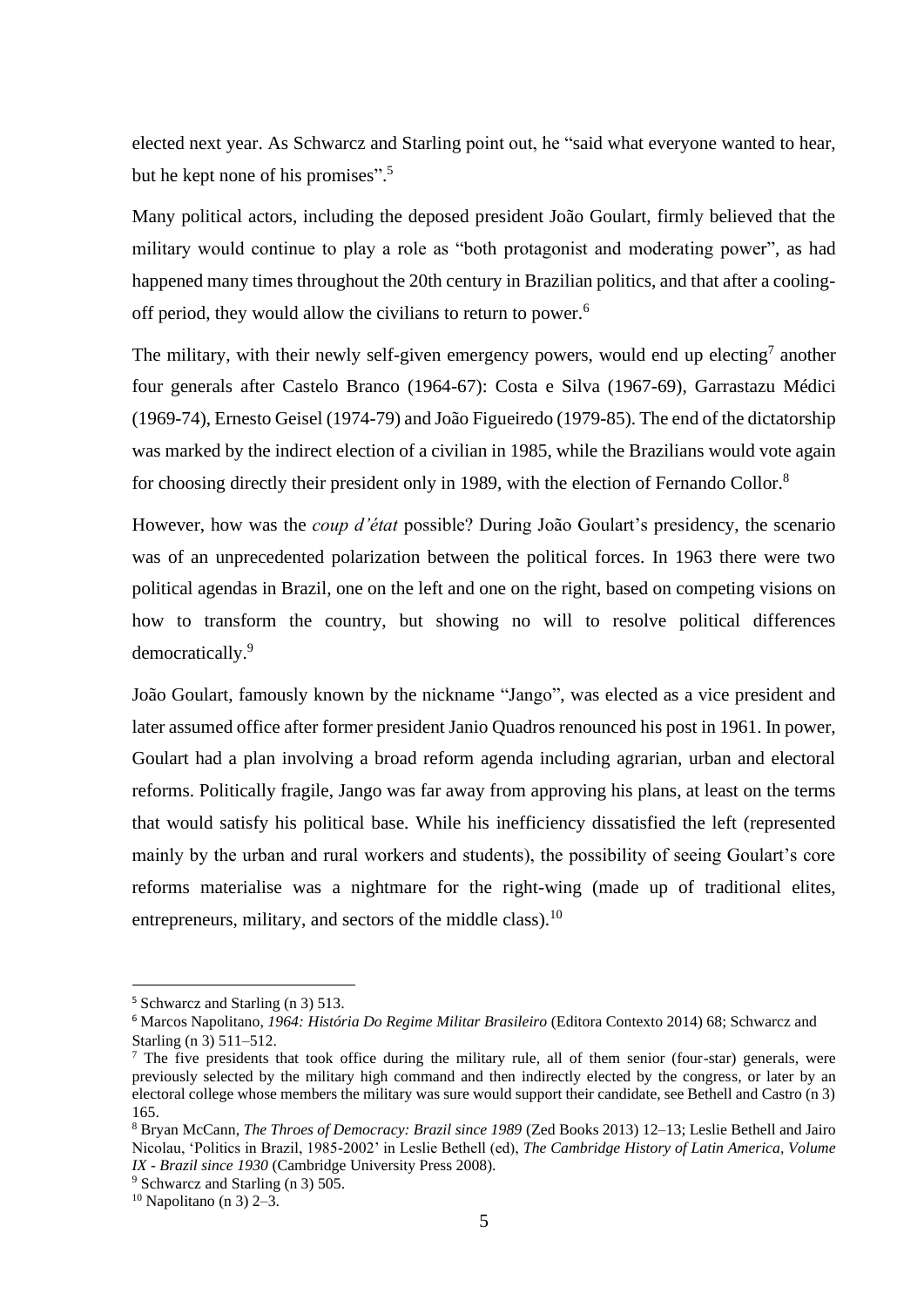Opinion is divided among those pointing out that Goulart suffered from a "decision-making paralysis", and was incapable of dealing with polarized conflicts, and those who think that merely the "radicalization of the actors" from the left and right was the driving factor that led to his downfall. $^{11}$ 

However, the coup was not merely the product of a political crisis<sup>12</sup> and Jango's core reforms were not necessarily destined to fail. Moreover, public opinion polls suggest that he had an approval rate of at least  $46\%$  among the population at the time.<sup>13</sup> Yet, Goulart was "deeply distrusted<sup>"14</sup> by segments of the military and the conservative elite as both of them saw him as an extreme leftist.

A member of the Brazilian Labour Party (*Partido Trabalhista Brasileiro* or PTB), Goulart was far from being a communist. Still, the military until this day calls their intervention on Brazilian politics as the "revolution of 1964"<sup>15</sup>, and considers it a necessary and justified action in order to protect democracy from Jango and his own inevitable communist revolution.<sup>16</sup>

The *coup d'état* was a multifaceted, complex, and volatile project. It represented an overwhelming victory for the conservative forces in the country outweighing relevant sectors of the society, such as the trade unions and student movement. It unified almost all the military forces and the republican institutions. Not a single shot was fired, but regardless this right-wing order managed to remove a president that had been elected democratically.<sup>17</sup>

More than a military rebellion, the coup demonstrated the power of a rather heterogeneous group of collaborators, including civilians, military, politicians, entrepreneurs, liberals, the middle class, and authoritarians. Anti-communism was a unifying factor in fighting Jango's reforms while raising the flags of legitimate defense of democracy and "western and Christian"<sup>18</sup> values against "left-wing extremism".<sup>19</sup>

 $11$  Napolitano (n 6) 11–12.

 $12$  ibid 67.

<sup>13</sup> Daniel Aarão Reis, *Ditadura e Democracia No Brasil: Do Golpe de 1964 à Constituição de 1988* (Zahar 2014); Napolitano (n 6) 45; Rodrigo Patto Sá Motta, 'The 1964 Coup and Dictatorship in Opinion Polls' (2015) 20 Tempo 1.

 $14$  Napolitano (n 3) 2.

<sup>&</sup>lt;sup>15</sup> João Roberto Martins Filho, 'The War of Memory: The Brazilian Military Dictatorship According to Militants and Military Men' (2009) 36 Latin American Perspectives 89.

 $16$  Napolitano (n 3) 3.

<sup>&</sup>lt;sup>17</sup> Reis (n 13) 21; Napolitano (n 6) 52.

<sup>&</sup>lt;sup>18</sup> Schwarcz and Starling (n 3)  $509$ .

 $19$  Napolitano (n 6) 49.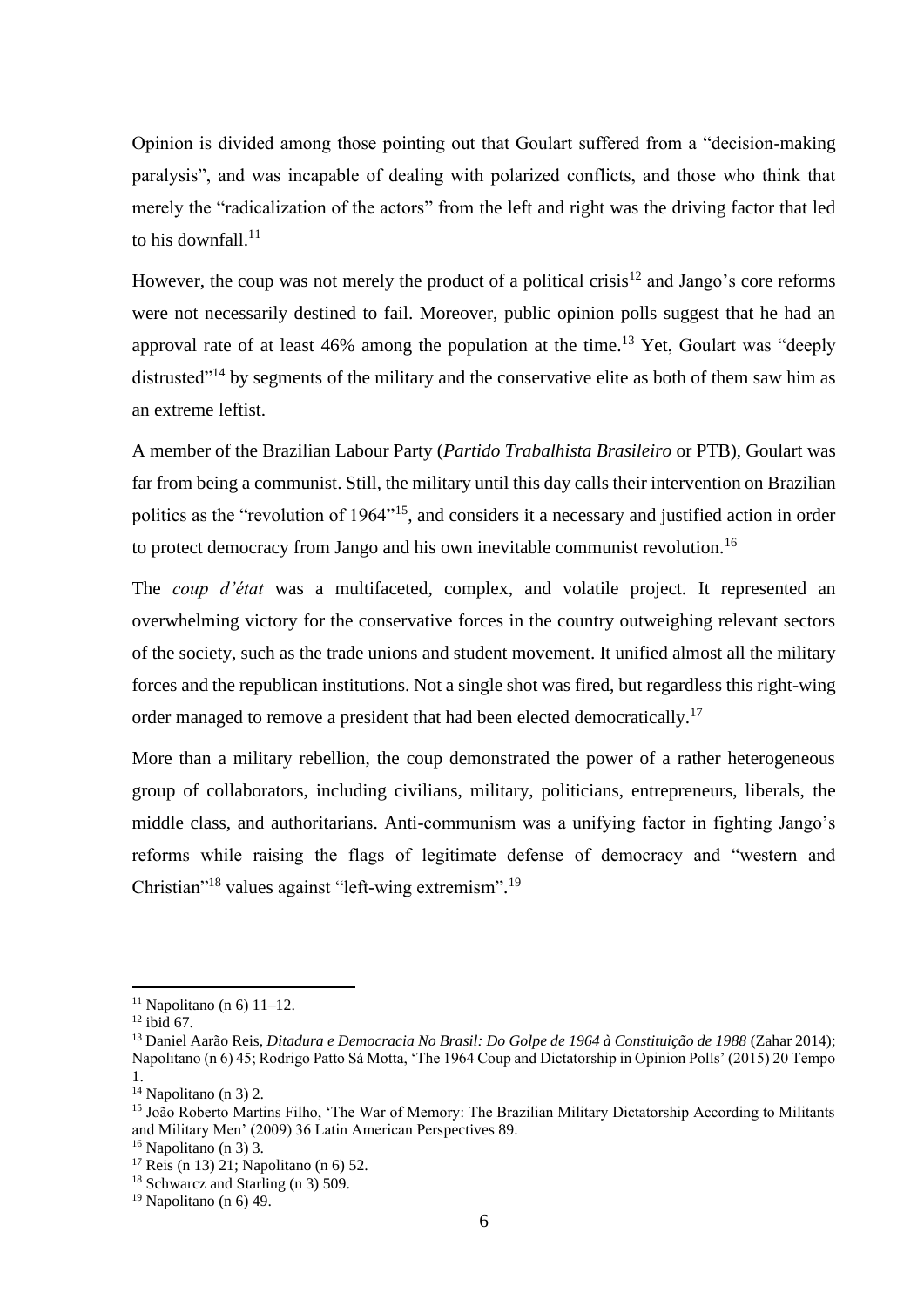In a series of demonstrations, called the March of the Family with God for Freedom *(Marcha da Família com Deus pela Liberdade),* protesters swarmed the streets of all the major cities in Brazil<sup>20</sup>. They gathered crowds in Anti-Goulart demonstrations with heavy Christian symbolism that defended "traditional values" and made clear "their repudiation of atheist and antinational Communism".<sup>21</sup>

In this sense, it is clear that the coup was sustained by a "broad social alliance"<sup>22</sup> among civilians and the military that allowed the coup to be successful. As the coup evolved into a government, the rule of law and democracy shrunk and many of those who first backed the military started to withdraw their support (some later than others).

Even though the military always held the bulk of decision-making powers<sup>23</sup> the extent of civilian participation, both on the coup and in the subsequent government, led to a debate<sup>24</sup> on how to define the military in power. Dreifuss, for instance, classified the coup of 1964 as a "civilian military"<sup>25</sup> endeavor, emphasizing the participation of many political actors other than the military, as crucial to the coup. Similarly, some authors also qualified the regime itself as a civilian-military dictatorship<sup>26</sup> in reference to the complicity of the Brazilian society with the regime.<sup>27</sup> However, the majority still opts for define it as a military dictatorship, still acknowledging the tangled relationship between the military and civilians in the matter.<sup>28</sup>

The military themselves were not a monolithic group. The armed forces held a long tradition of being involved in past governments<sup>29</sup>, and among its different generations and even hierarchy represented a "wide variety of political ideologies".<sup>30</sup> The rivalry among different factions always emerged when it was time to select a new general to fill the presidency; however, the "disagreements between the rival factions within the armed power forces were not over power *per se*, but about what should be done with it". 31

 $20$  Schwarcz and Starling (n 3) 509.

<sup>21</sup> James N Green, Victoria Langland and Lilia Moritz Schwarcz, *The Brazil Reader: History, Culture, Politics* (Duke University Press 2018) 412.

 $22$  Reis (n 13).

 $23$  Napolitano (n 6) 7.

<sup>&</sup>lt;sup>24</sup>Marcelo Ridenti, 'The Debate over Military (or Civilian-Military?) Dictatorship in Brazil in Historiographical Context' (2018) 37 Bulletin of Latin American Research 33.

<sup>25</sup> René Armand Dreifuss, *1964, a Conquista Do Estado: Ação Política, Poder e Golpe de Classe* (Vozes 2006).

 $26$  Reis (n 13).

<sup>27</sup> Ridenti (n 24) 5.

<sup>28</sup> Napolitano (n 6).

<sup>29</sup> José M de Carvalho, *Forças Armadas e Política No Brasil* (Todavia 2019).

 $30$  Schwarcz and Starling (n 3) 515.

 $^{31}$ ibid.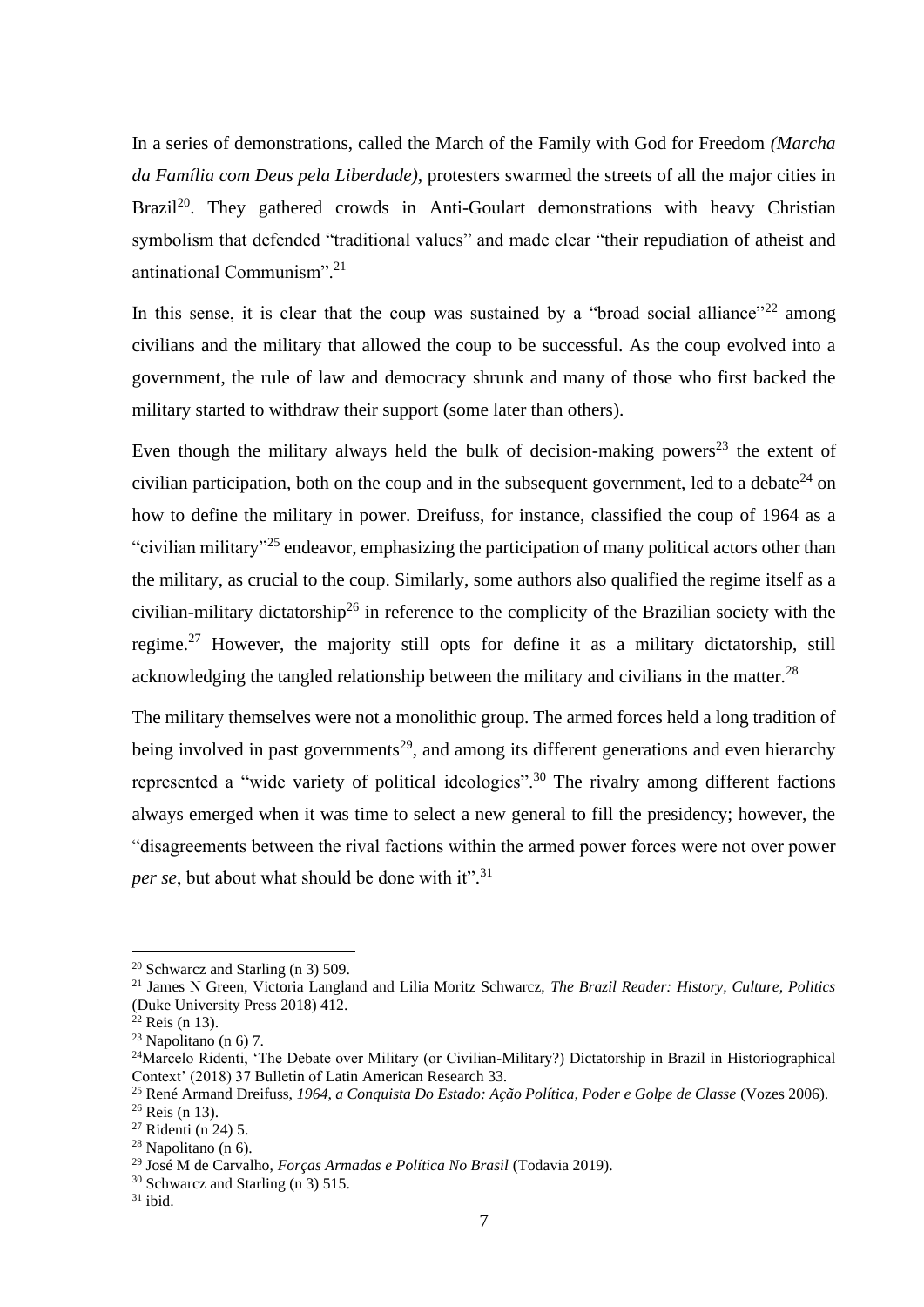From 1964 to 1985, the military Dictatorship ruled using emergency powers, repression, and controlling public information while adopting a modernization economic plan. Goulart's reformist agenda was replaced by another ideological and political model of a society and State, now with the military on command.<sup>32</sup>

The investiture of General Castello Branco was a prelude to a complete change in Brazil's political system. This transformation was brought about by collaboration between the military and sectors of civilian society that wanted to implement a modernization project based on industrialization and economic growth, sustained by an openly dictatorial regime. This implied far-reaching changes to the structure of the state $^{33}$ 

To fulfil its objectives, the Dictatorship relied on the creation (or re-orientation) of a legal framework and secret service designed to gather information and silence dissent through political repression and censorship.<sup>34</sup> This included the National Intelligence Service  $(SNI)^{35}$ , the DOI-Codi system (Department of Information Operations – Centre for Internal Defence Operations), the political police (Department of Political and Social Order or DOPS)<sup>36</sup>, the Law of National Security  $(LSN)^{37}$ , and the creation of the Military Police (PM).<sup>38</sup>

Starting in 1964, torture became widely adopted and used systematically by the regime as an interrogation technique. Three years later, cases of disappearances became recurrent after the Costa e Silva presidency in 1967. Already in 1972, Amnesty International published a report denouncing the use of torture by the armed forces in Brazil as a "instrument of power" as well the existence of death squads.<sup>39</sup> Many of these cases involved cover-ups, including the destruction of evidence to make the identification of the bodies impossible or by staging cases of suicide.<sup>40</sup>

However, after the AI-5 (Institutional Act Five), the "killing machine" had risen to its fullest potential with torture and physical repression as methodical and coordinated large-scale tools.<sup>41</sup> While in the first years of the Dictatorship, the targets were mainly left-wing activists that had

<sup>32</sup> ibid 517.

 $33$  ibid 514.

 $34$  ibid.

<sup>35</sup> Law nº 4.341,13/06/1964

<sup>36</sup> Law nº 2304, 30/12/1924

<sup>37</sup> Decree-Law 314 (13/03/1967) and Decree-Law 898 (29/09/1969)

<sup>38</sup> Janaína de Almeida Teles, 'Democratic Transition and Conciliation: Human Rights and the Legacy of the Brazilian Dictatorship' in N Schneider (ed), *The Brazilian Truth Commission: Local, National and Global Perspectives* (Berghahn Books 2019) 86–87.

<sup>39</sup> 'Report on Allegations of Torture in Brazil ' (1972) 64 <https://anistia.org.br/wpcontent/uploads/2014/07/Relatório-da-Tortura-1972.pdf> accessed 8 August 2020.

<sup>&</sup>lt;sup>40</sup> Schwarcz and Starling (n 3)  $528-529$ .

<sup>41</sup> ibid 529.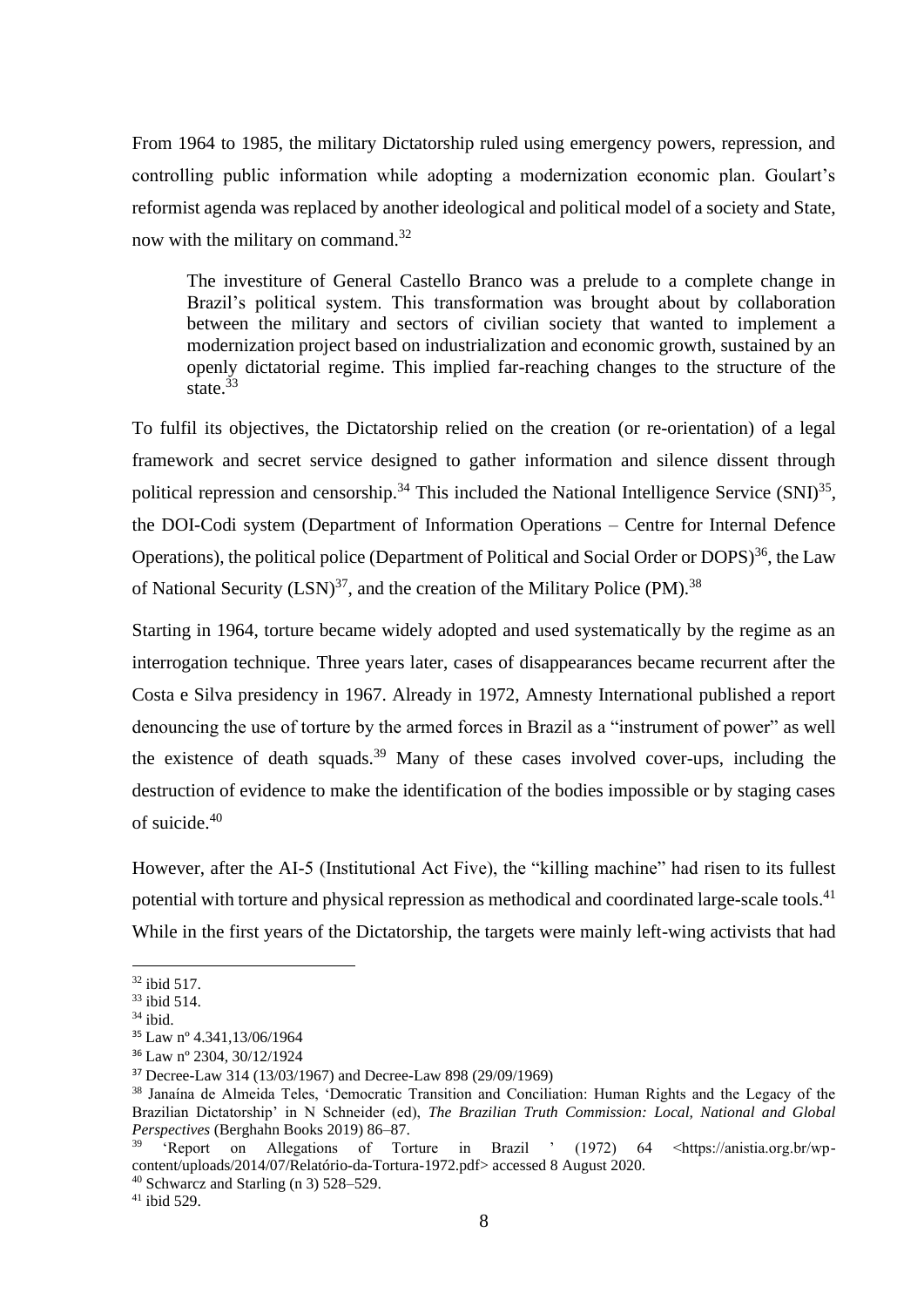supported João Goulart previously, with the AI-5 the military prioritized the targeting of students<sup>42</sup> and the rising armed struggle, formed by a now clandestine left.<sup>43</sup>

The so-called *anos de chumbo* (years of lead), characterized by institutionalized state repression, political exclusion, and gross human rights violations by the security apparatus had begun. 44

## <span id="page-15-0"></span>**1.2 The Country is Being Swept by Strong Winds<sup>45</sup>: The AI-5 and the anos de chumbo**

The *anos de chumbo* (years of lead) represented the period in which the Dictatorship showed its brutal side more clearly. Before the AI-5, the regime usually avoided the explicit use of repression, especially against artists, intellectuals and the press, preferring to maintain part of the civil support as a way to legitimize the coup while still fighting dissent and critics.

The AI-5, approved on 13 December of 1968, was a game-changer. It marked the beginning of a period in which the Dictatorship used violence in a systematic way and would represent the closure of the public sphere. Censorship, torture and the disappearance of political prisoners peaked.<sup>46</sup> Based on this legal framework, the military closed the congress and increased the broad and discretionary powers of the regime. The state of exception<sup>47</sup> was clearer than ever before as the Dictatorship went from an "embarrassed" one to be "wide open" about its true nature.<sup>48</sup>

The AI-5 suspended habeas corpus, freedom of expression and freedom of reunion; it permitted peremptory dismissals, the annulment of mandates and citizens' rights; and it determined that political trials would be conducted by military courts, with no right to appeal. It was imposed in a time of political unrest and increasingly hostile opposition activity. There had been student protests, strikes, pronouncements by pre-1964 political leaders, and the beginning of armed resistance by the revolutionary left.<sup>49</sup>

<sup>42</sup> Victoria Langland, *Speaking of Flowers: Student Movements and the Making and Remembering of 1968 in Military Brazil* (2013).

<sup>43</sup> Skidmore (n 3) 85.

 $44$  Langland (n 42) 5.

<sup>45</sup> On 14 December 1968, one day after the approval of the AI-5, in the *Jornal do Brasil* newspaper the weather forecast appeared on the front page: "Stormy Weather. Suffocating Temperature. Air unbreathable. The country is being swept by strong winds". In reality, it was a sunny day with a bright blue sky.  $46$  Napolitano (n 6) 71.

<sup>47</sup> Giorgio Agamben, *State of Exception* (University of Chicago Press 2005).

<sup>48</sup> Gaspari, *A Ditadura Envergonhada: As Ilusões Armadas* (n 3); Gaspari, *A Ditadura Escancarada: As Ilusoes Armadas* (n 3).

<sup>49</sup> Schwarcz and Starling (n 3) 522.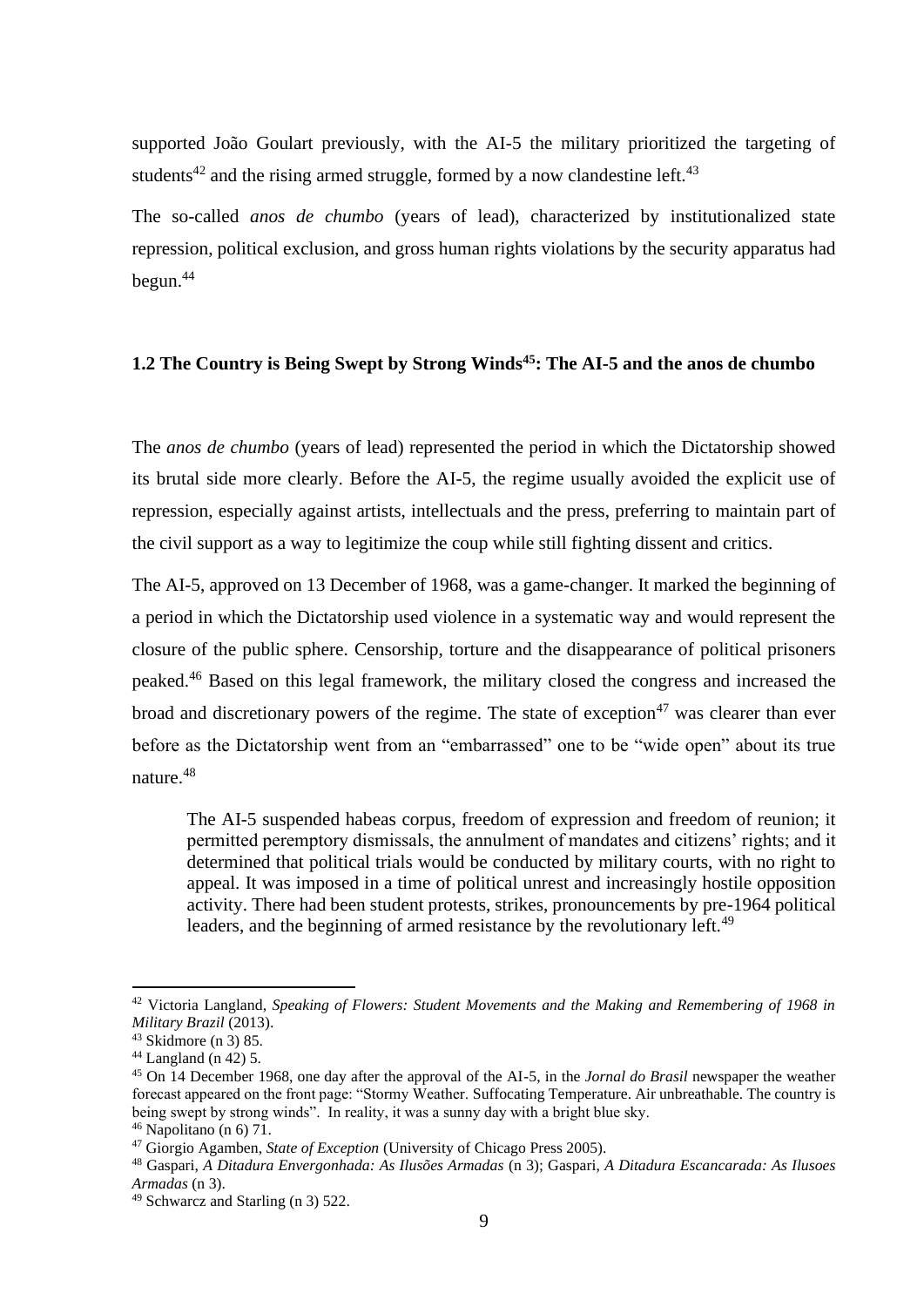The "military extreme right", who would assume the executive with Costa e Silva and Geisel, adopted direct police violence and the use of paralegal instruments, such as the promulgation of institutional acts and a new constitution in 1967, as the opposition to the regime would take shape in the students movements and the clandestine left. Often described as a "coup within a coup" ushering in the "hardline" branch to power during the military regime<sup>50</sup>, the AI-5 is better explained as the culmination of the military plan of establishing the legality of a state of exception.

Emboldened by a legal framework in support of their arbitrary measures, the military successfully created further limitations on the congress and the judiciary, as it "legalized the punishment of dissidents, prevented the opposition from organizing, and restricted any kind of political participation". 51

The student movement had faded in 1968<sup>52</sup> and were prevented from demonstrating in the years that followed. The repressive approach of the government made the armed struggle one of the few options for the resistance of a now clandestine left. Soon many small guerrilla groups were formed throughout the country, such as the *Guerrilha do Araguaia,*<sup>53</sup> but by 1976 these opposition groups had been practically decimated.<sup>54</sup>

Even if they were not even close to harming the military given the inequality of arms, the action of these groups<sup>55</sup> had other effects, especially in the international news, demonstrating the systematic use of torture and politically-motivated incarceration in Brazil, undermining the dictatorship's standing in international relations.<sup>56</sup> Simultaneously, "advocacy networks" composed by organizations such as the Humans Rights Watch and the Amnesty International along with Brazilians exiles worked on denouncing the human rights violations by the military regime, especially towards the US foreign policy establishment.<sup>57</sup>

<sup>50</sup> Reis (n 13) 72–73.

<sup>51</sup> Schwarcz and Starling (n 3) 522–523.

 $52$  Langland (n 42).

<sup>53</sup> Janaína de Almeida Teles, 'The Araguaia Guerrilla War (1972–1974): Armed Resistance to the Brazilian Dictatorship' (2017) 44 Latin American Perspectives 30.

<sup>54</sup> In *Gomes Lund and others v. Brazil* the Inter-American Court of Human Rights condemned the Brazilian state for the human rights violations regarding the disappearances, torture and prison of more than seventy members of the guerrilla, see chapter 3.

<sup>&</sup>lt;sup>55</sup> The most famous being the kidnap of Charles Burke Elbrick, the U.S. Ambassador to Brazil at the time, later exchanged by the liberty of political prisoners.

<sup>56</sup> de Almeida Teles (n 38) 91.

<sup>57</sup> Juliana T de S Martins and Anthony W Pereira, 'The Politics of Human Rights' in Barry Amers (ed), *Routledge Handbook of Brazilian Politics* (Routledge 2018) 505; James N Green, *We Cannot Remain Silent* (Duke University Press 2010).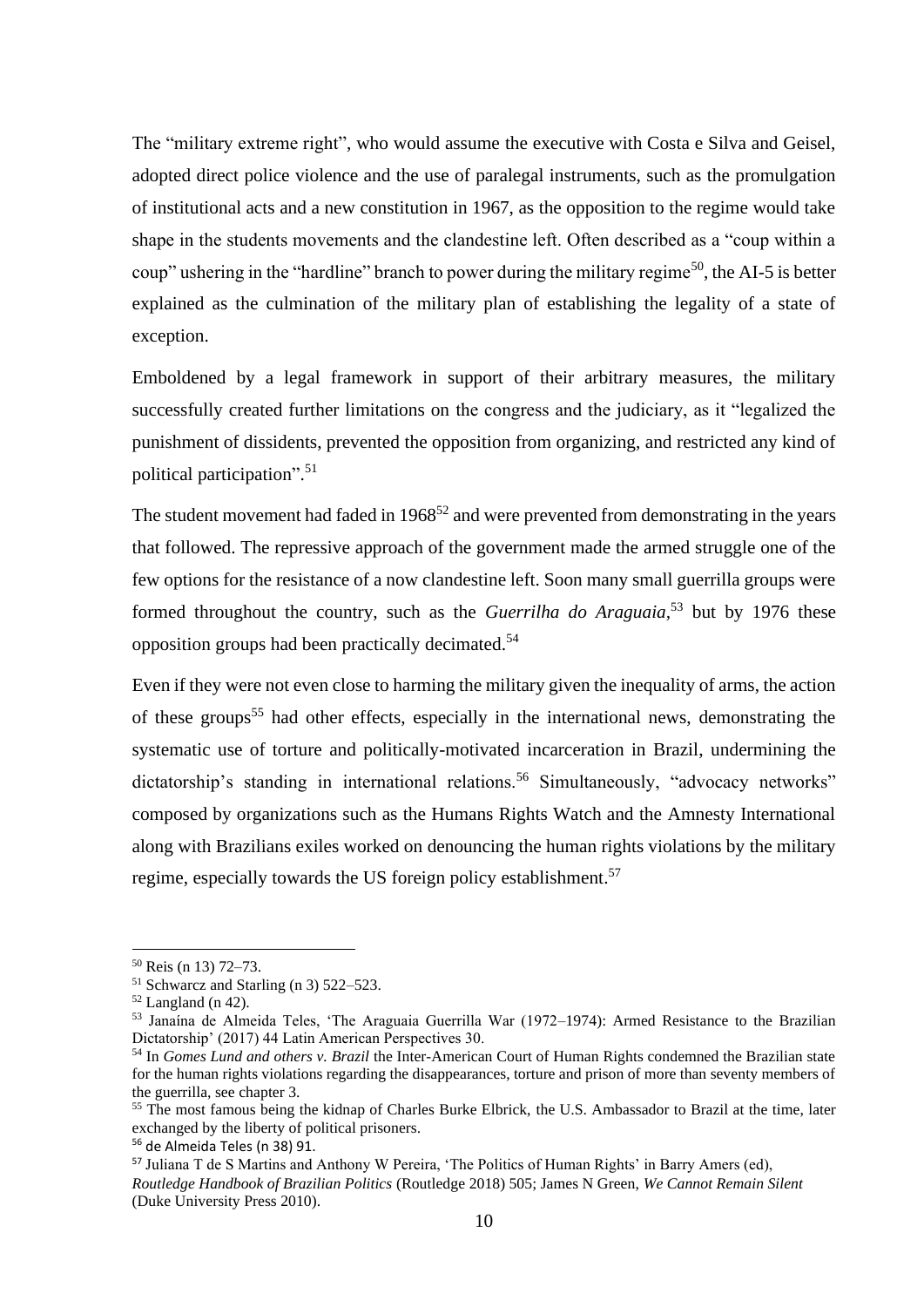The *anos de chumbo* marked the period in which the Dictatorship would complete its transformation into a police state. At the same time, it would also show the capacity of the opposition to take to the streets and converge the actions of the left-wing guerrilla, the mass movements and cultural contestation.<sup>58</sup>

Over the years the Dictatorship built a heavy repressive machine against society based on the tripod of vigilance, censorship and repression<sup>59</sup>. The government's objective was to ban any cultural manifestation or opinion against the regime, while trying to control the public opinion and cultural production, as well as manipulating the coverage of the press of certain events. The pressure of the government drove many politicians, artists and intellectuals into exile.<sup>60</sup>

However, why did the government give so much importance to having a legal framework to rule if they could have just assumed the executive *de facto*? The "legal facade" of the Dictatorship was significant for two reasons according to Napolitano<sup>61</sup>: 1) it would avoid the rupture between different military leaders; 2) it would allow a process of "authoritarian normalization" with some predictability to the actions of the government and consequently a stabilization of the regime.

The military leadership knew that the regime would not be sustainable in the long run if it continued resorting to the level of violence that marked the *anos de chumbo*. They would adopt a doctrine of "institutional authoritarianism" trying to control the political system and the society utilizing the states institutions while continuing to deploy the secret services more selectively. In this sense, the institutional acts were among the elements that structured the regime, but at the same time avoided the concentrations of power in only one political figure.

The state mechanisms to censor and repress used in the *anos de chumbo* only began to be dismantled in 1976, when the political cost for its use would jeopardize the plan of "political normalization" and institutionalization of the regime.<sup>62</sup> A process of "gradual redemocratization then led to a reduction in political repression, which occurred slowly, and not always continuously".<sup>63</sup> On 31 December 1978, the AI-5 was annulled by president Geisel and

<sup>58</sup> Napolitano (n 6) 94.

<sup>59</sup> ibid 131.

<sup>60</sup> Denise Rollemberg and Timothy Thompson, 'The Brazilian Exile Experience: Remaking Identities' (2007) 34 Latin American Perspectives 81; Mario Sznajder and Luis Roniger, 'Political Exile in Latin America' (2007) 34 Latin American Perspectives 7, 18–21.

<sup>61</sup> Napolitano (n 6) 80.

 $62$  ibid 143.

<sup>63</sup> Schwarcz and Starling (n 3) 551.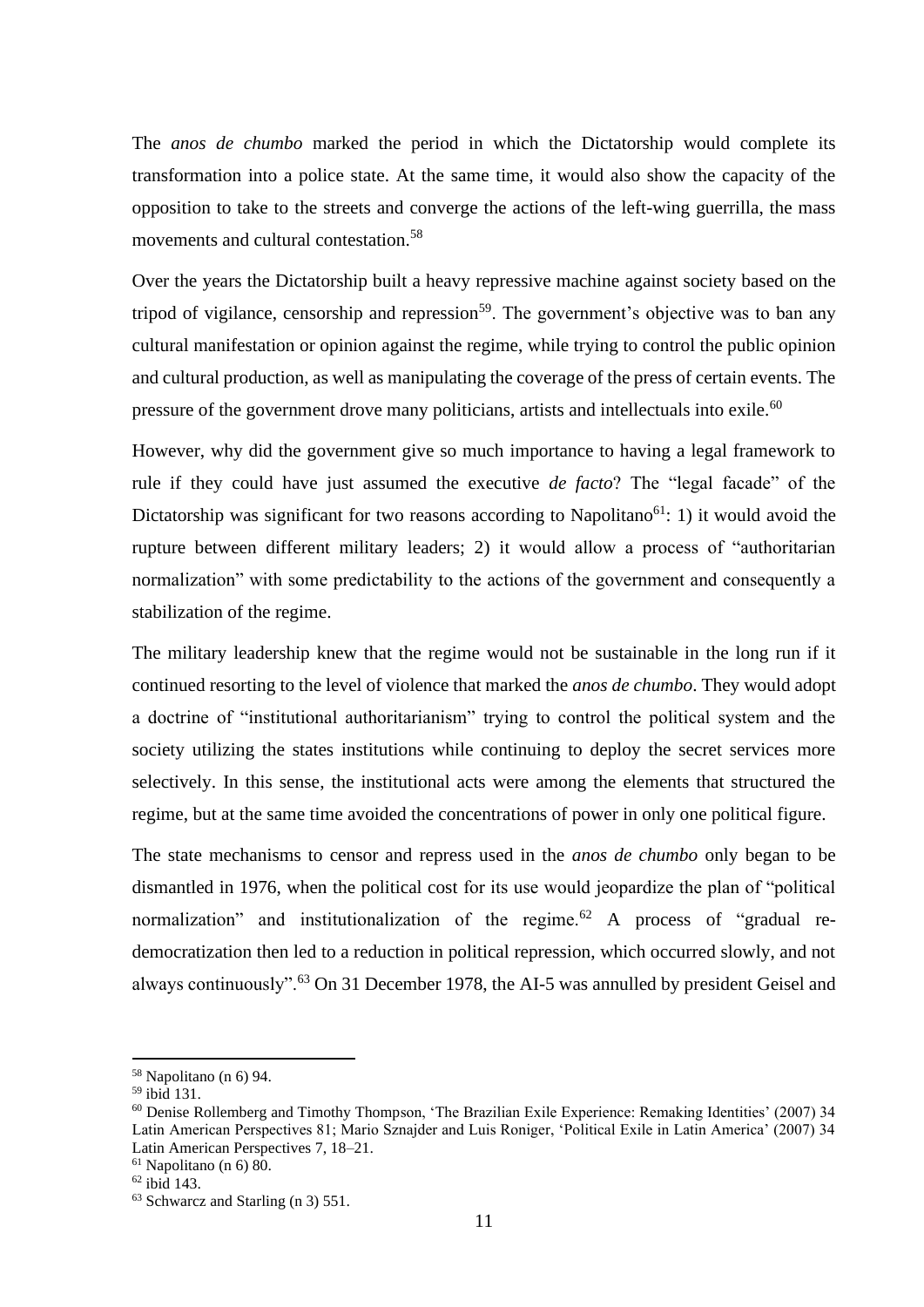the period of transition would begin, marked both by the approval of an Amnesty Law and a new constitution.

# <span id="page-18-0"></span>**1.3 A Controlled Transition and the Rebirth of Civil Society: The Amnesty Law and**  *Diretas Já* **movement**

It was 11 February 1979, and Santos and Corinthians were facing each other on what seemed another regular Sunday of football in Brazil. However, that day was special. Among the *Gaviões da Fiel*, supporters of Corinthians, there was a huge banner calling for a "broad, general, and unrestricted amnesty". <sup>64</sup> The scene, broadcasted on nationwide television and printed on the papers next day, was an example (and symbol) of how the amnesty cause was able to unify the opposition and reach the general public with large-scale protests in the streets and many political rallies.<sup>65</sup>

The Committees for Amnesty were organized throughout the country, infusing the society with manifestos, meetings and protests as they demanded a "broad, general and unrestricted amnesty". Some sectors of the left went further, calling for the dismantling of the institutions of repression and the prosecutions of the torturers. Others, such as the Brazilian Democratic Movement (MDB) were more realistic, as they thought the amnesty would not be possible without a pact with the conservative forces, and that demands like the prosecution of state agents would not be possible.<sup>66</sup>

The military, on the other hand, was trying to frame the conflict with the clandestine left with its own "two demons" theory, arguing that "both sides" should be amnestied, even though this was far from the truth as the inequality of arms between sides was more than evident  $67$ . In the end, through political maneuvering, the regime approved an Amnesty law on 28 August 1979 that would guarantee a reciprocal amnesty for both state agents and the resistance.

Nevertheless, it was an important step to the end of the regime. The "summer of amnesty"<sup>68</sup>, between 1979 and 1980, saw the return of many relevant cultural and political figures to the

<sup>64</sup> ibid 552.

 $65$  ibid.

<sup>66</sup> Reis (n 13) 73–95.

 $67$  ibid  $73-94$ .

 $68$  ibid 9–10.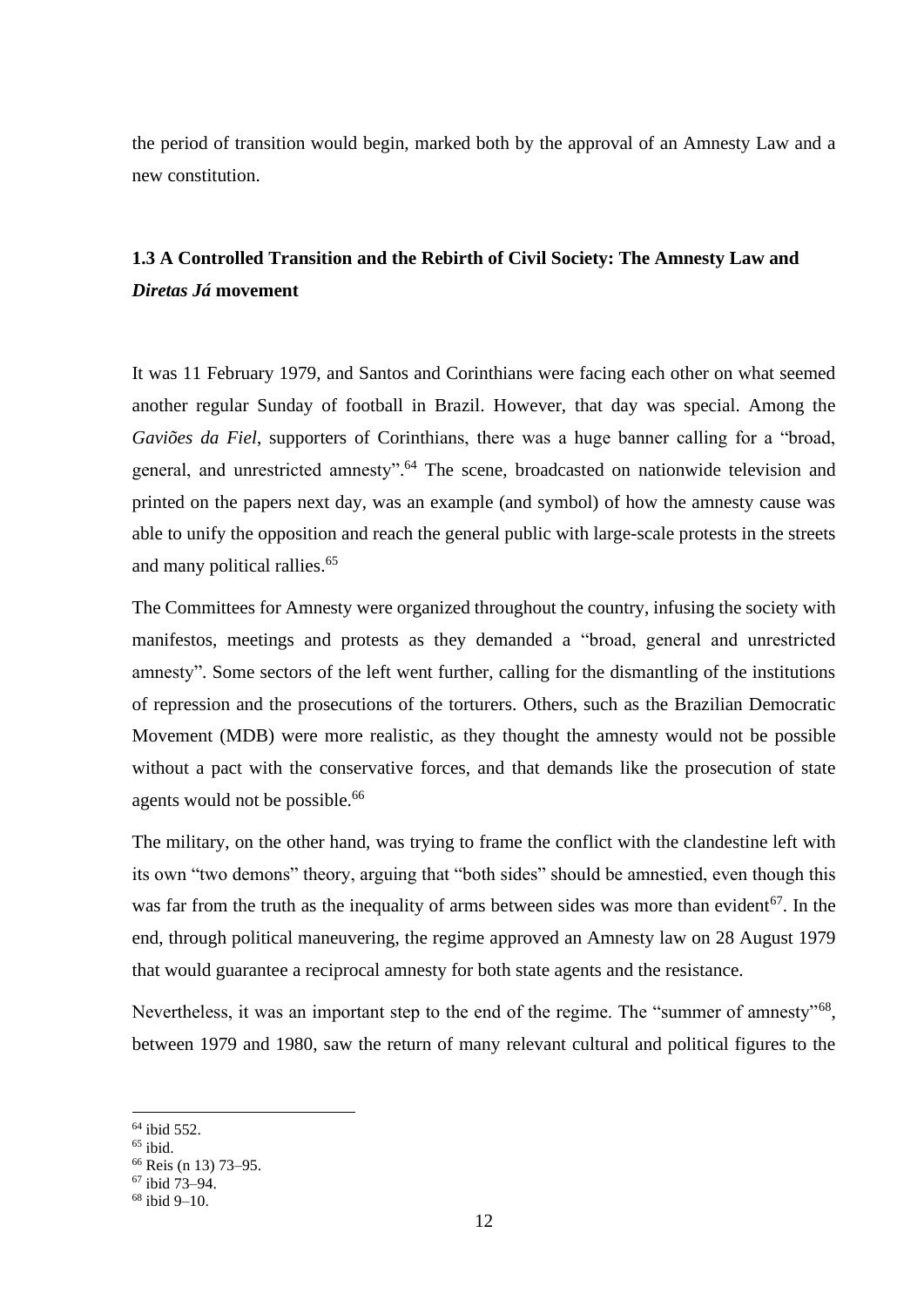country from their exile, and a new party-political structure that would influence the country in the (re)construction of the democracy until the present day.

This project was also influenced by an international relations dimension, with European allies of the government increasingly ashamed of maintaining ties to a state that adopted torture as official policy. For example, in 1976, with the election of Jimmy Carter, the United States, who in 1964 played a role in supporting the coup<sup>69</sup>, changed the tone and started criticizing the Latin American dictatorships.<sup>70</sup>

The fight for amnesty was a huge victory for the social movements, and represented the rebirth of civil society in Brazil, led by feminist initiatives such as the *Movimento Feminino pela Anistia* (Feminist Amnesty Movement or  $MFA$ )<sup>71</sup> and a new trade unionism.<sup>72</sup> However, the "broad, general and unrestricted amnesty" motto was skillfully used by the military. The amnesty (and the transition) were negotiated with the return to a democratic state in mind<sup>73</sup>, which allowed the military to claim that, in the name of national reconciliation<sup>74</sup>, the crimes of torturers were political ones, and therefore covered by the amnesty.

The approval of the Amnesty Law in 1979, kicked-off the dictatorship's strategy for a controlled political transition. After the *anos de chumbo*, the governments of Ernesto Geisel (1974-79) and João Figueiredo (1979-85) pursued the "slow, gradual and secure" liberalization of the regime.<sup>75</sup>

The transition in Brazil began as "regime-initiate liberalization", and as Stepan notes, contained "the strongest elements of elite initiation and elite transaction".<sup>76</sup> This project entailed the gradual transfer of power to civilians while not jeopardizing the interests of a conservative elite.

<sup>69</sup> Matias Spektor, 'The United States and the 1964 Brazilian Military Coup' [2018] Oxford Research Encyclopedia of Latin American History 1; Anthony W Pereira, 'The US Role in the 1964 Coup in Brazil: A Reassessment' (2018) 37 Bulletin of Latin American Research 5.

<sup>70</sup> Kathryn Sikkink, *Mixed Signals: U.S. Human Rights Policy and Latin America* (Cornell University Press 2007).

<sup>71</sup> Sonia E Alvarez, *Engendering Democracy in Brazil: Women's Movements in Transition Politics* (Princeton University Press 1990) 94.

<sup>72</sup> Paulo Fontes and Larissa R Corrêa, 'Labor and Dictatorship in Brazil: A Historiographical Review' (2018) 93 International Labor and Working-Class History 27, 32.

<sup>73</sup> Paulo Ribeiro da Cunha, 'Militares e Anistia No Brasil: Um Dueto Desarmônico' in V Safatle and E Teles (eds), *O Que Resta da Ditadura: A Exceção Brasileira* (Boitempo Editorial 2019) 35–36.

<sup>74</sup> Flávia Piovesan, 'Direito Internacional Dos Direitos Humanos e Lei de Anistia: O Caso Brasileiro' in V Safatle and E Teles (eds), *O Que Resta da Ditadura: A Exceção Brasileira* (Boitempo Editorial 2019) 99–100.

<sup>75</sup> Adriano Codato, 'A Political History of the Brazilian Transition: From Military Dictatorship to Democracy' (2005) 2 Revista de Sociologia e Política 83, 16.

<sup>76</sup> Alfred C Stepan, *Democratizing Brazil: Problems of Transition and Consolidation* (Oxford University Press 1989) VII.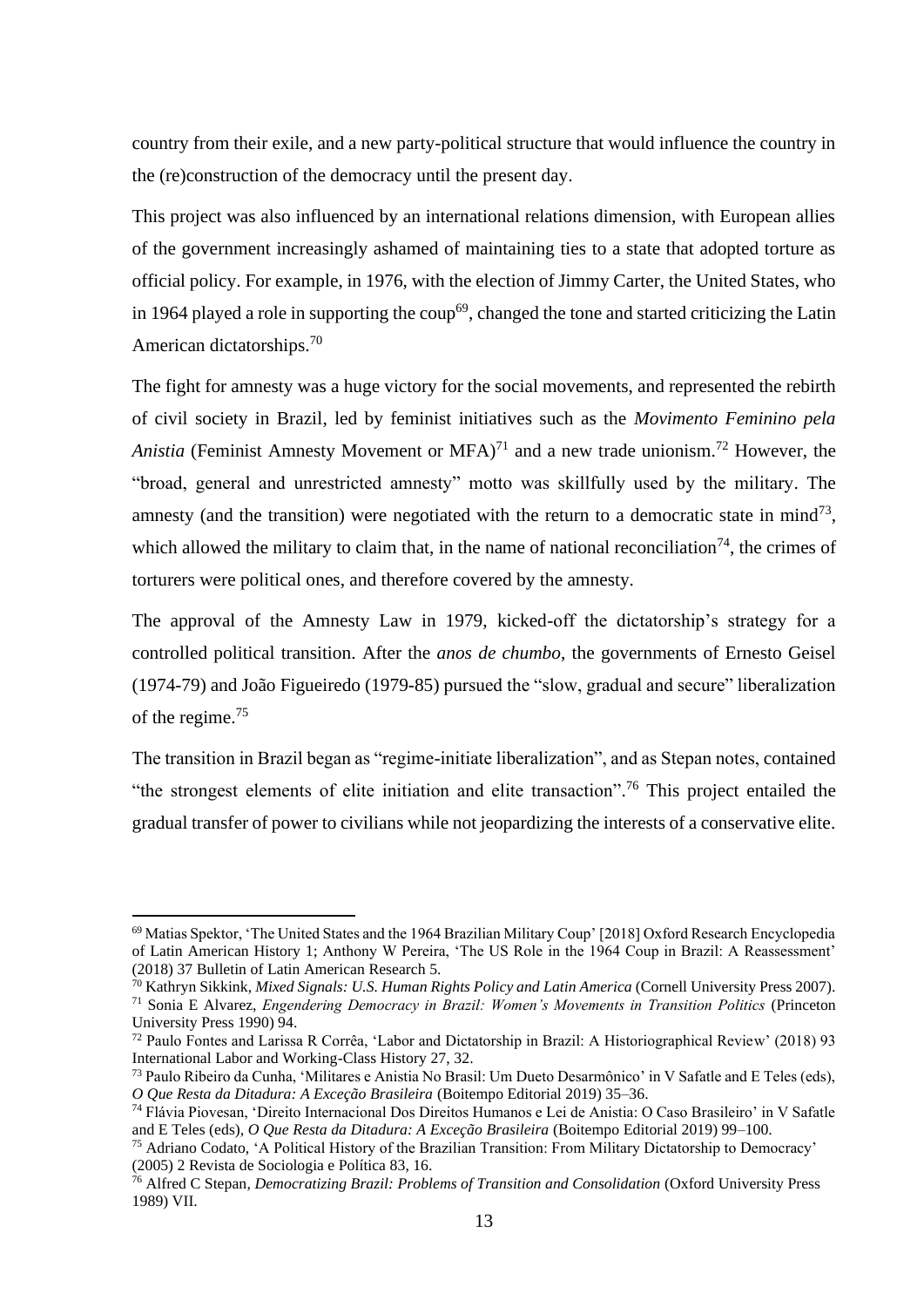At the same time, the military ensured they kept influence in key areas of the state structure and avoided the criminal responsibility for crimes committed during the regime.<sup>77</sup>

In this sense, the special character of the Brazilian transition was the dialectic between regime concessions and societal conquest, with a historical awakening of civil society as an essential factor for the democratization of the country, involving actors such as women's groups, entrepreneurs, lawyer associations, church linked organizations and the press.<sup>78</sup>

It is hard to pinpoint where this awakening exactly began. However, the murder of journalist Vladimir Herzog while kept in prison by the military represent a turning point to an opposition uprising.<sup>79</sup> This process reached its peak with the *Diretas Já* (Direct Elections Now) campaign with a huge mobilization of the masses by the opposition forces. $80$ 

The campaign was built around the Dante de Oliveira Amendment<sup>81</sup> that would change the constitution and allow direct elections for the presidency in 1985. It is commonly described as the main example of the resurgence of civil society in Brazil, including the rising new trade unionism, social movements and political leaders of a broad range of ideologies pursuing the return to democracy after years of authoritarianism.<sup>82</sup>

Nevertheless, the military still had the upper hand in the negotiations concerning the transition, at least in the congress, and were able to block the Dante de Oliveira Amendment.<sup>83</sup> The new president would be elected by the congress in an indirect election that chose the moderate politician Tancredo Neves. He would never assume the presidency as he passed away just before taking office, paving the way for José Sarney, a conservative politician that stood with the military for years, and originally elected as a vice president, to become the first civilian president after the many years of Dictatorship.

Nery argues that the *Diretas Já*, became a mere instrument for opposition politicians to negotiate a transition directly with the military after the failure to approve the direct election

<sup>77</sup> Anderson Deo, 'Uma Transição à Long Terme: A Institucionalização Da Autocracia Burguesa No Brasil' in M Pinheiro (ed), *Ditadura: o que resta da transição* (Boitempo Editorial 2015).

<sup>78</sup> Stepan (n 76).

<sup>79</sup> Skidmore (n 3) 176–177.

<sup>80</sup> Bethell and Castro (n 3) 223.

<sup>&</sup>lt;sup>81</sup> A constitutional amendment proposed by PMDB deputy Dante de Oliveira that would ensure direct elections in 1985.

 $82$  Skidmore (n 1) 240–244; for a critical analysis of the movement see Vanderlei Elias Nery, 'Diretas Já: Mobilização de Massas Com Direção Burguesa' in M Pinheiro (ed), *Ditadura: o que resta da transição* (Boitempo Editorial 2015).

<sup>83</sup> Bethell and Castro (n 3) 223–224.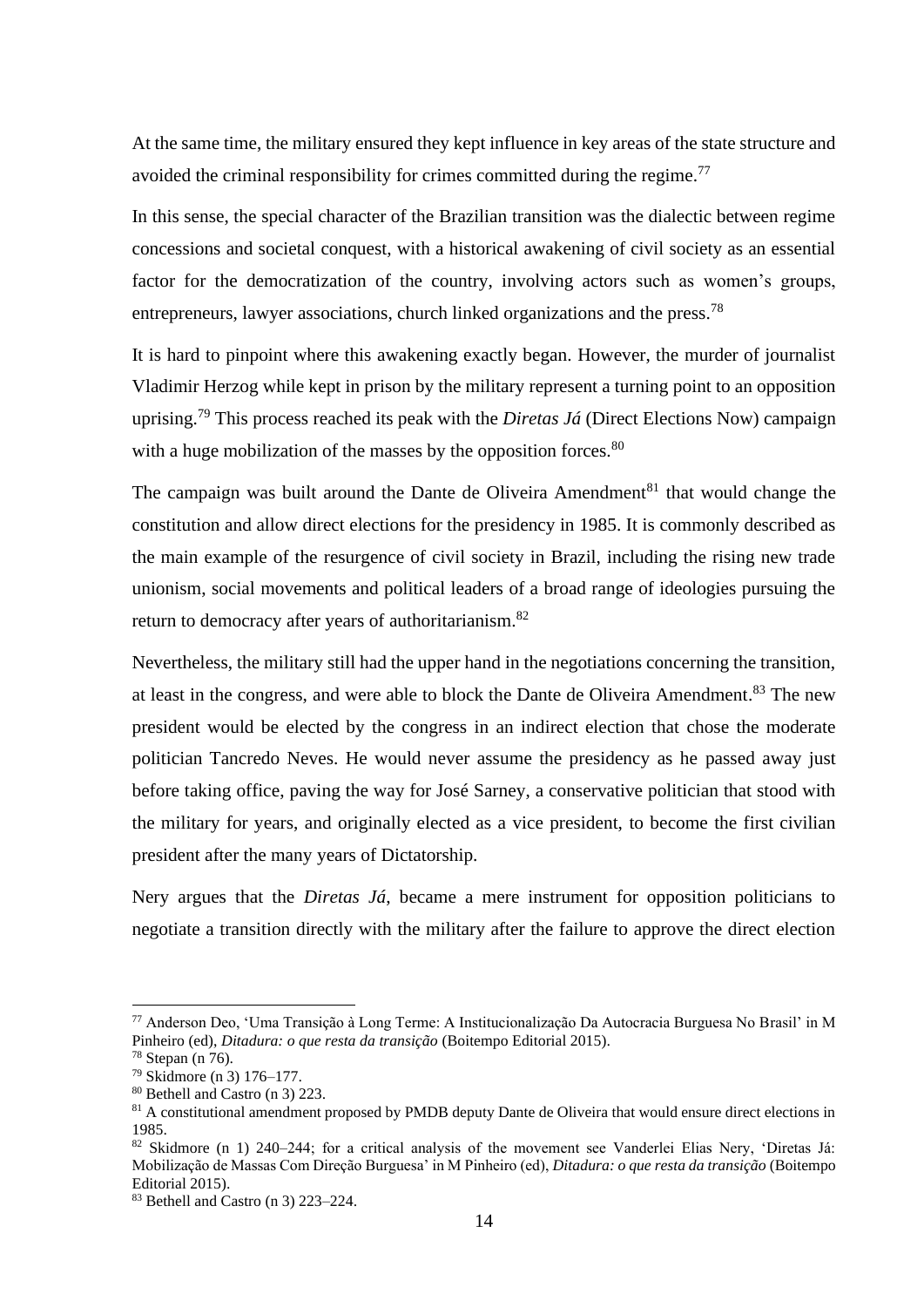for a president in 1985.<sup>84</sup> In this sense, even though it had brought millions to the streets, it did not reach its potential in going further with the democratization of the country.<sup>85</sup>

The "conciliatory" reasoning of transition worked against a more radical transformation of the Brazilian society post-dictatorship, demonstrating the "conservative character of the Brazilian modernization".<sup>86</sup> The transition was pact-based and mostly controlled by the military, the conservative elite and the moderate politicians, or at least with their objectives and desires in mind, as shown by the Amnesty Law and later in the Constitution of 1988.

Nevertheless, 1979 was a pivotal year in the process of transition to democracy in Brazil. Some authors, considering the approval of the amnesty law and the abrogation of the Institutional acts, consider it the end of the Dictatorship<sup>87</sup>, while the majority consider 1985, when the military step down from power (with the first election of a civilian for president in 21 years) as the definitive mark for the end of the Dictatorship.<sup>88</sup>

The transition would officially end in 1988 with the approval of a new Constitution, commonly described as the 'Citizen's Constitution'. It was celebrated as the full reestablishment of a democratic regime in Brazil. The cycle of the Dictatorship was closed cordially.<sup>89</sup>

Despite being a democratic state and achieving significant political and economic achievements, Brazil failed to reckon with its authoritarian past in the following decades. All the transitional justice measures adopted by the state were either too late or limited, as we are going to discuss in subsequent chapters. The lack of public scrutiny and condemnation of the military dictatorship enabled new forms of authoritarianism to rise when the country faced intense polarisation in its politics again. Not only inspired by the military but with them, Bolsonaro's far-right populism thrived on the absence of a collective national memory on its authoritarian past.

<sup>84</sup> Nery (n 82).

 $85$  Napolitano (n 3) 16.

<sup>86</sup> Deo (n 77).

<sup>87</sup> Reis (n 13); Marco A Villa, *Ditadura À Brasileira: 1964 - 1985 - A Democracia Golpeada à Esquerda e à Direita* (Leya 2014).

<sup>88</sup> Gaspari, *A Ditadura Acabada* (n 3); Napolitano (n 6); Skidmore (n 3).

<sup>89</sup> Reis (n 13) 16.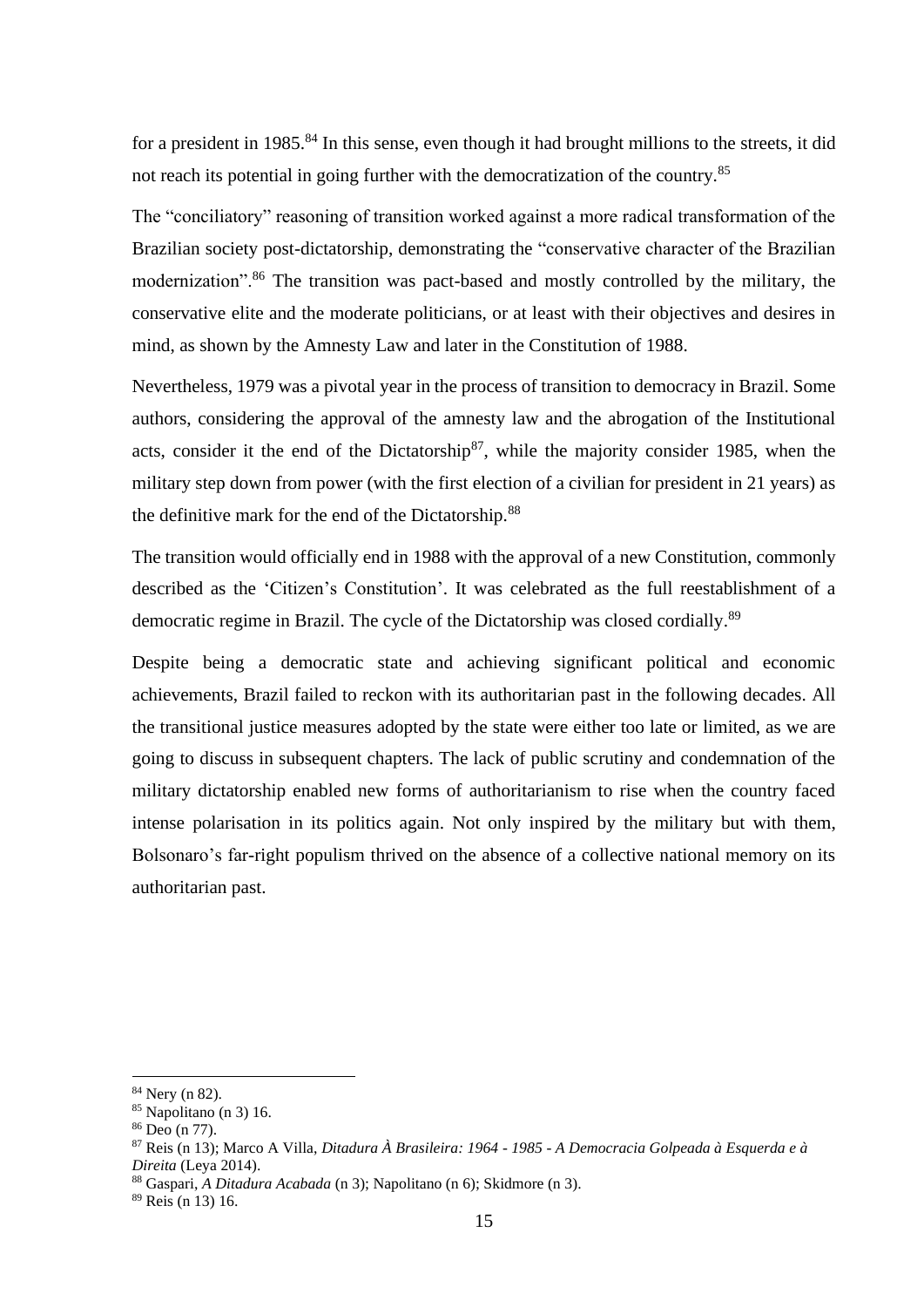#### <span id="page-22-0"></span>**1.4 Bolsonaro: The military back in power through democratic elections**

Jair Messias Bolsonaro was once an unknow captain in the armed forces. That changed in 1986 when he published an article in the big national magazine *Veja* criticizing the remunerations of the armed forces during José Sarney's government, the first president after the military dictatorship. One year later, he would appear again in the same magazine, now in a more polemic way.<sup>90</sup>

The story featured by *Veja* accused Bolsonaro as being the co-author of the "*Beco sem saída*" (Blind alley) plan that had the objective of setting bombs in several military locations in order to pressure the government to raise the salary of the army. His case ended up in the Military Superior Tribunal (*Superior Tribunal Militar* or STM), in which he was absolved. The journalist Maklouf Carvalho<sup>91</sup> argues that his acquittal, denying the media investigation and also preserving the image of the army, was conditioned to his discharge. Six months after the end of the trial, Bolsonaro retired from the army and paved his way to be elected city councilman for Rio de Janeiro.

Later, in 1990, he was elected for the National Congress, where he stayed for seven terms and almost twenty-eight years. As a Federal Deputy, Bolsonaro was part of the so-called *Baixo Clero* (Low Clergy) formed by deputies of the smaller parties, without much influence in the Congress and generally despised by the political leaders, except when they need a quorum for a specific vote.<sup>92</sup>

During Bolsonaro's lackluster years at the National Congress, he was more famous for his mouth and persona than for his work, being the author of only two bills and by focusing more as being a representative of military interests in the Congress<sup>93</sup>. He collected controversies, not only by praising torture and the military dictatorship publicly but also with homophobic and racist rants or by saying to a leftist congresswoman: "I would never rape you because you do not deserve it".<sup>94</sup>

<sup>93</sup> 'Em 26 Anos, Bolsonaro Apresentou 171 Projetos; Dois Foram Aprovados' (*GaúchaZH*, 2017) <https://gauchazh.clicrbs.com.br/politica/noticia/2017/07/em-26-anos-bolsonaro-apresentou-171-projetos-doisforam-aprovados-9850750.html> accessed 17 June 2020.

<sup>90</sup> Luiz M Carvalho, *O Cadete e o Capitão: A Vida de Jair Bolsonaro No Quartel* (Todavia 2019).  $91$  ibid.

<sup>92</sup> Thaís Oyama, *Tormenta: O Governo Bolsonaro: Crises, Intrigas e Segredos* (Companhia das Letras 2020) 9.

<sup>94</sup> Anna Jean Kaiser, 'Woman Who Bolsonaro Insulted: "Our President-Elect Encourages Rape"' (*The Guardian*, 2018) <https://www.theguardian.com/world/2018/dec/23/maria-do-rosario-jair-bolsonaro-brazil-rape> accessed 17 July 2020.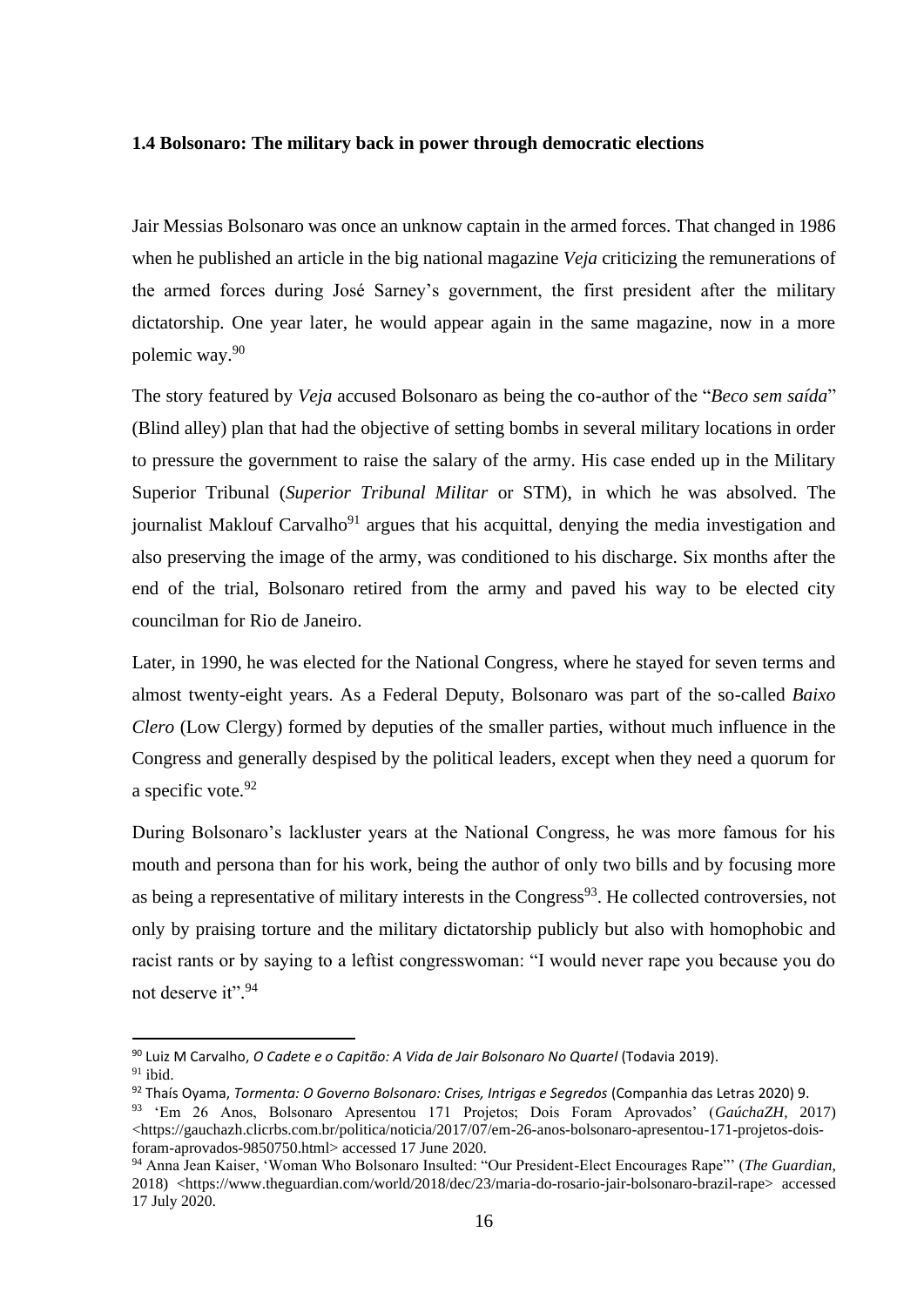For Bolsonaro, playing the role of the anti-political correctness hero already paid-off in the 2014 elections when he was the most voted congressman from the state of Rio de Janeiro, with almost half a million votes. The newspaper *El País* described him as "the caricature of an extreme right-wing candidate" that had multiplied by four his votes comparing with his last reelection, as the "Bolsonaro Phenomenon".<sup>95</sup>

Nevertheless, four years later, when he decided to run for president no one predicted his victory or even considered him a serious candidate, what is shown by the fact he did not receive the support of any of the traditional parties and, running for the irrelevant PSL, had mere 8 seconds of public electoral television time.<sup>96</sup>

However, in what can be considered the most surprising elections in Brazilian history, Bolsonaro and the far-right populism emerged victorious in what can be considered a "disruptive election"<sup>97</sup>. Beyond the unmatched level of polarization since the democratization, the presidential elections of 2018 were also marked by the prison of ex-president Luiz Inácio Lula da Silva<sup>98</sup> months before the election, when he was the favorite to win according to the pools.<sup>99</sup> In addition, Bolsonaro was stabbed at a campaign rally.<sup>100</sup>

Even though he was at that point already a career politician, with three of his sons also holding elected representative positions, Bolsonaro labeled himself as an outsider. The lack of support of traditional parties and politicians helped him to sustain this narrative at the cost of television time and party structure. Bolsonaro's campaign was able to overcome this, especially after he was stabbed, which brought him unprecedented media coverage.<sup>101</sup>

The event not only brought millions of followers to his digital platforms but also had dislocated the campaign to the internet, where Bolsonaro outperformed his adversaries. Moura and Corbellini<sup>102</sup> explain that his victory was not only a consequence of Bolsonaro's assault, as preestablished factors contributed to it such as 1) the demoralization of the political elite and the

<sup>95</sup>Francho Barón, 'O Inquietante "Fenômeno Bolsonaro"' (*El País*, 2014) <https://brasil.elpais.com/brasil/2014/10/07/politica/1412684374\_628594.html> accessed 17 July 2020. <sup>96</sup> Maurício Moura and Juliano Corbellini, *A Eleição Disruptiva: Por Que Bolsonaro Venceu* (Record 2019)

<sup>126–129.</sup>

<sup>97</sup> Moura and Corbellini (n 96).

<sup>98</sup> In the polemic judiciary-led Car-Wash operation (*Lava Jato*), see chapter 4

<sup>99</sup> 'Lula: Brazil's Jailed Ex-Leader Barred from Presidential Race by Electoral Court' (*BBC News*, 1 September 2018) <https://www.bbc.com/news/world-latin-america-45380237> accessed 9 August 2020.

<sup>100</sup> Dom Phillips, 'Jair Bolsonaro: Brazil Presidential Frontrunner Stabbed at Campaign Rally' (*The Guardian*, 7 September 2018) <https://www.theguardian.com/world/2018/sep/06/brazil-jair-bolsonaro-far-right-presidentialcandidate-stabbed> accessed 9 August 2020.

 $101$  Moura and Corbellini (n 96) 1432.

<sup>102</sup> ibid 233–238.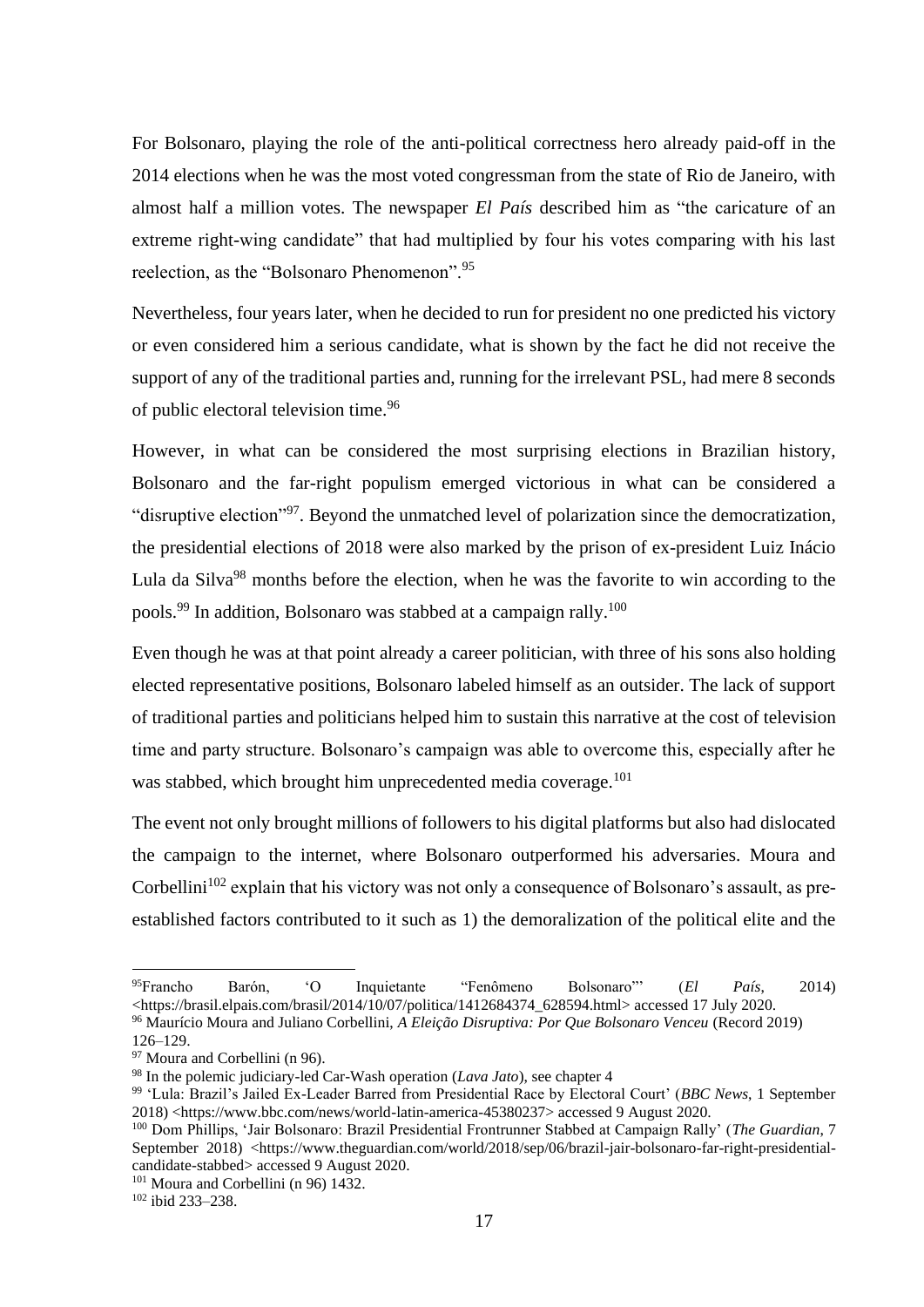traditional parties by corruption scandals; 2) the public security crisis that was perceived now as an important national question; 3) the growing relevance of social media, in particular *WhatsApp,* that changed the way of running a campaign completely.

In power, Bolsonaro's "culturally conservative and economically neoliberal"<sup>103</sup> agenda has the military as one of its significant warrantors. In his own words, a "completely militarized"<sup>104</sup> cabinet where by June 2020, nine out of the twenty-two ministers were from the military (including the police). <sup>105</sup> The participation of members of the armed forces in the government exceeds those during the military dictatorship, in what some predict to be around three thousand posts. That motivated the TCU - *Tribunal de Contas da União* (Supreme Audit Agency) to order a mapping and find out the exact number, considering it could represent "a distortion of the role of the armed forces".<sup>106</sup>

The election of Bolsonaro and his vice-president General Hamilton Mourão represented the return of the military to the center of Brazilian politics and a victory of far-right populism. Personified in Bolsonaro, the success of the far-right in Brazil, is closely tied with the military and the legacy of their dictatorship. For this reason, to understand how the military managed to get back in power through the popular vote its necessary to study the process of transitional justice in Brazil and the formation of collective memory on its authoritarian past. In the next chapter, we deal with the theoretical aspects of how transitional justice measures can help to shape collective memories.

<sup>103</sup> Ariel Alejandro Goldstein, 'The New Far-Right in Brazil and the Construction of a Right-Wing Order' (2019) 46 Latin American Perspectives 245, 258.

<sup>104</sup> Láis Lis, 'TCU Decide Apurar Quantos Militares Ocupam Cargos Civis No Governo Bolsonaro' (*G1 Política*, 2020) <https://g1.globo.com/politica/noticia/2020/06/17/tcu-decide-apurar-quantos-militares-ocupam-cargoscivis-no-governo-bolsonaro.ghtml>.

<sup>105</sup> Guilherme Mazui, 'Com Escolha de Braga Netto, Só Militares Ocupam Gabinetes de Ministros No Planalto' (*G1 Política*, 2020) <https://g1.globo.com/politica/noticia/2020/02/13/com-nomeacao-de-braga-neto-somilitares-ocupam-gabinetes-de-ministros-no-planalto.ghtml> accessed 17 July 2020.

<sup>106</sup> Matheus Simoni, 'TCU Decide Levantar Número de Militares No Governo Bolsonaro' (*Metro1*, 2020) <https://www.metro1.com.br/noticias/politica/93514,tcu-decide-levantar-numero-de-militares-no-governobolsonaro> accessed 17 July 2020.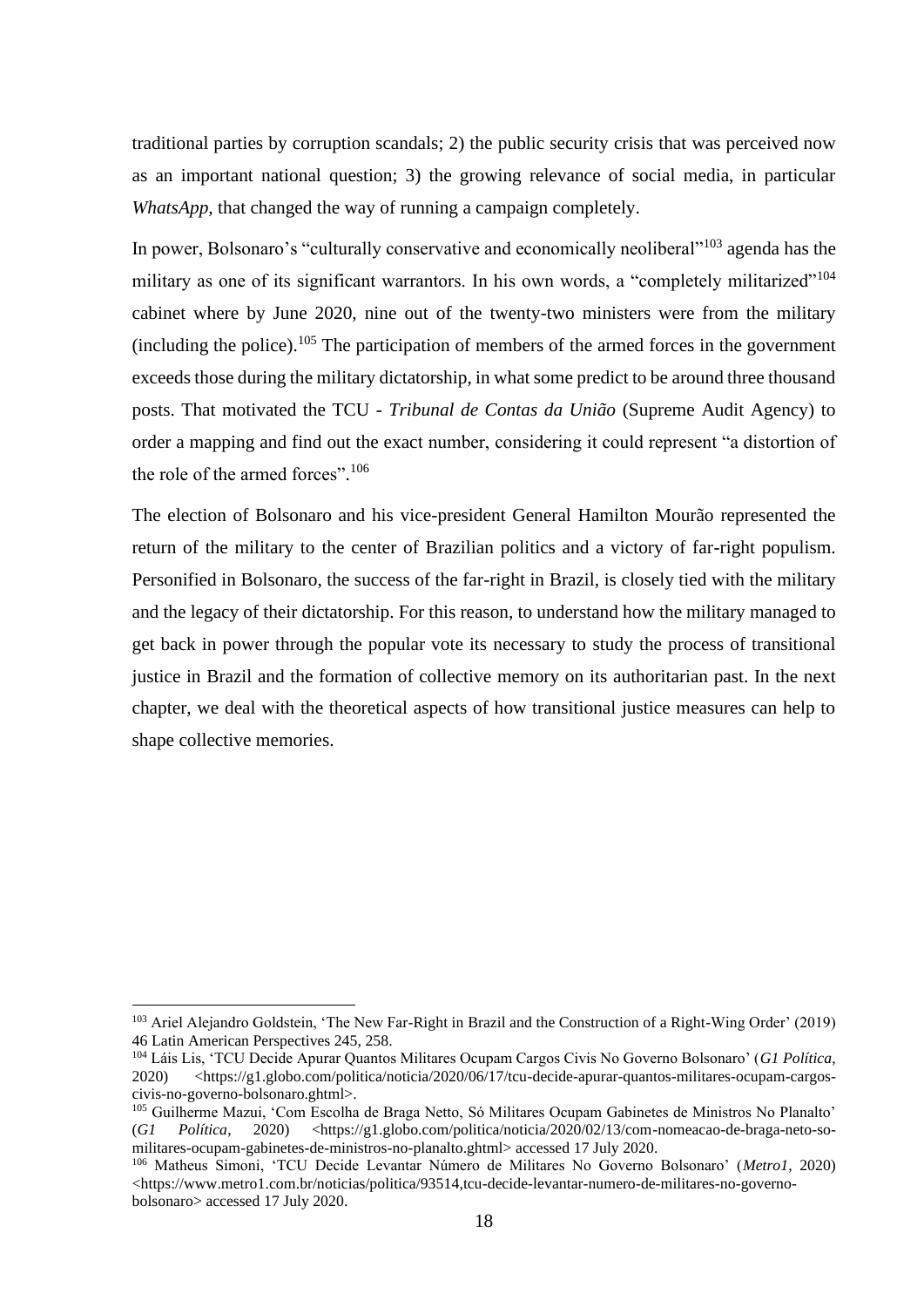# <span id="page-25-0"></span>**CHAPTER 2 - Dealing With an Authoritarian Past: Transitional justice mechanisms and the collective dimensions of memory**

Transitional justice emerged as a way for societies to make sense of a violent past as they shift from conflict and authoritarianism to democracy. The different groups involved in such conflicts many times have contrasting views on the past while developing their collective memories of 'what happened'.

In this sense, the politics of memory offers a useful perspective on how transitional justice mechanisms, such as trials and truth commissions, influence the formation of collective memories of different groups. It shows how they can be stitched by legal or quasi-legal mechanisms, forming shared understandings of the past with long-term political implications, even though the process of memory-making is an everlasting one.

This chapter is structured in the following way: The first three parts are dedicated to theoretical aspects of transitional justice and collective memory, arguing how the transitional justice framework can offer a critical opportunity to form a shared understanding of the past in postauthoritarian scenarios. The fourth part deals with how transitional justice mechanisms can foster collective memories. The fifth part argues for importance of societies to reckon with their authoritarian and violent past. Lastly, this chapter summarizes how the politics of memory can influence the process of democratization of a country.

#### <span id="page-25-1"></span>**2.1 Transitional Justice: Reckoning with the past**

The concept of "transitional justice"<sup>107</sup> *per se* appeared only in the mid-1990s, and the existence of an apparent field can be observed after the turn of the  $21<sup>st</sup>$  century.<sup>108</sup> Paige Arthur, for instance, in her conceptual history of transitional justice, describes its origins emerging from

<sup>&</sup>lt;sup>107</sup> There are different approaches to pinpoint the origins of transitional justice that range from Elter's analysis of historical precedents that include transitions policies that go back as far as ancient Athens, to other authors such as Teitel who traces back the origin of transitional justice to the end of the great wars and the Nuremberg trials, see Jon Elster, *Closing the Books: Transitional Justice in Historical Perspective* (2004); Ruti G Teitel, 'Human Rights in Transition: Transitional Justice Genealogy' (2003) 16 Harvard Human Rights Journal 69.

<sup>&</sup>lt;sup>108</sup> Christine Bell, 'Transitional Justice, Interdisciplinarity and the State of the "Field" or "Non-Field"' (2008) 3 International Journal of Transitional Justice 5, 7.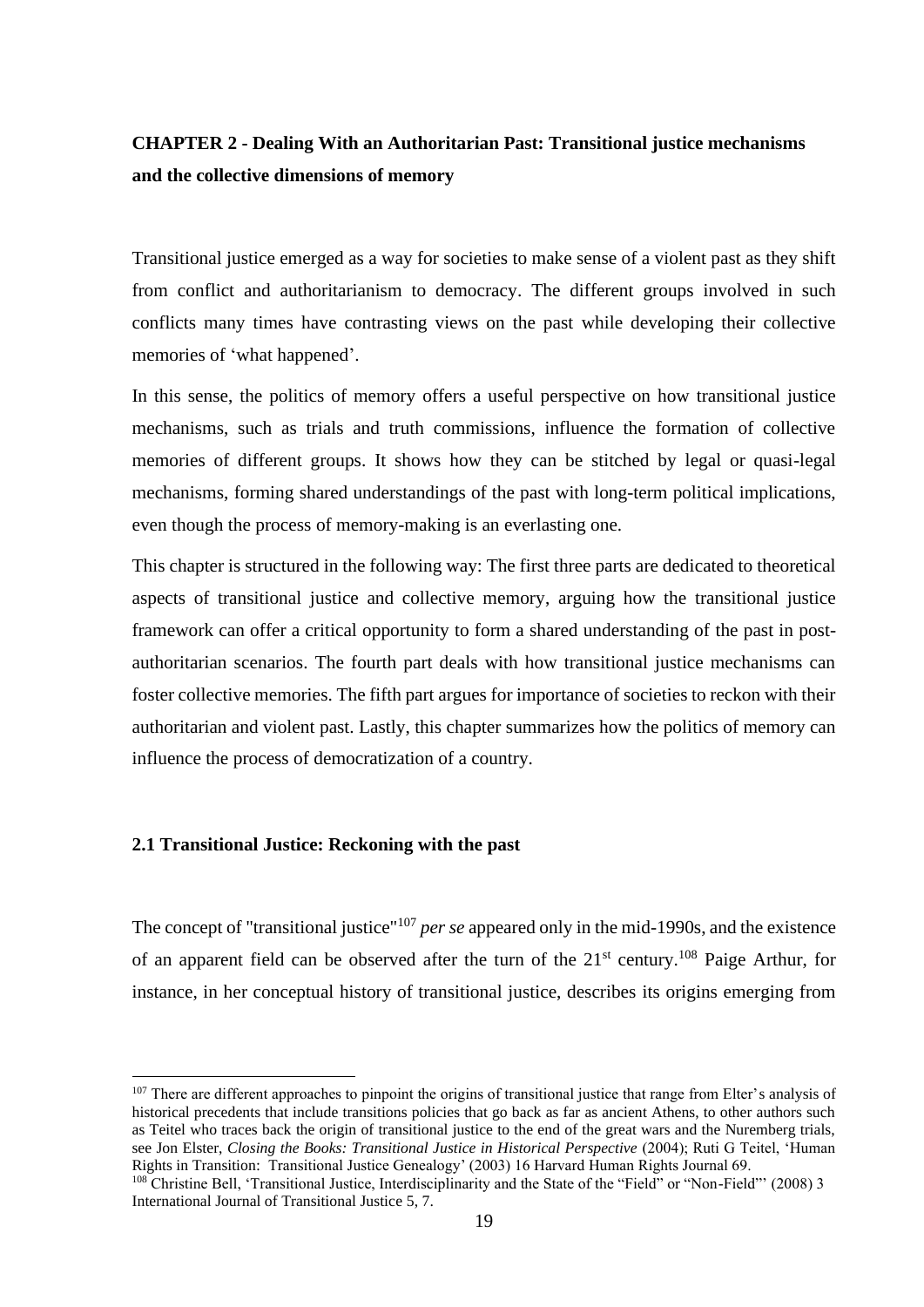the transitions from authoritarian rule in Eastern Europe and Latin America in the late 1980s and early 1990s.<sup>109</sup>

This period is marked by "accelerated democratization and political fragmentation"<sup>110</sup> in the midst of what Huntington famously described as the third wave of democratization, <sup>111</sup> which includes the wave of liberalization with the transitions in the southern cone of South America and the collapse of the Soviet Union.

The new democracies emerging were faced with how to deal with past regimes and which justice policy would be adopted. The prior experience of the Nuremberg Trials based on postwar international justice was questioned as to whether it would be the best option for the still fragile democracies in the middle of tension to decide between punishment and amnesty.<sup>112</sup>

The deliberations over justice in transition are best understood when situated in the actual political realities and in the transitional political context, which included the features of the predecessor regime as well as political, juridical, and social contingencies. The feasibility of pursuing justice and its ability to contribute to transitional rule of law depended upon the scale of prior wrongdoings, as well as the extent to which they were systemic or state-sponsored.<sup>113</sup>

In this sense, these regimes had profound dilemmas on the extent to which "imposing transitional criminal justice" would contribute to the reestablishment of the rule of law. At the same time, these dilemmas went beyond the accountability of the human rights violations of predecessor regimes as they included a dimension of reconciliation and healing of the society. This favored the option for new methods for truth-seeking and accountability and the preoccupation with the political conditions that would allow nation-building.<sup>114</sup>

While there are many definitions for transitional justice, they all tend to "view transitional justice as the attempt to deal with past violence in societies undergoing or attempting some form of political transition"<sup>115</sup> or "to refer to societies that are transitioning from conflict to peace or from authoritarian rule to democratic rule".<sup>116</sup>

<sup>109</sup> Paige Arthur, 'How "Transitions" Reshaped Human Rights: A Conceptual History of Transitional Justice' (2009) 31 Human Rights Quarterly 321.

<sup>110</sup> Teitel (n 107) 71.

<sup>111</sup> Samuel Huntington, *The Third Wave: Democratization in the Late Twentieth Century* (University of Oklahoma Press 1993).

<sup>112</sup> Teitel (n 107) 75–76.

<sup>113</sup> Teitel (n 107).

<sup>114</sup> ibid 76–77.

<sup>115</sup> Bell (n 108) 7.

<sup>116</sup> Kirsten J Fisher, 'Defining a Relationship between Transitional Justice and Jus Post Bellum: A Call and an Opportunity for Post-Conflict Justice' [2018] Journal of International Political Theory 5.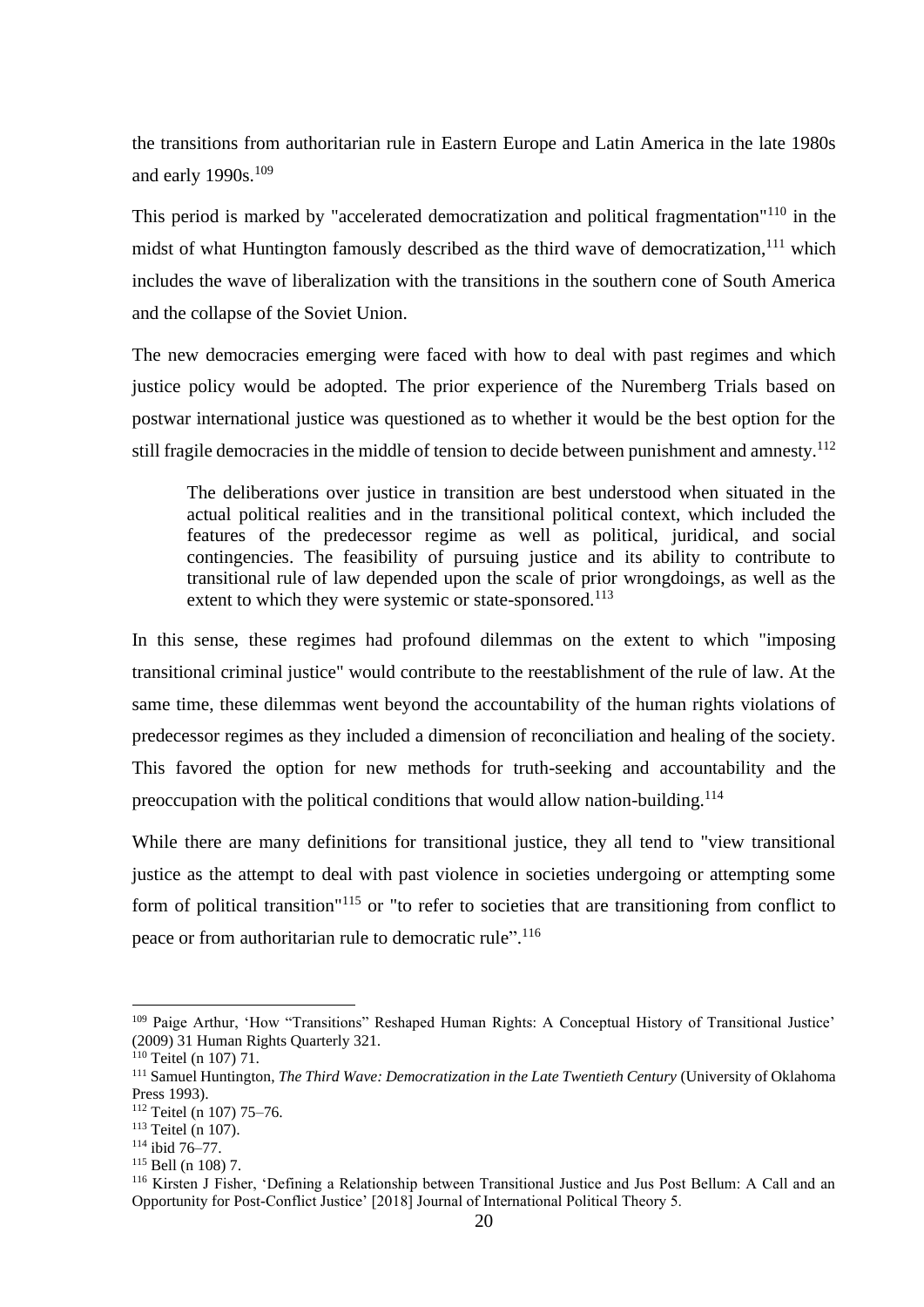Initially, transitional justice was characterized as the "legal responses to confront the wrongdoing of repressive predecessor regimes".<sup>117</sup> However, the development of the field and its mechanisms allowed it to become an increasingly far-reaching concept, that stretches beyond legal responses promoting both "backward-looking and forward-looking justice".<sup>118</sup>

The importance of human rights, in particular the necessity of their efficacy in governing conduct needing to be (re)established, is deeply important to the field of transitional justice. The new political order emerging ought to commit to these rights – and protect them – while the previous regime, which publicly sanctioned violence, must be rejected.<sup>119</sup>

With the emergence of transitional justice mechanisms, the field has faced a dilemma between truth and justice.<sup>120</sup> This can be seen in human rights terms vis- $\hat{a}$ -vis conflicts between the right to truth<sup>121</sup> (concerning the victims) and the duty to investigate (concerning the state). The core dynamic of this dilemma demonstrates the co-existence and conflict "among justice, history and memory".<sup>122</sup>

At its broadest understanding, transitional justice can involve "anything that a society devises to deal with a legacy of conflict and/or widespread human rights violations".<sup>123</sup> This includes how to portray the authoritarian past in high school textbooks, the creation of memorials, museums and days of mourning, the reform of the judiciary and criminal codes, and even policies to tackle inequality.<sup>124</sup>

Moreover, as a consequence of this broad canvas, the notion of transitional measures expanded even further, gaining importance in discussions involving reconciliation, democratization, truth-telling, and historical inquiry.

This expansion has also meant that transitional justice implies a "non-linear approach to time".<sup>125</sup> Transitional justice measures often revisit the past as a way to move forward:

[...] transitions are rare periods of rupture which offer a choice among contested narratives. The paradoxical goal in transition is to undo history. The aim is to reconceive

<sup>&</sup>lt;sup>117</sup> Teitel (n 107) 69.

 $118$  Fisher (n 116) 4.

<sup>119</sup> Colleen Murphy, *The Conceptual Foundations of Transitional Justice* (Cambridge University Press 2017) 18. <sup>120</sup> Naomi Roht–Arriaza, 'The New Landscape of Transitional Justice' in Naomi Roht–Arriaza and Javier Mariezcurrena (eds), *Transitional Justice in the Twenty-First Century: Beyond Truth Versus Justice* (2006) 8; Bronwyn Leebaw, 'The Irreconcilable Goals of Transitional Justice' (2016) 2 The New Legal Realism 201, 103. <sup>121</sup> Alice M Panepinto, 'The Right to the Truth in International Law: The Significance of Strasbourg's

Contributions' (2017) 37 Legal Studies 739. <sup>122</sup> Teitel (n 107) 81.

<sup>123</sup> Roht–Arriaza (n 120) 2.

 $124$  ibid.

<sup>125</sup> Teitel (n 107) 86.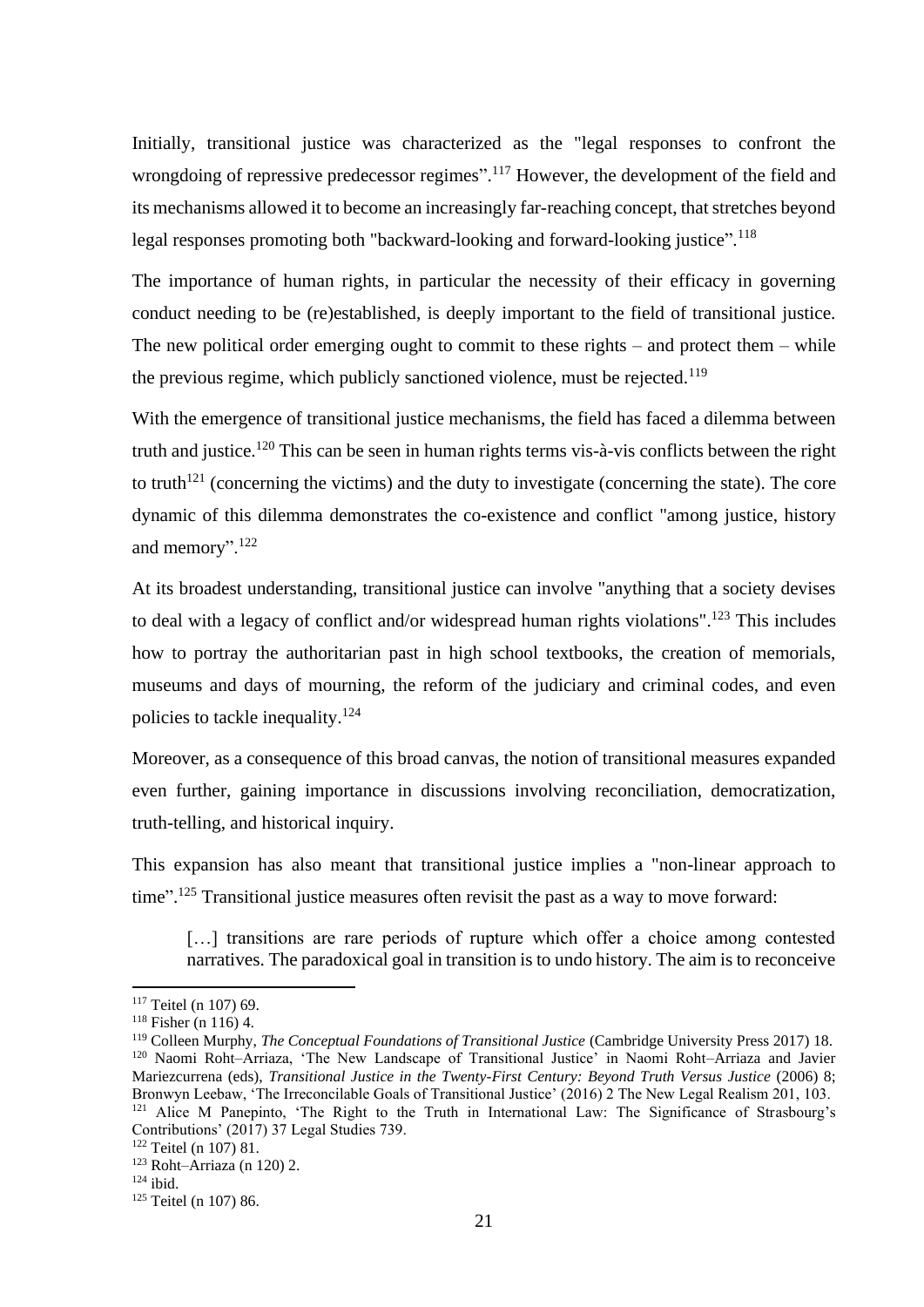the social meaning of past conflicts, particularly defeats, in an attempt to reconstruct their present and future effects.<sup>126</sup>

Sharp, for instance, highlights how transitional justice mechanisms and their interventions presume a "period of rupture in which some kind of extraordinary justice"<sup>127</sup> can be carried out. Transitions, in a sense, present an opportunity to contest historical narratives: the framework of transitional justice can be used to form new shared understandings of the past and build new collective memories about the previous regime with many social and political implications.

## <span id="page-28-0"></span>**2.2 Politics of Memory and Transitional Justice**

The transitional justice field is anchored in a 'dealing with the past' approach where different mechanisms are deployed in a complementary way assuming that seeking truth, identifying and punishing perpetrators, building memorials to victims, setting reparations programmes, among others measures, have a positive impact on bringing legitimacy and stability to a democratic order.<sup>128</sup>

Meanwhile, societies in transition tend to have deeply divided and often radically different conceptions of 'what happened'. Narratives can be constructed in different ways by each group, with dissonant interpretations on the images of the parts involved and the conflict itself. In this sense, the transitional period (and the transitional justice mechanisms) are vital in finding and establishing a "minimal core of shared truths" as they can forge a process of "reconstructing the basis of a shared understanding of the past and future".<sup>129</sup>

Periods of political transition show the intricate links between memory, truth, and justice.<sup>130</sup> For this reason, the field of transitional justice can be enriched by the insights of the memory studies to add "historical and contextual depth" to its approach.<sup>131</sup>

<sup>126</sup> ibid 86–87.

<sup>127</sup> Dustin N Sharp, *Re-Thinking Transitional Justice for the 21st Century* (Cambridge University Press 2018) 6.

<sup>128</sup> Rosemary Nagy, 'Transitional Justice as Global Project: Critical Reflections' (2008) 29 Third World Quarterly 275, 276; Mihaela Mihai, 'Transitional Justice and the Quest for Democracy: A Contribution to a Political Theory of Democratic Transformations' (2010) 23 Ratio Juris 183, 187; Jelena Subotic, 'Expanding the Scope of Post-Conflict Justice: Individual, State and Societal Responsibility for Mass Atrocity' (2011) 48 Journal of Peace Research 157, 158.

<sup>129</sup> Susanne Karstedt, 'Introduction: The Legacy of Maurice Halbwachs' in S Karstedt (ed), *Legal Institutions and Collective Memories* (Hart 2009) 7–10.

 $130$  ibid  $1-2$ .

<sup>&</sup>lt;sup>131</sup> Alexandra Barahona de Brito, 'Transitional Justice and Memory: Exploring Perspectives' (2010) 15 South European Society and Politics 359, 359.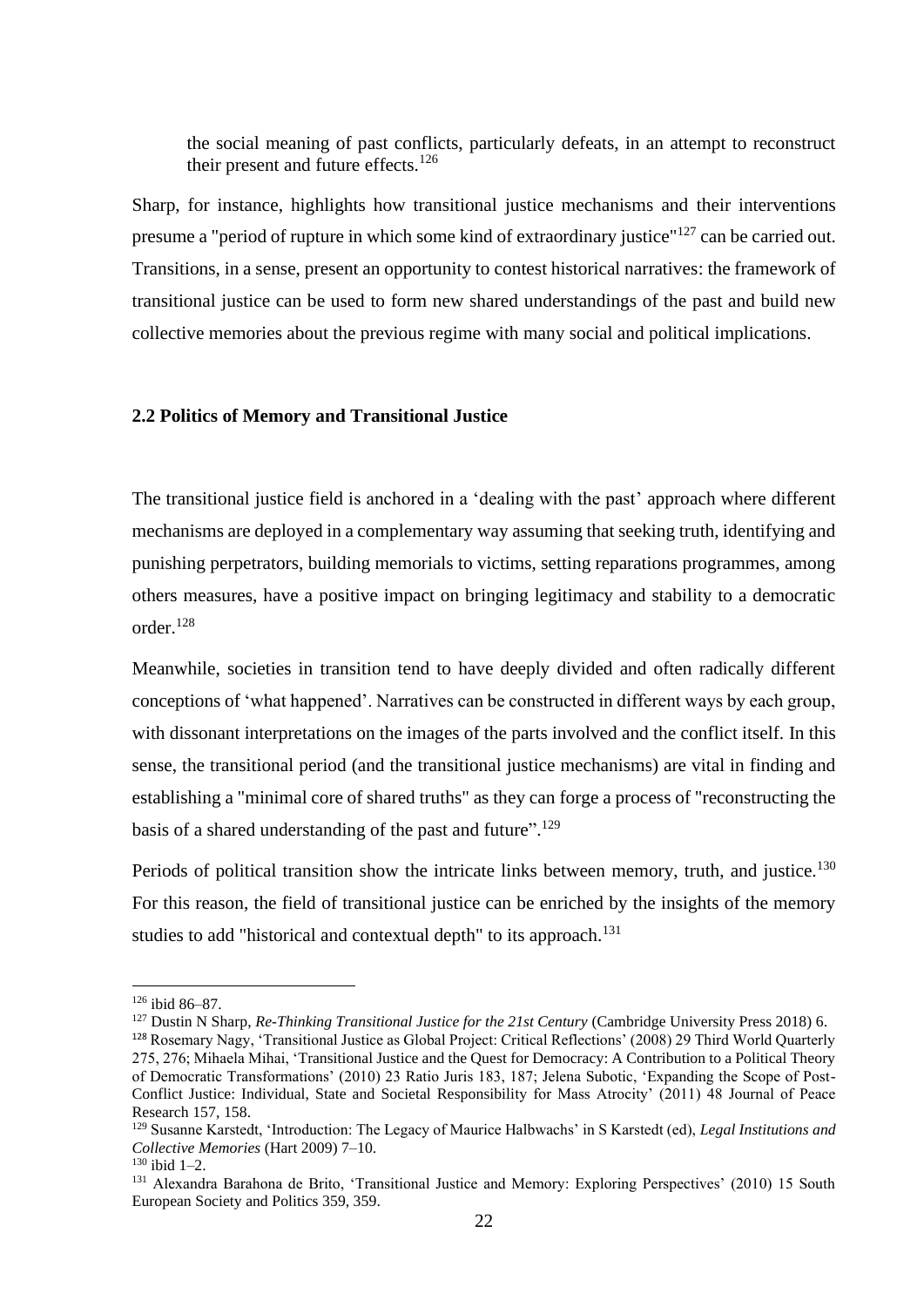Through the perspective of the politics of memory, transitional justice mechanisms are deployed in a specific period of the whole process in which a "society interprets its past in a post-authoritarian context".<sup>132</sup> In this sense, the politics of memory are intertwined with transitional justice policies – and their mechanisms – but differs from them qualitatively and temporally.<sup>133</sup>

The 'politics of memory' refers to the various ways that political elites, social groups and institutions reinterpret the past and the breakdown of civility and propagate new interpretative narratives about the 'what happened' to legitimate a new political dispensation and develop a new vision of the future for the polity.<sup>134</sup>

In the lens of memory studies, the collective and social aspect of memory is highlighted, as it can "shift the boundaries, and patterns, of social and political inclusion and exclusion, thus marking new social and political continuities and discontinuities", shaping in this process both the present and the future of these societies.<sup>135</sup>

Thus, the politics of memory can help observe the memory-process unchained by postauthoritarian transitions in a broader historical context. Many times, memories created a long time ago can determine how certain groups justify their actions in the present day.<sup>136</sup>

Therefore, the insights of memory studies opens the possibility of reframing transitional justice as part of a "continuous process generating ongoing cycles of social memory-making".<sup>137</sup> Political transitions present a scenario where there is no social consensus on the former authoritarian regime, and where transitional justice mechanisms, such as trials and truth commissions, can generate a relatively homogenous narrative of the past.

At the same time, transitional justice seems progressively to be recognized as a continuous process of transformation, not delimited by a set of interventions but recognized as an "openended process of reckoning".<sup>138</sup> This is essential if we are to understand the power involved in pairing transitional justice with the politics of memory.

Moreover, intertwining the transitional justice perspective with the politics of memory can help in comprehending how societies can, at least momentarily, choose amnesia instead of the

<sup>132</sup> ibid 360.

<sup>133</sup> ibid 360.

<sup>134</sup> ibid 360.

<sup>135</sup> ibid 360-361.

<sup>136</sup> ibid 361.

<sup>137</sup> ibid 364.

<sup>&</sup>lt;sup>138</sup> Laurel E Fletcher, Harvey M Weinstein and Jamie Rowen, 'Context, Timing and the Dynamics of Transitional Justice: A Historical Perspective' (2009) 31 Human Rights Quarterly 163, 416–417.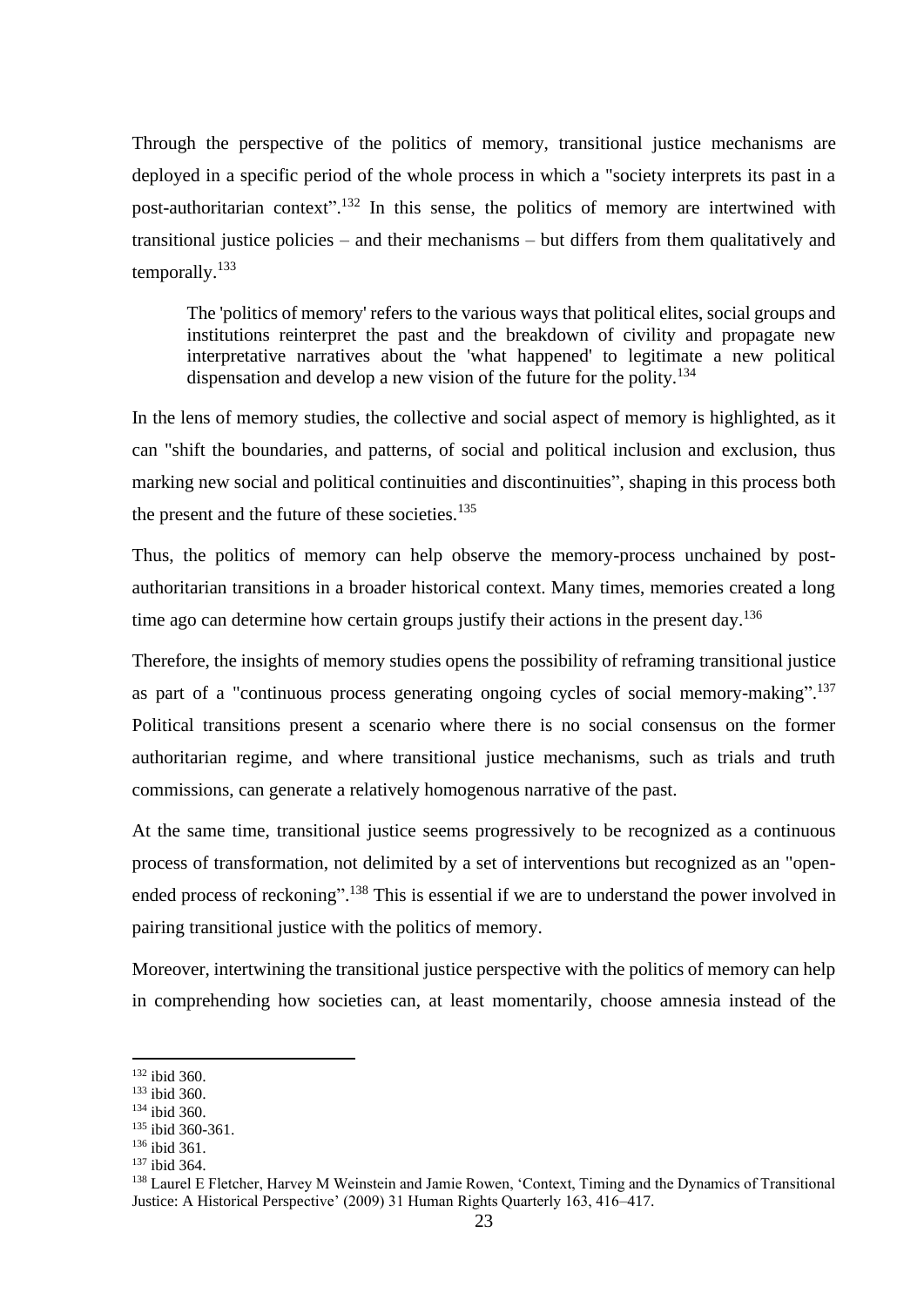pursuit of justice, considering the political situation the new regime faces. In this sense, the insights of memory studies can mitigate the problems of an "overly abstract" normative view of transitional justice.<sup>139</sup>

Even though the memory-making process is an everlasting one, the period of transition represents a time in which "consensus breaks down" and new "foundational values need to be restated and reworked".<sup>140</sup> Here the transitional justice mechanisms contribute to shaping memories, in a process that otherwise happens holistically, and can strengthen the stability and legitimacy of a new regime.

The birds-eye perspective of the politics of memory can be used to decipher the long-term effects of transitional justice mechanisms and the political use of their findings. The outcomes of transitional justice mechanisms such as trials, truth commissions, and amnesty laws have a fundamental and pragmatic aspect, which is paving the way for different groups involved in the conflict to 'move on'. However, the maintenance of these narratives, in the long term, faces "cognitive battles",<sup>141</sup> which shows "there is not one 'truth' but various competing 'truths' that will compete to gain ascendancy, and the dominance of one' narrative' over another may shift with the passage of time".<sup>142</sup>

The facts and the truth recovered in transitional periods "that have been an undercurrent in social life and society finally surface into the public realm and collective memory consciousness",<sup>143</sup> but with time, the narratives can change as well as their political uses. For this reason, it is essential to understand how collective memories work.

## <span id="page-30-0"></span>**2.3 The Collective Dimensions of Memory**

Maurice Halbwachs is recognized as the theorist who coined the term 'collective memory' in the early 1920s.<sup>144</sup> The French philosopher and historian's most significant contribution was to acknowledge the social and collective dimension of memory. For him, our memories are not

<sup>&</sup>lt;sup>139</sup> Barahona de Brito, 'Transitional Justice and Memory: Exploring Perspectives' (n 131) 365.

<sup>140</sup> ibid 364.

<sup>141</sup> Eviatar Zerubavel, *Social Mindscapes: An Invitation to Cognitive Sociology* (Harvard University Press 1997).

<sup>142</sup> Barahona de Brito, 'Transitional Justice and Memory: Exploring Perspectives' (n 131) 365.

<sup>143</sup> Karstedt (n 129) 21.

<sup>144</sup> Maurice Halbwachs, *La Mémoire Collective* (A Michel 1997).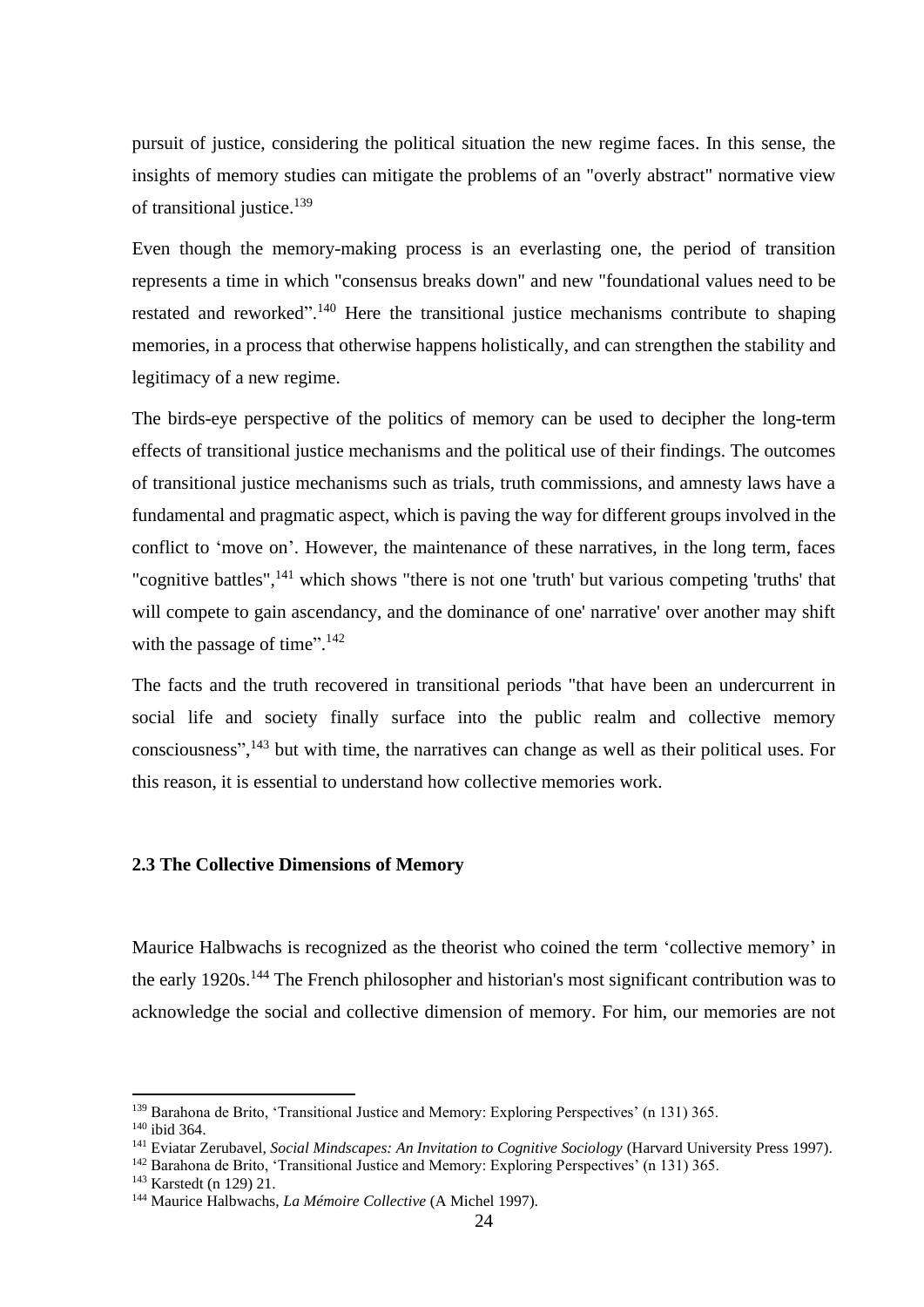neutral, or merely a recalling of facts; instead, they are embedded within groups with which we are affiliated and by other social and cultural aids as well.

The central idea in his take on memory is that no human lives are socially isolated; in fact, the opposite is true; all human activities are socially constructed. For Halbwachs, memories are more than a simple imprint: they are recollections where there is an effective selection and reconstruction of the past that are inevitably influenced by our social interchanges.<sup>145</sup>

Therefore, collective memories are formed and recollected by a "dynamic social process" where our different affiliations can determine how we remember our own history.<sup>146</sup> In this sense, memories are both "flexible and multilayered" as they adopt their true meaning from the perspective of a "broader social, cultural, or historical context".<sup>147</sup> The process of memorialization fluctuates over time in the politics of memory.

The work of Halbwachs acquired fresh relevance during the so-called "memory boom" of memory studies.<sup>148</sup> In this "contemporary public prominence of memory", terms such as public, social, cultural, or collective became common adjectives to accompany memory. They all converge in the understanding that "there is no way of thinking about memory outside its histories and politics".<sup>149</sup>

Memory, in this scheme of things, is not an impossibility, but a pre-constituted, actuallyexisting site of conflict, in which many contrary forces converge and in which the interactions between memory and forgetting are contingent as much as they are systemic. In whatever guise it is manifest, the politics of memory is always overdetermined and unstable, the consequence of incessant human intervention.<sup>150</sup>

Even if remembering is an individual activity, memories are inherent "socially communicated and socially and historically embedded".<sup>151</sup> Barahona de Britto catalogs four reasons for this: 1) Collective memory is the memory commonly shared by individuals; 2) Society plays an essential role in constructing and editing how and what societies remember; 3) Memory is social

<sup>&</sup>lt;sup>145</sup> Erika Apfelbaum, 'Halbwachs and the Social Properties of Memory' in Susannah Radstone and Bill Schwarz (eds), *Memory: Histories, Theories, Debates* (Fordham Univ Press 2010) 85.

<sup>146</sup> ibid.

<sup>147</sup> ibid 86.

<sup>&</sup>lt;sup>148</sup> Jeffrey K Olick, Vered Vinitzky-Seroussi and Daniel Levy, 'Introduction' in Jeffrey K Olick, Vered Vinitzky-Seroussi and Daniel Levy (eds), *The collective memory reader* (Oxford University Press 2011).

<sup>149</sup> Susannah Radstone and Bill Schwarz, 'Introduction: Mapping Memory' in Susannah Radstone and Bill Schwarz (eds), *Memory: Histories, Theories, Debates* (Fordham Univ Press 2010) 4. <sup>150</sup> ibid.

<sup>&</sup>lt;sup>151</sup> Barahona de Brito, 'Transitional Justice and Memory: Exploring Perspectives' (n 131) 362.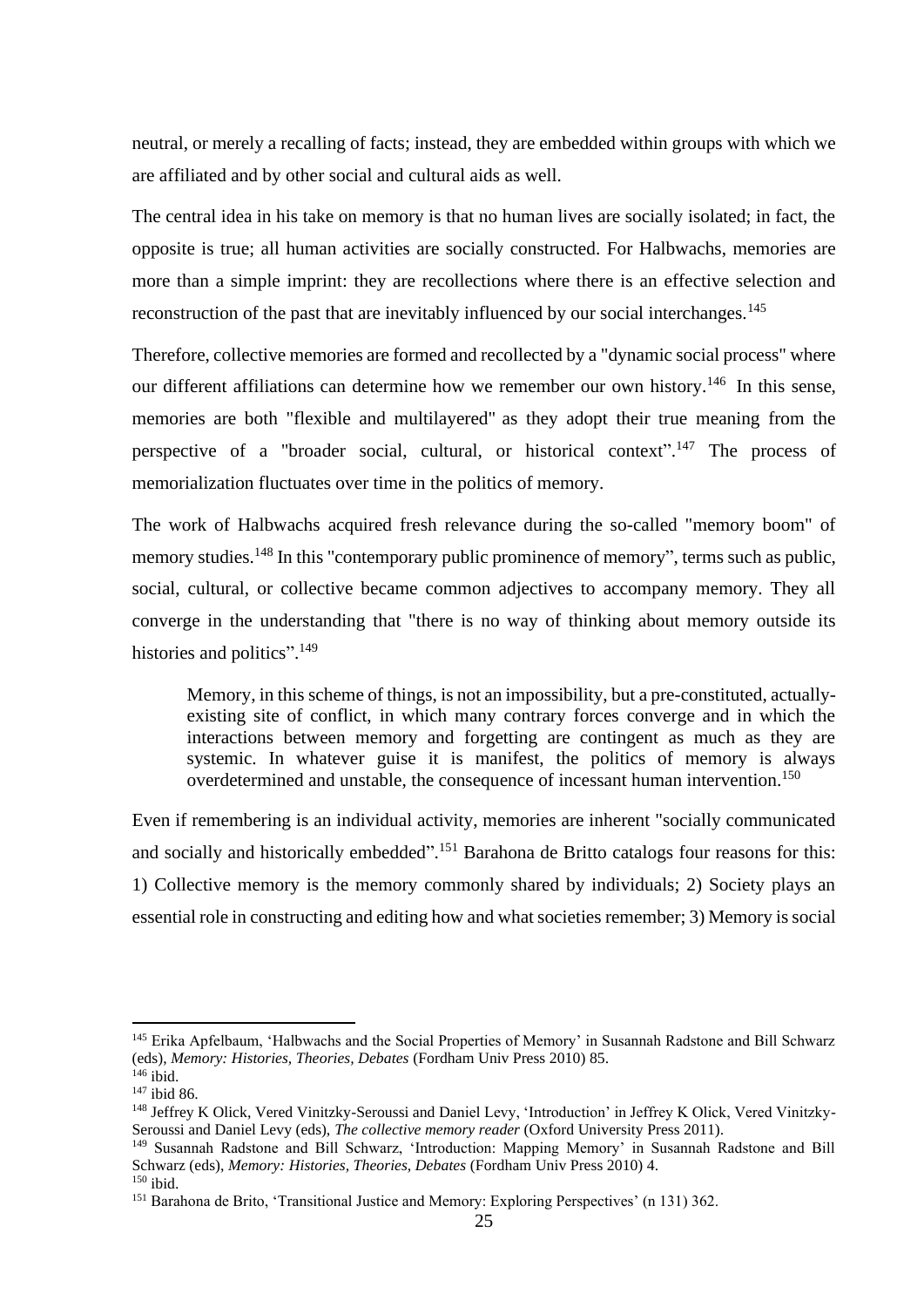because its existence is ruled by our relations with others; 4) Memory requires and presumes its transmission and articulation.<sup>152</sup>

Therefore, memories can appear and be transmitted in society in a myriad of forms, that range from legal institutions,<sup>153</sup> as they "reflect, codify, and reinforce society's shared values and understanding of the past<sup> $154$ </sup>, to the resources individuals share<sup>155</sup> and reflect in social and cultural institutions and their products (books, museums, libraries, among others) and commemorative ceremonies.<sup>156</sup>

Collective memory is then "built and continually altered".<sup>157</sup> This "memory work"<sup>158</sup> explains how members of different groups in society engage dialectally with their memories and how individuals share, collaborate, and interpret certain events inside these groups that also have an undeniable role of forming social bonds within its members.<sup>159</sup>

Memory studies define these groups, whose importance was recognized as far back as Halbwachs' work, as mnemonic groups, giving them significant importance as they "socialise us to what should be remembered and what should be forgotten".<sup>160</sup> From this notion, it is possible to acknowledge the existence of parallel memories existing within society. More than that, considering how memories work "both in the public sphere and in everyday life", <sup>161</sup> it is clear that people do not act only in a conscious or pragmatic sense. Instead, many times they act "in light of the memories and narratives they have adopted and that make sense to them as members of a particular 'memory group'".<sup>162</sup>

Individual memory is a product heavily influenced by the fact that an individual shares collective memory with the multiple groups to which that person belongs. For this reason, an

 $152$  ibid.

<sup>153</sup> Michael Schudson, *Watergate in American Memory: How We Remember, Forget, and Reconstruct the Past* (BasicBooks 1992).

<sup>154</sup> Rachel López, 'Legalising Collective Remembrance after Mass Atrocities' in Fraser M Ottanelli S. Elizabeth Bird (ed), *The Performance of Memory as Transitional Justice* (2015) 25.

<sup>155</sup> Zarecka, *Frames of Remembrance: The Dynamics of Collective Memory* (Transaction 1994).

<sup>156</sup> Paul Connerton, *How Societies Remember* (Cambridge University Press 1989).

<sup>157</sup> Sharon K Hom and Eric K Yamamoto, 'Collective Memory, History, and Social Justice' (2000) 47 UCLA L Rev 1747, 1764.

<sup>158</sup> Zarecka (n 155).

<sup>159</sup> López (n 154) 25.

<sup>160</sup> Barahona de Brito, 'Transitional Justice and Memory: Exploring Perspectives' (n 131) 362–363.

<sup>&</sup>lt;sup>161</sup> Radstone and Schwarz (n 149) 3.

<sup>162</sup> Barahona de Brito, 'Transitional Justice and Memory: Exploring Perspectives' (n 131) 362.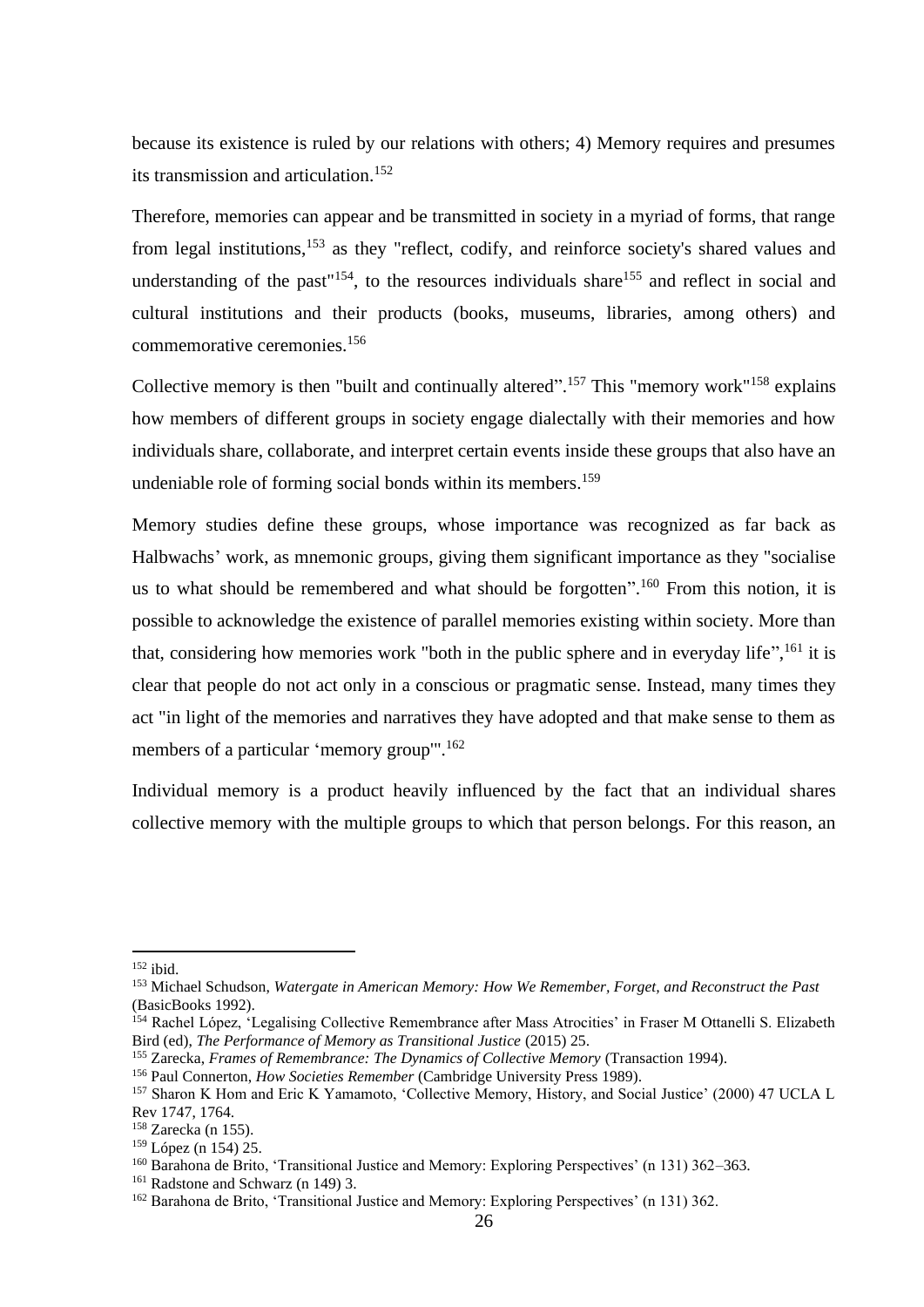individual's memory is a bricolage, with contributions from shared memories with mnemonic groups/communities (with the nation being the main one<sup>163</sup>), but not identical to it.

For Halbwachs, each subject's autobiographical memory is dialectically related not only to the collective memories of the various groups to which he or she is affiliated, but also to a broader historical memory of the society in which he or she lives. The traces of this past constitute the background foundation of the construction of one's identity: they carry the notion of duration, stability, permanence, and a sense of rootedness vital to the maintenance of memory and identity.<sup>164</sup>

This explains the importance for states in transition to 'deal with the past'. Transitional mechanisms in their legal forms are geared "primarily toward justice" or "toward establishing truth", and aim to provide an "official narrative and a framework to account for past events". 165 In a transition, many mnemonic communities can be observed (e.g. victims, oppressors, militaries, human rights activists) with their own "particular constellations of memories and particular meaning-engendering social narratives".<sup>166</sup>

Moreover, we live in a period of "unprecedented politicization of memory"<sup>167</sup>: the way groups interact with memory has become more complex than ever before. How different groups reinterpret, forget or distort the past can have many political implications, but at the same time their choices are influenced by power dynamics. In the following chapters we are going to analyze how a period of political unrest in Brazil was used by the far-right and the armed forces to distort the past favoring the military memory of the dictatorship period.

In fact, the relationship between different mnemonic groups can impact on what is perceived as the historical canon. Molden, for example, argues that the politics of history and memory can be profoundly changed by the relation of forces between "hegemonic master narratives, defiant counter-memories, and silent majorities".<sup>168</sup>

This mnemonic power relation shows how the tension between groups, with opposed collective memories, can have a profound impact not only in the political realm but also in terms of rearranging "the cultural coordinates of the broader community".<sup>169</sup> Recognizing this, Molden acknowledges how "constitutive categories" for collective memory, already recognized by

<sup>163</sup> Benedict Anderson, *Imagined Communities: Reflections on the Origin and Spread of Nationalism* (Verso 2016).

<sup>164</sup> Apfelbaum (n 145) 91.

<sup>165</sup> ibid 90.

<sup>166</sup> Barahona de Brito, 'Transitional Justice and Memory: Exploring Perspectives' (n 131) 363.

<sup>167</sup> Radstone and Schwarz (n 149) 10.

<sup>168</sup> Berthold Molden, 'Resistant Pasts versus Mnemonic Hegemony: On the Power Relations of Collective Memory' (2016) 9 Memory Studies 125.

<sup>169</sup> ibid 131.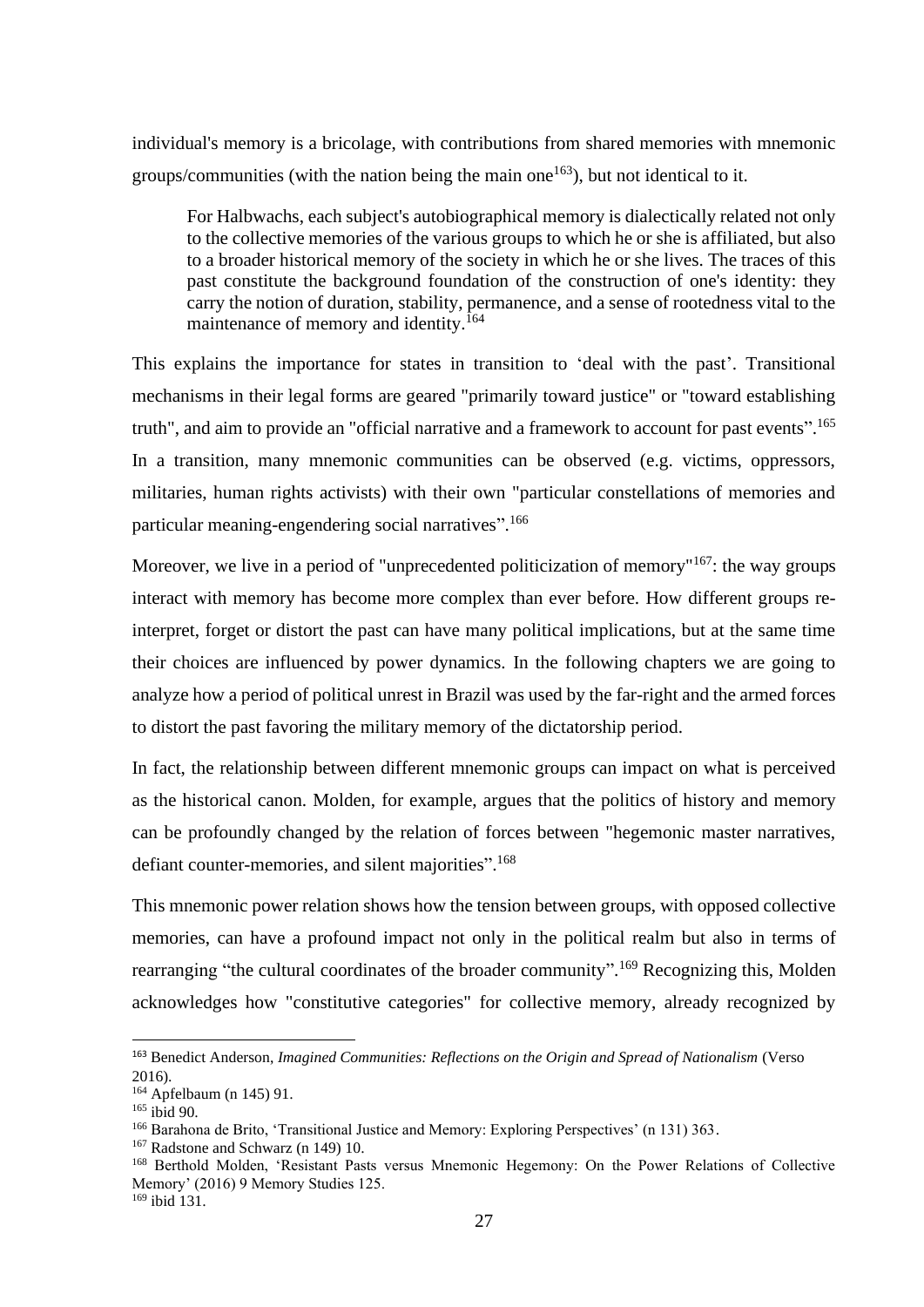Halbwachs, such as class, gender, political and religious identities have a significant impact on collective understandings of the past.<sup>170</sup>

#### <span id="page-34-0"></span>**2.4 Transitional Justice Mechanisms Fostering Collective Memories**

Having described the social and collective aspects of memory and how influential they are in different mnemonics communities; it is possible to translate this conceptualization to the parties involved in a transition process. The use of categories such as victims, perpetrators, political parties, human rights activists can foreground different groups with different collective memories about the past.<sup>171</sup> Thus, memory studies can "broaden our understanding of what shapes the choices and actions of different individuals and groups"<sup>172</sup> and also be part of the analysis of the outcomes and long-term effects of transitional justice measures.

In this sense, it is possible to "enrich our understanding of transitional justice" by not limiting the perception of transitional justice policies in a narrow way, but instead deepening the analysis beyond the "more time-limited analysis of transition type" and adopting an approach that observes the "balance of power between incoming democratic and outgoing authoritarian elites".<sup>173</sup>

Moreover, transitional situations show more clearly the relation between legal institutions and collective memories. Osiel highlights how our collective memories are constructed many times by "legal blueprints".<sup>174</sup> The construction of collective memory is complex and multifaceted, including the role of legal institutions, which explains the importance of legal and quasi-legal procedures in transitions.

Even though the state does not have a monopoly in "organizing the production of memories", the period of transition is where it does have an opportunity in "establishing a particular and 'politicised' common memory" via legal and quasi-legal procedures and institutions such as trials and truth commissions.<sup>175</sup>

<sup>170</sup> ibid 137.

<sup>&</sup>lt;sup>171</sup> It is important to realize that this categories can also be read in a critical way, see Adriana Rudling, "T'm Not That Chained-Up Little Person" Four Paragons of Victimhood in Transitional Justice Discourse' (2019) 41 Human Rights Quarterly 421.

<sup>172</sup> Barahona de Brito, 'Transitional Justice and Memory: Exploring Perspectives' (n 131) 363.

 $173$  ibid.

<sup>174</sup> Mark Osiel, *Mass Atrocity, Collective Memory, and the Law* (Transaction Publishers 1997) 209.

<sup>175</sup> Karstedt (n 129) 10–13.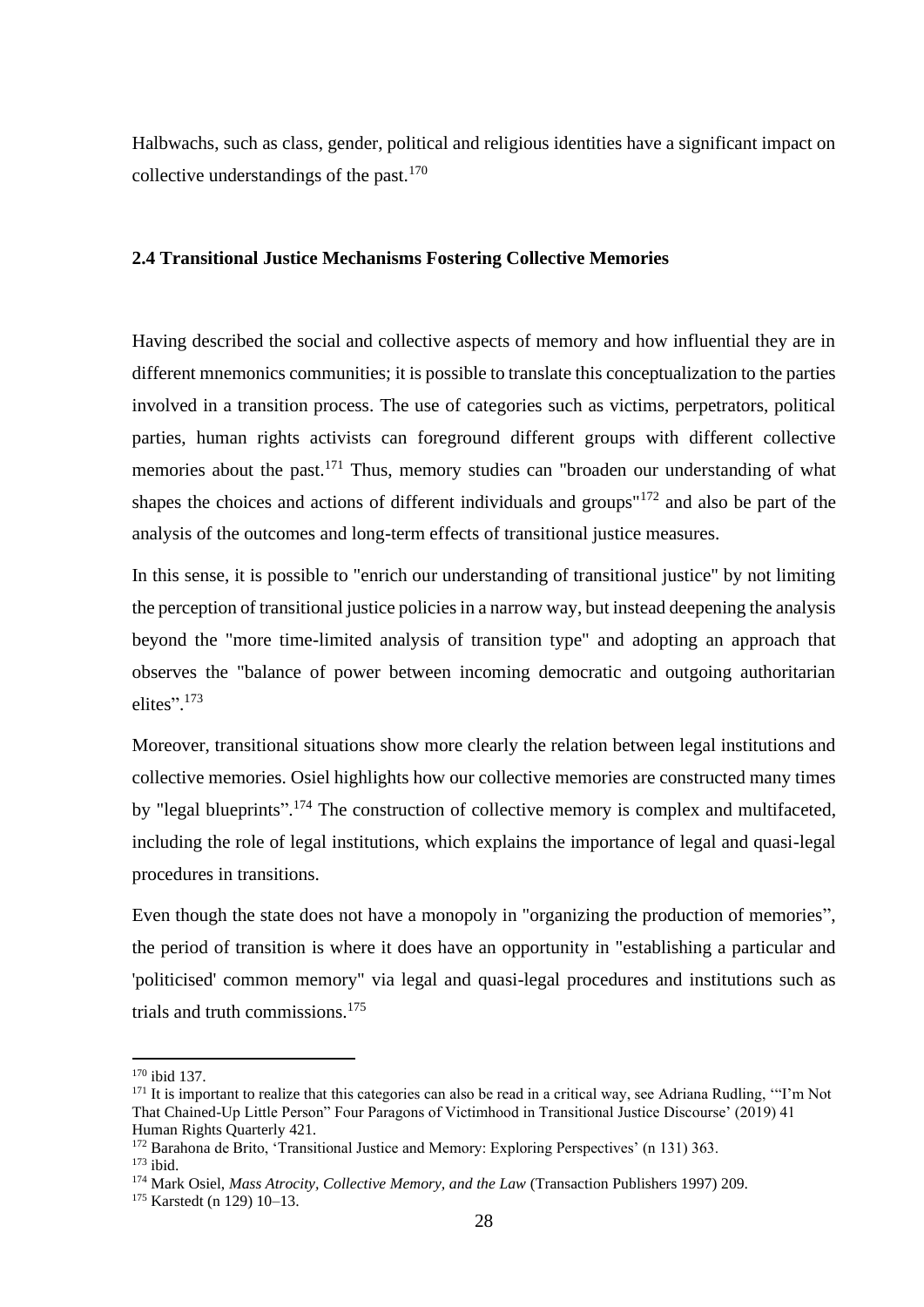#### <span id="page-35-0"></span>**2.4.1 Trials: Justice and memory**

Many scholars describe the relationship between collective memory and justice efforts, highlighting how legal proceedings can play a role in "strengthening a shared understanding of the past",<sup>176</sup> contributing to reconciliation and societal healing. Teitel, for instance, describes trials as "the long-standing ceremonial forms of collective history making".<sup>177</sup> In similar vein, Osiel argues that trials can promote reconciliation while establishing a collective memory as, by prosecuting oppressors, a society can (re)build its social values. In this sense, courtrooms are a "theater of ideas", where the "large question of collective memory and even national identity are engaged".<sup>178</sup>

Legal proceedings can also ignite public discussion of the past beyond the walls of the courts, offering an "important venue for a renegotiation of the collective memory"<sup>179</sup> or a "touchstone"<sup>180</sup> for its formation. This notion is linked to the idea that healing runs in parallel with the role of trials in a divided society. By setting the stage for a shared understanding of the past, trials have a cathartic quality inherent to them.<sup>181</sup>

Moreover, the growth and expansion of regional human rights systems and mechanisms, such as the Inter-American Court of Human Rights (IACtHR) and the European Court of Human Rights (ECtHR), demonstrate how victims seek redress and state accountability in these legal institutions, and Lopez has argued that these human rights mechanisms should acknowledge the significance of collective memory by the use of their remedial powers.<sup>182</sup>

Still, many countries fail, at least during early transition processes, to bring to justice those who committed human rights violations in authoritarian periods. Many times, because of the existence of amnesties that grant immunities to perpetrators. While amnesties laws can be a stabilizing measure that ensures the transition to democracy, they can also present in the long term the nurturing of a culture of impunity and a dead-end to the transitional justice process in

<sup>176</sup> López (n 154) 29.

<sup>177</sup> Ruti G Teitel, *Transitional Justice* (Oxford University Press 2000) 72.

<sup>&</sup>lt;sup>178</sup> Osiel (n 174) 3; Also on the theatrics of the courtrooms and show trials, see Awol K Allo, 'The Show in the Show Trial: Contextualising the Politicization of the Courtroom' (2010) 15 Barry Law Review 41.  $179$  López (n 154) 32.

<sup>&</sup>lt;sup>180</sup> Jody Lynee Madeira, 'When It's So Hard to Relate: Can Legal Systems Mitigate the Trauma of Victim-Offender Relationships' (2009) 46 Hous L Rev 401.

<sup>181</sup> López (n 154) 32–33; Mark Osiel, 'Ever Again : Legal Remembrance of Administrative Massacre' (1995) 144 University of Pennsylvania Law Review 463.

<sup>182</sup> López (n 154) 38.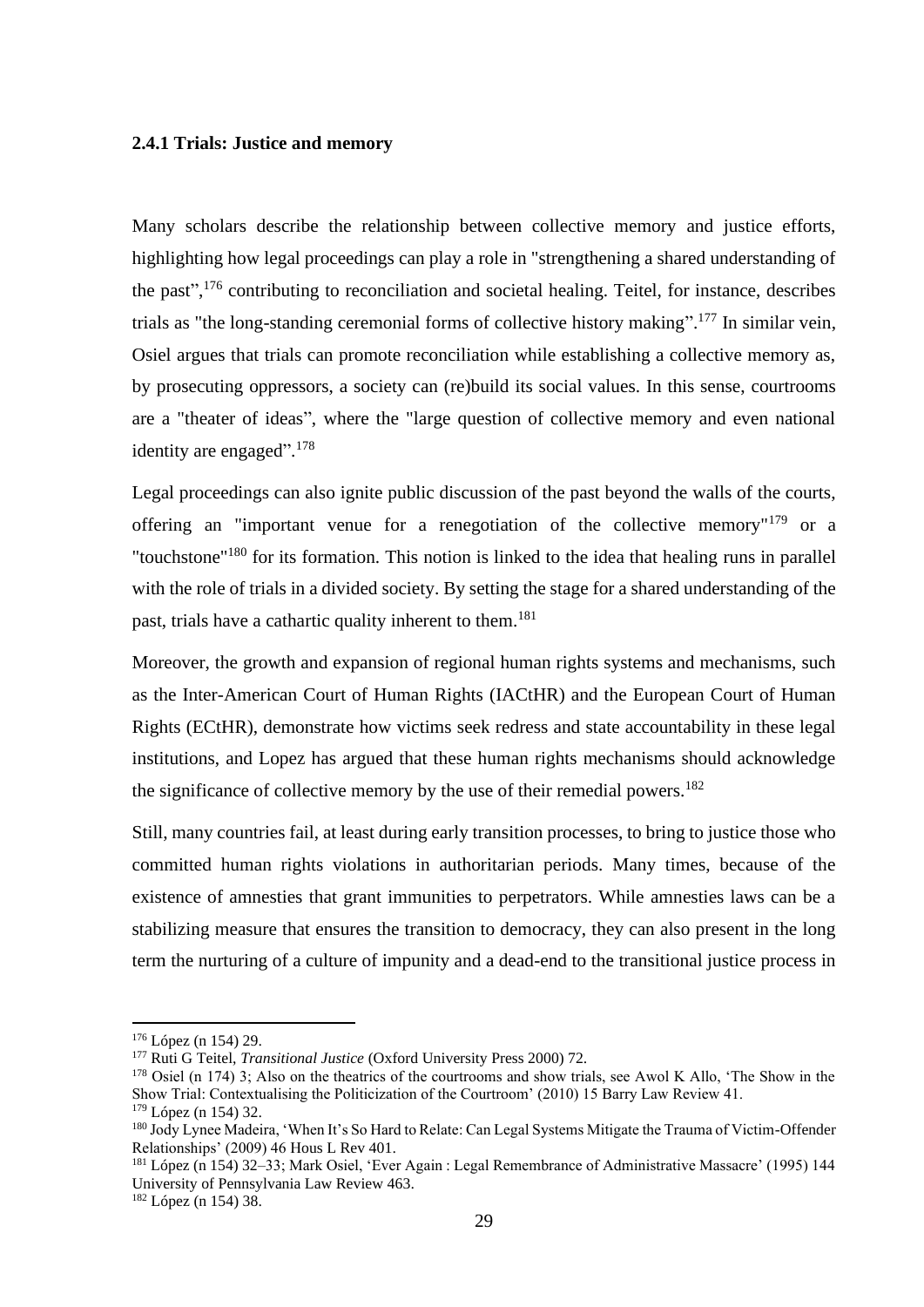a particular country. In this sense, amnesties are perceived as a "transitional justice measure of last resort". 183

For this reason, often, these amnesties are revised further in the transitional process of a country. This trend caused the rise in human rights prosecutions happening at both the national and international levels, in what Sikkink and Lutz have described as a "justice cascade".<sup>184</sup> Yet, there is still some skepticism that considers that these trials are capable of re-igniting conflicts or undermine democracy.<sup>185</sup> Data from Latin America show that this skepticism does not stand, and in fact, they contribute to the improvement of human rights and the enhancing of the rule of law in those countries.<sup>186</sup>

In Brazil, however, the amnesty law persisted even decades following the transition to democracy. Different from the majority of countries in Latin American there were no trials of state agents. In the next chapter we focus on the transitional experience in Brazil and how the amnesty law represented a hindrance not only for human rights trials but for transitional justice overall.

## **2.4.2 Truth Commissions: Truth and memory**

Considering the limited reach that courts have, and also the fact the prosecutions would not solve by themselves the process of transitional justice in the societies, many countries have adopted truth commissions as a central component in dealing with past atrocities, with each context calling for specific investigatory mandates and powers that take account of the needs and political realities of the society in question.<sup>187</sup> Thus, gradually trials and truth commissions started to be seen as complementary to the task of truth-seeking and truth-telling and as parts of a broader "set of obligations" that pursue the triad of truth, justice, and guarantees of nonrepetition.<sup>188</sup>

<sup>183</sup> Anja Mihr, 'Transitional Justice and the Quality of Democracy' (2013) 7 International Journal of Conflict and Violence 298, 301.

<sup>&</sup>lt;sup>184</sup> Kathryn Sikkink and Ellen Lutz, 'The Justice Cascade: The Evolution and Impact of Foreign Human Rights Trials in Latin America' (2001) 2 Chicago Journal of International Law.

<sup>&</sup>lt;sup>185</sup> Kathryn Sikkink and Carrie Booth Walling, 'The Impact of Human Rights Trials in Latin America' (2007) 44 Journal of Peace Research 427, 433–434.

<sup>186</sup> ibid 443.

<sup>187</sup> Priscilla Hayner, *Unspeakable Truths: Transitional Justice and the Challenge of Truth Commissions* (2 ed, Taylor & Francis 2010).

<sup>188</sup> Roht–Arriaza (n 120) 8.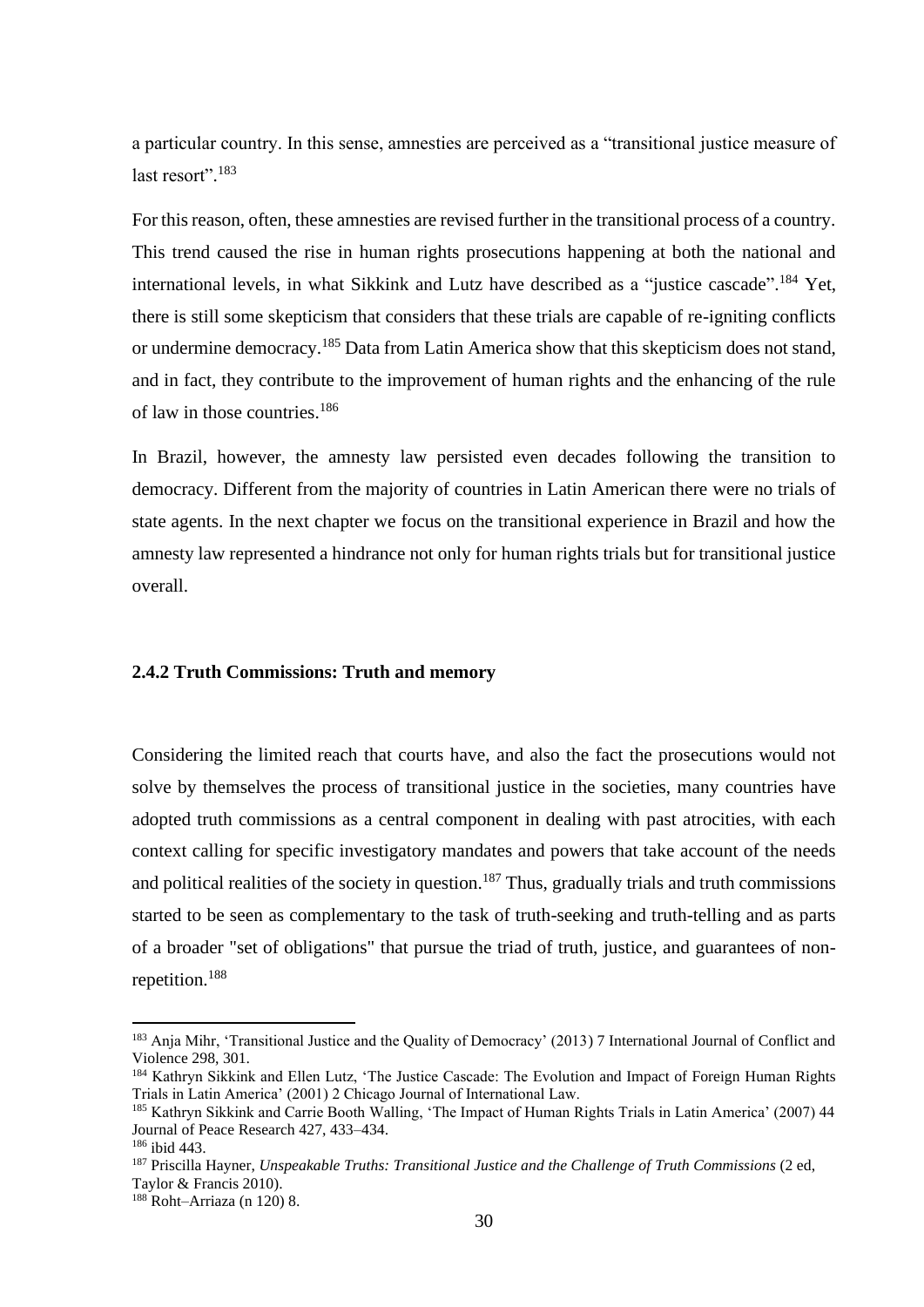The classic definition of a truth commission is one that fits Priscila Hayner's conceptualization, allowing some variation, and refers to bodies with the following characteristics: 1) truth commissions focus on the past; 2) they investigate a pattern of abuses over a period of time rather than a specific event; 3) a truth commission is a temporary body, typically in operation for six months to two years, and completing its work with the submission of a report; and 4) these commissions are officially sanctioned, authorized, or empowered by the state.<sup>189</sup>

As for the objectives of truth commissions, Popkin and Roht-Arriaza offer the following list: truth commissions can establish an authoritative record, help victims by providing them with both a platform and redress, make recommendations for reforms, and promote accountability.<sup>190</sup> Relatedly, Daly highlights that truth commissions can promote reconciliation and create a clear distinction between past and present.<sup>191</sup>

There is a growing skepticism, however, on the work of truth commissions and the 'truth' they produce.<sup>192</sup> This includes questions about how truth commissions can provide an official authoritative account about the past that many times is a contested one. Chapman and Ball, for instance, criticize the focus on individual cases and testimonies rather than on the causes and patterns of violations that occurred.<sup>193</sup> In this sense, truth commissions provide "micro-truth", more prone to "subjective limitations and distortions of memory",<sup>194</sup> as opposed to "macrotruths".

However, this criticism cannot diminish the relevance and importance of truth commissions. There are two reasons for this: First, there is no defined canonical model for a truth commission. As they proliferated throughout the world, the design and purposes of individual truth commissions were different and context-sensitive. Second, truth commissions are "keyed to a context of a post-conflict or post-repression political transition",<sup>195</sup> which underlines a moral project, part of which is harmonize with transitional justice mechanisms in order to secure legitimacy and stability for the new regime.

<sup>194</sup> Walker (n 192) 10.

<sup>189</sup> Hayner (n 187) 11–12.

<sup>190</sup> Margaret Popkin and Naomi Roht‐Arriaza, 'Truth as Justice: Investigatory Commissions in Latin America' (1995) 20 Law & Social Inquiry 79.

<sup>&</sup>lt;sup>191</sup> Erin Daly, 'Truth Skepticism: An Inquiry into the Value of Truth in Times of Transition' (2008) 2 International Journal of Transitional Justice 23, 27.

<sup>&</sup>lt;sup>192</sup> Margaret Urban Walker, 'Troubles with Truth Commissions: Putting the Moral Aims of Truth Commissions to the Fore' in Fraser M Ottanelli S. Elizabeth Bird (ed), *The Performance of Memory as Transitional Justice* (2015) 10.

<sup>&</sup>lt;sup>193</sup> Audrey R Chapman and Patrick Ball, 'The Truth of Truth Commissions: Comparative Lessons from Haiti, South Africa, and Guatemala' (2001) 23 Human Rights Quarterly 1.

<sup>195</sup> ibid 17–19.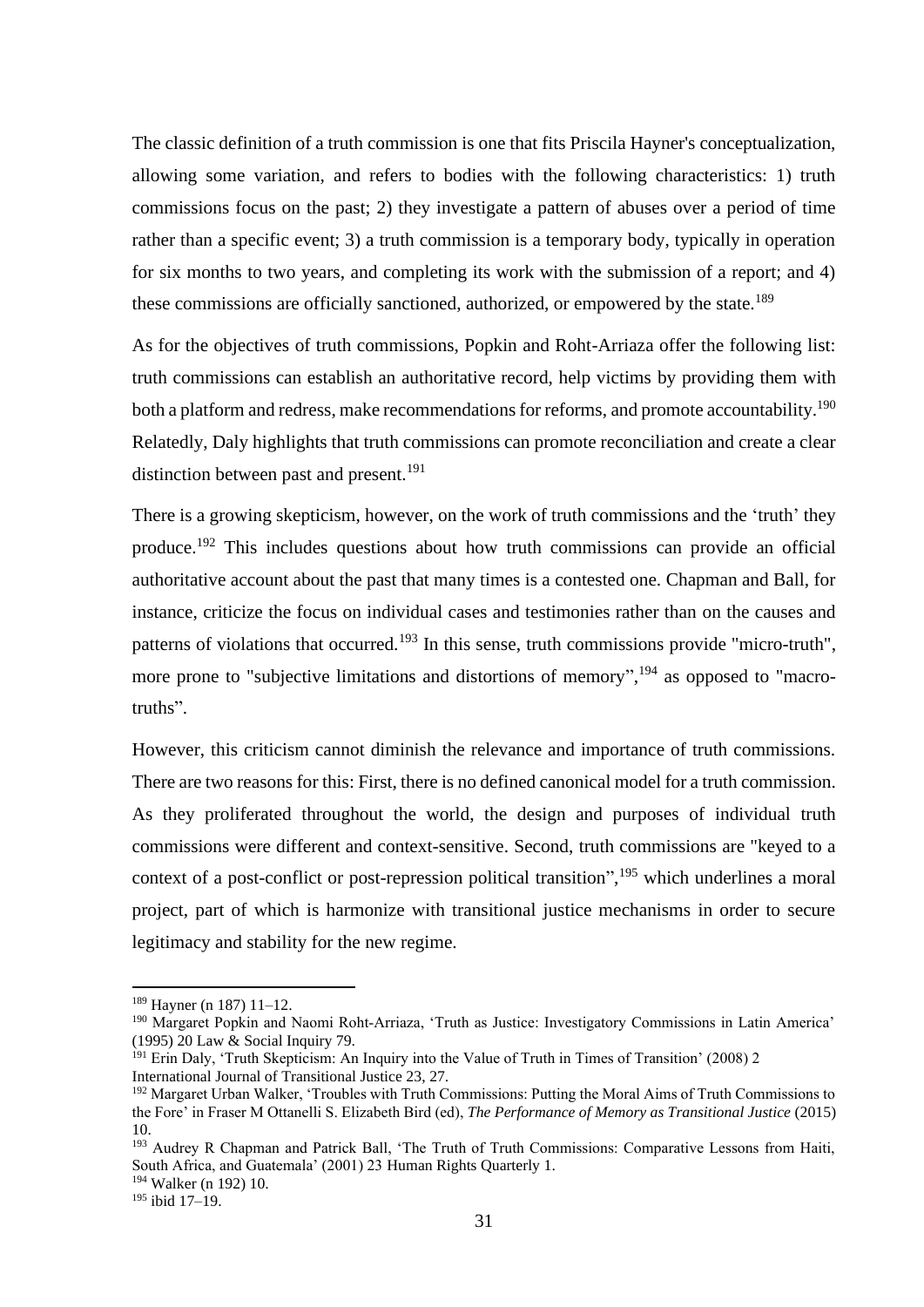Onur Bakiner argues that, beyond forensic investigation, truth commissions have a great potential in developing historical narratives that are able to explain "causes and patterns" of an authoritarian past; he describes this as a "historiographical function". 196

Truth commissions have emerged in political contexts where societies' conventional mechanisms for investigating serious crimes and writing unbiased accounts of the past (the judiciary and the media, chief among them) had ceased to function. They face the twofold task of discovering forensic facts and forging societal consensus over the meaning of the past. On the one hand, political decision makers grant them, at least ideally, the authority to publicize the truth about the nation's past, above and beyond political and societal debates. On the other hand, commissions are firmly embedded in the social struggles over memory and history, which makes the reception of their findings and narratives dependent on larger political and societal processes. They produce one truth among others.<sup>197</sup>

Even though a truth commission cannot claim to represent the truth 'once for all', this also can be said of any initiative concerning historical narratives. In any case, truth commissions can present an "inclusive, truthful, and accurate historical explanation"<sup>198</sup> concerning past human rights violations, thereby contributing to the formation of a nation's collective memory.

In this sense, even with their inherent limitations, truth commissions play an essential role in giving voices to victims, reaffirming their dignity, and providing an extensive (and reliable) documentation of past abuses.

For this reason, truth commissions need to be understood as a critical moment in a deliberate "open-ended and long-term process of uncovering and preserving truths".<sup>199</sup> The alreadydiscussed limits of the truth commissions sign how they can better serve as a kick-off for multiple projects of truth recovery practices to be developed through time.

This long-term preoccupation is better observed in the recommendations, usually issued by a truth commission at the end of its reports, where truth recovery and preservation can be prescribed via other projects and institutions as a continuous project. Thus, even though a truth commission is a "limited transitional institution",<sup>200</sup> its intervention can set a more substantial project of finding, rethinking, and preserving a society's truth.

<sup>196</sup> Onur Bakiner, *Truth Commissions : Memory, Power, and Legitimacy* (University of Pennsylvania Press 2016) 62–63.

<sup>197</sup> ibid 63.

<sup>198</sup> ibid 236.

<sup>199</sup> Walker (n 192) 20.

<sup>200</sup> ibid 21.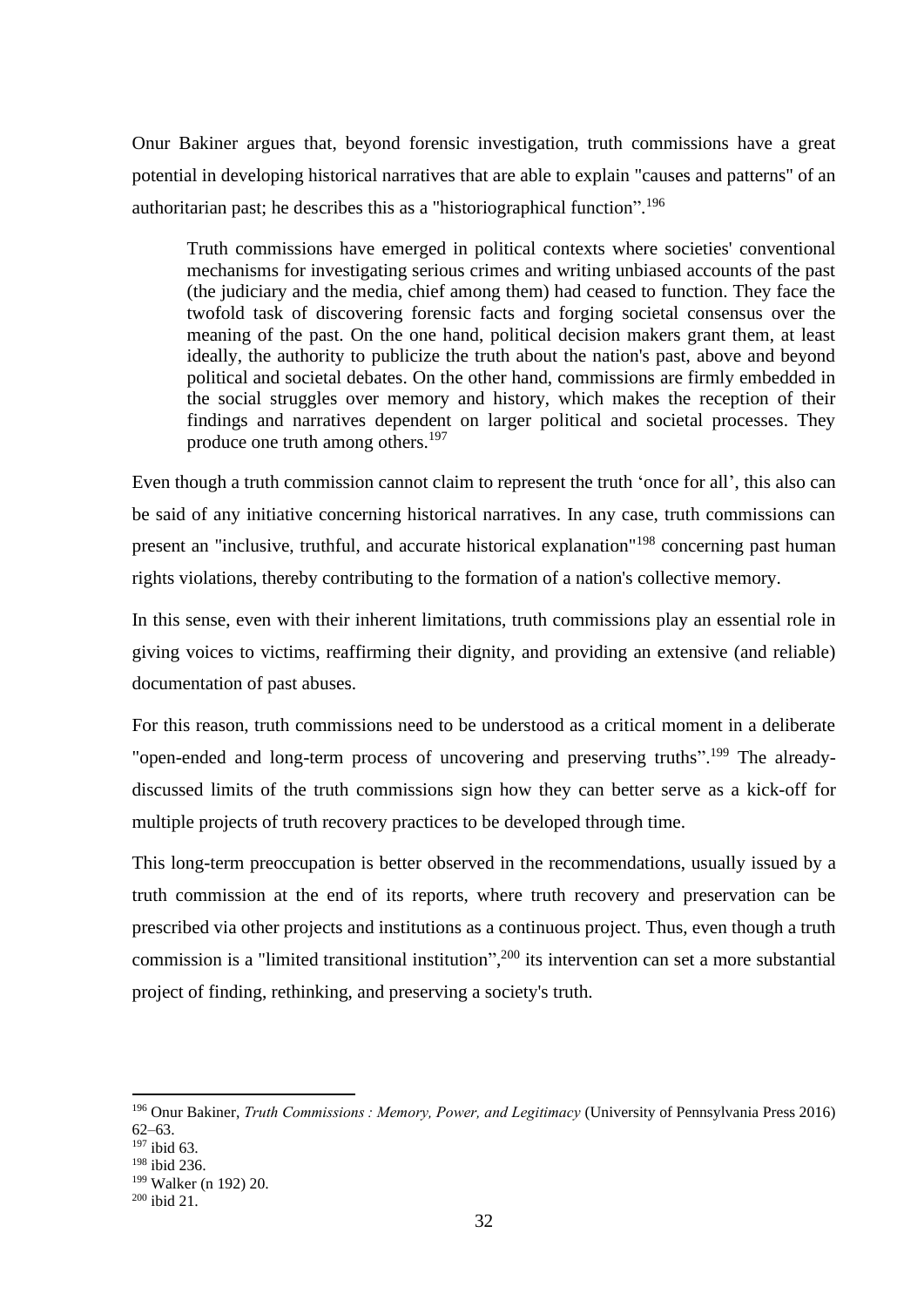However, what is the impact of a truth commission when it is established decades after the transition to democracy? While normally they tend to inaugurate the process of transitional justice, in Brazil this logic was reversed. On the subsequent chapter we deal with the Brazilian Truth Commission, and its achievements and shortcomings as a late truth commission.

#### **2.5 Transitional Justice and the Memory Assumption: It is always better to remember?**

Rotondi and Eisikovits' claim that transitional justice scholarship generally agrees that societies must deal with their past, which entails a 'memory assumption' of the field. For them, there is a broad consensus that accountability helps "nurture budding non-authoritarian institutions" and that burying the past is a "profound injustice to victims" that would also perpetuate a culture impunity.<sup>201</sup>

However, while acknowledging that there are "strong grounds for the memory assumption", Rotondi and Eisikovits argue that it should not work as dogma. This is not intended as a reason to "undermine the rationale for remembering", but to pinpoint cases where the memory assumption can be problematic, and an argument for forgetfulness can thrive.<sup>202</sup>

They present three cases in which forgetting can be a valid strategy:

conflicts with significant cultural variance on the question of how best to deal with the past; conflicts where there is a complicated division of guilt between the parties; and political situations where an insistence on commemoration and thorough accountability risks reigniting the conflict.<sup>203</sup>

The third case - circumstances of 'extreme political volatility' - is where the authors dedicate their efforts to form a "philosophical argument for the legitimacy" of forgetting. These situations present the "peace vs. justice" dilemma at its apex. They imply that pursuing truth and remembering can jeopardize the transition itself or turn it dangerous.<sup>204</sup>

Rotondi and Eisikovits argue that political transitions often require compromises. This often materializes in the need to balance the desire for accountability and the necessity of ensuring peace and social stability for the new regime. Such cases can present "legitimate, largely non-

<sup>201</sup> Jack Volpe Rotondi and Nir Eisikovits, 'Forgetting after War: A Qualified Defense' in Claudio Corradetti, Nir Eisikovits, Jack Volpe Rotondi (ed), *Theorizing Transitional Justice* (Routledge 2015) 26-27. <sup>202</sup> ibid 27.

 $203$  ibid.

<sup>204</sup> ibid 28-31.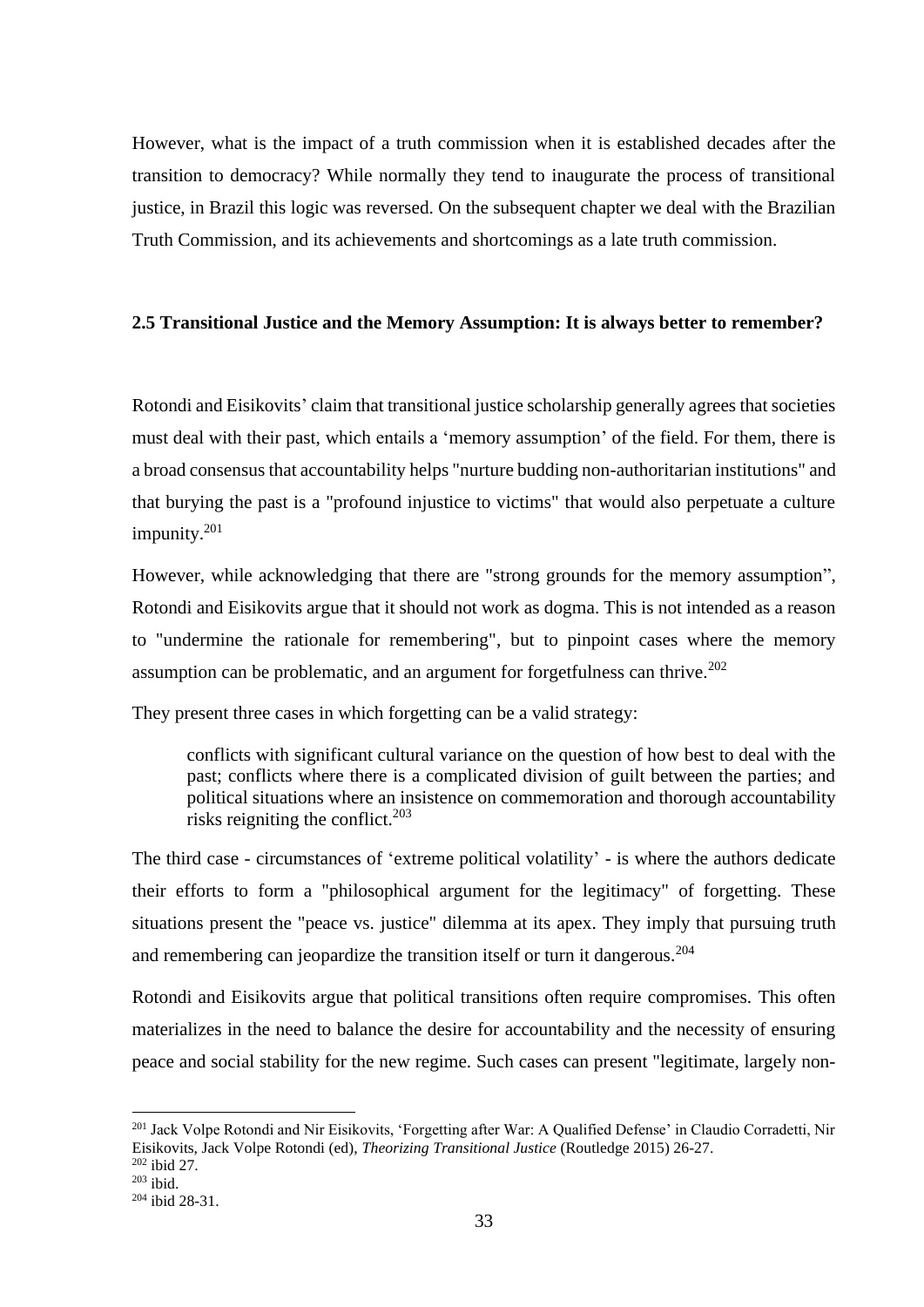cynical reasons for foregoing transitional justice due to rational fears of reinstating massive violence".<sup>205</sup>

However, both authors also seem to recognize that even though "a partial erasure of historical detail is inevitable", because of factors that range from political contexts to the possibility of accessing archival materials, this should not be seen as an argument to "abuse history".<sup>206</sup>

Further, even in the narrow cases in which Rotondi and Eisikovits seek to justify the decision to forget, they acknowledge there might be legal implications to this option. They note in particular the residual authority of the International Criminal Court (ICC) and the recognition of a right to truth in customary international law, which includes the responsibility of states at the Inter-American Commission on Human Rights and the European Court of Human Rights<sup>207</sup> to provide "full information to victims about the circumstances under which they were abused (in addition to general information about patterns of injustice)". Waldron provides another reason to be concerned: he argues that forgetting can mean the perpetuation of unjust social relations. In particular, he makes the point that remembering can sustain "the moral and cultural reality of self and community".<sup>208</sup> Recollection allows a community to look back to the past and see how they would want certain events in their history to have actually unfolded. In so doing it can become clear that a society would not accept the reoccurrence of similar events.<sup>209</sup>

In this sense, knowledge about the past is "important in itself" as a "moral right" for victims and their descendants. Moreover, without a "reasonably complete truth", all the goals of transitional justice - from sanctions to reconciliation - are jeopardized. In order to reckon with past atrocities, a society should "investigate, establish, and publicly disseminate the truth about them". 210

If transitional justice mechanisms are implemented without proper attention to "relevant ethical questions", then the outcomes of the transitional process tend to be "ad hoc, ineffective, inconsistent, and unstable".<sup>211</sup>

<sup>205</sup> ibid 31-34.

<sup>206</sup> ibid 34.

 $207$  Panepinto (n 121).

<sup>208</sup> Jeremy Waldron, 'Superseding Historic Injustice' (1992) 103 Ethics 4, 6.

<sup>209</sup> ibid 5.

<sup>210</sup> David A Crocker, 'Reckoning with Past Wrongs: A Normative Framework' (1999) 13 Ethics and International Affairs 43, 49-50.

 $211$  ibid.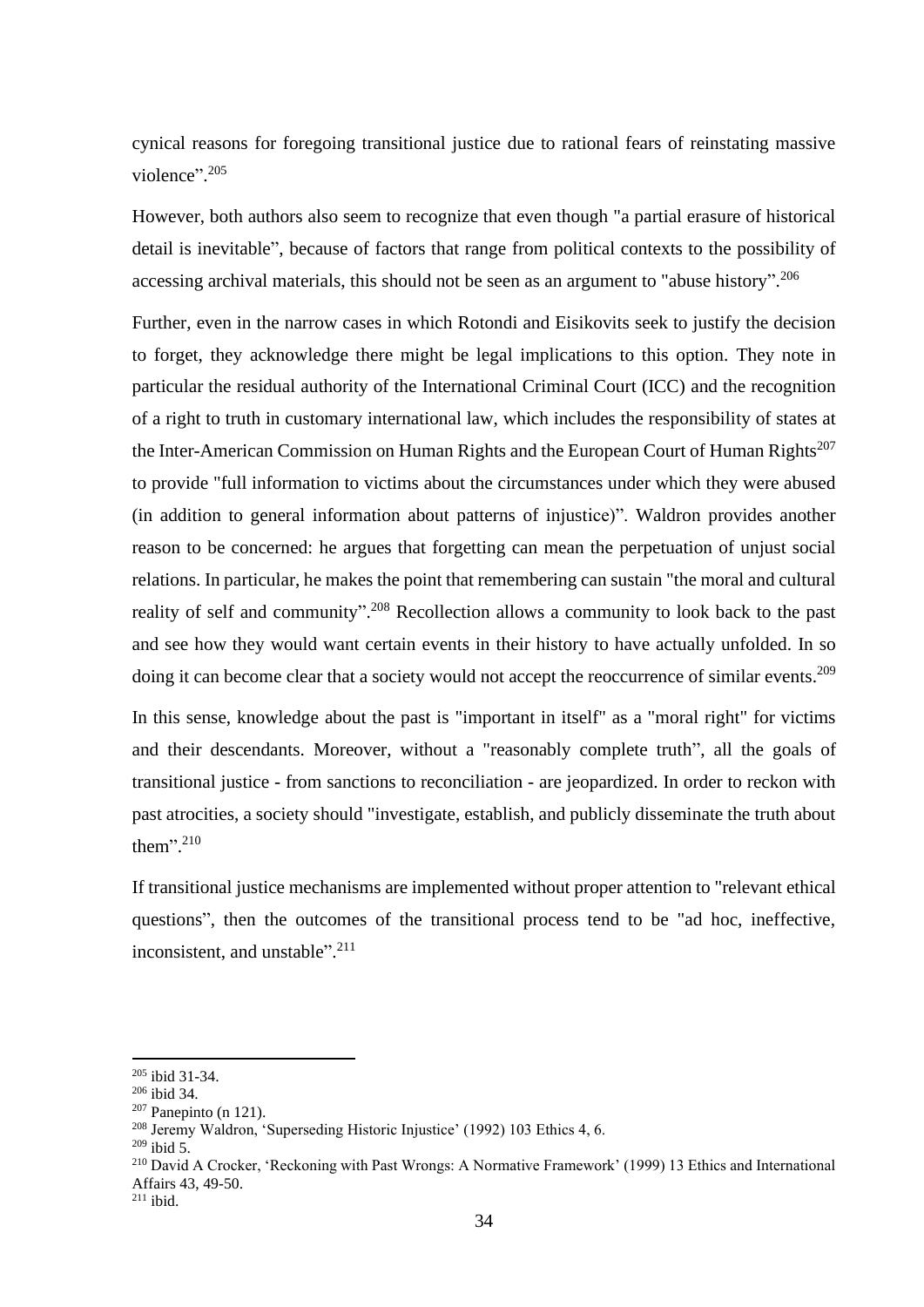This means that a "'one-size-fits-all,' technocratic and decontextualized solution"<sup>212</sup> must not be applied to all societies in transition. Transitional justice measures need to be approached in a "context-sensitive manner".<sup>213</sup> This implies that "transitional justice processes need to be pursued holistically" by dealing with past wrongdoing with the objective of societal transformation<sup>214</sup> and regime consolidation.

Thus, it is only in a minimal sense that forgetfulness can enhance the process of transition, as shown by Rotondi and Eisikovits. Moreover, the open concept of transition in transitional scholarship, plus the adoption of a "non-linear approach to time"<sup>215</sup> means that forgetfulness can only be understood as a strategic approach towards transitional justice that can be revisited later.

In the process of transitional justice, truth is recognized as an essential component for successful transitions. The myriad of mechanisms to deal with the past dislocate the debate to whether measures, such as truth commissions, must be adopted or not by post-conflict societies, but as how to compose a tailor-made solution that encompasses the particularity of each transition.

### **2.6 Politics of Memory and the Process of Democratization**

Transitional justice mechanisms can have a profound effect on the democratization of a society in transition. At the same time, the outcomes of these measures help to shape the collective memories of society, where it is possible to analyze the "dynamic links between democratization and accountability policies".<sup>216</sup>

The type of transition itself shapes these possible outcomes. When a transition occurs after the defeat of an authoritarian regime and the elite that surrounds it, then the scope for truth and justice policies tends to be more extensive. For this reason, it is possible to classify two types of transition - transition either by rupture or by negotiation. 217

In any case, the key variable seems to be the relative strength of pro-reform groups emerging from the old regime, moderate opposition, and intransigent groups on both

<sup>212</sup> Nagy (n 128).

<sup>213</sup> Murphy (n 119) 10.

<sup>214</sup> ibid 194-195.

<sup>215</sup> Teitel (n 107) 86.

<sup>216</sup> Alexandra Barahona de Brito, 'Introduction' in P Barahona de Brito, Alexandra; Enriquez; C.; Aguilar (ed), *The Politics of Memory: Transitional Justice in Democratazing Societies* (OUP Oxford 2001) 2.

<sup>217</sup> Barahona de Brito, 'Introduction' (n 216).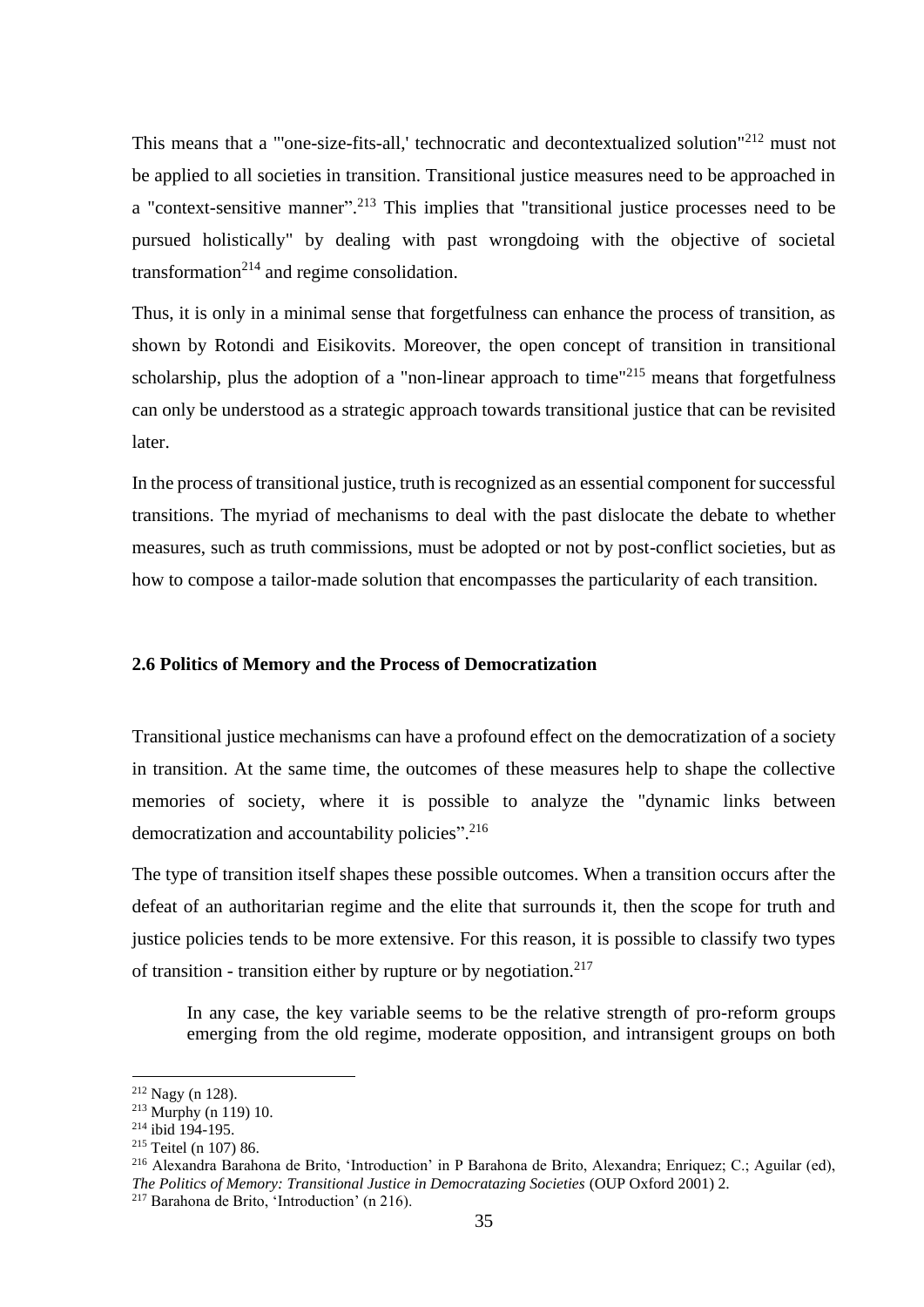sides, namely the authoritarian elite and radicals within the opposition. Negotiations between these political groups and their relative strength in the transitional processes are crucial variables for understanding when and how retroactive justice measures, such as purges, truth commissions, and trials, are adopted. The politics of memory, such as the symbolic and economic rehabilitation of the victims, the building of monuments and ceremonies, and public recognition of the suffering of the victims, will also depend on this equilibrium.<sup>218</sup>

Transitions by rupture mean that the representatives of the former regime "have lost their capacity to maneuver as their political, police, or military vehicles have been totally or almost completely destroyed and cannot be reconstituted". In contrast, transitions that are negotiated usually are marked by a reform-oriented pact between elites. In the latter, "the repressors or outgoing regime authorities tend to retain such a measure of power that the new democratizing elite must co-exist and must constantly negotiate change with the old guard".<sup>219</sup>

Moreover, there is a series of conditions that influence how new regimes decide to deal with the past, making them "historically grounded and thus peculiar to each country".<sup>220</sup> These conditions include the beliefs and values of the emerging new regimes, $^{221}$  structural factors, the existence of strong human rights movements, the international context, and the presence of an engaged and articulated civil society. The way these factors are presented in which society can determine if they try to 'keep memory alive' when there might be some resistance to accountability, or if they opt for (at least temporary) forgetting.

At the same time, the existence of a previous democratic tradition can fuel the transitional measures taken by the new regime and facilitate the process of accountability. Where there is a weak democratic tradition and a permanent legacy of authoritarianism, the period of transition tends to produce a "weak or fearful society".<sup>222</sup> In this scenario, many years can pass before backward-looking accountability becomes possible.

Every transitional period entails at least a tentative democratization or deepening of an existent democracy. This process means progress in several areas such as "political, legal, institutional, cultural ideological, social, and economic arenas".<sup>223</sup> Garretón, for instance, acknowledges that

<sup>218</sup> ibid 13.

<sup>219</sup> ibid 12.

 $220$  ibid 17.

<sup>&</sup>lt;sup>221</sup> Jon Elster, 'Coming to Terms with the Past. A Framework for the Study of Justice in the Transition to Democracy' (1998) 39 European Journal of Sociology 7.

 $222$  Barahona de Brito, 'Introduction' (n 216) 17–18.

<sup>223</sup> ibid 29-30.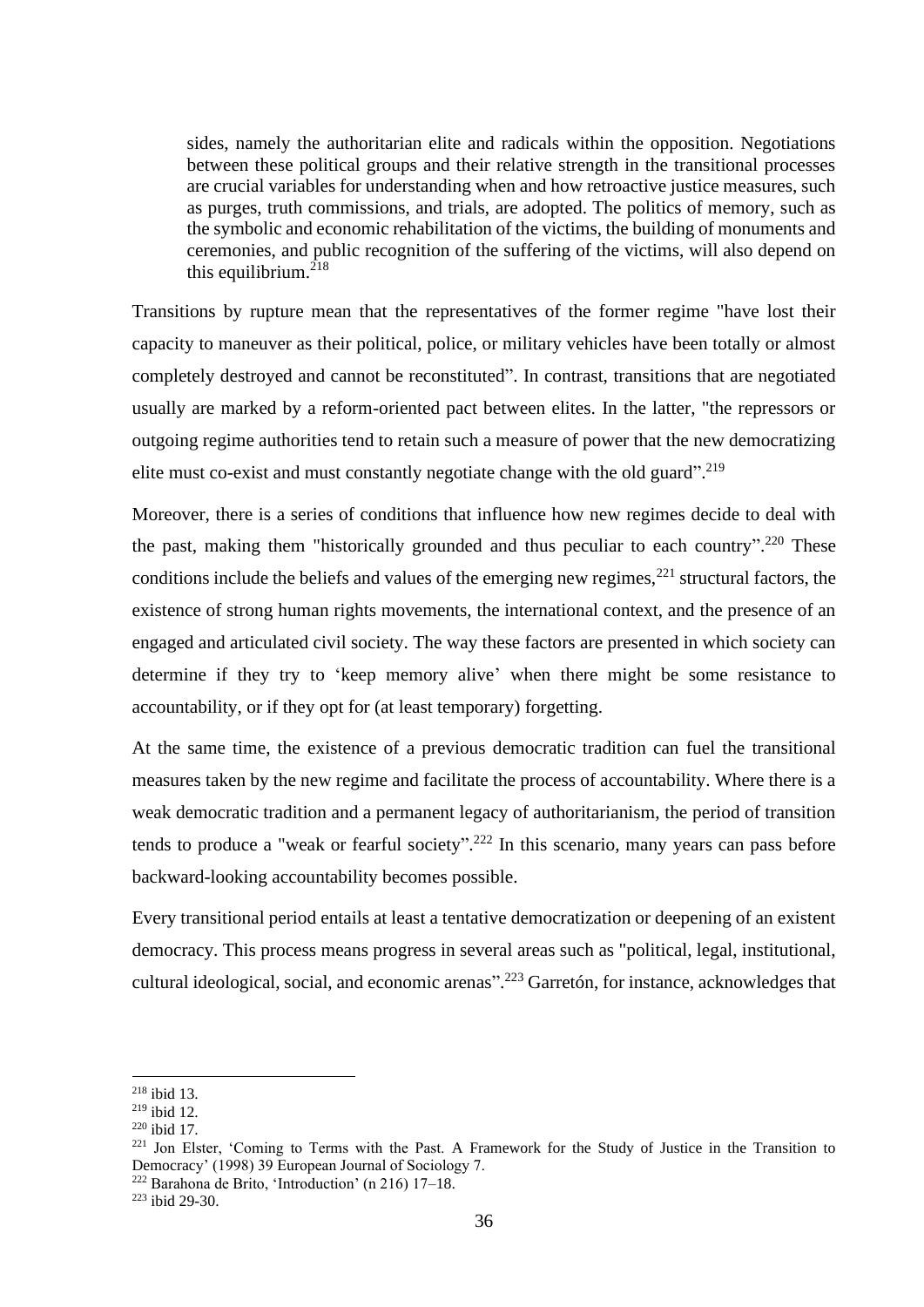truth and justice are linked to institutional reform and that without these elements, brought by transitional justice mechanisms, democracy is weaker.<sup>224</sup>

However, the exact role of truth and justice in a democratization process is heavily dependent on how those policies are formulated, the level of social interest in engaging with them, and the expectation surrounding their outcomes. Moreover, specific national conditions, such as the political scenario, are essential in evaluating their impact.<sup>225</sup>

Even though there are examples of democratization without accountability, backward-looking truth and justice can indeed set in motion a process of broader reforms, deepening democracy. Also, they produce a social engagement that can be vital for the politics of democratization.<sup>226</sup>

The potential of how transitional truth and justice can improve the process of democratization is dependent on the power dynamics of the transition itself. Barahona de Britto argues that the level of popular participation and interest in the process and if they are democratic themselves can determine if they are genuinely conceived of as a way to break with an undemocratic past and build a new democracy.<sup>227</sup>

The understanding of how collective memory works can help us to realize that the choices and actions of individuals and the groups are dictated by how they remember the past.<sup>228</sup> Transitional justice mechanisms try to stitch the fragmented and parallel memories of such groups, bridging the gaps between them, in order to compose a human rights orientated vision of the past, which can lay the ground for a new democratic regime.

The pursuit of 'truth' in its many forms – as recovery of what happened, as clarification of its moral content, as a consensual truth – is the central and common focus of legal and quasi-legal procedures, of individual remembrance and collective renderings of the past. It is the core problem of transitional justice: how to realign truth in these various forms with the needs of reconciliation and recovery within post-violence societies. As selective, distorting and restricting as legal institutions and quasi-legal procedures are, likewise are individual and collective memories, and as such, neither the individual sphere nor the institutional or wider social realm differs in principle in rendering distorted, orchestrated or manipulated 'truths'.<sup>229</sup>

<sup>224</sup> Garreton M Manuel Antonio, 'Human Rights in Processes of Democratisation' (1994) 26 Journal of Latin American Studies 221.

<sup>225</sup> Barahona de Brito, 'Introduction' (n 216) 31.

<sup>226</sup> ibid 31-34.

<sup>227</sup> ibid 34-35.

 $228$  Barahona de Brito, 'Transitional Justice and Memory: Exploring Perspectives' (n 131) 363.

<sup>229</sup> Karstedt (n 129) 8.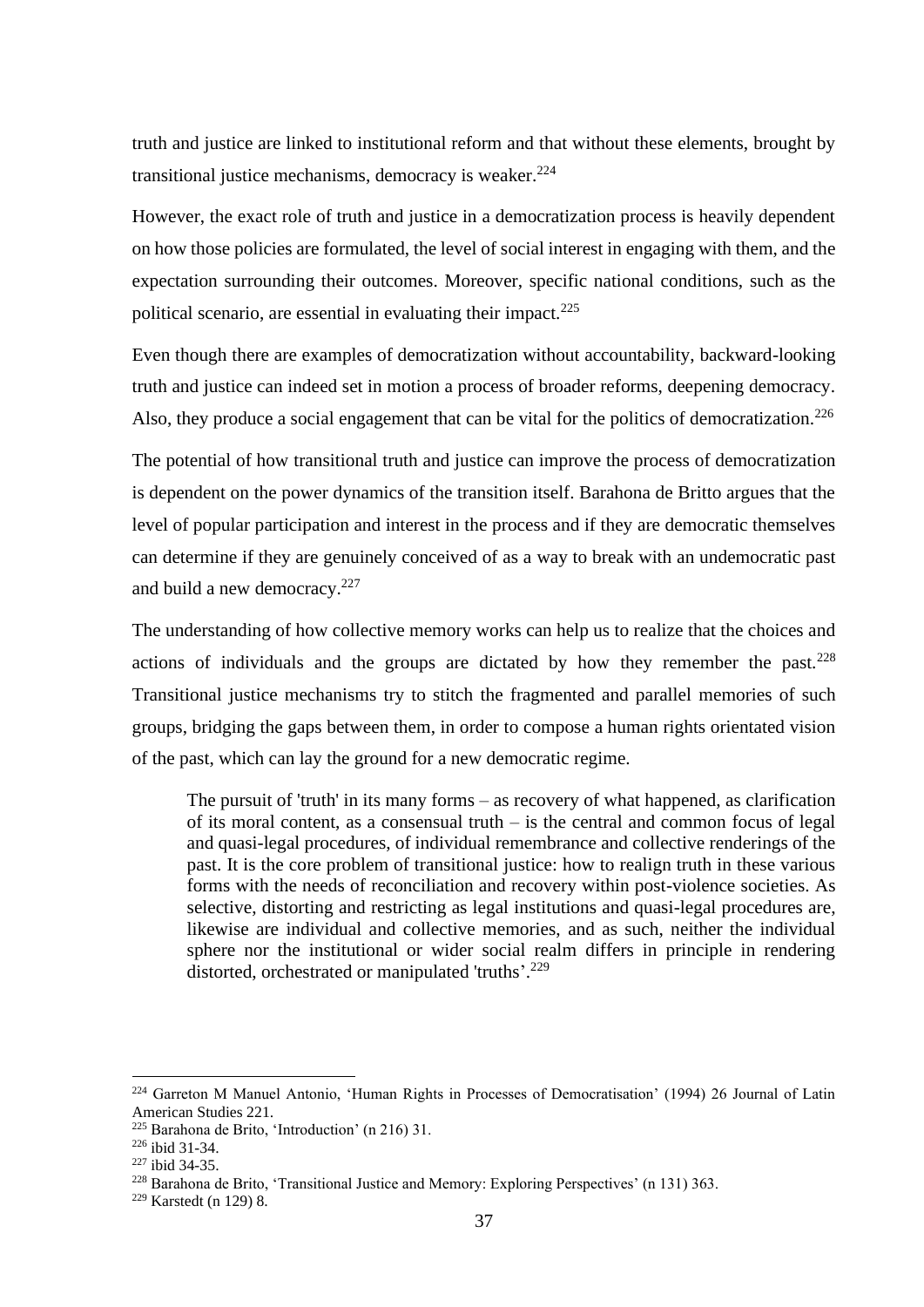Nevertheless, the politics of memory transcends transitional justice mechanisms and their pursuit of truth and justice in transition. It is also concerned with "how a society interprets and appropriates its past, in an ongoing attempt to mold its future (social memory)".<sup>230</sup> Therefore, the politics of memory is "is an integral part of the process of building various social, political, or 'collective' identities, which shape the way different social groups view national politics and the goals they wish to pursue for the future".<sup>231</sup>

The link between the collective dimension of memory and the transitional justice field can be observed closely through the lens of the politics of memory. It shows us how the collective memory of different groups can have a powerful effect on how a society interprets its past, with political consequences in the present. Furthermore, transitional justice mechanisms are capable of contributing to the formation of a shared understanding of the past, which can be a factor that deepens democratization processes. In the next chapter, this theoretical framework will be applied to the Brazilian transition, demonstrating how the lack of transitional justice mechanisms in the Brazilian case explains the presence of parallel collective memories on the military dictatorship.

<sup>230</sup> ibid 37-38.

<sup>231</sup> ibid 37-38.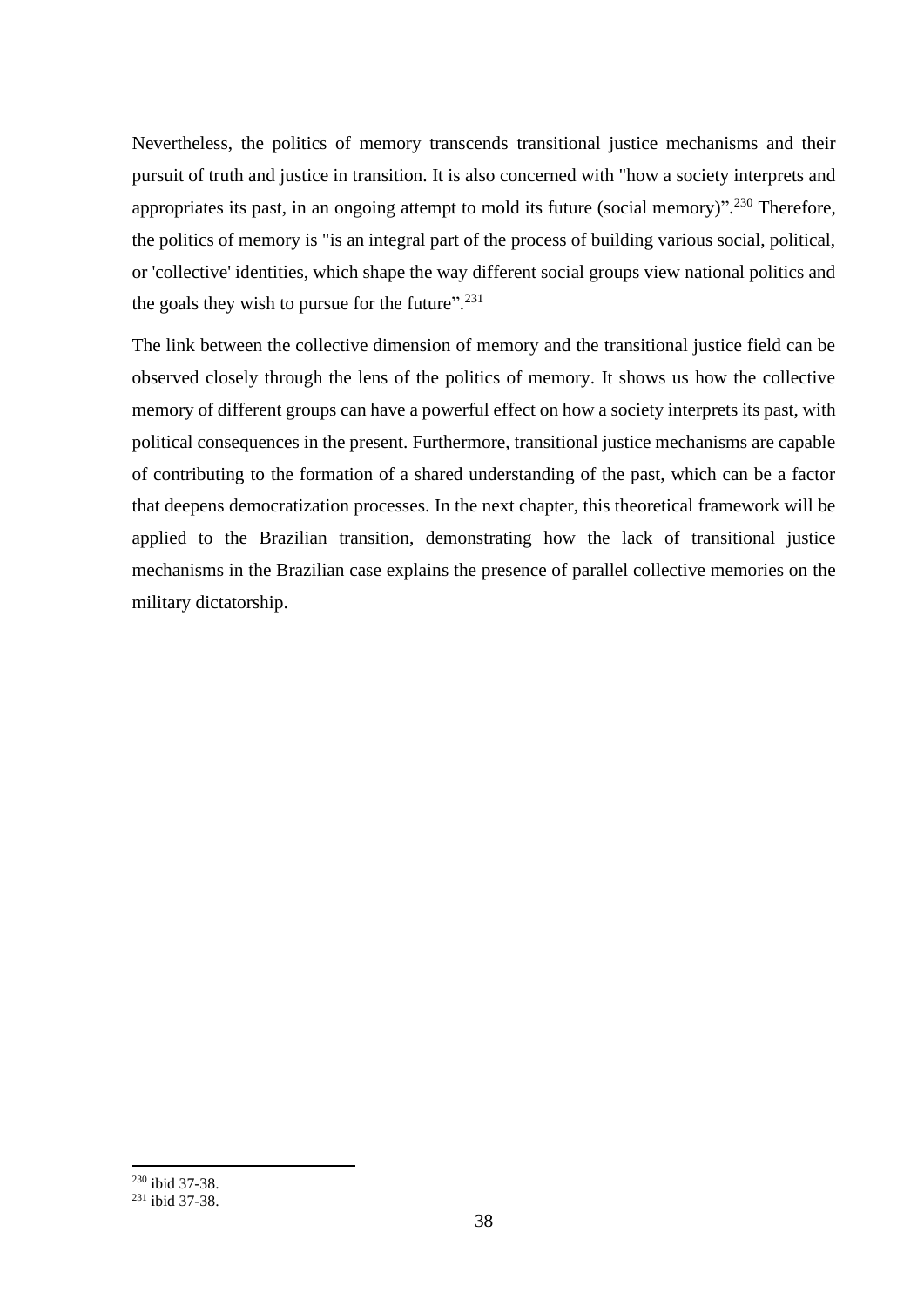# **CHAPTER 3 - Shadows and Lies Cannot Promote Harmony<sup>232</sup>: Transitional justice and the Brazilian case**

This chapter deals with the Brazilian transitional justice experience, and how the late and sparse implementation of transitional justice measures allowed amnesia to thrive after the transition to democracy. At the heart of this gap in the nation's collective memory on the military regime is a blanket amnesty approved in 1979 that meant impunity for the gross human rights violations committed by the armed forces.

In order to tackle this analysis of the Brazilian case of transitional justice the first part of the chapter will deal with the transition to democracy and the instauration of two reparation commissions by the Brazilian state. The second part is dedicated to the amnesty law and its dissonant interpretation between the Brazilian Supreme Court and the Inter-American Court of Human Rights (IACtHR). Next, the National Truth Commision is shown as the pinnacle of a gradual turn in the politics of memory in Brazil. Lastly, this chapter discusses the shortcomings of this new phase of the transitional justice in Brazil and, also, how it was interrupted as soon as the Worker's Party left power in 2016.

### **3.1 A Negotiated Transition and a Delayed Transitional Justice: The Brazilian case**

The transition to democracy in Brazil was one of the longest in Latin America. It began in the second half of the 70s in Ernesto Geisel's term with a liberalization plan aiming at the "institutionalization of the regime".<sup>233</sup> The so-called *abertura* was a synonym for a restrict and punctual strategic plan by the military. Later, the insurgence by the civil society and (part of) the political system, tipped the *abertura* into a long-term project of democratic transition, that would be implemented in controlled and gradual steps, encompassing the Amnesty Law (1979),

<sup>&</sup>lt;sup>232</sup> In her speech at the in the inauguration of the National Truth Commision in 2012, Dilma Rousseff said 'Ignorance of history does not bring peace, on the contrary, it preserves latent pains and grudges. Disinformation does not appease, it only helps drive intolerance. Shadows and lies cannot promote harmony. Brazil deserves the truth. The new generations deserve the truth, and, most of all, those who lost friends and relatives and are still suffering as if their loved ones kept dying everyday, they deserve the factual truth', for the translation of part of the speech see Samantha Viz Quadrat, 'The Skirmish of Memories and Political Violence in Dictatorial Brazil' in E Allier-montaño and E Crenzel (eds), *The Struggle for Memory in Latin America: Recent History and Political Violence* (Palgrave Macmillan 2015) 86.

<sup>233</sup> Napolitano (n 6) 245–246.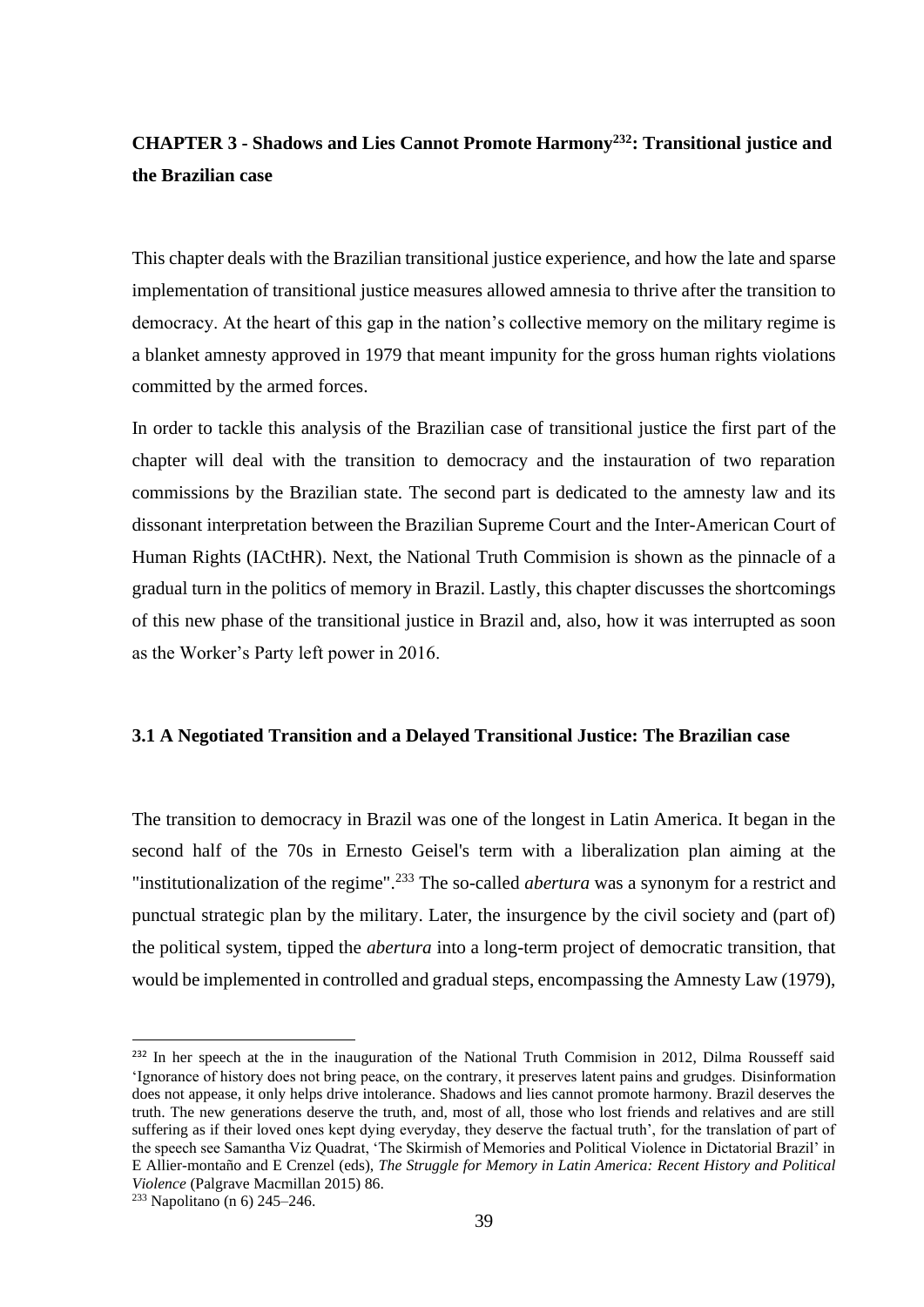the indirect election of a civilian president (1985), the approval of a new constitution (1988) and the first direct election for a president (1990) after the coup in  $1964$ <sup>234</sup>

The Brazilian transition was a "regime-initiated liberalization"<sup>235</sup> with the military retaining "substantial control over the transition to democracy".<sup>236</sup> The pressure by civil society was a key component in the process. However, the liberalization of the regime was provoked by the loss of the support of the regime provided by the elite and middle class<sup>237</sup>, which disintegrated in the last years of the regime with the end of the "economic miracle"<sup>238</sup> the government sustained between 1969 and 1973.

Beyond military control, other factors help explain the Brazilian transition and how it shaped the transitional justice experience in the country. Perhaps the most significant, in comparison with other dictatorships of the southern cone, is that Brazil had the most "legalized form of military regime".<sup>239</sup>

In authoritarian States, law is often used as an instrument against opposition, but also to promote the institutionalization of the regime, giving it a veneer of legitimacy.<sup>240</sup>

That is to say, rule by law instead of rule of law.<sup>241</sup> This is also true when the military are in power and are able to have strong bonds with the judiciary. The civilian-military cooperation in the dictatorships of the southern cone, which included the judiciary, led O'Donnell to coin the term "bureaucratic authoritarianism".<sup>242</sup>

Analyzing the "authoritarian legality" of the regimes in Brazil, Argentina and Chile, Pereira illustrate how the degrees of integration and consensus between the judiciary and the military were higher in the Brazilian case.<sup>243</sup> While this led to lower levels of lethal violence, as the

<sup>&</sup>lt;sup>234</sup> Codato (n 75); Bethell and Castro (n 3); Bethell and Nicolau (n 8).

<sup>235</sup> Alfred C Stepan, 'Paths Toward Redemocratization: Theoretical and Comparative Considerations' in L O'Donnell, G; Schimitter, P; Whitehead (ed), *Transitions from Authoritarian Rule: Comparative Perspectives* (Johns Hopkins University Press 1986).

<sup>&</sup>lt;sup>236</sup> Marcelo Torelly, 'Assessing a Late Truth Commission: Challenges and Achievements of the Brazilian National Truth Commission' (2018) 12 International Journal of Transitional Justice 194, 197.

<sup>237</sup> Alexandra Barahona de Brito, '"Justiça Transicional" Em Câmera Lenta: O Caso Do Brasil' in Antonio Costa Pinto and Francisco Carlos Palmomanes Martinho (eds), *O Passado que não Passa: A sombra das ditaduras na Europa do Sul e na América Latina* (Civilização Brasileira 2012) 169.

<sup>238</sup> Bethell and Castro (n 3) 203.

<sup>239</sup> Torelly (n 236) 196.

<sup>240</sup> Tamir Moustafa, 'Law and Courts in Authoritarian Regimes' (2014) 10 Annual Review of Law and Social Science 281, 283.

<sup>241</sup> Mark Tushnet, 'Rule by Law or Rule of Law?' (2014) 22 Asia Pacific Law Review 79.

<sup>242</sup> Guillermo O'Donnell, *Modernization and Bureaucratic-Authoritarianism: Studies in South American Politics* (Institute of International Studies, University of California 1973).

<sup>&</sup>lt;sup>243</sup> Pereira, *Political (In)Justice: Authoritarianism and the Rule of Law in Brazil, Chile, and Argentina (n 4).*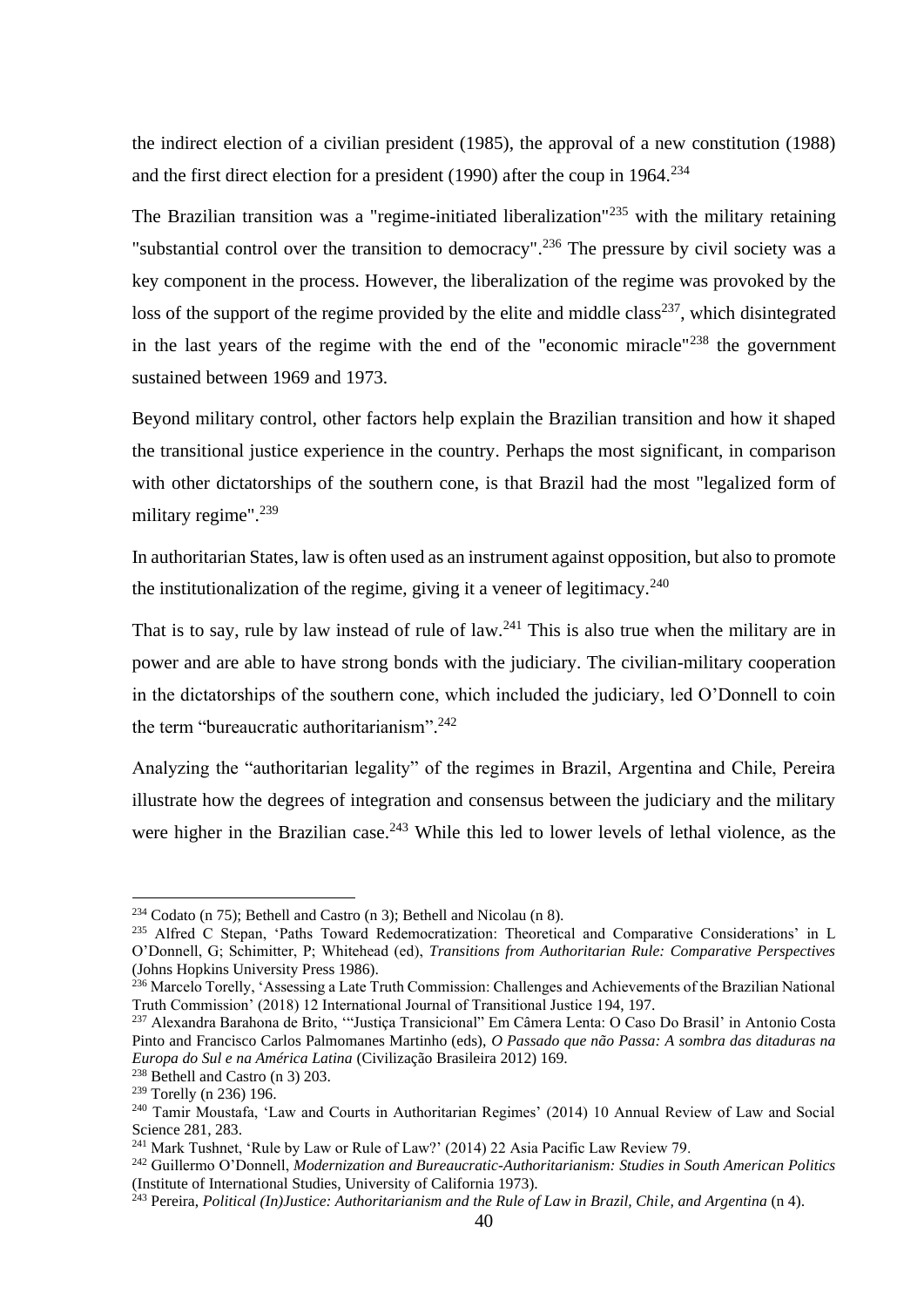regime was able to utilize political trials to neutralize the opposition, it created an "immense barrier"<sup>244</sup> for reforms after the end of the dictatorship.

A direct consequence of this authoritarian legality was the adoption of a different system of repression. In Brazil, the "judicial branch's adherence to authoritarianism allowed political enemies to be prosecuted, imprisoned and expelled from the country in formal ways".<sup>245</sup> The legal appearance of the regime also included a restricted congress functioning, presidential terms, and controlled two-party elections for the legislative. While the military always kept a tight control of this environment, Alfred Stepan argues that the dictatorship in Brazil never articulated "a systematic attack on democracy as system of government"<sup>246</sup>, in contrast with other authoritarian regimes of the southern cone, for example.

Perhaps the most symbolic face of the "democratic façade"<sup>247</sup> of the military regime was the existence of a bi-partisan system with a government party, the National Renewal Alliance (*Aliança Renovadora Nacional* or ARENA), and an opposition party, the Brazilian Democratic Movement (*Movimento Democrático Brasileiro* or MBD). However, the regime had authority to appoint representatives to some seats in the congress, were able to suspended political rights of individuals and suspend mandates.<sup>248</sup> In essence, it was a "rigged legislative system"<sup>249</sup> that was shut down when refused to comply with the military.

The success of this "repressive legal strategy"<sup>250</sup> was undeniable. It allowed the regime to rely mostly on the use of the judiciary, instead of large-scale clandestine operations and disappearances, which impacted the struggle for accountability later. Torelly argues how while in other countries of the southern cone the crimes committed by the dictatorship were an unavoidable topic in the return to democracy, in Brazil they were not a central issue. Ultimately, this led to "less social mobilization for justice".<sup>251</sup>

The controlled transition, with a high degree of continuity of the political and economic elite, did not allow the implementation of transitional justice measures, at least initially. During the terms of José Sarney (1985-1990), Fernando Collor de Mello (1990-1992) and Itamar Franco

<sup>244</sup> ibid 172.

<sup>245</sup> Torelly (n 236) 196.

 $246$  Stepan (n 76) X.

<sup>&</sup>lt;sup>247</sup> Nina Schneider, 'Impunity in Post-Authoritarian Brazil: The Supreme Court's Recent Verdict on the Amnesty Law' (2011) European Review of Latin American and Caribbean Studies 39.

<sup>&</sup>lt;sup>248</sup> Ann M Schneider, 'Legislative Efforts against Impunity in the 1979 Amnesty Debate in Brazil' (2018) 37 Bulletin of Latin American Research 18, 3–4.

 $249$  ibid 2.

<sup>&</sup>lt;sup>250</sup> Torelly (n 236) 198.

<sup>251</sup> ibid.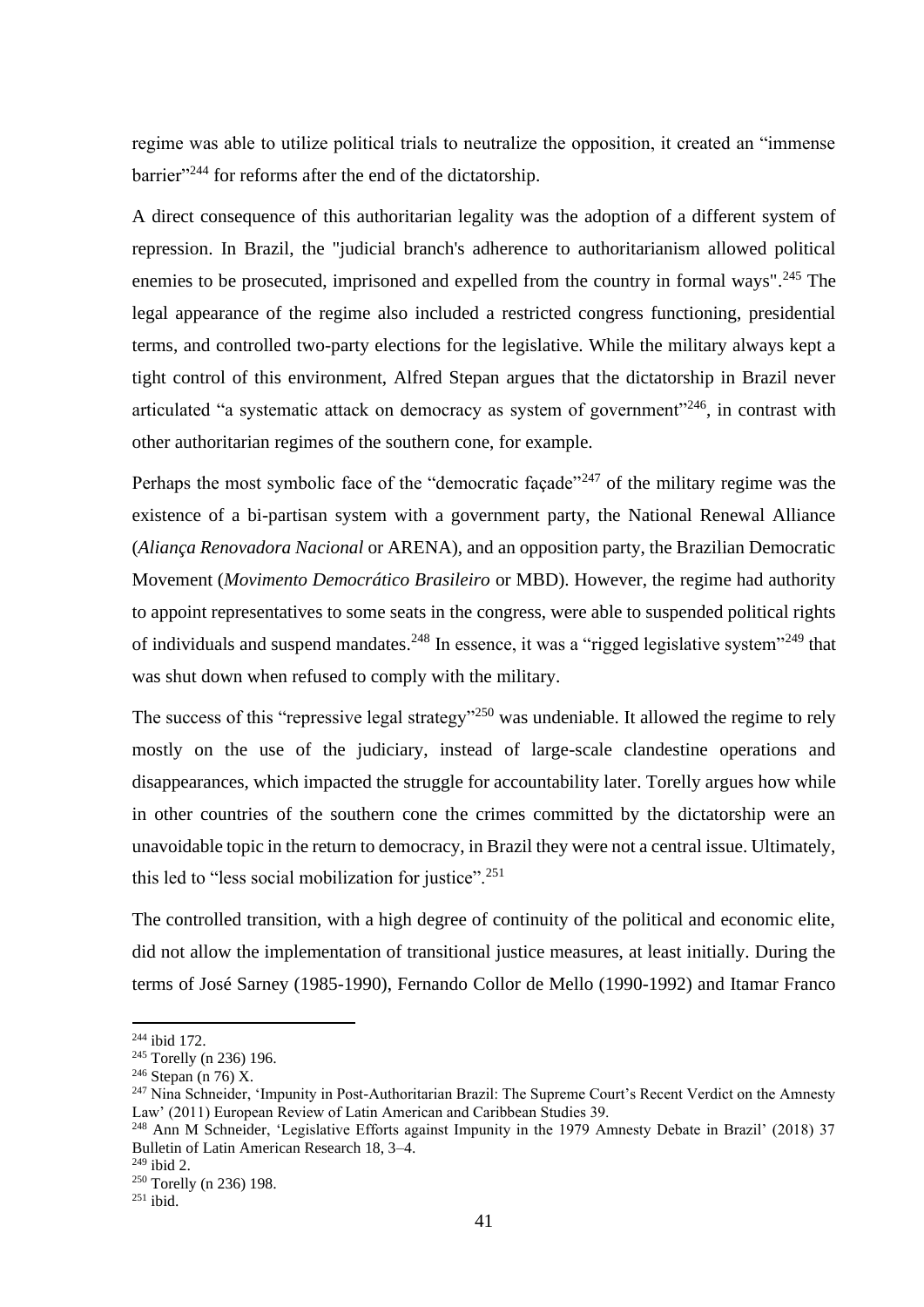$(1992-1995)^{252}$  no significative measures were taken concerning the recognition of State responsibility or the redress of victims.

Things started to change in the Fernando Henrique Cardoso administration (1995-2003), while the bulk of transitional justice initiatives happened or were completed during the mandates of Luiz Inácio Lula da Silva (2003-2011) and Dilma Rousseff (2011-2016), from the left-wing Worker's Party. All the three of them were victims of the dictatorship<sup>253</sup> either by being exiled (Fernando Henrique Cardoso), arrested (Lula) or tortured (Dilma).

Transitional Justice in Brazil can be summed as the combination of "reparation, some truth, and none justice".<sup>254</sup> Brazil struggled to implement transitional justice measures, in what can be classified as a "slow-motion transitional justice." <sup>255</sup> Moreover, the victim-centered approach did not allowed far-reaching effects of the outcomes of the mechanisms applied.

The Special Commission on Political Deaths and Disappearances (*Comissão Especial sobre Mortos e Desaparecidos Políticos*, or CEMDP)<sup>256</sup> was the first direct transitional justice measures implemented by the Brazilian State. Established in 1995, around ten years after the end of the dictatorship, it was dedicated to recognize state responsibility for death and disappearances for political reasons during the regime. It also granted financial reparations for their families, but was not able to provide full accountability for the crimes committed by the State agents or the location of missing corpses.<sup>257</sup>

In addition, the Amnesty Commission was established later in 2001, with a broader mandate, being able to promote economic reparations to civilians and military offices who suffered

<sup>&</sup>lt;sup>252</sup> Itamar Franco assumed the presidency after the impeachment of Fernando Collor following a corruption scandal. The process was seen at the time as a sign of a health democracy functioning in Brazil, as after two decades of dictatorship and the indirect election of José Sarney in 1985, the Brazilians were able not only to vote for Collor but also to take him out of the office, see Bethell and Nicolau (n 8) 254.

<sup>253</sup> Quadrat (n 232) 72.

<sup>254</sup> Napolitano (n 6) 345–346.

<sup>255</sup> Barahona de Brito, '"Justiça Transicional" Em Câmera Lenta: O Caso Do Brasil' (n 237) 183.

<sup>256</sup> The CEMDP was created by law 9140/95 on December 4,1995. Among the criticism the commission faced was that it determined the relatives had the burden of proof, including the responsibility for DNA exams and the localization of missing bodies. Moreover, it delimited the recognition of the state to deaths the occurred inside of sites controlled by the military, see Quadrat (n 232) 80.

<sup>257</sup> Edson Teles and Renan Quinalha, 'Scopes and Limits to the Transitional Justice Discourse in Brazil' in Nina Schneider and Marcia Esparza (eds), *Legacies of state violence and transitional justice in Latin America : a Janusfaced paradigm?* (Lexington Books 2015) 29.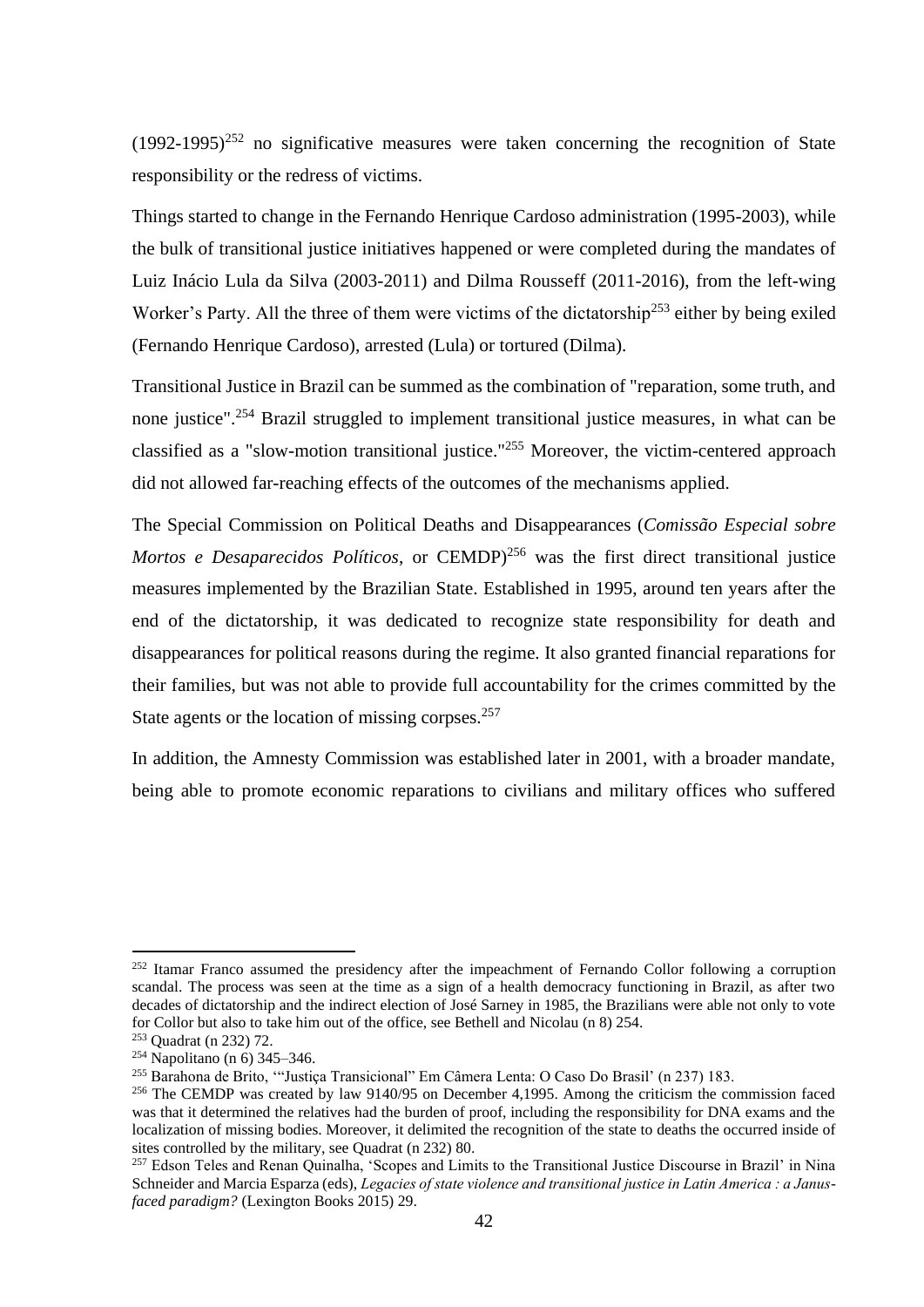political persecution by the regime.<sup>258</sup> Both commissions exemplify how the reparations program worked as the "structuring axis"<sup>259</sup> of the transitional justice in Brazil.

The military pressure on the conduction these initiatives was evident. Not only they had seats on both commissions, but they also made sure that their mandate was quite limited.<sup>260</sup> The commissions did investigate human rights violations but did not had power to indict state agents. In the end, the armed forces managed to control these processes, including having an informal veto power, which meant they controlled not only access to information but also exercised influence on "the official narrative regarding the past".<sup>261</sup>

Even with the military influence in the transitional justice efforts, the commissions played an essential role "despite their limited truth-seeking mandate"<sup>262</sup> by investigating and recognizing several human rights violations that the armed forces never admitted. In this context, even though they were created as reparation initiatives, they managed to change the political scenario, as "murder, disappearances, torture and kidnappings were no longer 'alleged' but were recognized by the state"<sup>263</sup> in numbers that far exceed what was previously believed.

Nina Schneider argues that the strategy of post-1985 governments in Brazil was to "silence the military past",<sup>264</sup> with the few transitional justice measures being focused on official apologizes by the state and compensation to victims. However, after 2005, under the Worker's Party administrations it is possible to notice a change on the transitional justice process in Brazil, including a re-orientation of the pre-existing commissions to produce projects concerning the politics of memory.

This new state policy included the creation of museums, educational programmes, monuments and official reports.<sup>265</sup> For example, the report "Right to Memory and Truth" (*Direito à Memória e à Verdade*)<sup>266</sup> summarized the work of the CEMDP and recognized almost four

<sup>&</sup>lt;sup>258</sup> Cecília MacDowell Santos, 'Transitional Justice from the Margins: Legal Mobilization and Memory Politics in Brazil' in N Schneider and M Esparza (eds), *Legacies of state violence and transitional justice in Latin America : a Janus-faced paradigm?* (Lexington Books 2015) 45.

<sup>259</sup> Paulo Abrão and Marcelo Torelly, 'Mutações Do Conceito de Anistia Na Justiça de Transição Brasileira: A Terceira Fase Da Luta Pela Anistia' in C Prittwitz and others (eds), *Justiça de Transição: Análises Comparadas Brasil-Alemanha* (2015) 21.

<sup>&</sup>lt;sup>260</sup> Torelly (n 236) 198.

<sup>261</sup> ibid 198–199.

<sup>262</sup> ibid 199.

 $263$  ibid.

<sup>&</sup>lt;sup>264</sup> Nina Schneider, 'Breaking the "Silence" of the Military Regime: New Politics of Memory in Brazil' (2011) 30 Bulletin of Latin American Research 198, 201.

<sup>265</sup> ibid 206.

<sup>266</sup> Secretaria Especial dos Direitos Humanos da Presidência da República (SEDH), 'Direito à Verdade e à Memória: Comissão Especial Sobre Mortos e Desaparecidos Políticos' (2007).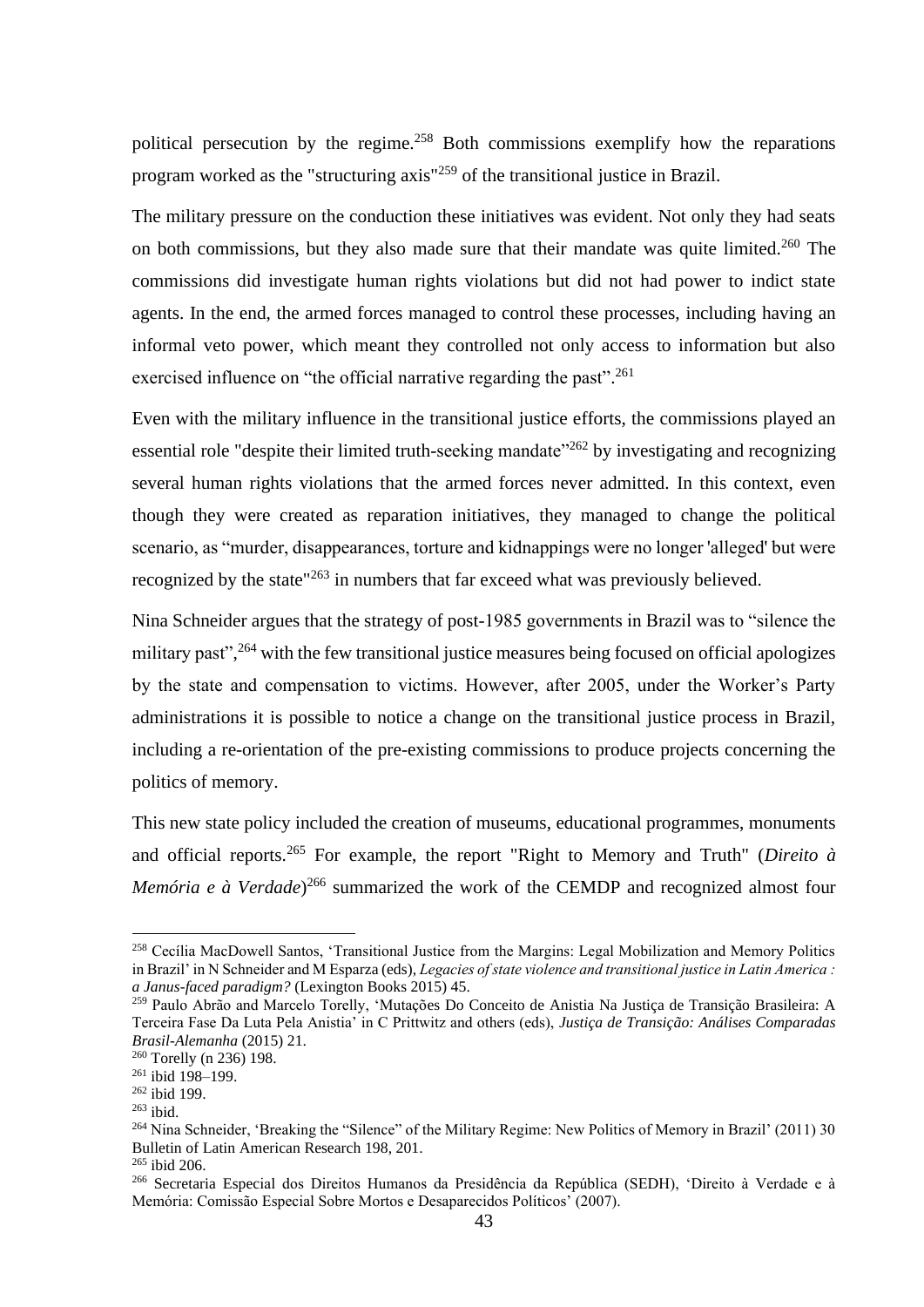hundred deaths and disappearances as crimes committed by the dictatorship. It is important to notice that the state recognition was made by the civilian part of the state, while the military always rejected to recognize the human rights violations of the regime, considering that there were "excesses", but not regular and institutionalized violations by the armed forces.<sup>267</sup>

Under the Amnesty Commission, the Amnesty Caravans (*Caravanas da Anistia*) encompassed public events happening throughout the country, normally in places relevant to the opposition to the dictatorship in that particular city, that combined an educational aspect and also promoted official apologies by the state to victims.<sup>268</sup> The same commission also launched in 2010 the project Marks of Memory (*Marcas da Memórias),* destined to register the oral history of those persecuted by the regime and to fund civil society initiatives of preserving and disseminating the memory of the authoritarian past.  $269$ 

Another relevant initiative was the creation in 2009, under the Brazilian National Archive of the Revealed Memories (*Memórias Reveladas*) centre. The objective was to form a network of archives of the military regime, stimulating research and the academic and political debate on the theme. $270$ 

However, all these efforts worked upon the logic of the amnesty law and the post-authoritarian "informal veto power"<sup>271</sup> the military held. Teles and Quinalha consider that the transitional justice in Brazil shows a "central ambiguity"<sup>272</sup> where important advancements were made, especially concerning reparations to the victims and their families, but recognition measures were sparse and lacked publicity. Moreover, not a single state agent was convicted and there were no relevant reforms in the armed forces or the judiciary.

In this sense, the transitional justice rhetoric was many times utilized a strategy "to hide and legitimate processes of impunity and to block demands for justice, truth and compensation".<sup>273</sup> Although, human rights movements demanded justice and a more assertive approach towards the transitional justice, other segments of the state and the military reproduced "a historical interpretation of the 'two sides' of the conflict".<sup>274</sup> This discourse implied that any transitional justice measure needed to consider a permanent threat to the stability and governability of the

<sup>267</sup> Quadrat (n 232) 81.

<sup>268</sup> ibid 83.

<sup>269</sup> ibid.

<sup>&</sup>lt;sup>270</sup> Schneider, 'Breaking the "Silence" of the Military Regime: New Politics of Memory in Brazil' (n 264) 207.

<sup>&</sup>lt;sup>271</sup> Torelly (n 236) 202.

<sup>272</sup> Teles and Quinalha (n 257).

<sup>273</sup> ibid 33.

<sup>274</sup> ibid 30.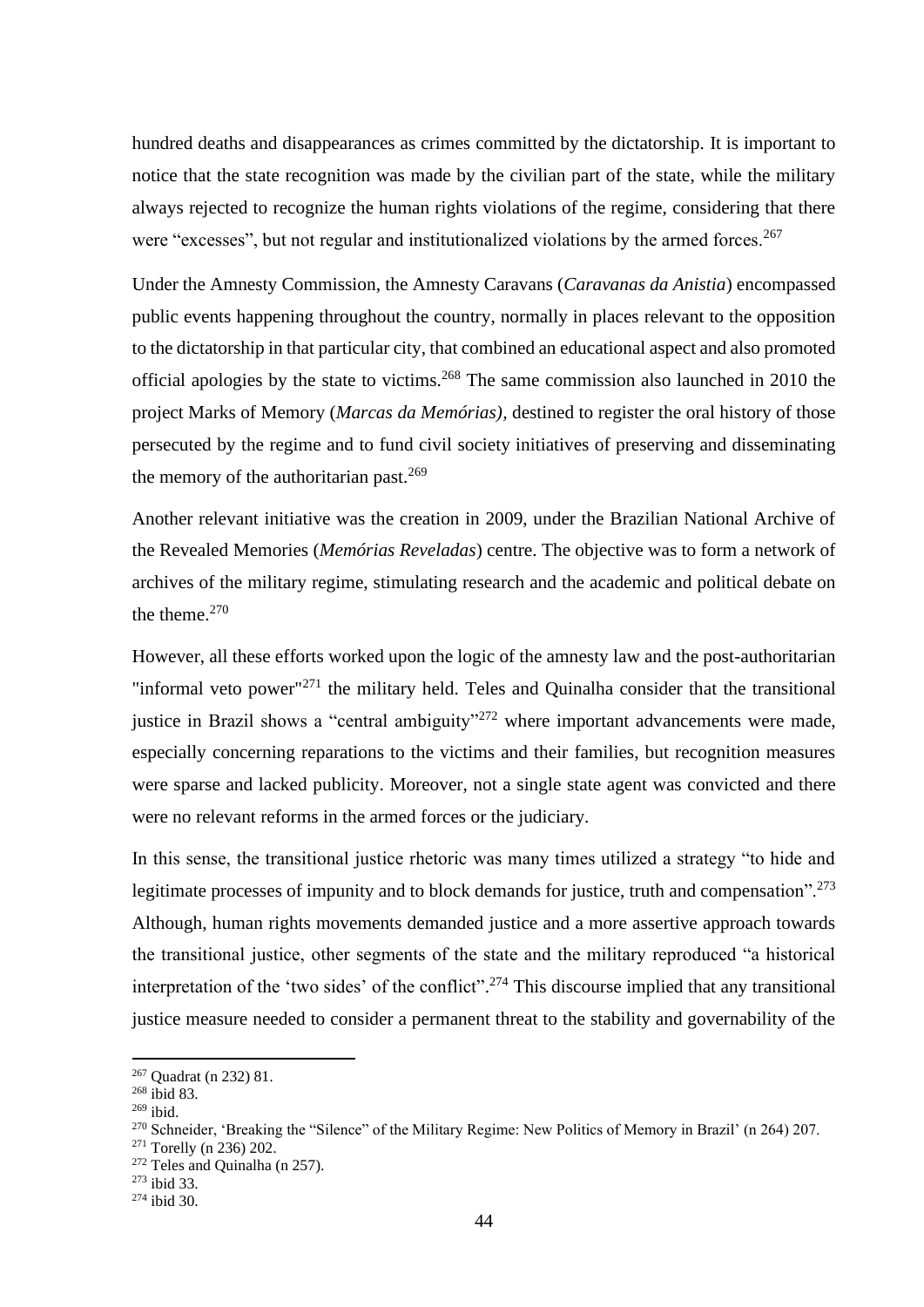country and should be built around a "rhetoric of peace and conciliation,"<sup>275</sup> even if that meant oblivion and impunity.

#### **3.2 Amnesty Law: A bridge to democracy or a pact for amnesia?**

A significant example of the military control in the transition can be found in the Amnesty Law approved in 1979, six years before the military stepped out of power. The movement for the approval of an Amnesty law started within civil society and aimed the liberty of political prisoners, readmission of public servants purged by the military, and the return of exiled Brazilians. However, in the political negotiations, the regime re-purposed the amnesty law by shaping it as an instrument for impunity and forgetting the abuses it had committed.

The amnesty law is at the heart of the military exit plan. Abrão and Torelly describe this plan involved three steps: 1) the approval of an auto-amnesty law able to marginalize radical politics; 2) indirect elections to secure the continuity of the regime logic and not allow a relevant rupture to happen; 3) extensive destruction of public archives of the repressive institutions in order to erase the traces of the human rights violations and to avoid further individual responsibility.<sup>276</sup>

Nevertheless, the Amnesty law is considered a milestone for democratization in Brazil, in what is better described as a "paradox of everyone's victory".<sup>277</sup> On the one hand, it represented a historical, social mobilization for political openness, but at on the other, it was used as an instrument for impunity and forgetfulness by the military regime. $278$ 

Torelly and Abrão highlight two dimensions of the Brazilian amnesty law. The juridical dimension was to secure that there would not be prosecution against the military. The political dimension was the negotiation of pact of reconciliation which the military argued were unavoidable for the transition of power. The amnesty law, in the terms it was approved, was framed by the military as the only possible way to achieve democracy.<sup>279</sup>

This political pact can be critiqued in several ways. First, it was not approved in a free and democratic space. Second, it suffers of an inherent legitimacy deficit, as the political

<sup>275</sup> ibid.

<sup>276</sup> Abrão and Torelly (n 259) 26.

<sup>277</sup> Marcelo Torelly, *Justiça de Transição e Estado Constitucional de Direito: Perspectiva Teórico-Comparativa e Análise Do Caso Brasileiro* (Editora Fórum 2012).

<sup>&</sup>lt;sup>278</sup> Abrão and Torelly (n 259)  $21-22$ .

<sup>279</sup> ibid 24.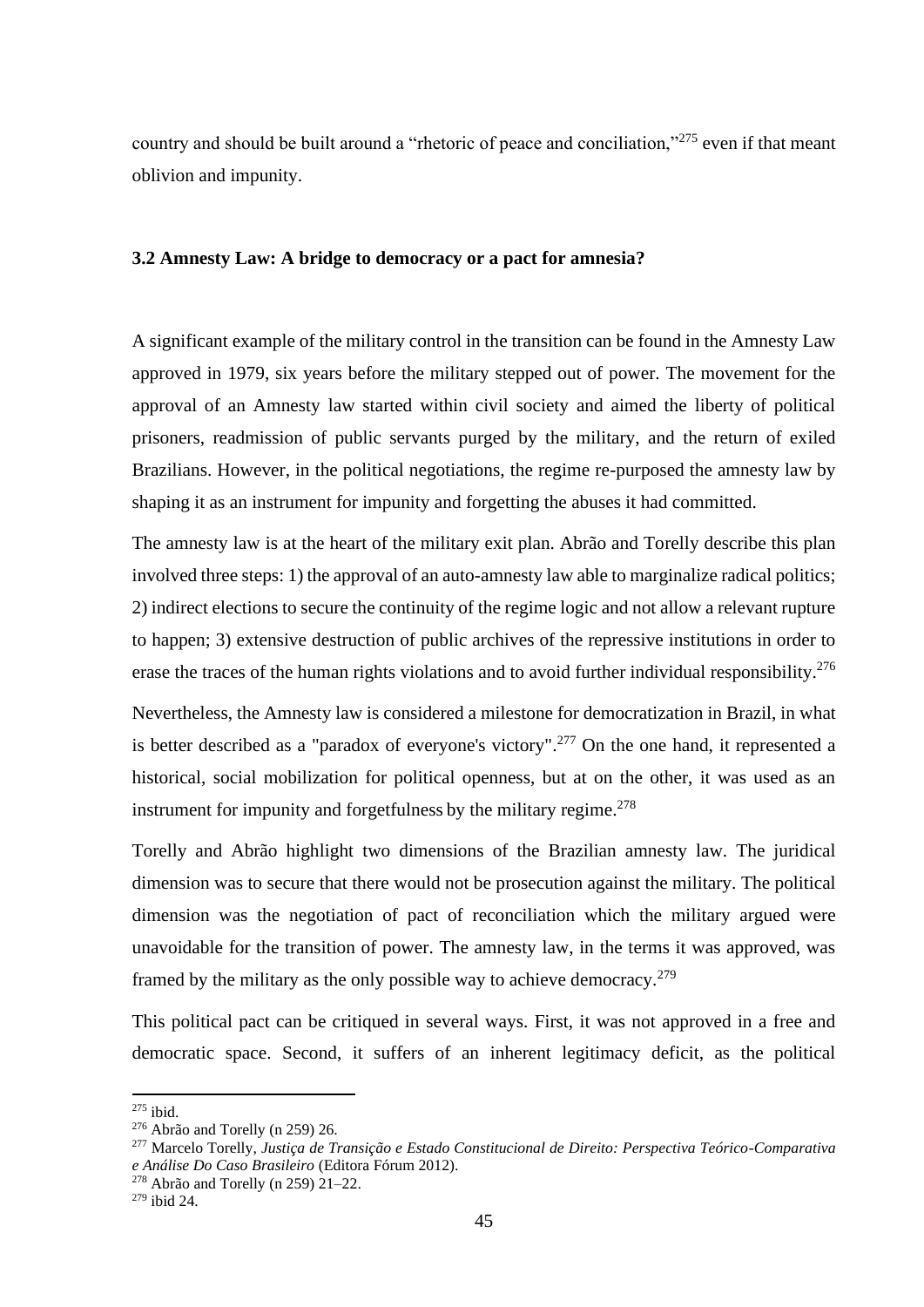representation at the congress in 1979 was restricted, including representatives that were not chosen by direct vote.<sup>280</sup> Therefore, it is possible to question the equality between the political actors that negotiated the pact and its fairness. Under the proposed reconciliation by a reciprocal amnesty the military in fact promoted a political racketeering where the concession of freedom and the return of the exiled was only permitted in exchange for impunity for the crimes of the regime.

While the push for amnesty started and was led by an insurgent civil society, the 1979 Amnesty Law in Brazil was a bill introduced by the military and approved in their terms. The regime managed to exclude from the amnesty those convicted for the so-called "blood crimes"<sup>281</sup> (acts of terrorism, robbery, kidnapping, and physical attacks), which meant basically the exclusion from the amnesty of the guerrilla members arrested by the armed forces. In addition, they implicitly included "under the aegis of crimes connected to political crimes"<sup>282</sup> the amnesty for state agents involved in crimes of torture, execution and forced disappearances.

The Amnesty law encompasses three main aspects with cultural, political and juridical dimensions that Abrão and Torelly identify as 1) the adoption of forgetfulness as the better way to deal with the past; 2) the denial of the existence of victims and the justification of the use of violence via a "two demons" justification where the amnesty was a reciprocal; 3) the guarantee of impunity via the judicial interpretation of the Amnesty Law.<sup>283</sup>

Decades later, the extensive Brazilian reparation programme, combined with the new phase on the transitional justice during the Worker's Party administrations, strengthened the position of independent organizations fighting for justice.<sup>284</sup> In this environment, more favorable to transitional justice, the Brazilian Bar Association (*Ordem dos Advogados do Brasil* or OAB) appealed to the Brazilian Supreme Court (*Supremo Tribunal Federal* or STF) questioning the constitutionality of the Amnesty Law.

In the ADPF 153<sup>285</sup> the OAB argued that the crime of torture could not be considered a political crime, as in the interpretation of the Amnesty Law to that point, but instead a crime against

 $\frac{^{284}}{^{285}}$  Torelly (n 236) 200.<br>ADPF

<sup>280</sup> ibid.

<sup>&</sup>lt;sup>281</sup> Schneider, 'Legislative Efforts against Impunity in the 1979 Amnesty Debate in Brazil' (n 248) 5; Glenda Mezarobba, 'Between Reparations, Half Truths and Impunity: The Difficult Break with the Legacy of the Dictatorship in Brazil' (2010) Sur - International Journal on Human Rights 7, 17.

<sup>&</sup>lt;sup>282</sup> Schneider, 'Legislative Efforts against Impunity in the 1979 Amnesty Debate in Brazil' (n 248) 5.

<sup>283</sup> Abrão and Torelly (n 259) 28.

 $285$  ADPF 153, Supremo Tribunal Federal (STF), 29/04/2010 <http://redir.stf.jus.br/paginadorpub/paginador.jsp?docTP=AC&docID=612960>.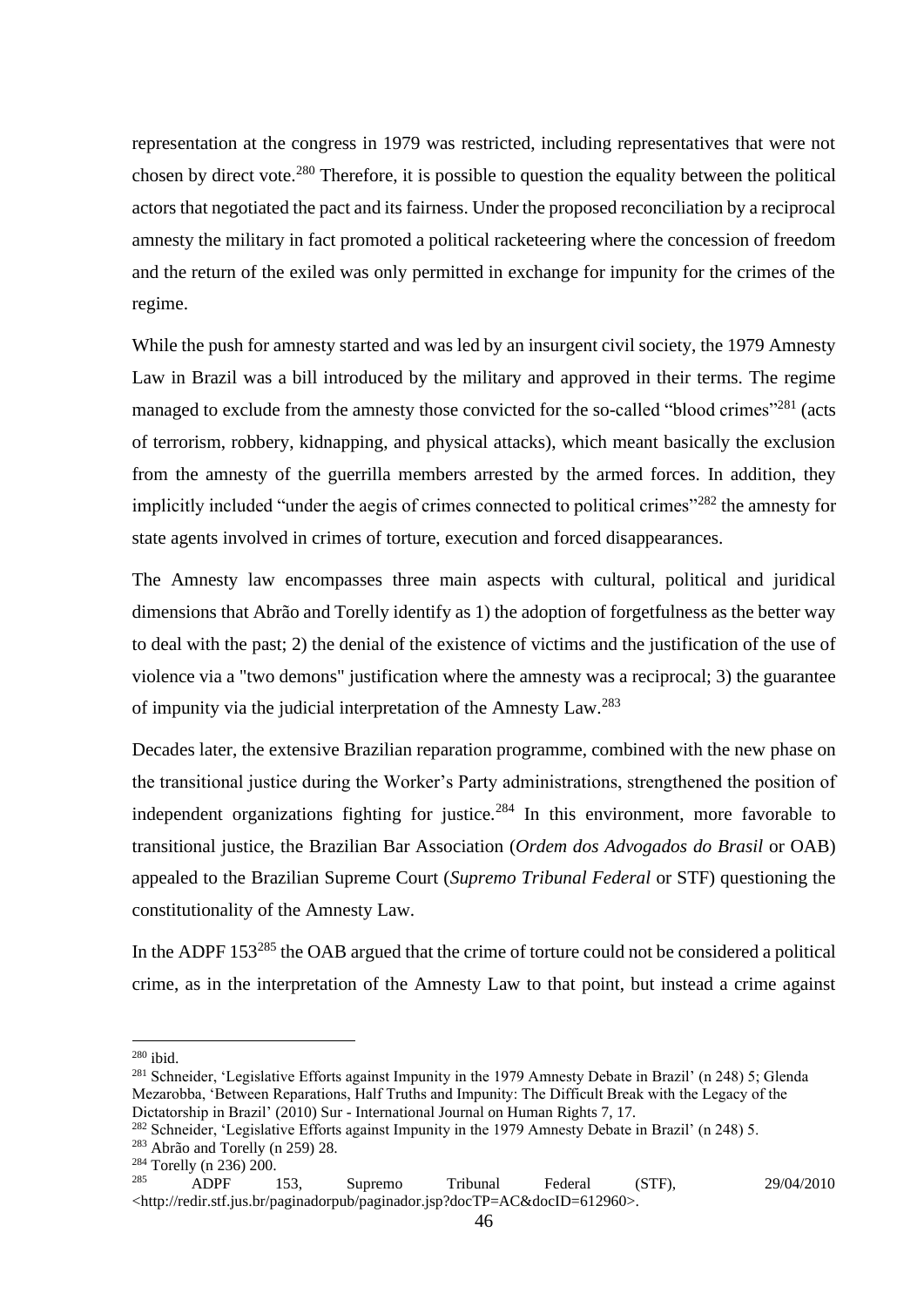humanity, following the international human rights law, and for that reason could not be forgiven by a blanket amnesty.<sup>286</sup> Additionally, a "one-sided" interpretation of the amnesty excluded those involved in "acts of terrorism" (i.e. the armed struggle), but included military personnel who had been part of "state terrorism", highlighting it was not a reciprocal amnesty after all. Lastly, the OAB claimed that torture could not be amnestied under the 1988 Constitution and the UN Human Rights declaration.

However, the outcome was negative as the Court found the Amnesty Law to be constitutional by seven to two votes.<sup>287</sup> The winning argument was based in considering that the Amnesty Law was a bilateral negotiation between the civil and the military, and therefore not an auto amnesty and that as a reconciliation law, only the legislative power had the prerogative to modify it.<sup>288</sup> The Supreme Court decision was a significant blow for the transitional justice process in Brazil, as it extended and solidified the impunity that emanated from the Amnesty Law to the military crimes committed during the dictatorship.

On the international level, the Inter-American Court of Human Rights (IACtHR) ruled against Brazil in the case concerning the *Guerrilha do Araguaia* (Gomes Lund and Others v Brazil), which concentrates the higher number of direct victims of the regime, counting 64 guerrilla members dead or missing.<sup>289</sup> In the judgment, which happened only six months after the ADPF 153, the court considered that the Brazilian amnesty law could not be used as a hindrance to block the investigation and prosecution of gross human rights violations.<sup>290</sup>

The IACtHR considered that the Brazilian Amnesty Law by preventing the investigation and sanction of gross human rights violations is incompatible with the American Convention on Human Rights and should be revised. The ruling, in contrast with the Brazilian Federal Supreme Court, considered that the Brazilian Amnesty law was, in fact, no different from auto amnesty laws also approved in other Latin American dictatorships.<sup>291</sup> The IACtHR used the example of

<sup>286</sup> Emilio Peluso Neder Meyer, 'Criminal Responsibility in Brazilian Transitional Justice: A Constitutional Interpretative Process under the Paradigm of International Human Rights Law' (2017) 4 Indonesian Journal of International & Comparative Law 41, 49.

<sup>287</sup> 'Voto Do Ministro Eros Grau é Pela Anistia Ampla, Geral e Irrestrita' (*Supremo Tribunal Federal (STF)*, 2010) <http://www.stf.jus.br/portal/cms/verNoticiaDetalhe.asp?idConteudo=125398> accessed 30 July 2020.

<sup>288</sup> Abrão and Torelly (n 259) 35.

<sup>289</sup> Quadrat (n 232) 75.

<sup>290</sup> Torelly (n 236) 200–201.

<sup>291</sup> Meyer (n 286) 62.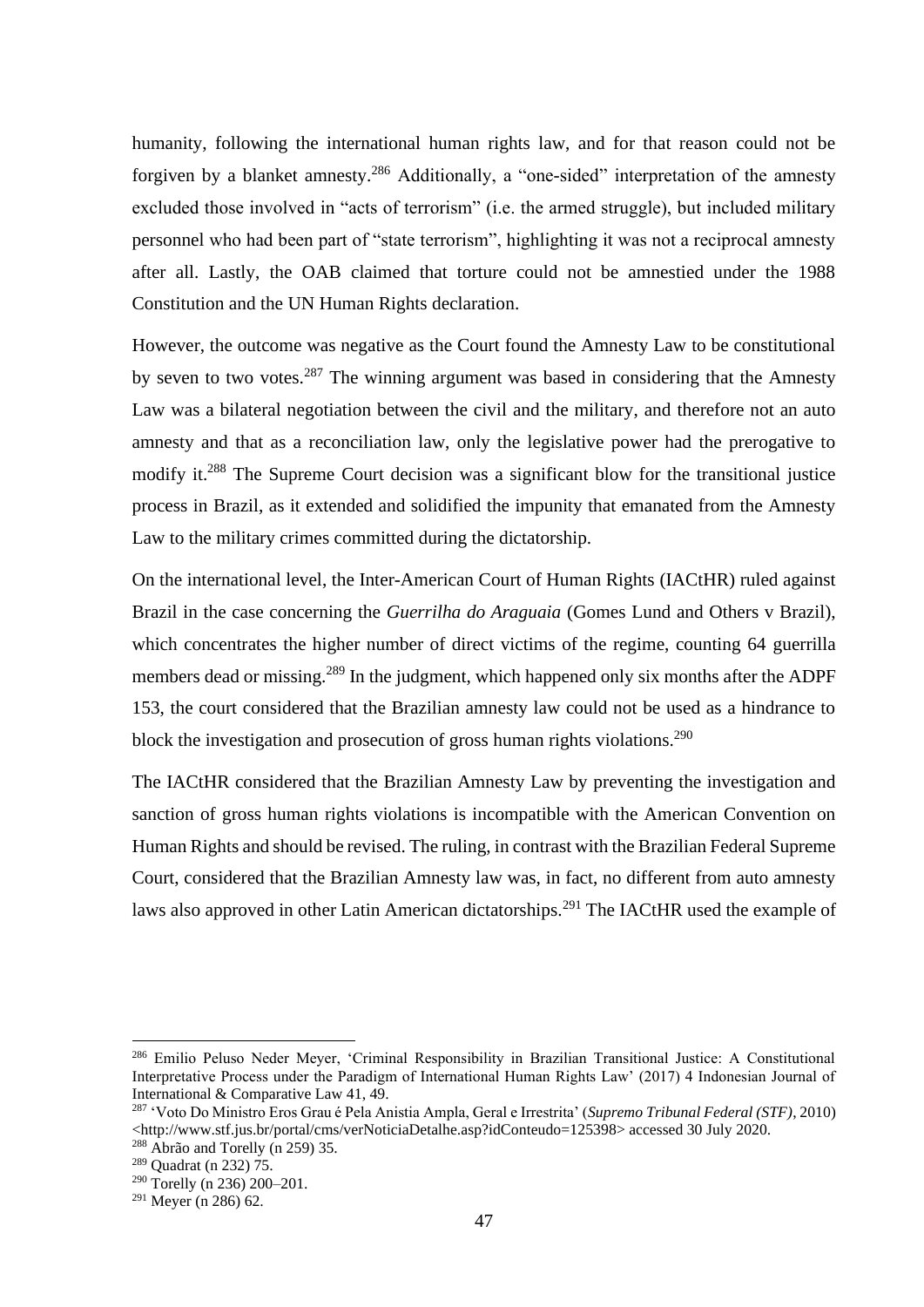Argentina, Chile, Colombia, Peru and Uruguay as countries with self-amnesties that later revised those laws "taking into account in good faith their international obligations".<sup>292</sup>

The court, while recognizing the efforts of the Brazilian state in its reparations programme, determined that it should criminally investigate the facts of the *Araguaia* case.<sup>293</sup> In 2018, the IACtHR, in *Herzog et al. v Brazil*<sup>294</sup> reinterred the decision that evaluated the Brazilian amnesty law as incompatible with the American Convention on Human Rights. Moreover, it argued that the Brazilian state should also re-open the Vladimir Herzog case and investigate the murder the journalist who was tortured and killed by the [political police](https://en.wikipedia.org/wiki/Political_police) of the military dictatorship, which later forged his death as a staged suicide.

So far, the Brazilian state failed to comply with the judgment of the IACtHR and most of its recommendations<sup>295</sup>, which included the publication of documents in custody of the armed forces, the determination of the whereabouts of the victims and the prosecution and punishment of those responsible for the crimes in the Araguaia. The main exception, concerning the compliance with the court recommendations, was the creation of a National Truth Commission.

### **3.3 The National Truth Commission (NTC): An untapped potential**

The Brazilian National Truth Commission (NTC) was established in 2011, almost three decades after the end of the military rule, differing from most of the countries, which usually establishes truth commissions within three years after a transition.<sup>296</sup> By then, most of the work of truth recovery had already been done by civil society and the earlier reparation commissions, having "little room for new historical discoveries".<sup>297</sup>

Three important truth-seeking initiatives happened before the NTC, including the statesponsored reparation commissions (CEMPD and the Amnesty Commission). As for the civil society, the main contribution was the 1985 report *Brasil Nunca Mais*<sup>298</sup> (Brazil Never Again),

<sup>&</sup>lt;sup>292</sup> Inter-American Court of Human Rights, 'Case of Gomes Lund Et Al . (" Guerrilha Do Araguaia ") V . Brazil' (2010) 2010 59.

<sup>293</sup> Mezarobba (n 281) 18.

<sup>294</sup> Vladimir Herzog et al. v Brazil, Judgment of March 15, 2018.

<sup>295</sup> Meyer (n 286); de Almeida Teles (n 38) 99–100.

<sup>296</sup> Onur Bakiner, 'Truth Commission Impact: An Assessment of How Commissions Influence Politics and Society' (2014) 8 International Journal of Transitional Justice 6, 17.

<sup>&</sup>lt;sup>297</sup> Torelly (n 236) 213.

<sup>298</sup> Paulo Evaristo Arns and Catholic Church Archdiocese of São Paulo (Brazil), *Brasil, Nunca Mais* (Vozes 1985); The report was also translated to the english language and plublished as 'Torture in Brazil: A report', see Catholic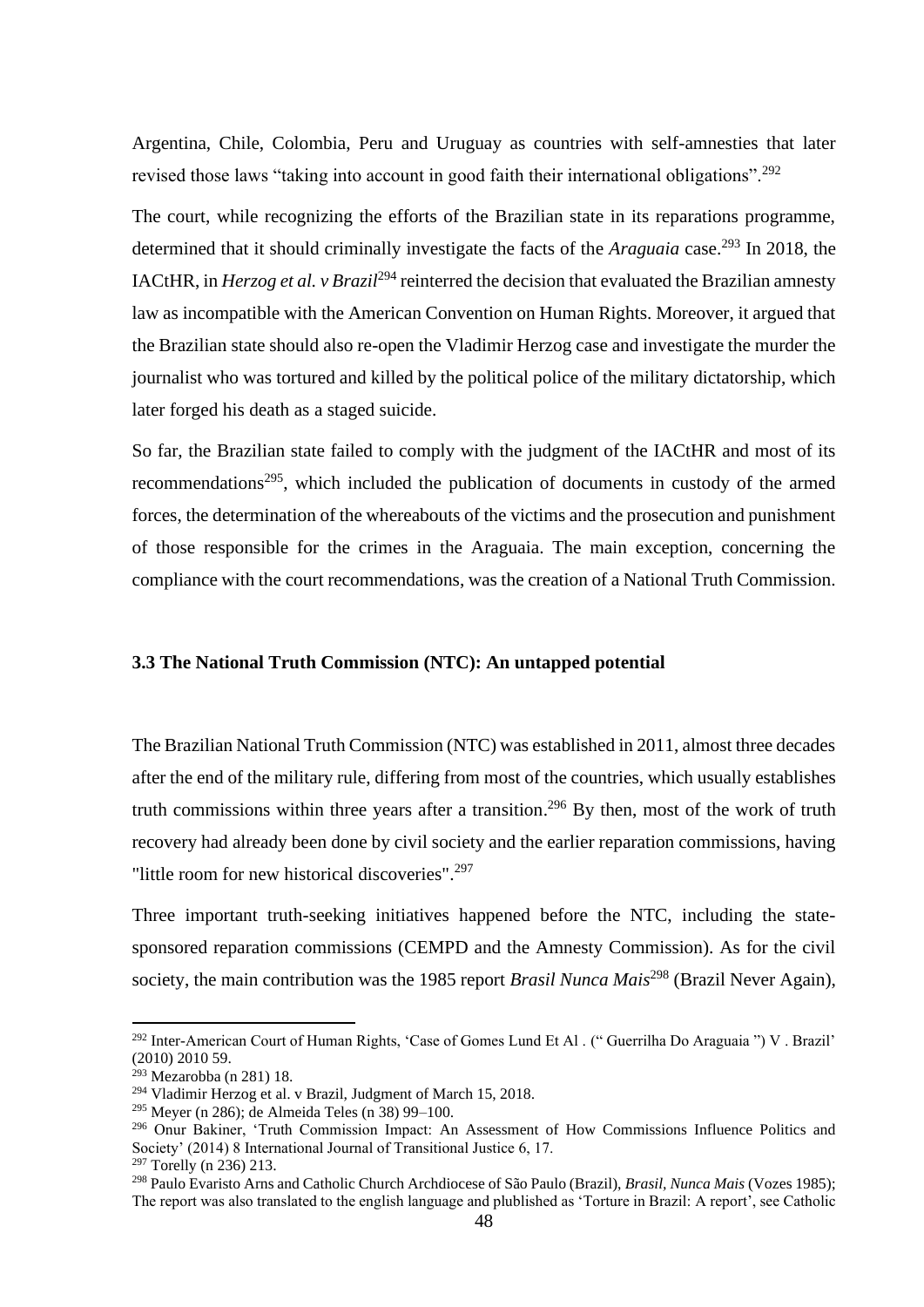a project led by the Catholic Church and based on secretly copied documents of the military archives. Published in 1985, and an instant best-seller, the *Brasil Nunca Mais* documented the systematic use of torture by the military dictatorship a decade before any transitional justice initiative by the Brazilian state.<sup>299</sup>

Being a late truth commission, the NTC had different from an "immediately post conflict investigative body" and its importance of improving stability or establishing truth<sup>300</sup> for a new democratic regime. The work of the NTC is better perceived as the "largest rupture with the 'transition by transformation' model" that had marked the Brazilian transitional efforts that far.<sup>301</sup>

More than improving the accountability of the authoritarian past and pressuring the justice system to comply with the international law, the most important contribution of the NTC was to challenge the "informal veto power"<sup>302</sup> of the military, representing the first transitional justice mechanism that broke the "tradition regarding military involvement in transitional justice issues in Brazil".<sup>303</sup>

The establishment of the NTC caused a "upsurge in transitional justice work in Brazil".<sup>304</sup> The most innovative characteristic of the truth commission experience in the country was the existence of concomitant local truth commissions led by universities, trade unions, and municipal and regional governments. A network of around one hundred local truth  $commissions<sup>305</sup>$  was formed, and many of them also engaged with the NTC providing documents and sharing their findings or even formalizing their partnership in letters of cooperation.<sup>306</sup>

Church Archdiocese of São Paulo (Brazil) and others, *Torture in Brazil: A Report* (Vintage Books 1986); A digital version entitled 'Brasil Nunca Mais Digit@l', which includes all the documents used to write the report can be found at: http://bnmdigital.mpf.mp.br/pt-br/sobre.html.

<sup>&</sup>lt;sup>299</sup> Nina Schneider and Gisele Iecker de Almeida, 'The Brazilian National Truth Commission (2012–2014) as a State-Commissioned History' in Berber Bevernage and Nico Wouters (eds), *The Palgrave Handbook of State-Sponsored History After 1945* (Palgrave Macmillan UK 2018) 638.

 $300$  Torelly (n 236) 213.

<sup>301</sup> ibid 195–196.

<sup>302</sup> ibid.

<sup>303</sup> ibid 214–215.

<sup>304</sup> Anthony W Pereira, 'Progress or Perdition? Brazil's National Truth Commission in Comparative Perspective' in Peter R Kingstone and Timothy J Power (eds), *Democratic Brazil Divided* (University of Pittsburgh Press 2017) 156.

<sup>305</sup> Nina Schneider, 'Introduction: The Brazilian Truth Commission in Local, National and Global Perspective' in Nina Schneider (ed), *The Brazilian Truth Commision: Local, National and Global Perspective* (Berghahn 2019) 3.

<sup>306</sup> Schneider and de Almeida (n 299) 641–642; Pereira, 'Progress or Perdition? Brazil's National Truth Commission in Comparative Perspective' (n 304) 156.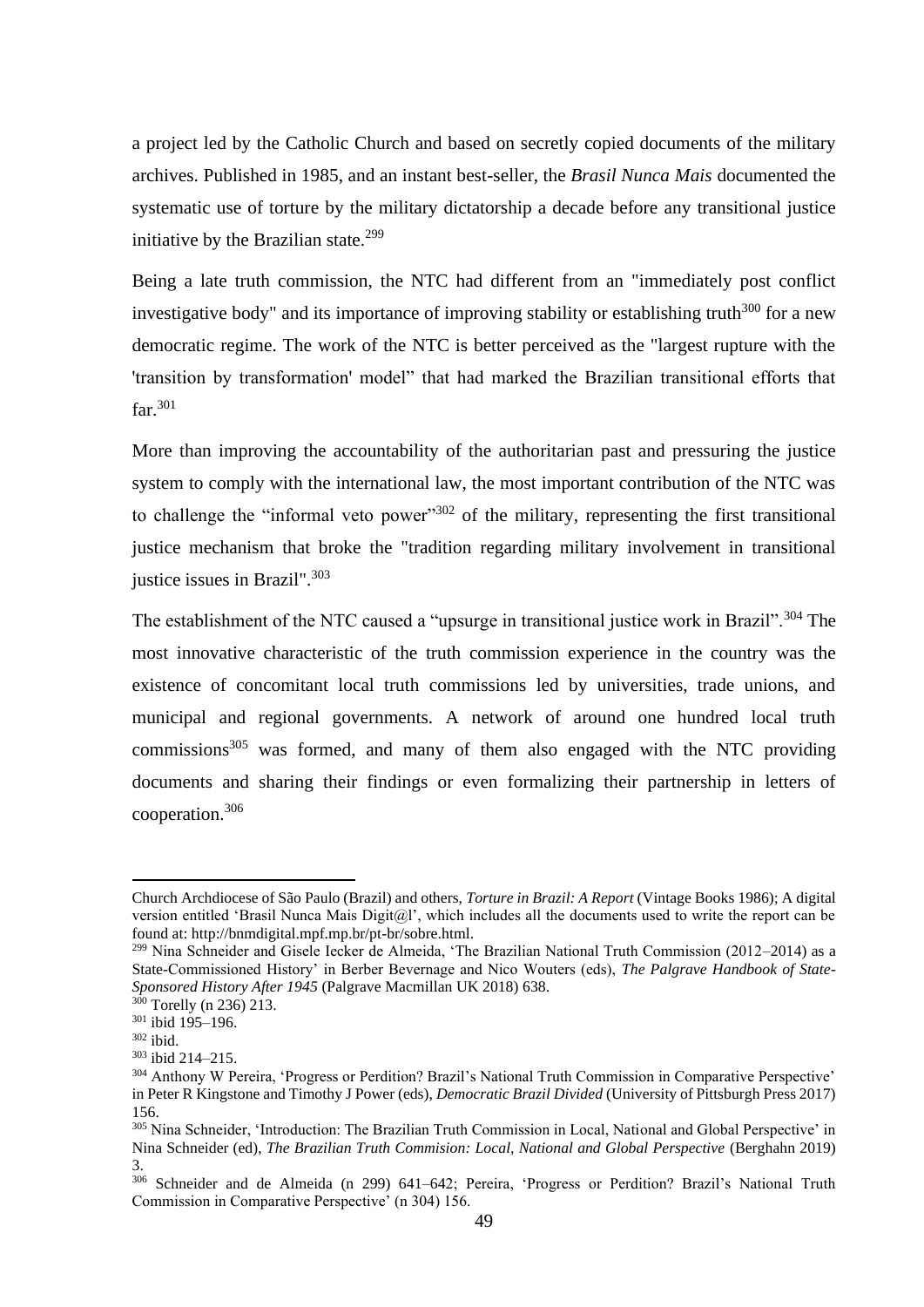The work of the NTC led to a report that "mainly systematizes previously existing information",<sup>307</sup> improving accountability by recognizing the human rights violations of the regime in a systematized way and by the first time the Brazilian transitional justice, naming the perpetrators. Torelly highlights that even if "criminal accountability never occurs, some relevant historical accountability has been achieved".<sup>308</sup>

In this sense, an important contribution of the NTC was to bridge the contradiction between the amnesty law of 1979 and the international treaties signed by the Brazilian state.<sup>309</sup> In accordance with the IACtHR ruling in the Gomes Lund case, the NTC considered that the broad and systematic violations of human rights committed by the armed forces were crimes against the humanity and therefore cannot be amnestied.<sup>310</sup>

The final report of the Commission, published in 2014, for the first-time name 377 perpetrators of human rights violations during the military regime. Moreover, it presents an official account of 434 victims of the dictatorship.<sup>311</sup> Beyond the report, the NTC also was integrated to the Brazilian national archives, making available documents from the regime also and part of the audio and video recordings of the commission itself. $312$ 

The recommendations of the NTC, distinguishing it from the other commission's reports, are mostly "forward-looking."<sup>313</sup> Most of the 29 recommendations denounce human rights violations that still persists in the present days.<sup>314</sup> Among the recommendations concerning public security and the strengthening of human rights related institutions, the NTC recommended reforms in the judiciary, armed forces, and law enforcement.<sup>315</sup> It also included changes in the military recruitment and education.<sup>316</sup>

In addition, the NTC recommendations also encompass the armed forces must officially acknowledge the gross violations of human rights committed during the regime. It also recommends the revision of the Brazilian Amnesty law, making reference to the judgment by

<sup>&</sup>lt;sup>307</sup> Torelly (n 236) 213.

<sup>308</sup> ibid 214.

<sup>309</sup> Pereira, 'Progress or Perdition? Brazil's National Truth Commission in Comparative Perspective' (n 304) 163. <sup>310</sup> Meyer (n 286) 68; Pereira, 'Progress or Perdition? Brazil's National Truth Commission in Comparative Perspective' (n 304) 171.

<sup>311</sup> Pereira, 'Progress or Perdition? Brazil's National Truth Commission in Comparative Perspective' (n 304) 152– 153.

<sup>312</sup> Schneider and de Almeida (n 299) 642.

<sup>313</sup> Pereira, 'Progress or Perdition? Brazil's National Truth Commission in Comparative Perspective' (n 304) 170.

<sup>314</sup> Schneider and de Almeida (n 299) 643.

<sup>315</sup> CNV, 'Comissão Nacional Da Verdade - Relatório' (2014) 964–975.

<sup>316</sup> ibid 967.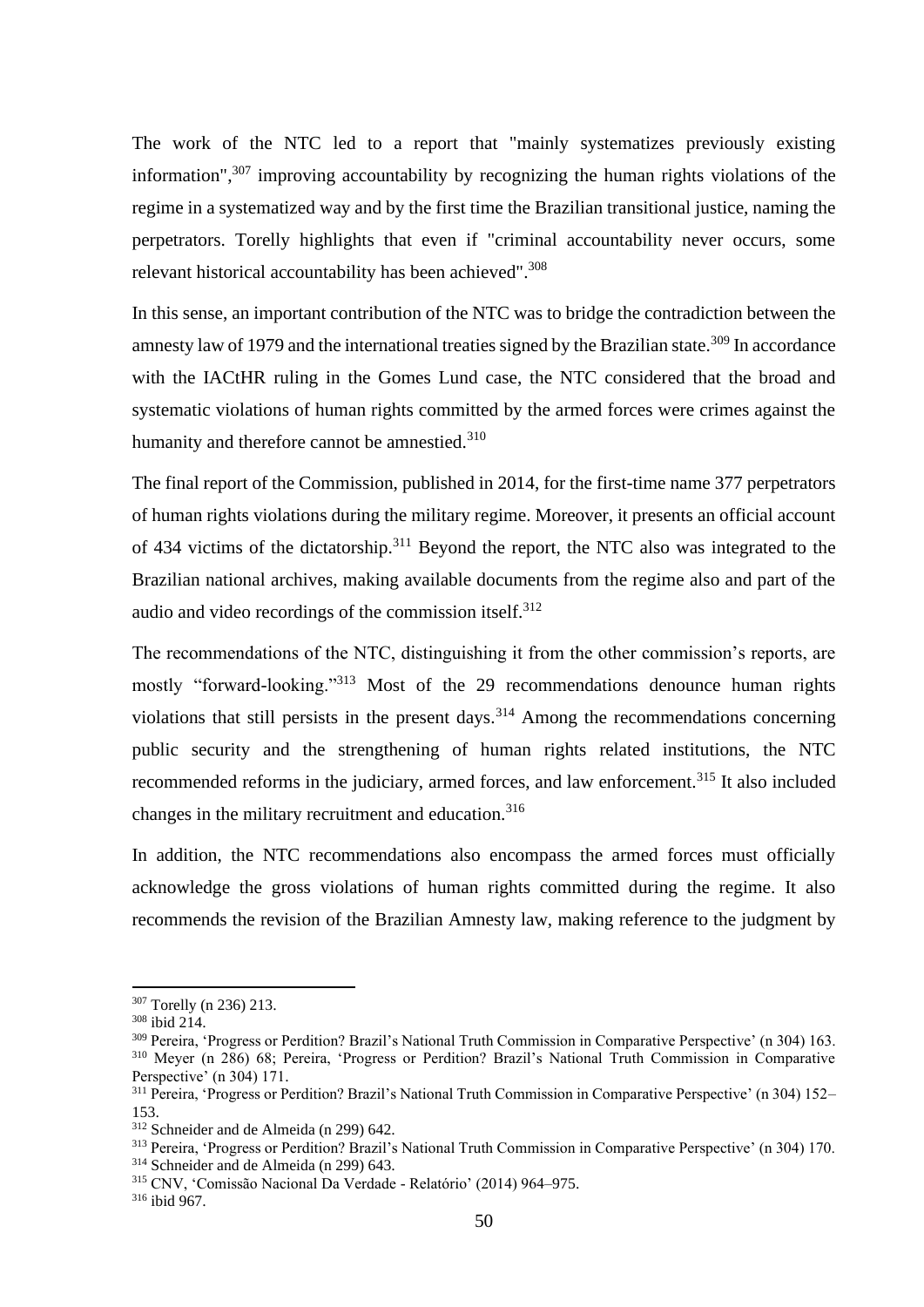the IACtHR.<sup>317</sup> The commission also present follow-up steps, including the creation of a body to check the enforcement of its recommendations by state authorities.<sup>318</sup>

The report was well received by the international human rights community, but had "mixed reception" from victim groups.<sup>319</sup> While recognizing the relevance of the commission recommendations, they pointed that there was no relevant advances towards the location of missing corpses or no signal of criminal convictions following the NTC's Report.<sup>320</sup> The president of the victim group *Tortura Nunca Mais – Rio de Janeiro* (Torture Never Again) considered the final report "superficial" and that the investigations could have gone further considering the two years and seven months of the duration of the commission.<sup>321</sup>

So far, the NTC report has not impacted on policies adopted by the Brazilian state, meaning that no relevant outcome from the NTC, other than the report itself can be noted. Moreover, the report failed to reach mass audiences and is "not being actively promoted and distributed in the form of a public awareness campaign".<sup>322</sup> While it is available free online, the volume of the report with 3.383 pages and the adoption of legal vocabulary can explain the apathy of the Brazilian society towards the report. In addition, the commission could not agree on an executive summary of the report, which would help its dissemination.<sup>323</sup>

Schneider and Almeida acknowledge that concerning the impact on collective memory the NTC has a great potential, by denouncing a "a number of myths about the military dictatorship", including the "portrayal by the military institution of a "war" provoked by the Left and clearly argues that state-sponsored violence took place right from the outset of the military period". However, this potential is not fulfilled considering the modest dissemination and circulation of the report and its findings.  $324$ 

<sup>317</sup> ibid 965; Schneider and de Almeida (n 299) 644.

<sup>318</sup> CNV (n 315) 973.

<sup>319</sup> Schneider and de Almeida (n 299) 646.

<sup>320</sup> Torelly (n 236) 213.

<sup>321</sup> "Fundadora do Tortura Nunca Mais considera frustrante relatório da CNV", (Folha de SP, 10/12/2014). Disponível em: http://www1.folha.uol.com.br/poder/2014/12/1560330-fundadora-do-tortura-nuncamaisconsidera-frustrante-relatorio-da-cnv.shtml. Acesso em janeiro de 2015

<sup>322</sup> Schneider and de Almeida (n 299) 647.

 $323$  ibid 645.

<sup>324</sup> ibid.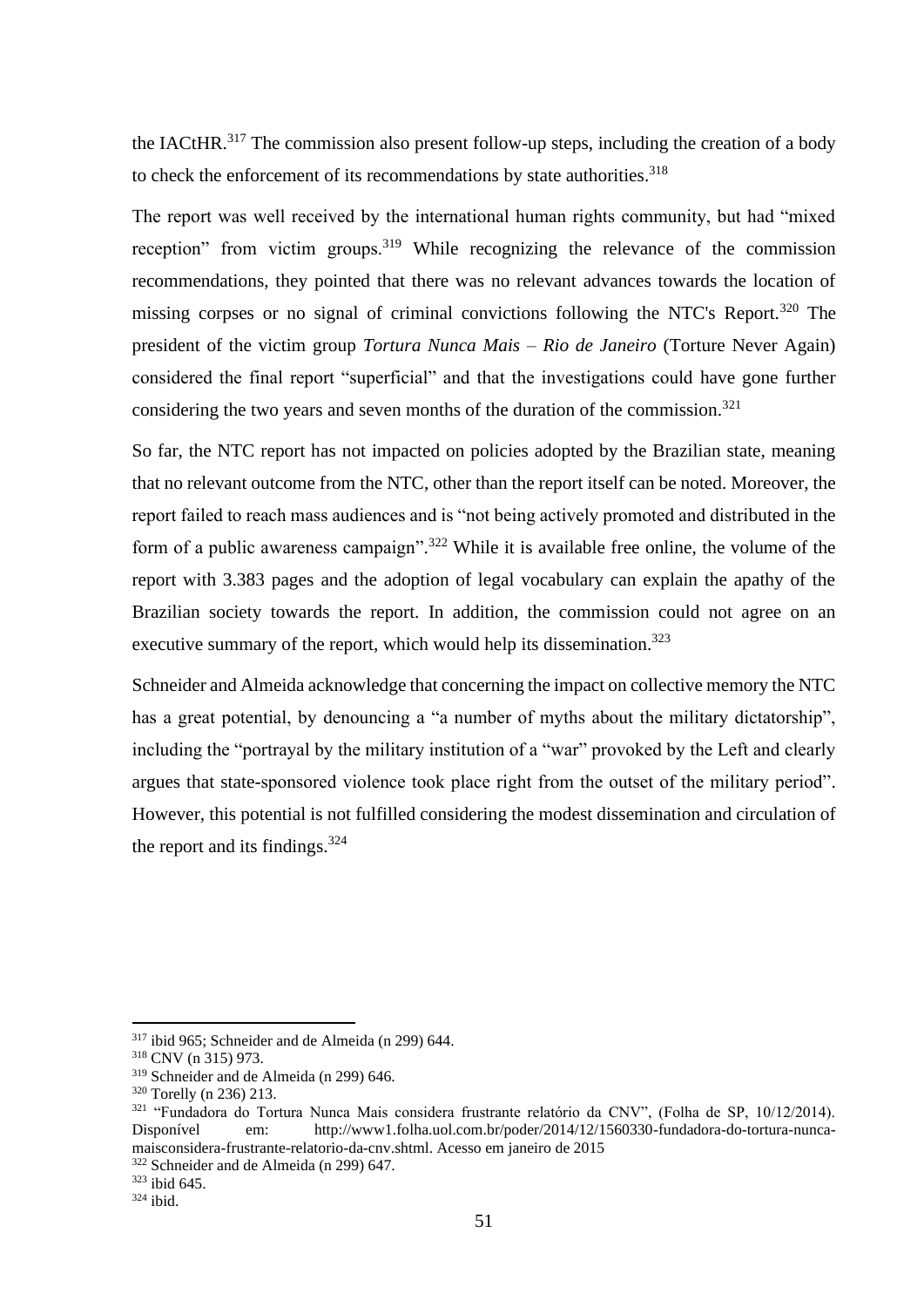#### **3.4 Assessing the Transitional Justice in Brazil: An incomplete memory turn**

The transitional justice experience in Brazil, since the formal end of the dictatorship, failed perform a "transformative rescue of the memory" in the country.<sup>325</sup> The sparse transitional measures taken since the 1990s led Teles to observe a "mistreatment of memory"<sup>326</sup> in Brazil. Even in more assertive measures, such as the NTC, memory was processed only a theme or a piece of information without a creative or transformative approach.

Brazil has since lived a pact of oblivion as an argument of reconciliation, of which the amnesty law the main symbol of "institutionalized amnesia".<sup>327</sup> The main sponsors of this policy were the military, with significant support from political actors in the country.

During the Worker's Party governments (2003-2016) it is possible to notice a shift in the approach of the Brazilian state to the transitional justice. This is evident in the incorporation of initiatives of truth-seeking and memorialization in the pre-existing reparation commissions, while the climax of this new phase of transitional justice was the establishment of a truth commission. Nina Schneider defined this a shift from "politics of silence to politics of memory".<sup>328</sup> or as Rebecca Atencio puts it, a "memory's turn" where the Brazilian state started to "slowly abandoning its previous discourse of reconciliation by institutionalized forgetting in favor of a new one based on reconciliation by institutionalized memory".<sup>329</sup>

Although the military resistance to the implementation of transitional justice measures is indisputable, another significant obstacle to it is the lack of interest of the Brazilian society itself in dealing with its violent past. Differing from other countries in Latin American that faced similar military regimes, in Brazil there is a "collective denial of the military past"<sup>330</sup> and the memory was reduced to the "private remembrance" of the victims, their families, and some institutions that supported then such as the Catholic Church and human rights activists.<sup>331</sup>

<sup>325</sup> Tayara Talita Lemos, 'Justiça de Transição e 1988 Ou Sobre Porque Precisamos de Um Constitucionalismo Transicional e Políticas de Justa Memória Permanentes' in Lucas Azevedo Paulino (ed), *Constituição, democracia e jurisdição: um panorama dos últimos 30 anos* (IDDE 2018) 316–318.

<sup>326</sup> Edson Teles, 'Transição, Consenso e Violência Política Na Democracia Brasileira' in Pontes et Al (ed), *Cultura, memória e poder: diálogos interdisciplinares* (EdUERJ 2013).

<sup>327</sup> Lemos (n 325) 316–318.

<sup>&</sup>lt;sup>328</sup> Schneider, 'Breaking the "Silence" of the Military Regime: New Politics of Memory in Brazil' (n 264) 199.

<sup>329</sup> Rebecca Atencio, *Memory's Turn: Reckoning with Dictatorship in Brazil* (University of Wisconsin Press 2014) 17.

<sup>&</sup>lt;sup>330</sup> Schneider, 'Breaking the "Silence" of the Military Regime: New Politics of Memory in Brazil' (n 264) 199. <sup>331</sup> ibid.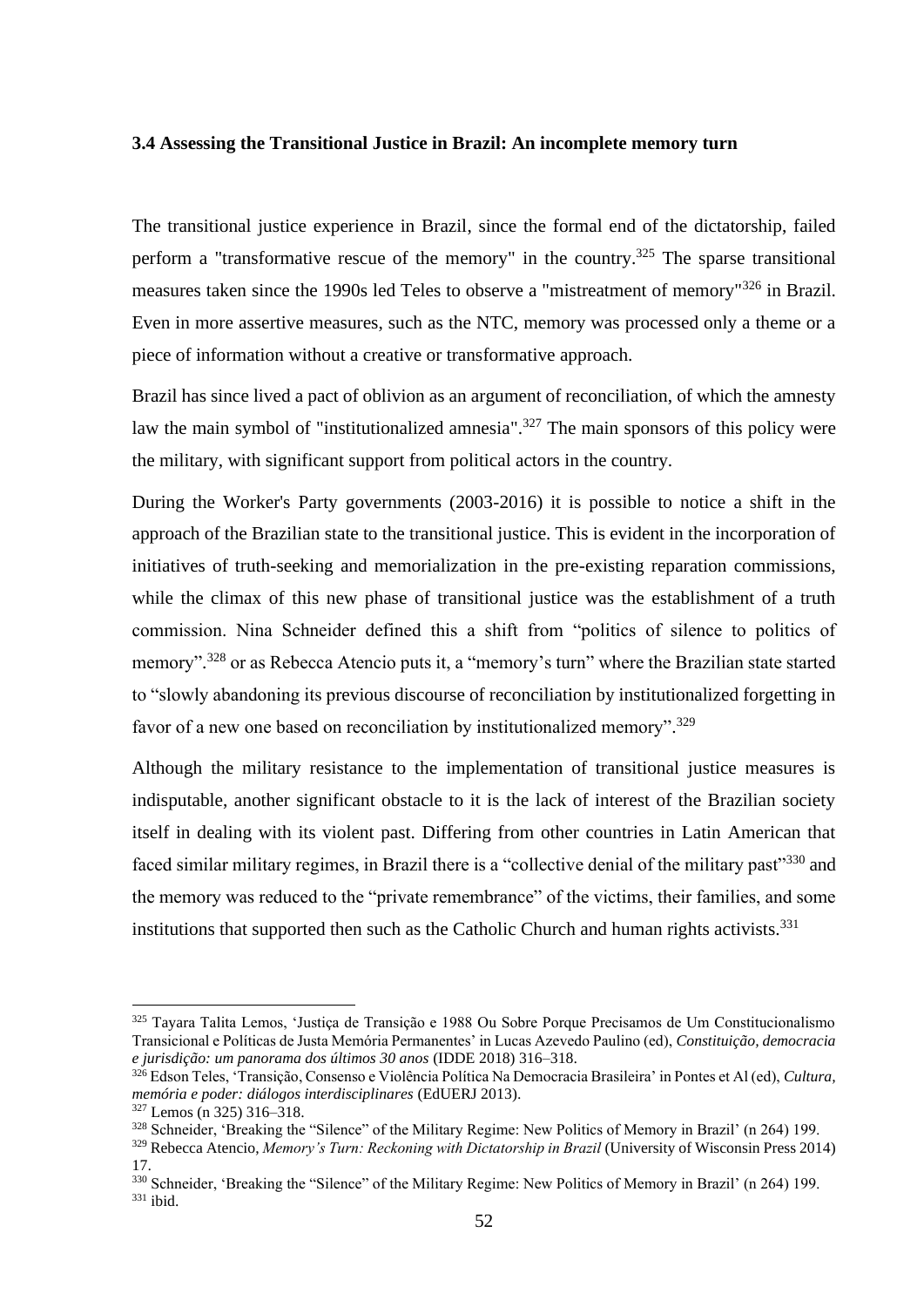While the struggle for the amnesty and the mobilization of the *Diretas Já* evidenced great involvement of the Brazilian society during the democratization period, the same was not shown concerning the appeal for justice and accountability surrounding the gross human rights violations of the regime.<sup>332</sup> Schneider argues that while in the Argentinian context there is a "dominant memory" on the authoritarian rule of the military, the Brazilian case is a defined by a "denial" or a deeply divided notion of the past, or simply put a "unmastered past."<sup>333</sup> This means that the historical legacy of the military dictatorship is still unresolved in the collective memory of the nation, while silence or polarized views thrive among the different groups of society. The lack of a public consensus means that Brazil fails to narrate its own history in a "broadly accepted manner."334

However, this indifference or desire for forgetfulness is not collective, and agents from different groups in civil society wished the preservation of their memories and perspectives of the past.<sup>335</sup> Groups such as the victims and a more engaged civil society found more resonance for their memories, especially in the reparation's commissions and latter with the NTC. Still, all these actions had limited publicity and framed as a "stage for political debate"<sup>336</sup> between the ones who supported the government or not.

The pressure of such groups was not sufficient to generate mobilization for more far-reaching measures involving accountability and justice, at least on the national level.<sup>337</sup> The Brazilian state only conceded an extensive reparation program, while keeping the legacy of the amnesty law intact. The focus on the victim-centered financial compensation, combined with the lack of publicity of the other initiatives of the reparation commissions, led to the dissemination of distorted view of these reparations<sup>338</sup> as a "dictatorship pension".<sup>339</sup>

<sup>332</sup> Mezarobba (n 281) 16.

<sup>&</sup>lt;sup>333</sup> Schneider, 'Breaking the "Silence" of the Military Regime: New Politics of Memory in Brazil' (n 264) 204; Schneider draws the concept of unmastered past from Gavriel Rosenfeld that definies it as a "historical legacy that has acquired an exception, abnormal, or otherwise unsettled status in the collective memory of a given society, see Gavriel D Rosenfeld, 'A Looming Crash or a Soft Landing? Forecasting the Future of the Memory "Industry"' (2009) 81 Journal of Modern History 122, 196–197.

<sup>&</sup>lt;sup>334</sup> Schneider, 'Breaking the "Silence" of the Military Regime: New Politics of Memory in Brazil' (n 264) 204. <sup>335</sup> Ana Paula Ferreira de Brito and Maria Leiticia M Ferreira, 'As Reivindicações Por Memória e Verdade e a Comissão Nacional Da Verdade: Construindo a Memória Social Sobre o Período Militar No Brasil' in Emílio Peluso Neder Meyer and Marcelo Andrade Cattoni De Oliveira (eds), *Justiça de Transição nos 25 anos da Constituição de 1988* (Initia Via 2014) 39. <sup>336</sup> ibid 56.

<sup>337</sup> Mezarobba (n 281) 13–14.

 $338$  ibid 16.

<sup>339</sup> Quadrat (n 232) 83.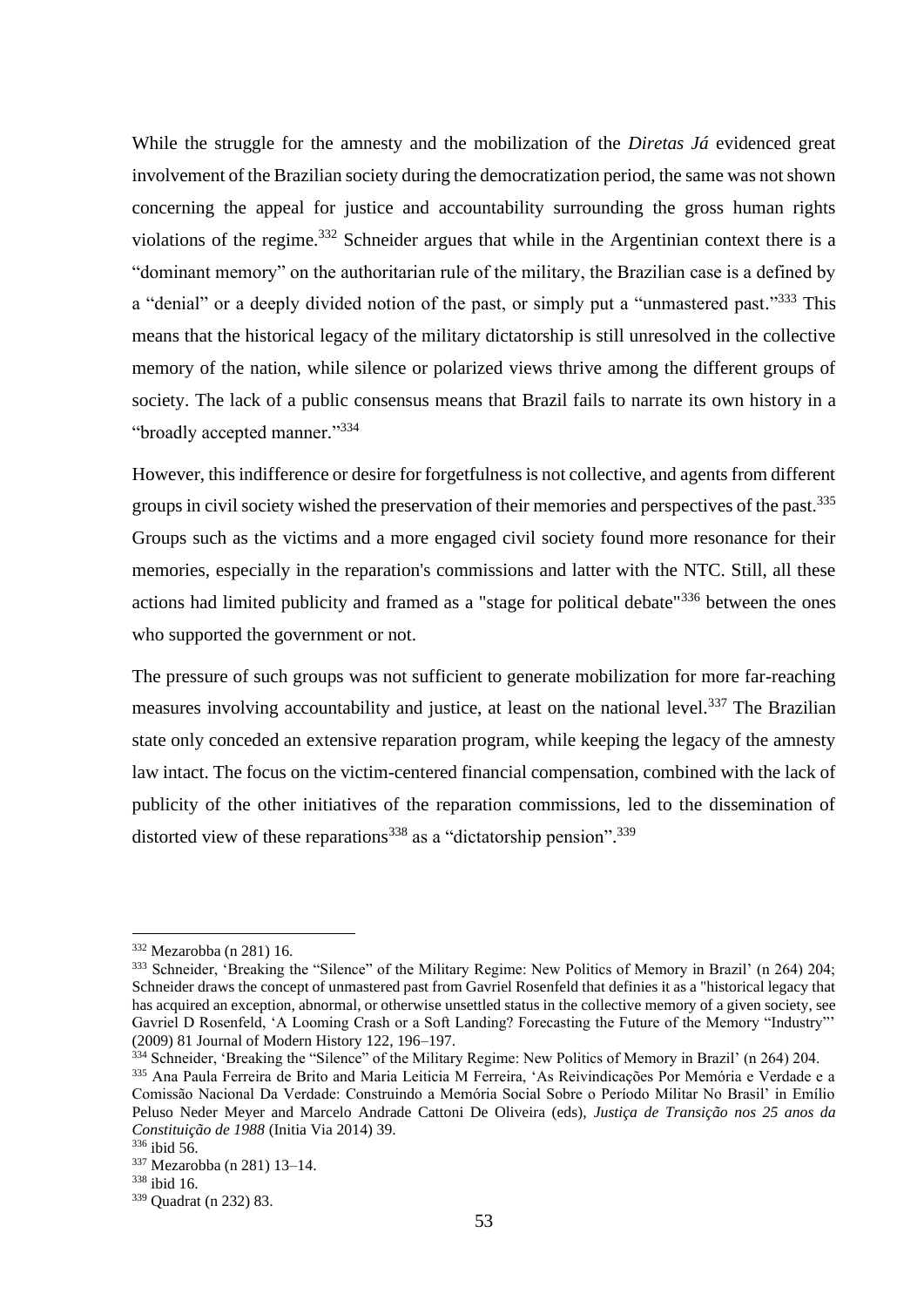The focus on the reparation program led to a "individualization and a depoliticizing of the question of truth",<sup>340</sup> reinforcing a false narrative that the amnesty law provided a reciprocal forgiveness to both sides, radicals (or terrorists) and the armed forces, who were part of a revolutionary war.<sup>341</sup> The persistence of the amnesty law, sedimented by the Brazilian Supreme Court in the "spirit of national reconciliation"<sup>342</sup>, proved to be the major obstacle to the implementation of transitional justice in Brazil, while still being a "core element"<sup>343</sup> concerning the construction of the memory of the dictatorship.

The lack of a thorough transitional justice project in Brazil contributed to the non-existence of a hegemonic national collective memory of the military dictatorship. The result is that specific groups, such as victims and the military, had room to construct and brew their memories for long decades, apart from state-sponsored initiatives. This had significant implications for different groups, as for the victims, it meant more obstacles in the pursuit of justice, as the Amnesty Law was based in this pact of reconciliation as forgetfulness.<sup>344</sup> For the military, this entailed more complex ramifications. On one side, they argued for forgetfulness by defending the Amnesty Law and its current interpretation, but on the other side, they also formed their own collective memory on the dictatorship.

Even if the post-1985 period presented a shift towards the implementation of transitional justice measures, this process was not a constant and on-going, but rather a volatile one. The Fernando Henrique Cardoso administration (1995-2003) inaugurated the first reparation commission, but also approved a legislation that increased the limitation for access to "top secret" documents, making it increasingly difficult to access information in the archives of the armed forces. <sup>345</sup> The Worker's Party administrations (2003-2016), on the other hand, faced criticism on failing to comply with the IACtHR ruling that demanded the investigation of the *Guerrilla do Araguaia* case and the revision of the amnesty Law. In this sense, the establishment of the truth commission can be read as a "diplomatic project"<sup>346</sup> towards the international human rights community with no significant outcomes.

<sup>340</sup> Nina Schneider, '"Too Little Too Late" or "Premature"? The Brazilian Truth Commission and the Question of "Best Timing"' (2013) 19 Journal of Iberian and Latin American Research 149, 154.

<sup>341</sup> Quadrat (n 232) 77.

<sup>&</sup>lt;sup>342</sup> Teles and Quinalha (n 257) 31.

<sup>343</sup> Quadrat (n 232) 77.

<sup>344</sup> Atencio, *Memory's Turn: Reckoning with Dictatorship in Brazil* (n 329) 15.

<sup>345</sup> Santos (n 258) 59.

<sup>&</sup>lt;sup>346</sup> Schneider, "Too Little Too Late" or "Premature"? The Brazilian Truth Commission and the Question of "Best Timing"' (n 340) 154.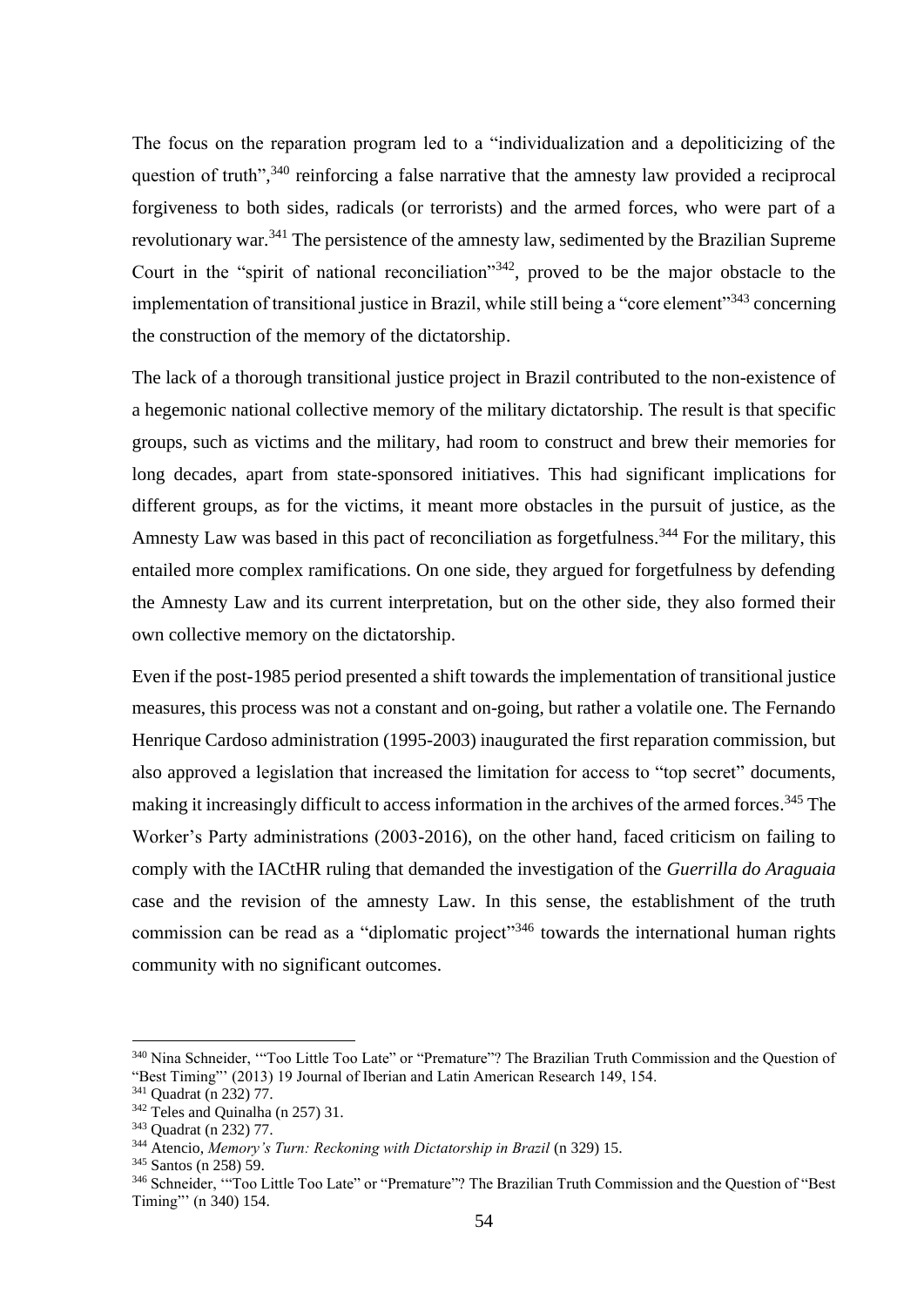It is crucial to notice how the approval of the NTC and its mandate happened during the Dilma Rousseff administration. Rousseff's approval ratings were sky-high<sup>347</sup> when the NTC started to work, but soon after the delivery of its report, the government was facing a substantial economic and political crisis that preceded her impeachment in  $2016$ <sup>348</sup> This adds another layer to the explanation concerning the lack of implementation of the recommendations of the NTC and transitional justice measures overall. It shows how this new phase of transitional justice was too dependent of the political will of those in power at the time and, for this reason, vulnerable to the dynamics of politics and power struggles.<sup>349</sup> The complete halt in the transitional justice process in Brazil after Rousseff's impeachment show an incisive interruption in this "memory turn<sup>350</sup> that was happening, even if slowly, since 2005 in the country.

During the Michel Temer administration (2016-2019) the creation of a post-NTC monitoring body was canceled<sup>351</sup> and six members of the Amnesty Commission were exonerated. In the same day, Temer appointed twenty new members to it, changing the 16-member format to 30 members in total, in an unprecedent interference on the work of the commission.<sup>352</sup> Victimgroups protested outraged with the fact that some of the new components had direct links with the military regime.<sup>353</sup> In addition, Temer established that new financial compensations for victims needed the approval of the AGU (*Advocacia Geral de União*) representing the end of the autonomy of the Amnesty Commission. This led to the increase of rejection in the applications of the commission to a  $37\%$  rate in 2017 to 88% in 2018.<sup>354</sup>

<sup>&</sup>lt;sup>347</sup> On April/2012, one month before the NTC started to function, Dilma's government was approved by 56% of the Brazilians, this number went to 12% on April/2015, just four months before the NTC published its final report, see

<sup>348</sup> On Rousseff's impeachment process, see chapter 4

<sup>349</sup> Schneider, '"Too Little Too Late" or "Premature"? The Brazilian Truth Commission and the Question of "Best Timing"' (n 340) 150.

<sup>350</sup> Atencio, *Memory's Turn: Reckoning with Dictatorship in Brazil* (n 329).

<sup>351</sup> Torelly (n 236) 214–215.

<sup>352</sup> Marcella Fernandes, 'Mudanças Do Governo Bolsonaro Em Comissões Desmontam Anos de Políticas de Reparação Da Ditadura ' (*HuffPost Brasil*, 1 February 2020) <https://www.huffpostbrasil.com/entry/comissosditadura-

bolsonaro\_br\_5e2eed99c5b6779e9c37adc1?guccounter=1&guce\_referrer=aHR0cHM6Ly93d3cuZ29vZ2xlLmN vbS8&guce\_referrer\_sig=AQAAANmoXm-6EvlA7inJOOKi7eFnc1G7k30-

CIdRqOLw\_eBEya7Z\_TC4V1rE8PsxLK6F0fZdhA6gMbYHbET-

<sup>6</sup>BaXQsdGnnWqxsLQdsTheSurDrHiRyRlYbrGf-Z5a8CzBS1eB0-

vOnRbE5Wl6jyFV0bjDy5EWNY4U7LifJ1\_ICuoc0OF> accessed 29 July 2020.

<sup>353</sup> 'Defensores de Direitos Humanos Repudiam Intervenção de Temer Na Comissão de Anistia ' (*Ponte Jornalismo*, 3 September 2016) <https://ponte.org/governo-temer-intervem-na-comissao-da-anistia/> accessed 29 July 2020.

<sup>354</sup> Fernandes (n 352).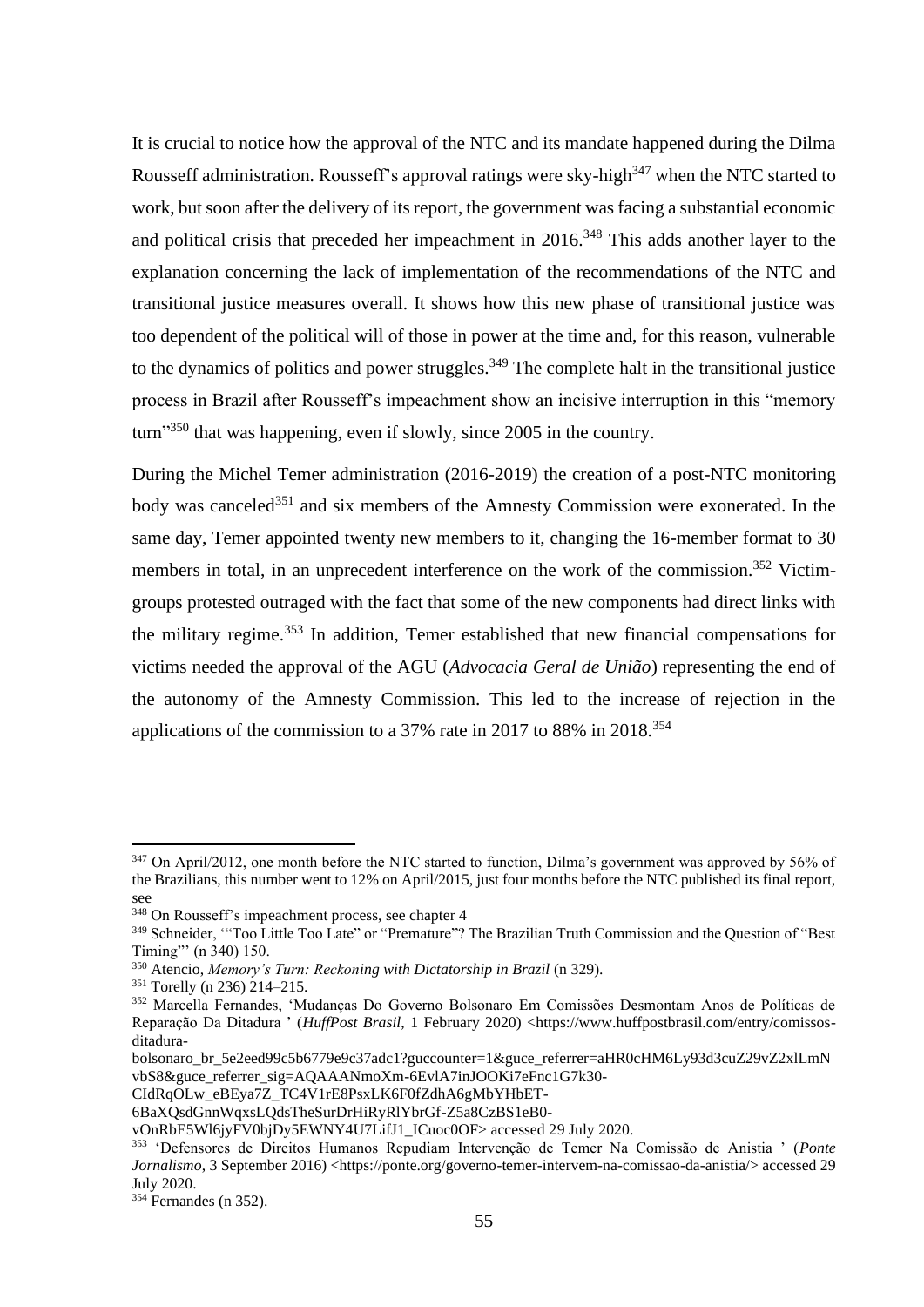Overall, the transitional justice experience in Brazil can be considered so far to be "moderate, gradual, non-confrontational, and conservative".<sup>355</sup> If the turn to memory that started in the Worker's Party governments was stopped after Rousseff's impeachment, the election of Jair Bolsonaro, presented not only a challenge for the late and incipient transitional justice in Brazil, but the democracy itself. In the next chapter, we deal with the effects of *Bolsonarismo* on the perception about the military regime in the public sphere, and how the participation of the military in the rise of far-right populism in putting Brazilian democracy in a wave of autocratization.

<sup>355</sup> Pereira, 'Progress or Perdition? Brazil's National Truth Commission in Comparative Perspective' (n 304) 158.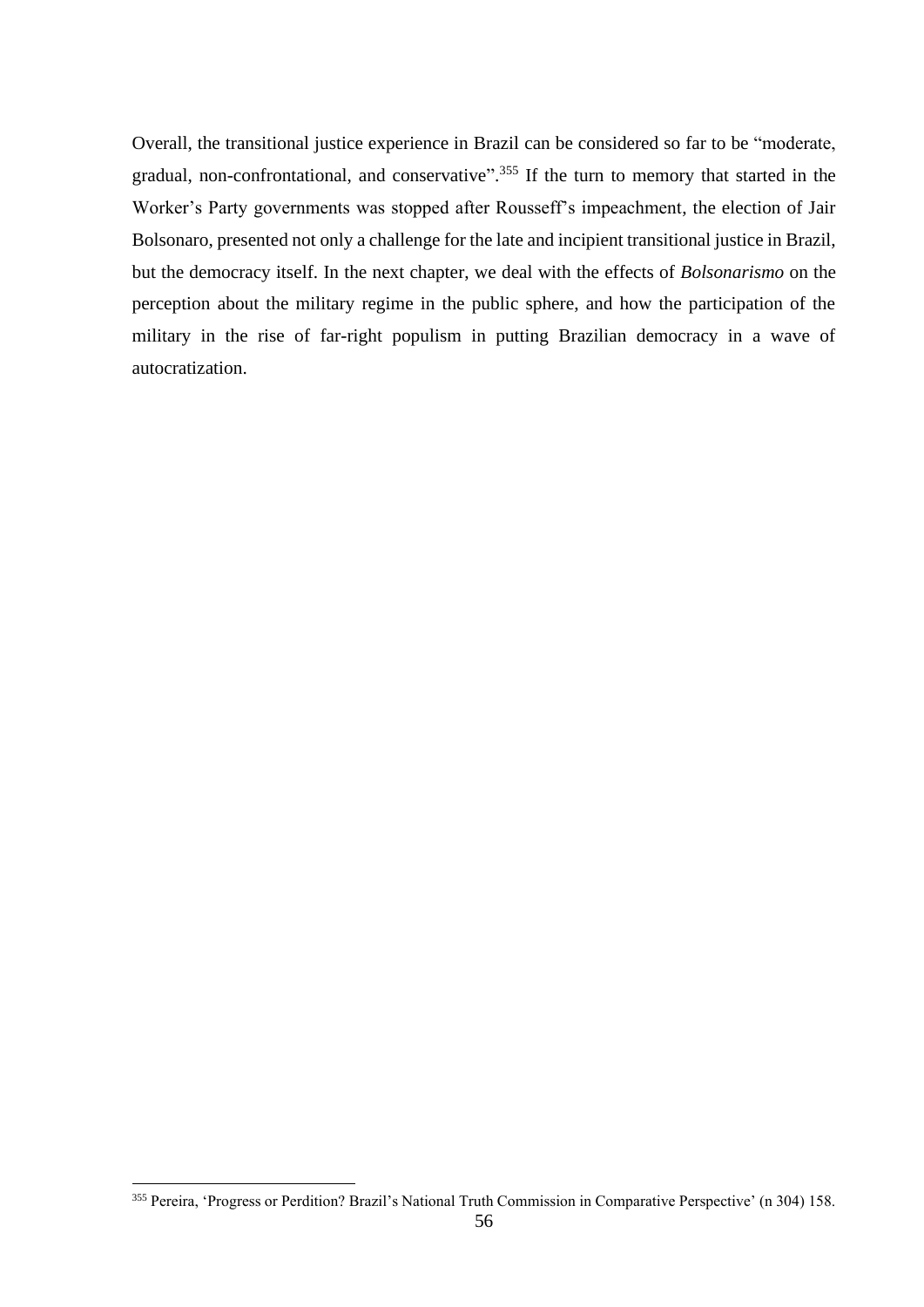# **CHAPTER 4 – Bolsonarismo and the Dictatorship Nostalgia: Far-right populism in Brazil and a return to authoritarianism**

This chapter is dedicated to the rise of far-right populism in Brazil and its relations with a dictatorship nostalgia in the country. The rise of *Bolsonarismo* presented the re-emergence of the military to the central stage of Brazilian politics and also entailed the elevation of the military memory on the dictatorship from the barracks to the mainstream. Lastly, it presents the detrimental effects of *Bolsonarismo* in democracy and how the characteristics of the transitional justice experience in Brazil led the country to be more prone to authoritarianism revivals.

# **4.1 From Lulismo to Bolsonarismo: An irruption of memory and the rise of the far-right in Brazil**

The period between 2002-2016 marked the years of *Lulismo*<sup>356</sup> in Brazil, encompassing four electoral victories of the left-wing Worker's Party (PT) in the country in the governments by its main leader Luiz Inácio Lula da Silva (2003-2010) and his successor and *protégé* Dilma Rouseff (2011-2016). The downfall of the Worker's Party<sup>357</sup>, after thirteen years in power, meant more than the rise of a new right-wing order, embodied in Bolsonaro's populism, but also an irruption of memory concerning the legacy of the military dictatorship in the country.

During the years of the Worker's Party in power, Brazilian democracy showed important signs of stability and consolidation.<sup>358</sup> Among its achievements were massive programs of social inclusion such as *Bolsa Família* and *Fome Zero* and the sustained economic growth<sup>359</sup>, which reduced social inequality.<sup>360</sup> Moreover, Brazil's "growing influence on international

<sup>356</sup> André Singer, *Os Sentidos Do Lulismo: Reforma Gradual e Pacto Conservador* (Companhia das Letras 2012); David Samuels and Cesar Zucco, ' Lulismo, Petismo , and the Future of Brazilian Politics ' (2014) 6 Journal of Politics in Latin America 129.

<sup>357</sup> Ruy Braga and Sean Purdy, 'A Precarious Hegemony: Neo-Liberalism, Social Struggles, and the End of Lulismo in Brazil' (2019) 16 Globalizations 201.

<sup>358</sup> Peter R Kingstone and Timothy J Power, 'Introduction: A Fourth Decade of Brazilian Democracy' [2017] Democratic Brazil Divided 3, 5.

<sup>359</sup> Laura Carvalho, *Valsa Brasileira: Do Boom Ao Caos Econômico* (Todavia 2018).

<sup>360</sup> Wendy Hunter and Natasha Borges Sugiyama, 'Assessing the Bolsa Família' [2017] Democratic Brazil Divided 131; Anthony W Pereira, 'Bolsa Família and Democracy in Brazil' (2015) 36 Third World Quarterly 1682.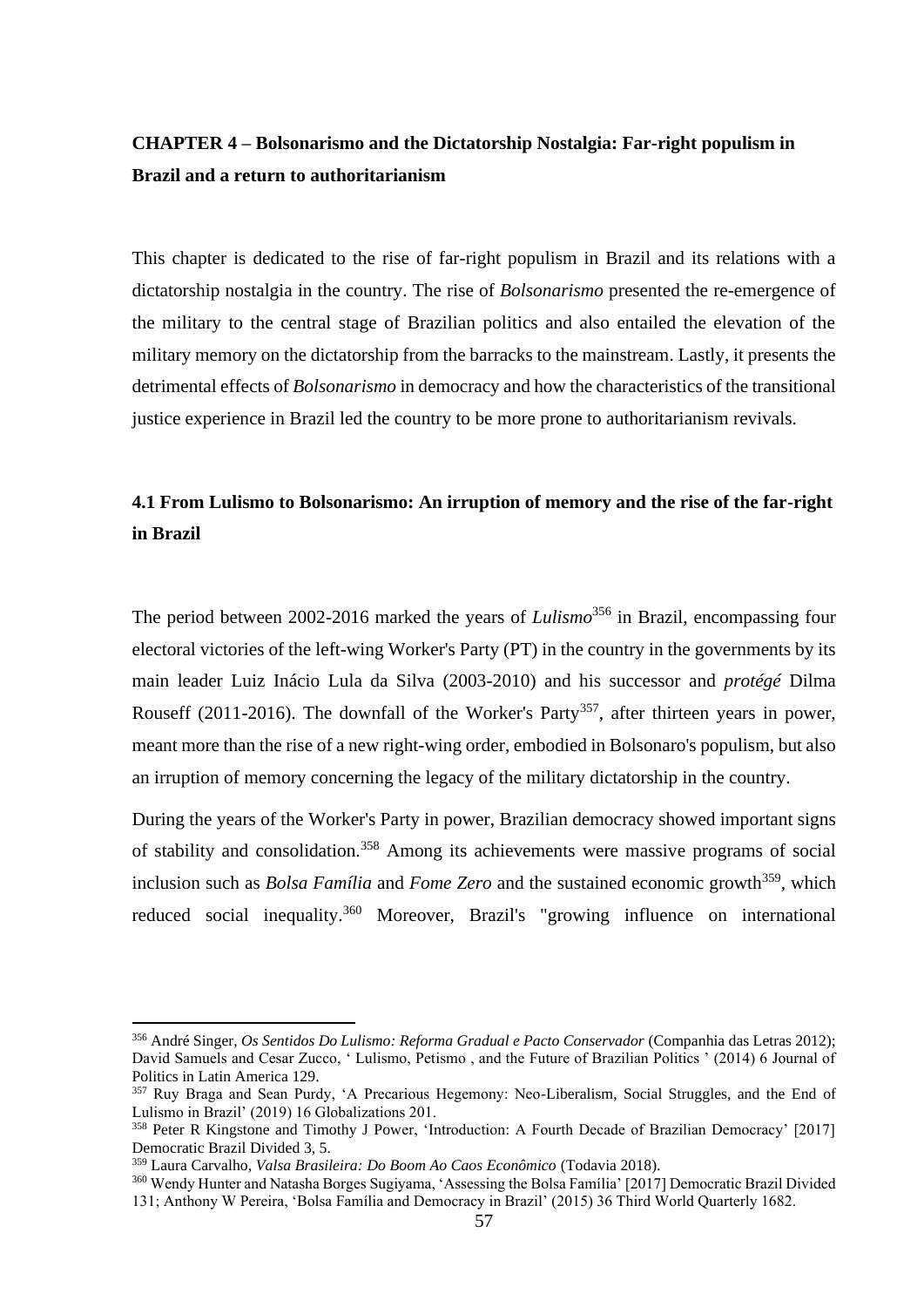relations"<sup>361</sup> could be perceived by its role in the BRICS and a more active and relevant foreign policy.

Singer describes the project of the Workers' Party as a "Rooseveltian dream"<sup>362</sup> with policies aimed towards social integration and tackling inequality. The success of these policies shaped the relations of the popular sectors of Brazilian society and Lula, especially in the more impoverished northeast region.<sup>363</sup>

However, corruption scandals and the poor economic performance in the last years of Rousseff's term coincided with the rise of a new right in the country. The decline of *Lulismo* can be pointed in three major happenings: the demonstrations of June 2013, the Car-Wash (*Lava Jato*) operation, and, lastly, the impeachment of Rousseff in 2016.

The demonstrations of June 2013 marked a period when "uncertainty emerged in Brazilian politics". <sup>364</sup> The protests started in São Paulo, demanding a reduction in public transportations fares, and mainly supported by left-wing movements, but suddenly and unexpectedly became something entirely else.<sup>365</sup> The demonstrations "showed the contradictions between the image of Brazil as an emerging international power and a country whose inequality and poverty were still among its principal problems".<sup>366</sup> The protests in Brazil, much like the Arab Spring<sup>367</sup>, suggested that the years of economic growth and social mobility had "stimulated new demands among the lower middle class, while the upper middle class felt its status threatened by 'newcomers' from below". 368

By then, the Workers' Party, in the government for more than a decade, had "consolidated as a bureaucracy over the state".<sup>369</sup> With its main leaders participating in the federal administration, the party had lost presence in the streets and a closer connection with social movements and Unions. These characteristics were part of the identity of the party and the reason for its electoral success.<sup>370</sup>

<sup>361</sup> Goldstein (n 103) 247.

<sup>362</sup> André Singer, *O Lulismo Em Crise: Um Quebra-Cabeça Do Período Dilma (2011-2016)* (Companhia das Letras 2018).

<sup>363</sup> Goldstein (n 103) 247.

<sup>364</sup> ibid.

<sup>365</sup> Braga and Purdy (n 357) 206.

<sup>366</sup> Goldstein (n 103) 247.

<sup>367</sup> Rosana Pinheiro-Machado, *Amanhã Vai Ser Maior: O Que Aconteceu Com o Brasil e Possíveis Rotas de Fuga Para a Crise Atual* (Planeta 2019) 204.

<sup>368</sup> Goldstein (n 103) 247.

<sup>369</sup> ibid 248.

<sup>370</sup> ibid.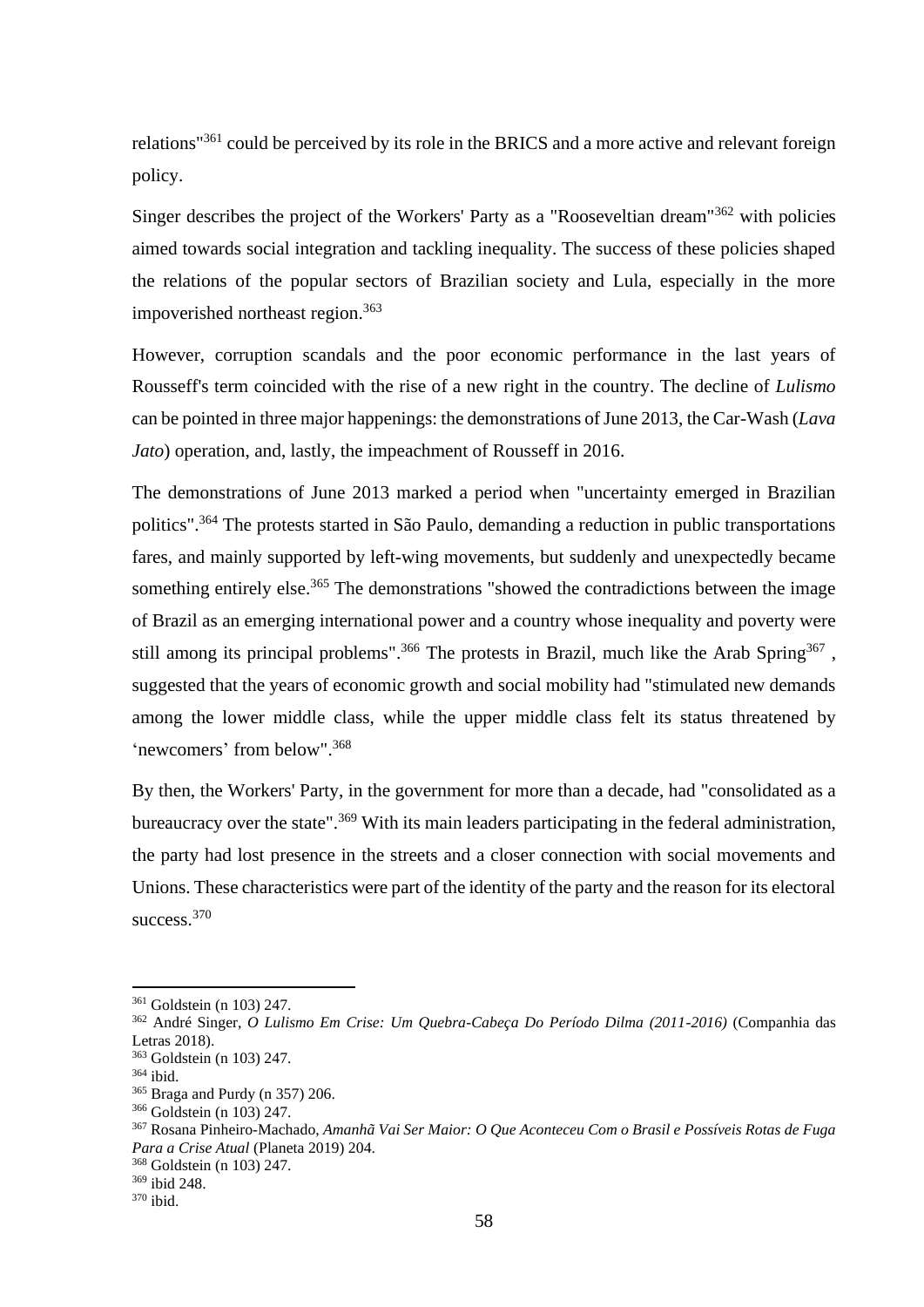While the federal government underestimated the significance and the dimensions of these new actors, they were capitalized by emerging right-wing movements<sup>371</sup>. Some of them already in formation in the past decade, these movements faced a perfect storm with their antiestablishment and corruption discourse echoing in the streets and social media. Pinheiro-Machado, for instance, argues how, with the help of the mainstream media coverage, soon, the protests started to be read as mere criticism to the corruption in the Worker's Party government. 372

The 2014 presidential elections happened amidst a polarization unseen since the democratization in 1985. Dilma's narrow victory for reelection against the PSDB (*Partido Social Democrata Brasileiro*) candidate Aécio Neves was followed by a "destabilization tactic"<sup>373</sup> adopted by the opposition in a twofold plan including by not accepting the results of the presidential election and coopting the government's main ally in Congress; the *Partido do Movimento Democrático Brasileiro* (PMDB).

Rousseff's second term would not reach its end. By August 2016, the PMDB-PSDB led impeachment process ended the almost fourteen years of the Worker's Party in government and turned her vice-president and former ally Michel Temer an improbable and unpopular president. His Administration had an inherent weakness as he lacked popularity and political credibility, being in power only due to a controversial impeachment process, which many consider a palace coup.<sup>374</sup> For this reason, Temer resorted to other centers of political power, such as the military, to hold itself on the office.<sup>375</sup>

The Car-Wash Operation (*Lava Jato*) was hugely influential, not only on the 2016 impeachment but further on the election for Temer's succession. It started as an operation dealing with corruption scandals in oil state company Petrobras, but soon derailed into a lawfare instrument, especially by the hands of judge Sergio Moro, raised to the condition of judicial celebrity and national hero against corruption. Moro contributed to the impeachment of Rousseff by leaking compromising, but illegal, hearings of the president at the time, inflaming the political crisis Dilma was already suffering. Later, already in 2018, he ordered Lula's imprisonment, utilizing a new and controversial constitutional interpretation, and taking the former president out of the

<sup>371</sup> ibid 247–248.

<sup>372</sup> Pinheiro-Machado (n 367) 326.

<sup>373</sup> Goldstein (n 103) 248.

<sup>374</sup> Braga and Purdy (n 357).

<sup>375</sup> Goldstein (n 103) 250–251.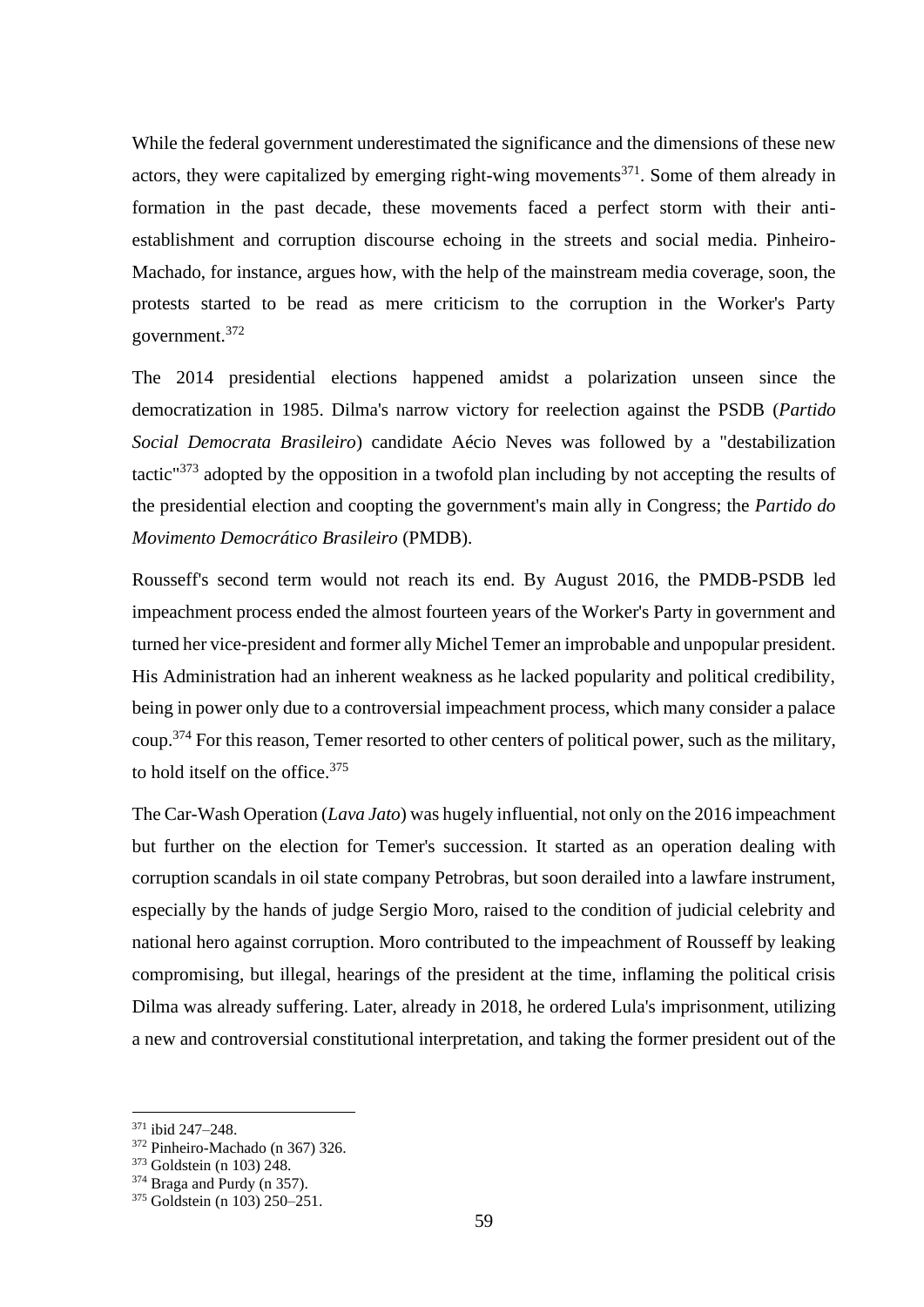electoral run. Months later, he was appointed Minister of Justice of the Bolsonaro government.<sup>376</sup>

Ariel Goldstein claims that "Bolsonaro's appeal has grown where the order constructed in the past decade by *Lulismo* has eroded". <sup>377</sup> Parallel to the decline of *Lulismo,* the radical right-wing advanced and impacted both the political culture and public discourse. If, in the last decade, the main challenges and debates in Brazilian politics were about "inequality and unfair wealth distribution", now they were dislocated to a discussion about "corruption and dishonesty" that favored populist approaches. <sup>378</sup>

A new right-wing order emerged, at first not by popular vote but by Temer's presidency. In this sense, the many corruption scandals – that were detrimental not only to PT but to the whole political class – plus a total disenchantment with democracy itself that had started since the 2013 demonstrations and was boosted during Temer's unpopular and unstable term, paved the way for "extreme solutions"<sup>379</sup> to be found in the ballot.

*Bolsonarismo* was only possible in this context of a "clear cultural battle to redefine issues in the public square from a right-wing perspective<sup>"380</sup> that favored his unlikely presidential run in 2018. This conservative uprising included new "digital movements" such as MBL (Movimento Brasil Livre), *Revoltados Online* and *Vem Pra Rua<sup>381</sup>* emerging from the June 2013 demonstrations, but also public figures such as Evangelical leaders<sup>382</sup> with close ties to politics and media and long-time regime apologists such as the polemicist Olavo de Carvalho.

In the middle of this "struggle over cultural hegemony"<sup>383</sup> that reshaped the public sphere, the strategy of this emerging radical right was to isolate politically the still relevant politically left that had ruled the country for more than a decade. What bonded all these different actors were the construction of a "leftist enemy".<sup>384</sup> Then the narrative of anti-communism and the revisionism towards the dictatorship thrived, not only restricted within small circles of militaries and their supporters but on a broader political sphere.

<sup>376</sup> Perry Anderson, *Brazil Apart: 1964-2019* (Verso Books 2019).

<sup>377</sup> Goldstein (n 103) 254–255.

<sup>378</sup> ibid 252–253.

<sup>379</sup> ibid 254.

<sup>380</sup> ibid 256.

<sup>381</sup> Vitor de Angelo, 'Saudade Dos Militares: Os Pedidos de Retorno Das Forças Armadas Ao Poder No Brasil' (2018) 5 REB - Revista de Estudios Brasileños 93, 97.

<sup>382</sup> Ronaldo de Almeida, 'The Broken Wave: Evangelicals and Conservatism in the Brazilian Crisis' (2020) 10 HAU: Journal of Ethnographic Theory 32.

<sup>383</sup> Goldstein (n 103) 256.

<sup>384</sup> ibid 247.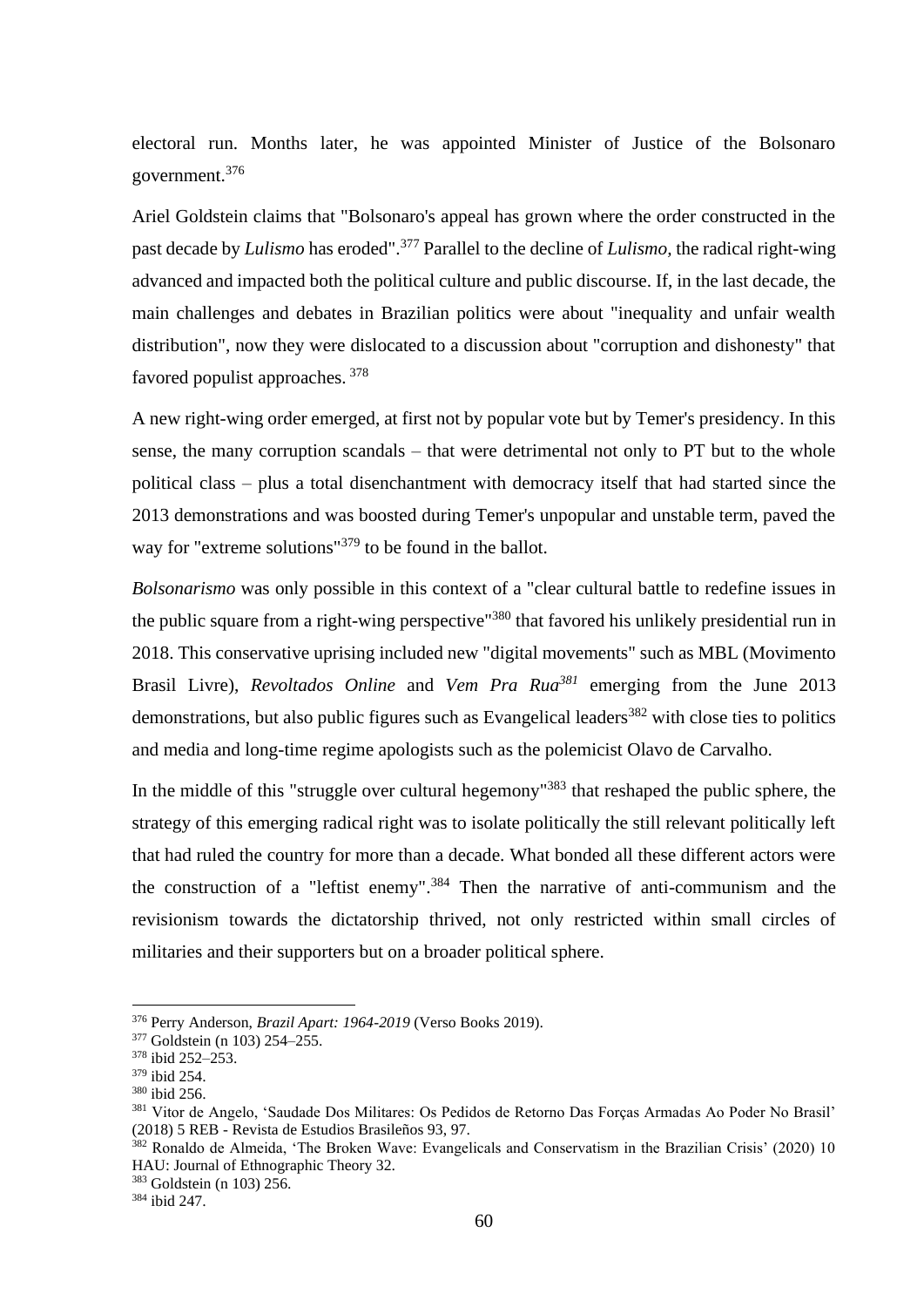This represents a direct link from the present to the past, as this group re-enacted the pseudodilemma the military use until today to justify the coup in 1964. The protests for Dilma's impeachment in 2015 represented the first time the right was in the streets since the democratization.<sup>385</sup> The new right order paired with the military as saviors of democracy prompted to assume the power in order to avoid an implausible communist threat. The left, on the other hand, were labeled as communists that corrupted the political order and should be avoided at all costs.

Moreover, it gathered support from the same middle class that supported the coup in 1964. Aesthetically, the marches re-enacted in the present day the Marches of the Family with God for Freedom (*Marcha da Família com Deus pela Liberdade*) that preceded João Goulart's coup. One more time, the military was seen as an alternative to combat supposed radicals in power, showing that a significant part of the population had a positive memory about the 1964-1985 period.<sup>386</sup> Many signs of the protesters made direct references to the military and their regime asking for a "military intervention" to "save us once again from communism" or asking, "why haven't you killed them all in 1964?".<sup>387</sup>

This re-emergence of popular support for military evidences how that even when during the period of transition is decided to not deal with the past, the topic is still susceptible to return, sometimes suddenly to the public sphere. We have already seen how the political elites avoided the reckoning with the dictatorial past in Brazil for many years after the transition. This led to the collective memories of groups such as the military and victims to be shaped without those topics reaching the public sphere. However, these repressed memories can always come back to the political arena, influencing the outcomes of current political events.

Wilde, analyzing Chile after Pinochet's arrest, pointed out how periods of political turmoil can cause an "irruption of memory".<sup>388</sup> In his words, those irruptions happen in the context of a "deeply divided public discourse" where "contending and mutually exclusive collective representations of the past" are in shock.<sup>389</sup> The downfall of *Lulismo* and the rise of *Bolsonarismo* echoed the same type of polarization in politics of 1964, as this series of events

<sup>385</sup> Angelo (n 381) 97.

<sup>386</sup> ibid 102.

<sup>387</sup> Angelo (n 381).

<sup>&</sup>lt;sup>388</sup> Alexander Wilde, 'Irruptions of Memory: Expressive Politics in Chile's Transition to Democracy' (1999) 31 Journal of Latin American Studies 473.

<sup>389</sup> ibid 475.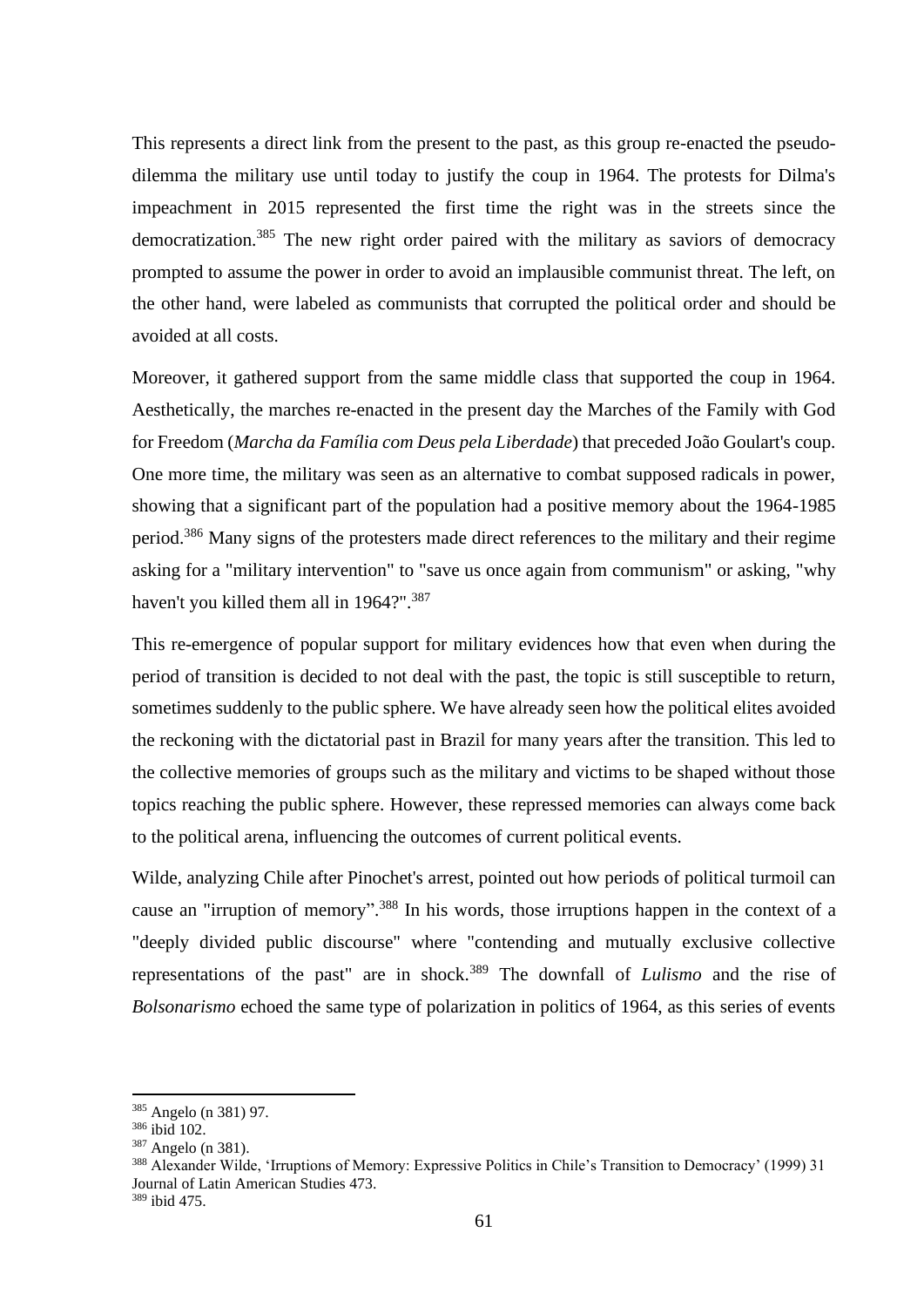– from the protests of 2013 to Rousseff's impeachment - represented not only a disenchantment with democracy but also an irruption of memory concerning the Brazilian authoritarian past.

The rise of a new right-wing order in Brazil paved the way for a specific type of far-right populism that is proving itself particularly dangerous to Brazilian democracy. The pandora box was opened, and a wave of revisionist narratives about the dictatorship flooded the public sphere. In common, they all downplayed the gross violations of human rights by the military regime, while exalted the economic performance during the "economic miracle" of the dictatorship years. Besides, they portrayed the military as incorruptible figures that were essential to avoid Brazil's fate of becoming a Cuba-like regime in the 60s.<sup>390</sup>

A former military himself, Bolsonaro always praised the legacy of the military regime. If, after the democratization, the topic was a taboo for politicians, the same could not be said after his election in 2018.<sup>391</sup> This irruption of memory paved the way for politicians like Bolsonaro to be elected, which was unthinkable before. Moreover, it allowed an opportunity for the revisionist collective memory of the military concerning the regime to leave the barracks to the mainstream.

### **4.2 The Military Memory: From the barracks to the mainstream**

The military perspective can be noticed by their reluctance to engage with any transitional justice measure taken in the country, but also by their interpretation of the events that happened during the dictatorship. Officially, the Armed Forces never recognized that a *coup d'état* happened in 1964, still celebrating the 31 of march and refereeing to it as the "revolution of 64". Moreover, the military always resisted giving complete access to their files on the period or officially apologized for the victims and their families.<sup>392</sup>

<sup>&</sup>lt;sup>390</sup> Gisele lecker de Almeida, 'Undoing Brazil's Dictatorial Past' in Natascha Mueller-Hirth and Sandra Rios Oyola (eds), *Time and Temporality in Transitional and Post-Conflict Societies* (Routledge 2018).

<sup>391</sup> Rebecca J Atencio, 'From Truth Commission to Post-Truth Politics in Brazil' (2019) 118 Current History 68, 68.

<sup>392</sup> Pereira, 'Progress or Perdition? Brazil's National Truth Commission in Comparative Perspective' (n 304) 158; Atencio, 'From Truth Commission to Post-Truth Politics in Brazil' (n 391) 69.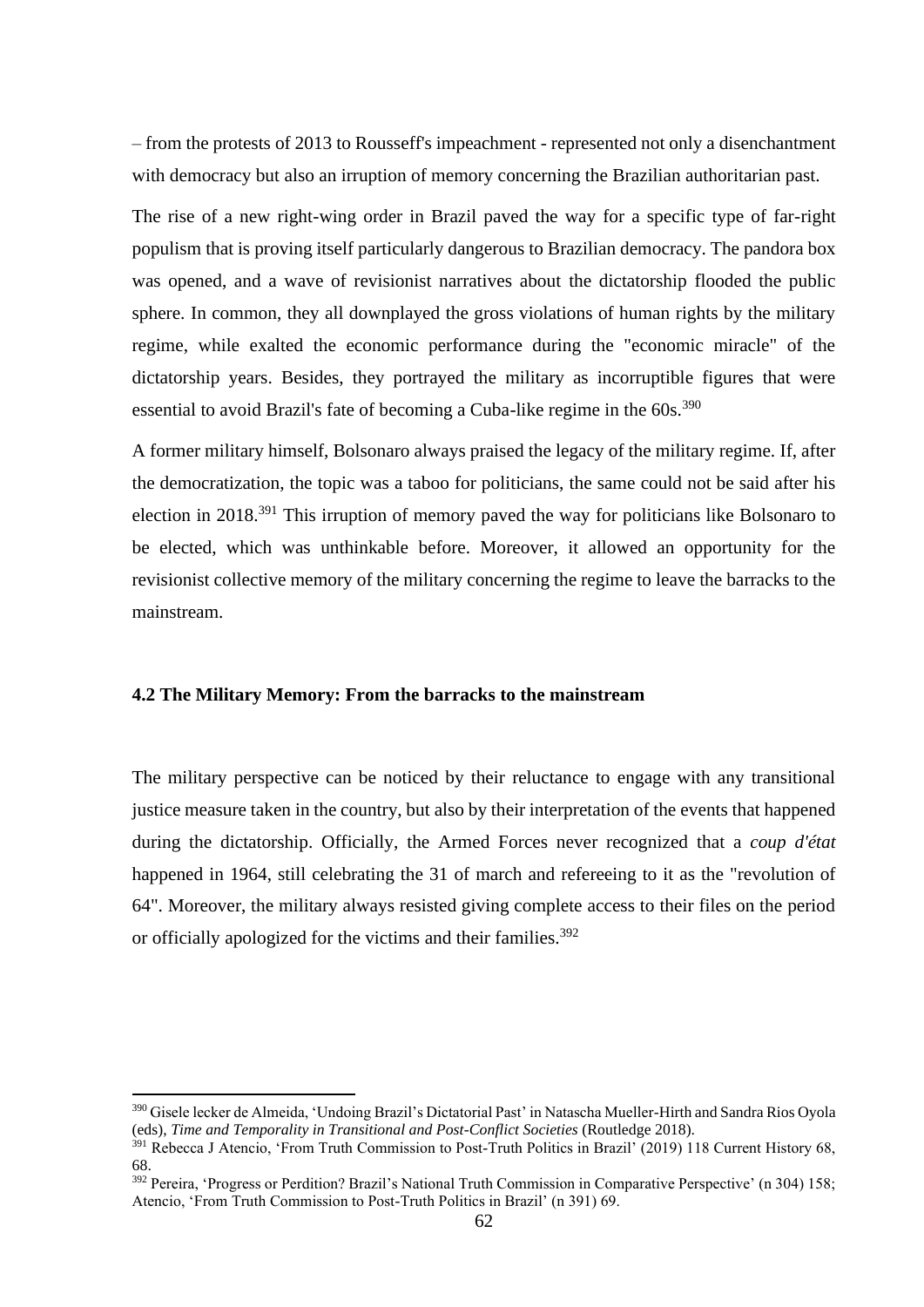At the heart of the military collective memory is the Brazilian version of a "two demons" theory were violations happened at "both sides" of a revolutionary war.<sup>393</sup> This discourse can be noted in the reluctance of the armed forces in participating in transitional justice measures and the criticism they direct towards all the initiatives. While the reparation commissions were merely tolerated, a more reactive approach can be observed by the military reaction towards revisions in the Amnesty Law and the establishment of the NTC. The military, in all cases, was particularly worried about the possible punishment of agents.<sup>394</sup>

The military always labeled any transitional justice measure, especially those towards justice, as a vendetta of the left in Brazil (*revanchismo*) <sup>395</sup> and as a campaign to demoralize the armed forces. The military commonly uses the term *revanchismo* in order to refute punishment or criticism for the human rights violations that occurred in the regime, by suggesting the claim for justice or accountability is demand based on the personal vengeance of the victims or the left in general.<sup>396</sup>

The reaction of the president of the *Clube Militar* (Military Club)<sup>397</sup> to the final report of the NTC is a perfect example of how the military perceives any transitional justice measure as *revanchismo*:

The report only could be a collection of half-truths, calumnies, and whole lies, packed with pieces of truth which disclosure is biased because of the socialist orientation of its commissioners. From the 29 recommendations, many targets the Armed Forces, as agents of the State. There is no reference to the activity of terrorists, guerrilla fighters, kidnappers, and leftist murderers that were trying to take power by force and establish in the country a communist totalitarian regime following the Soviet, Chinese or Cuban model. […] The hate and the wish of vengeance are so big that lawyers, jurists and university professors sign such absurd. All in the name of the socialist cause. […] The report is as laughable and partial as the commission itself. (*Author's translation)<sup>398</sup>*

As we saw previously, the Amnesty Law represented a pact for amnesia<sup>399</sup>, however, as democracy was slowly consolidating and human rights started being part of the national agenda,

<sup>393</sup> Renan Honório Quinalha, 'Com Quantos Lados Se Faz Uma Verdade? Notas Sobre a Comissão Nacional Da Verdade e a "Teoria Dos Dois Demônios"' (2013) 15 Revista Jurídica da Presidência 181, 192; Quadrat (n 232) 77.

<sup>394</sup> Schneider and de Almeida (n 299) 641.

<sup>395</sup> Fernanda Teixeira Moreira, 'Para Além Das Casernas: Memória de Direita, Revanchismo e Justiça de Transição No Brasil' in Maria Paula Araujo and António Costa Pinto (eds), *Democratização, memória e justiça de transição nos países lusófonos* (Autografia and EDUPE 2017) 43.

<sup>&</sup>lt;sup>396</sup> Schneider, 'Breaking the "Silence" of the Military Regime: New Politics of Memory in Brazil' (n 264) 204. <sup>397</sup> Organization of retired members of the Armed Forces

<sup>398</sup> Lucas Salomão, 'Clube Militar vê Coleção de "calúnias" Em Relatório Da Comissão Da Verdade' (*G1 - Política*, December 2014) <http://g1.globo.com/politica/noticia/2014/12/relatorio-e-absurdo-em-nome-da-causasocialista-diz-clube-militar.html> accessed 4 August 2020.

<sup>399</sup> Moreira (n 395) 44.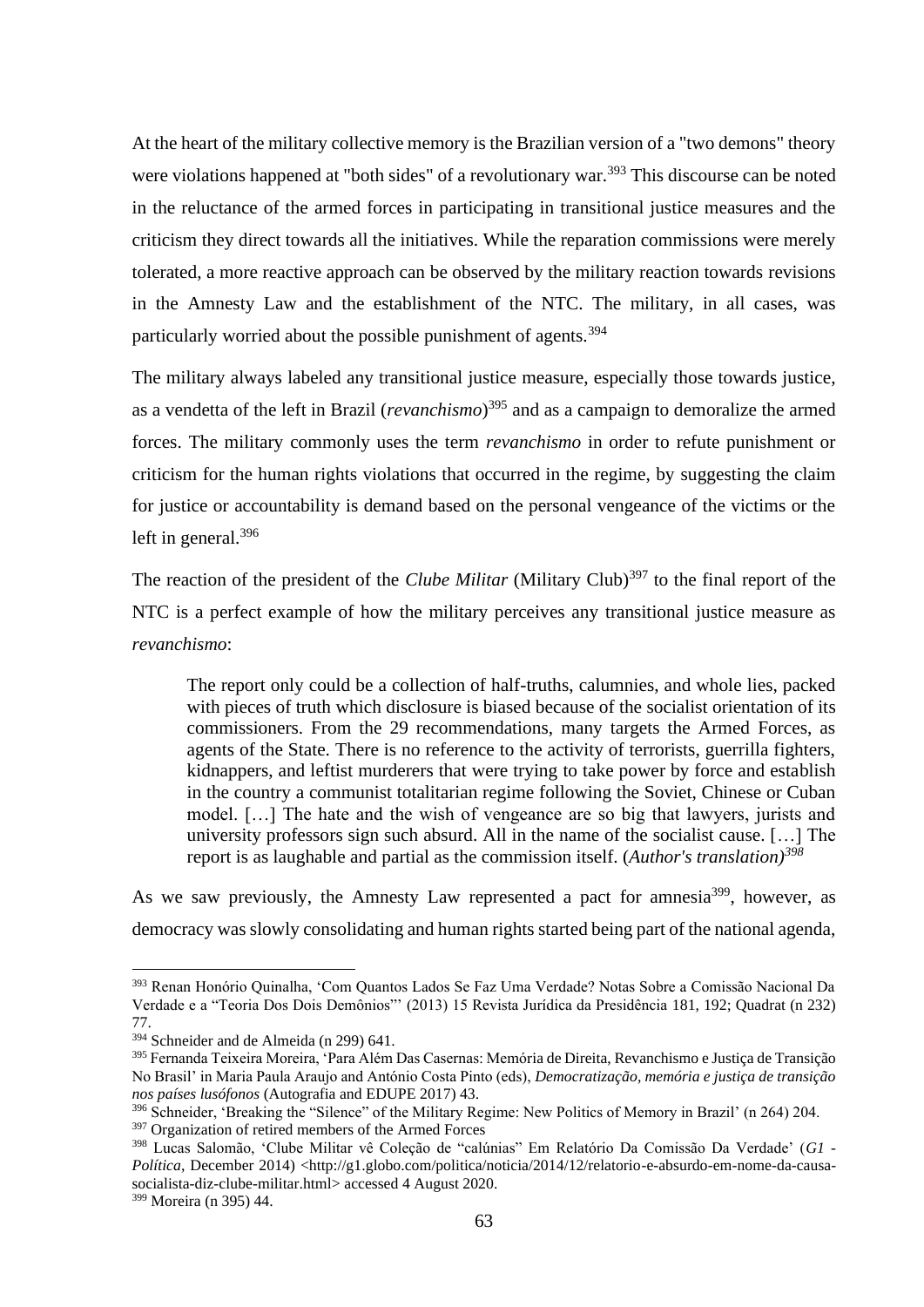politics of reparation and memory advanced as well. Simultaneously, groups formed not only by members of the armed forces but also by regime apologists surfaced to defend the prerogatives of the military and a positive memory of the coup in 1964 and the regime itself.<sup>400</sup> Moreover, they perceive negatively those victims who are part of the reparation program, considering it a way to make money, and how many leftist militants that opposed to the dictatorship participate in politics in the post-authoritarian governments.<sup>401</sup>

These positions did not suddenly appear in the political scenario or were mere reactions to the implementation of transitional justice in Brazil. Instead, they reflect the existence of a battle for memory about the military dictatorship. As a counterpoint to the voices of victims, a rightwinged intellectual field started to "deliberately interfere in the public space"<sup>402</sup> in order to legitimate a specific view of the past.

As described previously in chapter 2, the past is a construction that serves to "justify the present order", but its arrangement is never something truly stable.<sup>403</sup> This is true because the collective remembrance of political events is a direct product of "specific power constellations of a given society".<sup>404</sup> While for many years the military memory of the events of the dictatorship could be considered to be in the margins of the public discourse, the rise of this new right-wing order presented an opportunity for a change in the general perception of the legacy of the military in power.

Molden states that a community never has an entirely homogenous view of the past as "tensions between different groups (often with opposed collective memories) do persist within the collective", thus the "meaning of the past is always negotiated". <sup>405</sup> In this sense, drastic changes in the political scenario also present a window where groups can challenge the predominant interpretation of history to impose a new narrative about the past.  $406$ 

The military and regime apologists, posed as victims of the leftist *revanchismo*, started to dispute the memories of the military regime in the public sphere<sup> $407$ </sup>, mostly by the publication of books and biographies, and the creation of websites which offered a revisionist reflection of the memories of the dictatorship. They tried to relativize or justify topics such as the use of

 $400$  ibid.

<sup>401</sup> Quadrat (n 232) 81–83.

<sup>402</sup> Moreira (n 395) 42–43.

<sup>403</sup> Molden (n 168) 117.

<sup>404</sup> ibid 118.

<sup>405</sup> ibid 131.

 $406$  ibid 140.

<sup>407</sup> Moreira (n 395) 46.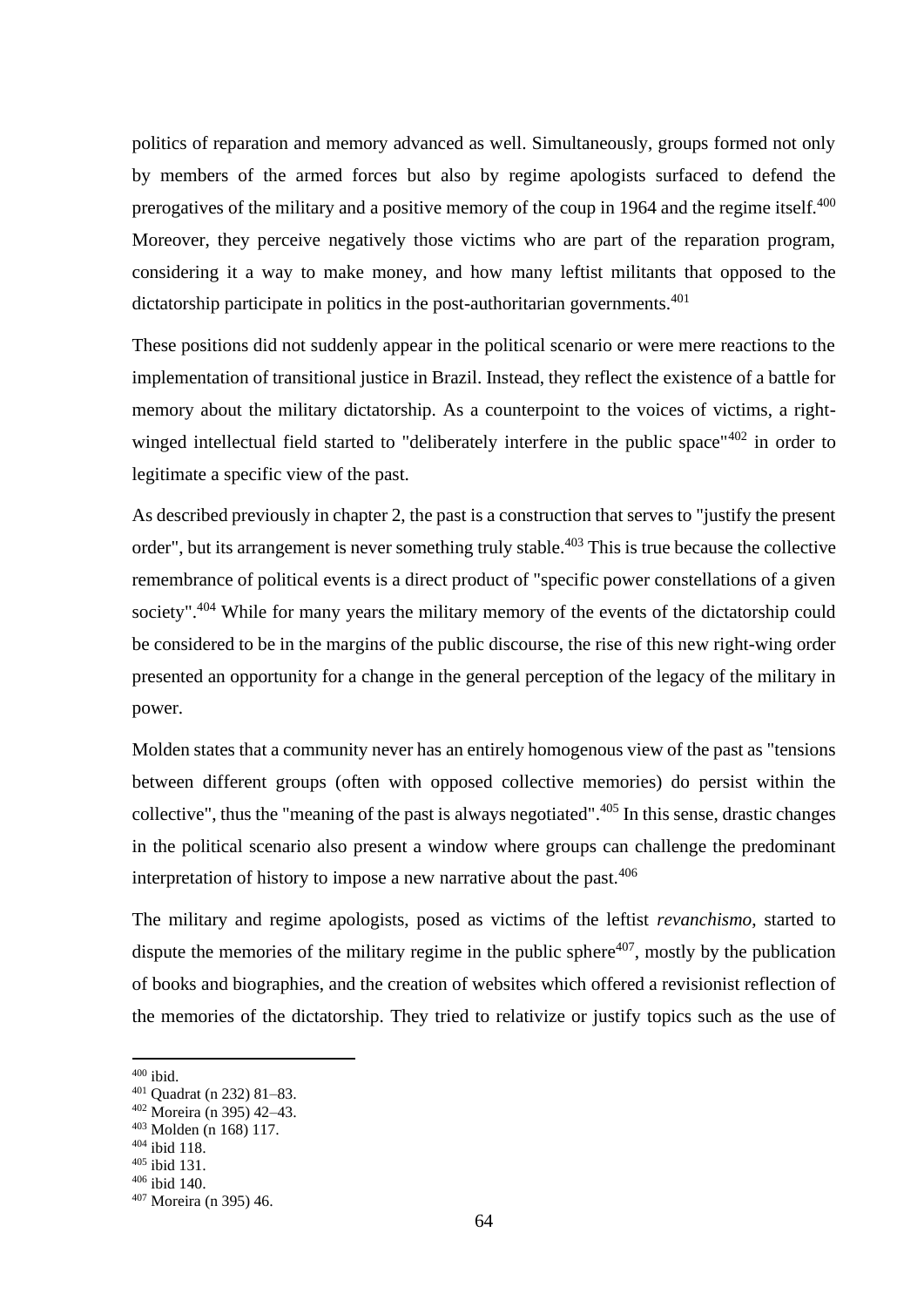torture, the disappearances, and the repression. Among these publications, the book *A Verdade Sufocada* (The Strangled Truth) published by the former Colonel Brilhante Ustra<sup>408</sup> in which he wrote: "Enough of silence! Write. Do it like they do, even if you are not a writer"<sup>409</sup>.

Part of their strategy was mirroring civil society's initiatives oriented against the legacy of the dictatorship. The NGO "*Tortura Nunca Mais*" (Torture Never Again) had as its counterpart "*Terrorismo Nunca Mais*" (Terrorism Never Again) or TERNUMA to exteriorize a positive image of the military regime, among their founders, was Ustra. These groups intended not only to dispute the findings of the truth-seeking transitional justice measures implemented by the state, but they also entailed an extreme right political project.<sup>410</sup>

Olavo de Carvalho, polemicist and political guru of president Bolsonaro, said about the TERNUMA, that the "collective memory is entirely held hostage by two forces: the media and the national system of education" and that those who dominate these forces would be able to "change the past, counterfeit the present, and put the people in the way for a fictitious future". For Carvalho, the far-right sought to "reconquest the true perspective of the whole, that was robbed from the Brazilian memory by Manichean manipulators".<sup>411</sup>

The construction of a positive image of the dictatorship cannot co-exist with the recognition of victims and the widespread and systematized use of torture by the military. The use of categories such as victims and perpetrators, as well as the human rights lexicon $412$ , turns transitional justice an obstacle in the proliferation of this revisionist way to deal with the past adopted by the military and absorbed by the populist far-right.

The negligence towards a broader and far-reaching politics of memory in the post-authoritarian Brazil meant that the discussion about the dictatorship does not reach the society, as more effective and far-reaching measures were never taken. Even if the debate is centered on the memories of restricted groups, such as the victims, the civil society and the military, the fact that the debate is always perceived as a political-partisan topic<sup>413</sup>, between the left *versus* the

<sup>408</sup> Chief of the OBAN/DOI-CODI, repression organ of the Army, during the dictatorship.

<sup>409</sup> Carlos Alberto Brilhante Ustra, *A Verdade Sufocada: História Que a Esquerda Não Quer Que o Brasil Conheça* (Ser ed, 2007) 566.

<sup>410</sup> Odilon Caldeira Neto, 'Neofascismo, "Nova República" e a Ascensão Das Direitas No Brasil' (2020) 10 Conhecer: debate entre o público e o privado 120, 133.<br><sup>411</sup> Olavo de Carvalho, 'Militares e a

<sup>411</sup> Olavo de Carvalho, 'Militares e a Memória Nacional' (31 December 2000) <https://olavodecarvalho.org/militares-e-a-memoria-nacional/> accessed 4 August 2020.

<sup>412</sup> Elizabeth Jelin, 'Los Derechos Humanos y La Memoria de La Violencia Política y La Represión: La Construcción de Un Campo Nuevo En Las Ciencias Sociales' (2004) 27 Estudios Sociales 91, 97–98.

<sup>413</sup> Ferreira de Brito and Ferreira (n 335) 57.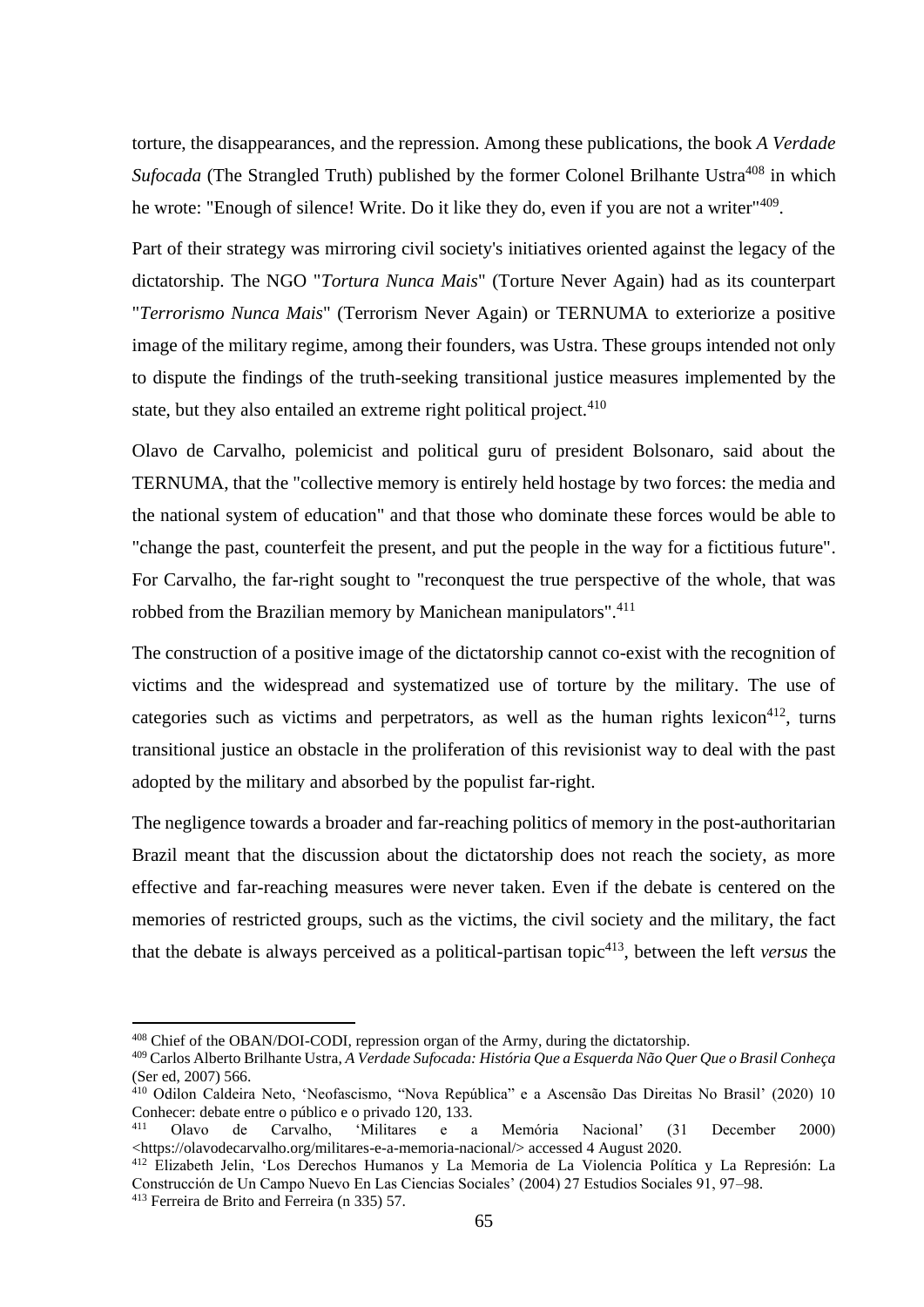right, reverberates the discussion beyond what is initially expected and spills in a broader political arena.

The re-emergence of the military memory of the dictatorship to the mainstream is evident with the election of Bolsonaro. Moreover, it was particularly easy because of the characteristics of the Brazilian transition to democracy (and its transitional justice experience) failed to compose a hegemonic collective memory on its authoritarian past. Soon, they were able not only to engage in this memory war for the meaning of the past but to participate actively in the current politics.

The interference of the military in politics after the democratization was restricted to block any attempts of opening the archives of the dictatorship. However, Murilo de Carvalho argues that this stated to change in 2015<sup>414</sup>, amid the political and economic crisis of Rousseff's second term, when Gen. Hamilton Mourão claimed that "awakening of the patriotic fight" was the way out for the political crisis.<sup>415</sup> Mourão would be elected vice-president on Bolsonaro's ticket in 2018.

The military had already played an important role in Temer's government. Politically weak, he conceded positions never occupied by the armed forces since the democratization in 1985 and also approved the military intervention in Rio de Janeiro in 2018. The Army Commander-in-Chief Gen. Villas Boas said they needed "guaranties to act without the risk of another truth commission". <sup>416</sup> The military was now definitively active in the political landscape.

## **4.3** *Bolsonarismo* **and Far-right Right Populism: The dictatorship nostalgia**

The rise of Bolsonaro to power also represented the rise of far-right populism in Brazil. Still, even though many scholars' point how populism endangers democracy<sup>417</sup>, there is not a proper consensus on how to define populism, making the term essentially a politically contested one. 418

<sup>414</sup> de Carvalho (n 29).

<sup>415</sup> Tahiane Stochero, 'General Defende "despertar Para Luta Patriótica" Em Palestra No RS ' (*G1 - Política*, 20 October 2015) <http://g1.globo.com/politica/noticia/2015/10/general-defende-despertar-para-luta-patriotica-empalestra-no-rs.html> accessed 4 August 2020.

<sup>416</sup> Mário Magalhães, *Sobre Lutas e Lágrimas: Uma Biografia de 2018, o Ano Em Que o Brasil Flertou Com o Apocalipse* (Editora Record 2019) 55.

<sup>&</sup>lt;sup>417</sup> Federico Finchelstein and Nadia Urbinati, 'On Populism and Democracy' (2018) 1 Populism 15; Roger Eatwell and Matthew Goodwin, *National Populism: The Revolt Against Liberal Democracy* (Penguin Books Limited 2018); Henrik Bang and David Marsh, 'Populism: A Major Threat to Democracy?' (2018) 39 Policy Studies 352. <sup>418</sup> Jan-Werner Müller, *What Is Populism?* (Penguin Books Limited 2017).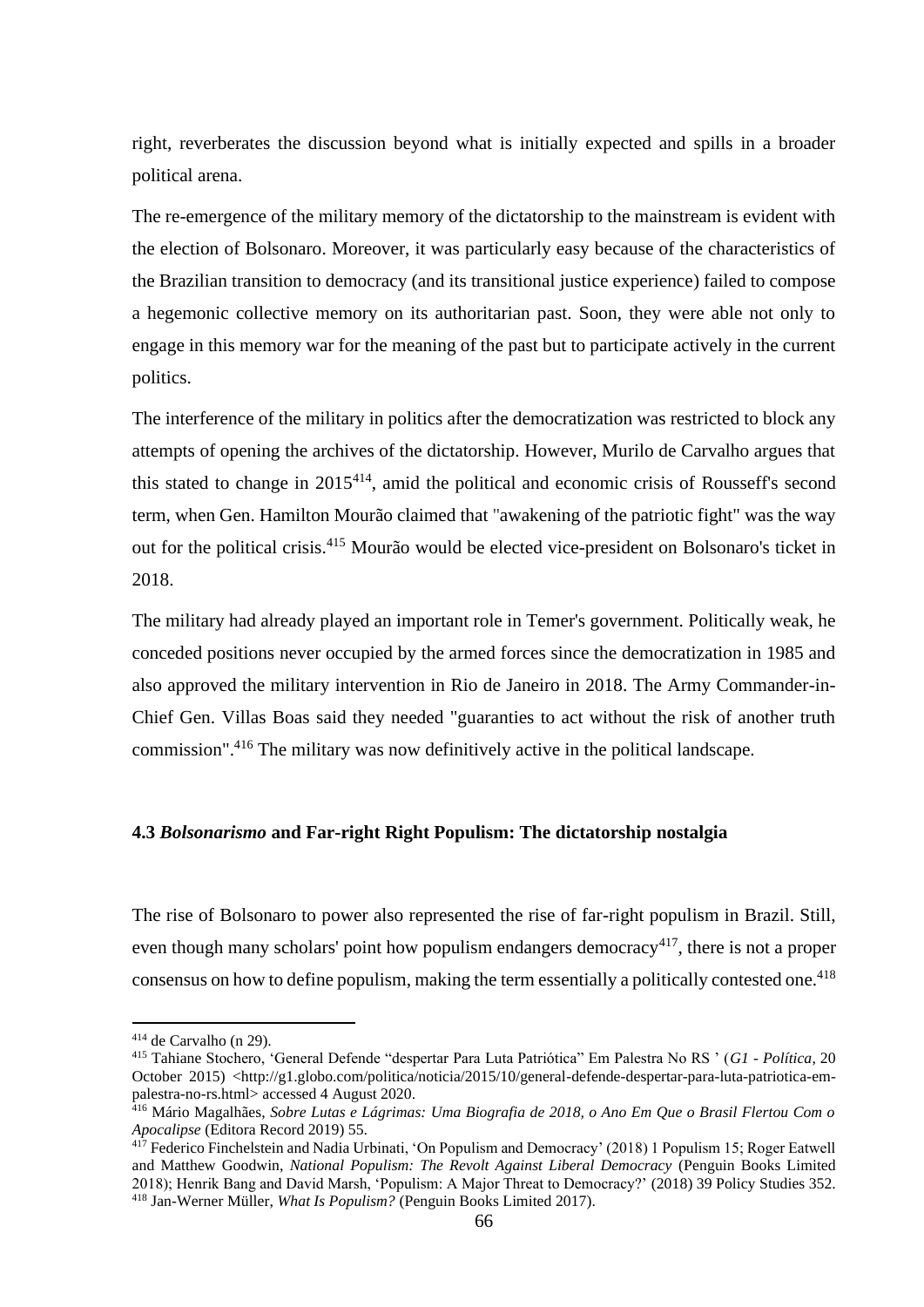The ideational approach, by establishing some common characteristics shared among populists, is a successful attempt to explain the causes and effects of populism, allowing it to be applied to many different contexts. This approach focuses on defining populism as a thin-centred ideology that is based on a narrative in which a moral and Manichean distinction is made between the "pure people" and a "corrupted elite".<sup>419</sup>

Cas Mudde defines populism as:

a thin-centred ideology that considers society to be ultimately separated into two homogenous and antagonistic groups, 'the pure people' versus 'the corrupt elite,' and which argues that politics should be an expression of the *volonté générale* (general will) of the people.<sup>420</sup>

Conceiving populism as a "thin-centered ideology" means that it always appears attached to other "concepts or ideological families".<sup>421</sup> While in most of the cases, nationalism is attached to populism, in Brazil, there is a specific kind of nationalism linked to Bolsonaro's populism, making it paired with a dictatorship nostalgia. The nationalism for the Brazilian far-right goes beyond the appropriation of national colors and symbols, adopting the aesthetics from the street protests for Rousseff's impeachment in 2015 in which the national football team yellow and green jerseys were the most fashionable outfit. Embedded in this particular type of populism is the elevation of the armed forces and the police into a beacon of national identity and pride.

Brazilian far-right populism walks hand in hand with dictatorship nostalgia. Bolsonaro's speech when he, as a congressman, voted for Dilma Rousseff's impeachment, can summarize his style of populism, and how intertwined it is with a dictatorship nostalgia:

"They had lost in 64; they lost now in 2016. For the families and the innocence of the children in the schools, that PT never cared for, against communism, for our freedom, against the *Foro de São Paulo*, for the memory of Colonel Carlos Alberto Brilhante Ustra, the tormentor of Dilma Rousseff, for the Army of Caxias, for the armed forces, for Brazil above everything and to God above all, my vote is: yes". (*Author's translation)*<sup>422</sup>

In Bolsonaro's populism, the "corrupted elite" encompasses the cultural, academic, and (part of) the political elite.<sup>423</sup> Reviving the cold war use of communism as a political scarecrow, he

<sup>419</sup> Kirk A Hawkins, 'The Ideational Approach', *Routledge Handbook of Global Populism* (2018); Kai Arzheimer, 'Explaining Electoral Support for the Radical Right', *The Oxford Handbook of the Radical Right* (2018).

 $420$  Cas Mudde, 'The Populist Zeitgeist' (2004) Government and Opposition 543.

<sup>421</sup> Cas Mudde and Cristóbal Rovira Kaltwasser, *Populism: A Very Short Introduction* (Oxford University Press 2017) 19.

 $422$  Ovama (n 92) 4.

<sup>423</sup> Marcos Nobre, *Ponto-Final: A Guerra de Bolsonaro Contra a Democracia* (Todavia 2020).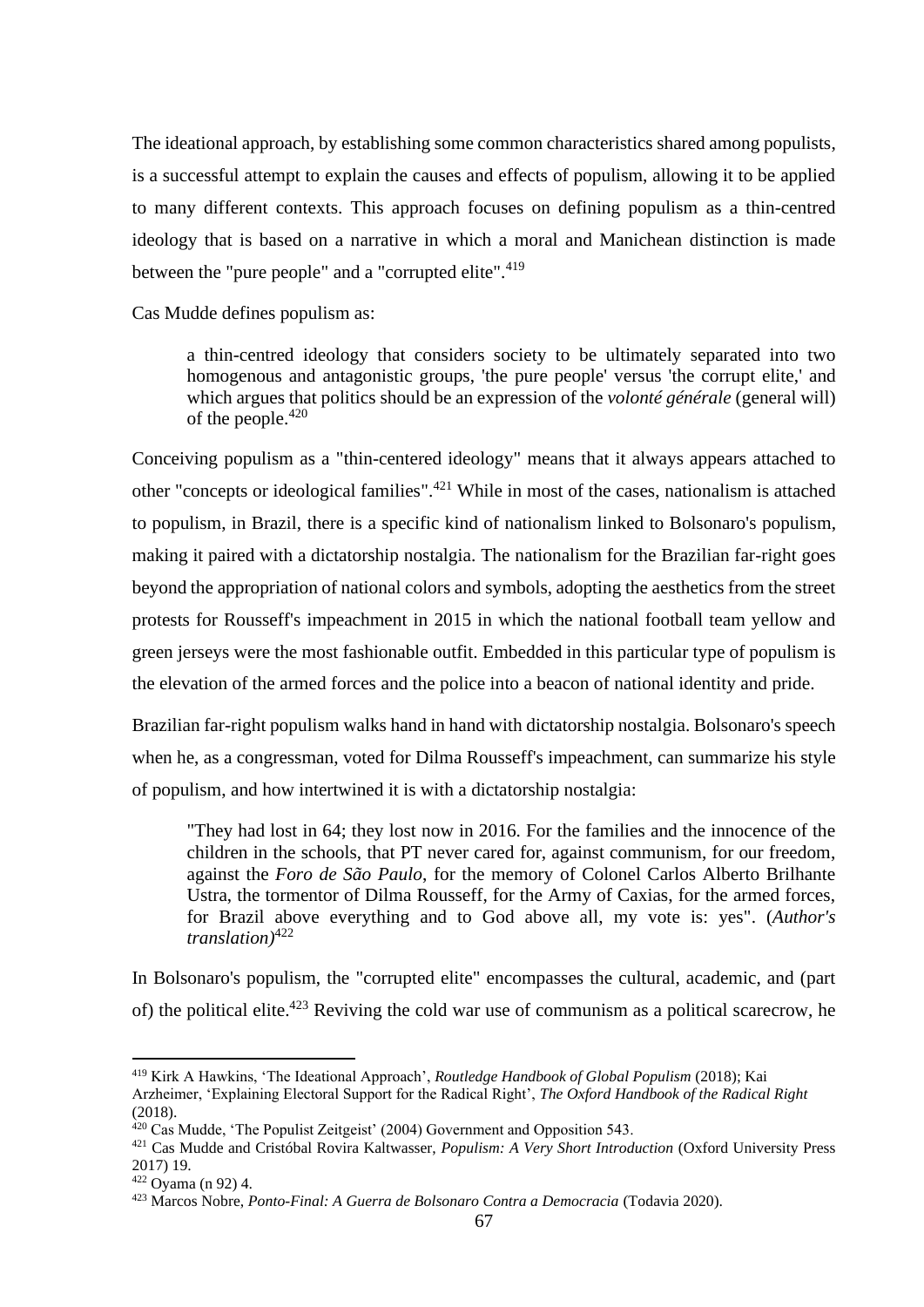labels all his opponents as leftists or communists, and blame them for any problems in the country.<sup>424</sup> Bolsonaro uses this Manichean distinction to pose as a "Christian warrior of patriotism and family values" that needs to be trusted without questioning.<sup>425</sup>

Straight from the populist handbook, Bolsonaro also provided simple solutions for complex problems, especially regarding public safety, which resonated in cities like São Paulo and Rio de Janeiro and their struggle with violence and organized crime. In his conservative and populist narrative, Bolsonaro adopted firearms as a campaign symbol and promised that, if elected, he would legalize and promote their use for "good citizens" to be able to protect themselves and their property.<sup>426</sup>

*Bolsonarismo* is based on a promise that the military would play a technical and enhancing role in the future government, distancing itself from political indications and, therefore, corruption. Bolsonaro's dictatorship nostalgia was used as a campaign stance promising the "return to the old social order and traditional values".<sup>427</sup> By revisiting and distorting the authoritarian past of the military dictatorship, Bolsonaro aims to pose as a "national savior"<sup>428</sup> – his supporters calls him "Myth" – whose mission is to restore the social order, like he claimed the military did in 1964, and overcome the crises (economic, political and, for the far-right, also moral) that Brazil was facing since 2013.

Finchelstein claims that the distortion of history is a "fundamental feature" of populism, as for leaders such as Bolsonaro, rewriting history is essential for their power-grabbing project.<sup>429</sup> When Bolsonaro refuses to acknowledge the period of 1964-1985 in Brazil as a dictatorship, falsely claiming that it was a democracy, or when he proposes to celebrate the date of the 1964 coup officially, his objective is not only to praise the military but to replace "history with myth".<sup>430</sup> Bolsonaro manipulates history and uses it as a propaganda tool, to normalize his politics based on "political violence, national chauvinism, and personal glorification", <sup>431</sup>

Bolsonaro's disdain for any transitional justice measure as a way to reckon with the military dictatorship can be explained by his use of (distorted) history as a tool to justify a Manichean

<sup>424</sup> Goldstein (n 103) 256.

<sup>425</sup> Federico Finchelstein, *A Brief History of Fascist Lies* (1st edn, University of California Press 2020) 102.

<sup>426</sup> Rosana Pinheiro-Machado and Lucia Mury Scalco, 'From Hope to Hate:The Rise of Conservative Subjectivity in Brazil' (2020) 10 HAU: Journal of Ethnographic Theory 21, 25.

<sup>427</sup> Rebecca J Atencio, 'From Truth Commission to Post-Truth Politics in Brazil' (2019) 118 Current History 68, 74.

<sup>428</sup> Pinheiro-Machado and Scalco (n 426) 29.

<sup>429</sup> Finchelstein (n 425) 97–98.

<sup>430</sup> ibid 99.

<sup>431</sup> ibid 100.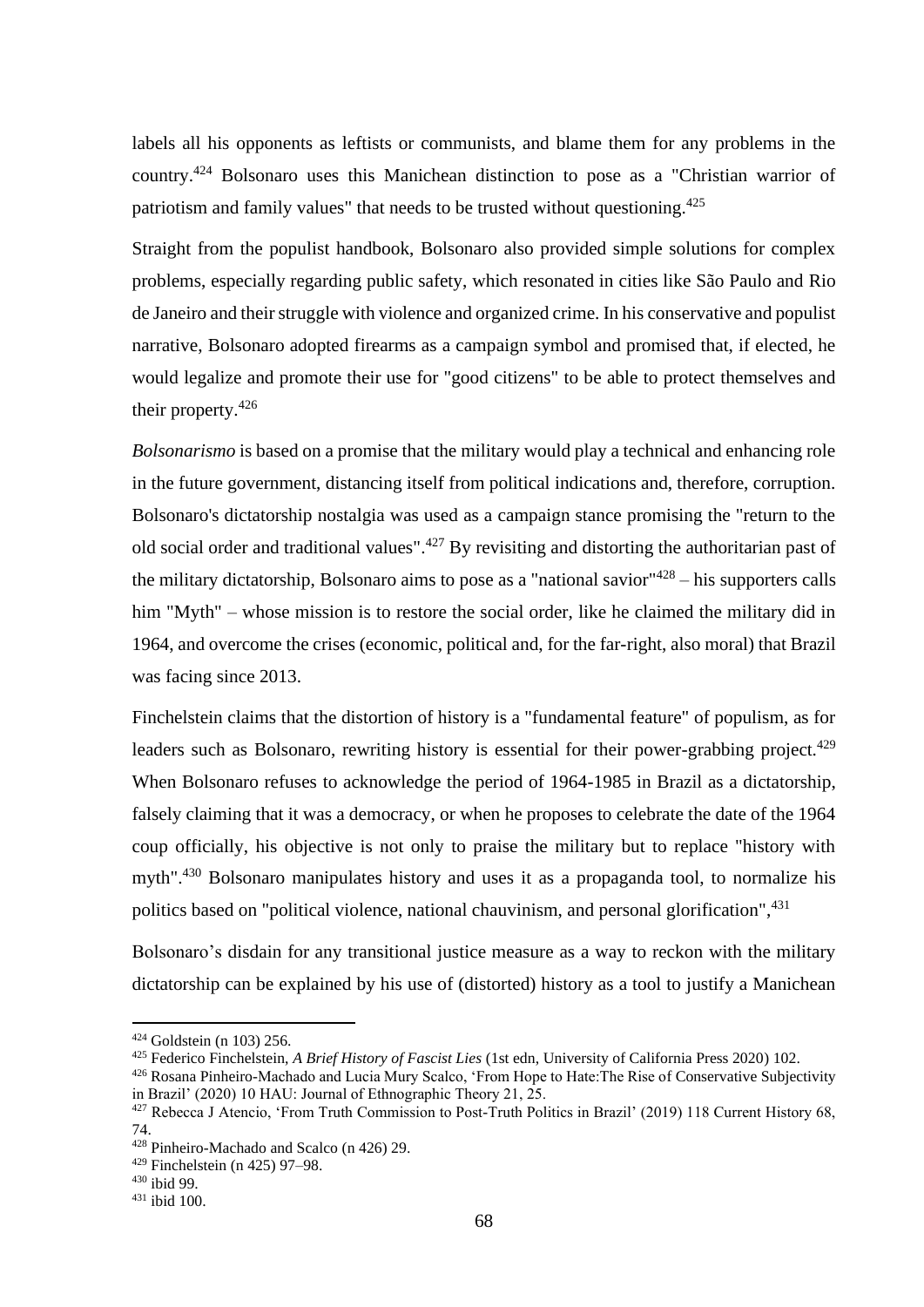narrative in which he poses as the savior of the nation, while the other (i.e. the left) represent dangerous enemies. In 2011, Jair Bolsonaro, then a member of the parliament, called the NTC the "commission of retaliation" and when discussing the approval of the truth commission he wrote in an opinion article that it would create a "circus" and that the project would "throw the military into a cackle of hyenas, hurting the hierarchy and the discipline of the military class". <sup>432</sup>

Bearing office, Bolsonaro determined "proper commemorations" concerning the 55 anniversaries of the coup in 1964. At the ceremony, calling it "the democratic revolution of 1964", he said: "Where in the world you have seen a dictatorship just handle the power to the opposition in a pacific way? Only in Brazil. Therefore, it was not a dictatorship".<sup>433</sup>

Bolsonaro's attitude against the implementation of transitional justice in Brazil is not limited to discourses and symbols. He, like Michel Temer, changed members in both the Amnesty Commission and the CEMPD, including regime apologists and military personal in the composition of the reparation commissions while promising to tighten the rules concerning the approval of economic reparation to victims and to put an end in the works of the commissions during his first mandate. $434$ 

Questioned about the change in the commissions, Bolsonaro's minister of Human Rights, Women, and Family, Damares Alves replied:

The reason for the changes is that the president has changed as well. Now it is Bolsonaro, from the right-wing. Period. When they selected terrorists for the commission, no one complained. *(Author's Translation)*<sup>435</sup>

The interference by the federal government in the commissions happened a few days after the CEMPD issued a death certificate stating that the father of Felipe Santa Cruz, president of the Brazilian Bar Association (OAB), was murdered by the Brazilian state. The death certificate was issued after findings made by the NTC showed that Fernando Augusto de Santa Cruz Oliveira was arrested and killed by state agents during the military dictatorship. Asked about

<sup>432</sup> Jair Bolsonaro, 'Outra Opnião: Comissão de Retaliação' (*O Globo*, 26 September 2011) <https://oglobo.globo.com/opiniao/outra-opiniao-comissao-de-retaliacao-2866269> accessed 5 August 2020.

<sup>433</sup> 'Bolsonaro Diz Que Não Houve Ditadura No Brasil e Que Regime Teve "probleminhas"' (*IstoÉ*, 27 March 2019) <https://istoe.com.br/comemoracao-de-1964-ficara-dentro-dos-quarteis-diz-bolsonaro-em-entrevista-natv/> accessed 5 August 2020.

<sup>434</sup> André Shalders, 'Governo Bolsonaro: Ministra Damares Alves Quer Endurecer Regras Para Indenizações de Perseguidos Do Regime Militar' (*BBC News Brasil*, 13 February 2019) <https://www.bbc.com/portuguese/brasil-47206186> accessed 5 August 2020.

<sup>435</sup> Vitor Sorano and Felipe Néri, 'Bolsonaro e Damares Trocam Integrantes Da Comissão Sobre Mortos e Desaparecidos Políticos' (*G1 - Política*, 1 August 2019) <https://g1.globo.com/politica/noticia/2019/08/01/bolsonaro-e-damares-trocam-integrantes-da-comissao-sobremortos-e-desaparecidos-politicos.ghtml> accessed 5 August 2020.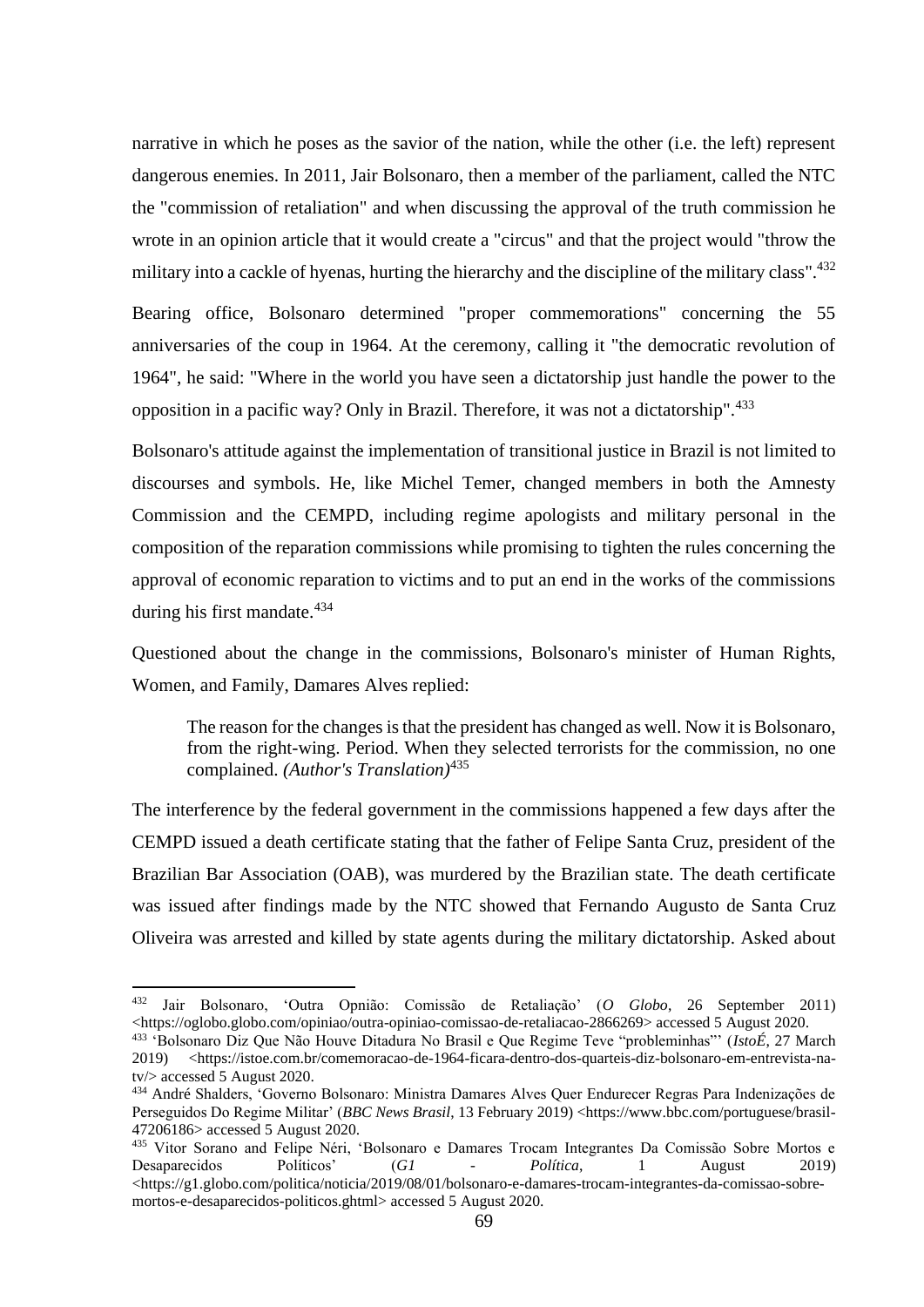the matter by journalists, Bolsonaro replied: "Do you believe in truth commissions?". Besides, the president said that one day he would tell the truth about how Santa Cruz father died but warned that he "will not like to hear it". 436

The dictatorship nostalgia is part of the DNA of Bolsonaro's far-right populism. It was not only a discourse used on the elections but also represented a distortion of the history of Brazil's authoritarian past to legitimize the mass participation of the military in his government. This explains the necessity of discrediting the transitional justice measures adopted by the state so far as well as the silencing of victims. However, the effects of *Bolsonarismo* and the military in power are showing to be not only detrimental to transitional justice efforts but to democracy itself. This far-right populism order also inaugurated an unprecedented wave of autocratization since Brazil's transition to democracy happened in 1985.

## **4.4 A Past Ahead: Autocratization in Bolsonaro's Brazil**

The democratic setbacks happening in different countries in the world seem now a "global challenge".<sup>437</sup> This recent wave of autocratization, including countries affected by far-right populism such as Hungary, Poland, Turkey, and Brazil, makes scholars agree on at least one key issue: democracies nowadays "erode gradually and under legal disguise", <sup>438</sup> making the occurrence of any sudden democratic breakdown, such as military coups, rarer.<sup>439</sup>

Even if the literature on the topic still lacks consensus on how to frame and conceptualize this phenomenon, descriptions such as autocratization<sup>440</sup>, deconsolidation<sup>441</sup>, or democratic backsliding,<sup>442</sup> all focus on democratic recessions that lead a regime towards more autocratic forms of organization. Moreover, they all acknowledge that this process happens in a gradual diminishing of democratic traits of regimes.<sup>443</sup> Bermeo, for instance, coined the term "executive aggrandizement" to illustrate the process in which, through democratic representation, those

<sup>436</sup> Guilherme Mazui, '"Você Acredita Em Comissão Da Verdade?", Diz Bolsonaro Sobre Mortes Na Ditadura ' (*G1 - Política*, 30 July 2019) <https://g1.globo.com/politica/noticia/2019/07/30/acredita-em-comissao-daverdade-diz-bolsonaro-ao-falar-sobre-morte-de-pai-de-presidente-da-oab.ghtml> accessed 5 August 2020.

<sup>437</sup> Anna Lührmann and Staffan I Lindberg, 'A Third Wave of Autocratization Is Here: What Is New about It?' (2019) 26 Democratization 1095, 1095 <https://doi.org/10.1080/13510347.2019.1582029>.

 $438$  ibid.

<sup>439</sup> Nancy Bermeo, 'On Democratic Backsliding' (2016) 27 Journal of Democracy 5, 7.

<sup>440</sup> Lührmann and Lindberg (n 437).

<sup>441</sup> Roberto Stefan Foa and Yascha Mounk, 'The Signs of Deconsolidation' (2017) 28 Journal of Democracy 5.

<sup>442</sup> Bermeo (n 439).

<sup>443</sup> Lührmann and Lindberg (n 437) 1099.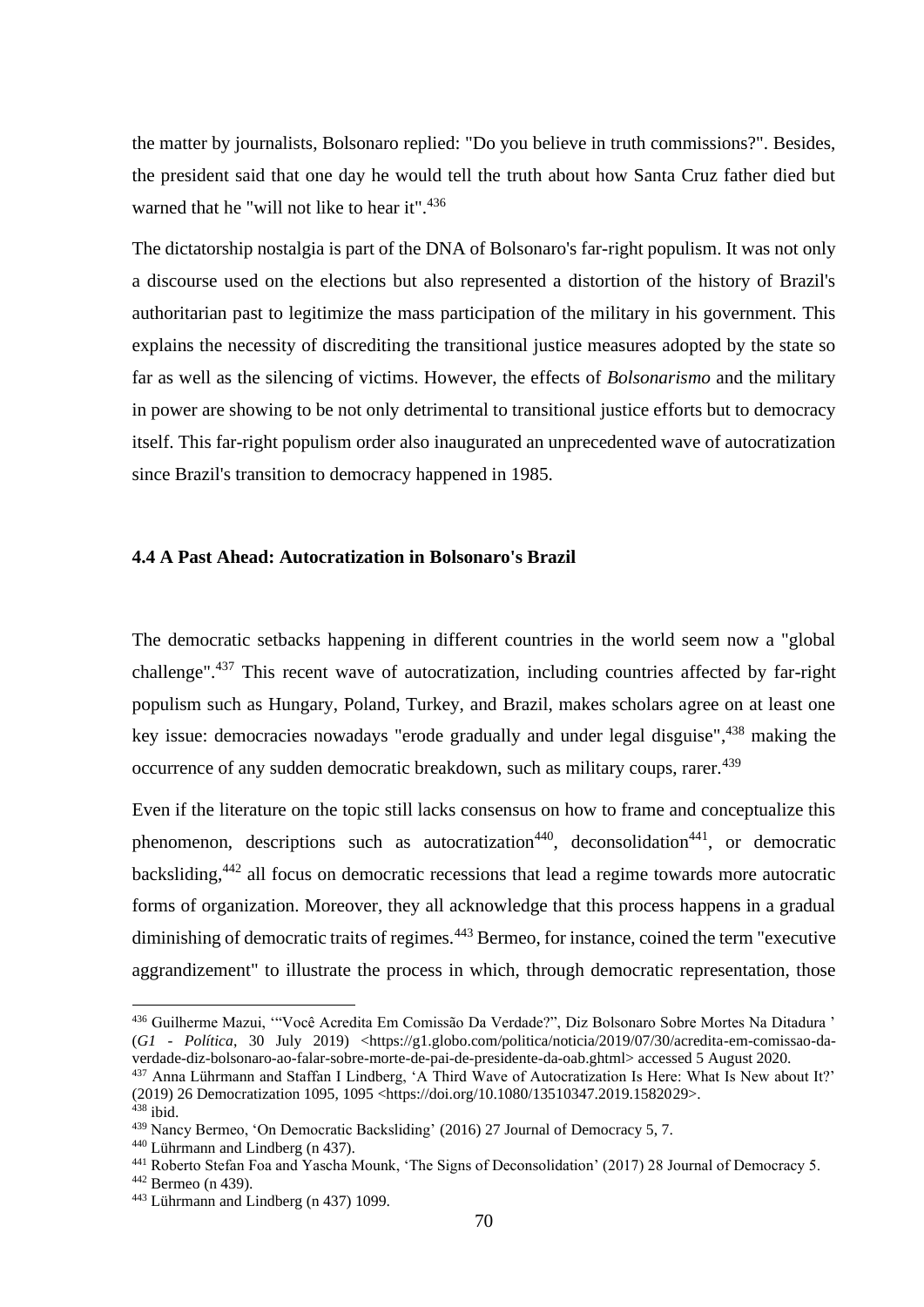elected start "undertaking a series of institutional changes that hamper the power of opposition". 444

Varieties of Democracies (V-Dem), in their 2020 report entitled "Autocratization Surges – Resistance Grows", classifies Brazil as one of the countries with the most significant decay in the Liberal Democracy Index (LDI) in the last decade.<sup>445</sup> However, a closer look at the specific data on the country shows how the LDI went down, especially after the 2013 June demonstrations, the impeachment in 2016, and, more prominently, after Bolsonaro's election. The effects of the *Bolsonarismo* and the military in power are already evident, with constrains in the media, civil society, and civil liberties.<sup>446</sup>

The gateway for this autocratization wave was the ascension of this specific kind of far-right populism that also brought the military back to the central stage of Brazilian politics. While it is more plausible to say that Bolsonaro was elected despite his extreme and revisionist views on the military dictatorship,  $447$  the fact that he was elected even though publicizing such views, plus the acceptance by Brazilians of the role that the military plays in his government, can tell a lot about how ineffective transitional justice was in Brazil.

Through the lens of transitional justice, it is possible to argue how having a more complete and robust transitional justice process helped countries like Argentina and Chile to develop a bettershaped memory of their authoritarian past, and the human rights violations that happened in that period.<sup>448</sup> These countries, utilizing transitional justice measures, produced informal political barriers that would prevent the militarization of their governments, even if through democratic ways, like what happened in Brazil.

Brazil stands apart when compared to other countries in Latin America concerning transitional justice activity. These countries have not only created truth commission earlier but generally also promoted deep reforms in their judiciary and armed forces, revised their amnesty laws and prosecuted members of their armed forces.<sup>449</sup> The most assertive measure adopted by the Brazilian was the NTC, which not only came too late – more than twenty-five years after the

<sup>444</sup> Bermeo (n 439) 10.

<sup>445</sup> V-Dem Institute, 'Autocratization Surges - Resistance Grows. Democracy Report 2020' 40, 16 <www.vdem.net>.

<sup>446</sup> ibid.

<sup>447</sup> Luca Manucci, *Populism and Collective Memory; Comparing Fascist Legacies in Western Europe* (Routledge 2020) 171; Atencio, 'From Truth Commission to Post-Truth Politics in Brazil' (n 427) 68.

<sup>448</sup> Pereira, *Political (In)Justice: Authoritarianism and the Rule of Law in Brazil, Chile, and Argentina* (n 4).

<sup>449</sup> Pereira, 'Progress or Perdition? Brazil's National Truth Commission in Comparative Perspective' (n 304) 156– 158.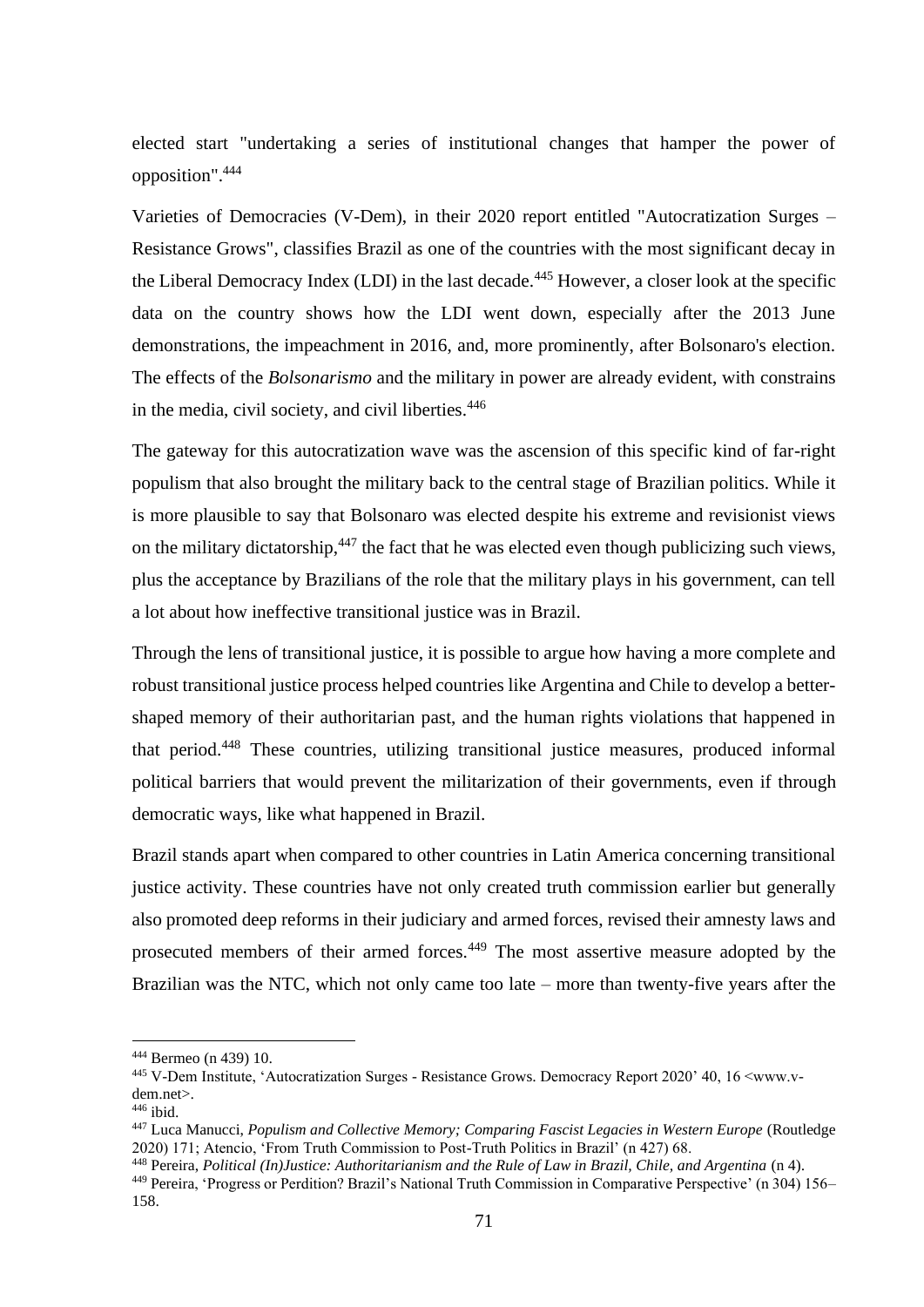transition to democracy – but also failed to see its recommendations being implemented. Atencio argues that if the recommendations of the NTC were applied decades earlier, the dictatorship nostalgia in Brazil would find a more inhospitable ambient to thrive.<sup>450</sup>

This military participation in a democracy would not be possible in countries with a more negative view of their armed forces, such as Argentina or Chile. The controlled transition by the military in Brazil, along with the lesser number of causalities, allowed then to keep prestige within the post-authoritarian Brazil. Data from Latinobarómetro in 2018, concerning the confidence in the armed forces, illustrate how the military in Brazil, different from the other countries in the southern cone, was still trusted by the population even after the dictatorship years.<sup>451</sup> According to the Datafolha institute, in a pool of June of 2019, the armed forces are the most trustworthy national institution, being the political parties the least.<sup>452</sup>

Simultaneously, the literature on transitional justice also shows how it can impact regime consolidation<sup>453</sup>. Brazil, even though reaching satisfactory levels of democratization until  $2017<sup>454</sup>$ , had left, by not dealing properly with its past, more prone to the kind of autocratization that is deepening since 2013, or more prominent, since Bolsonaro's election.

In 2009 only 12% of Brazilians said they were "not at all satisfied" with democracy in their country. This number, no more than a decade later, in 2018 was 46%.<sup>455</sup> The disenchantment with democracy, and the political system overall, when added with the trust in the military, paved the way, among other relevant factors, for this specific and extremely dangerous to democracy type of radical right populism.

The failed politics of memory during the delayed implementation of transitional justice in Brazil, evidences how the process of transitional justice can (when well performed) present a shield against authoritarian revivals. That is not to say that it would turn Brazilian democracy immune to the far-right populism, and the dangers it represents as a global challenge. Nevertheless, it can be said that it would not allow certain kinds of populism to flourish in the

<sup>450</sup> Atencio, 'From Truth Commission to Post-Truth Politics in Brazil' (n 427) 71–72.

<sup>451</sup> 'Latinobarómetro 2018' <https://www.latinobarometro.org/latOnline.jsp>.

<sup>452</sup> Guilherme Magalhães, 'Confiança Nas Forças Armadas Segue Como a Maior, Diz Datafolha; Nos Partidos é a Menor' (*Folha de São Paulo*, 10 July 2019) <https://www1.folha.uol.com.br/poder/2019/07/confianca-nas-forcasarmadas-segue-como-a-maior-diz-datafolha-nos-partidos-e-a-menor.shtml> accessed 5 August 2020.

<sup>453</sup> Anja Mihr, 'Regime Consolidation through Transitional Justice in Europe: The Cases of Germany, Spain and Turkey' (2017) 11 International Journal of Transitional Justice 113.

<sup>454</sup> Scott Mainwaring and others, 'The Fates of Third-Wave Democracies The Fates of Third-Wave Democracies' (2019) 30 99.

 $455$  For comparison, in 2018 when asked the same question Argentinians and Chileans pooled 26,4% and 9,3% respectively, see 'Latinobarómetro 2018' (n 451).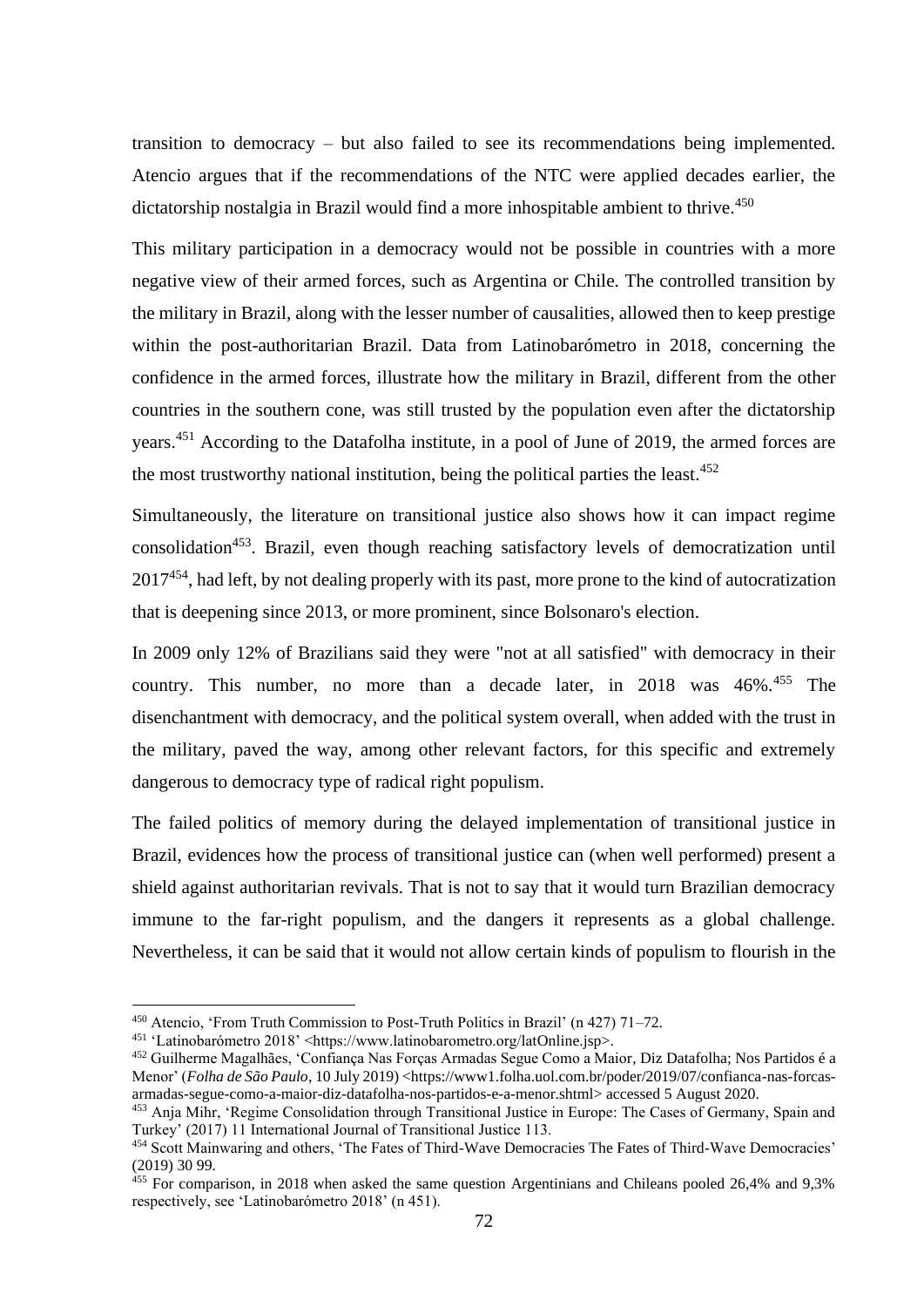political scenario. The proper implementation of transitional justice can create a scenario where Bolsonaro, a former military that praises the dictatorship, becomes an unviable vessel for this kind of political trend.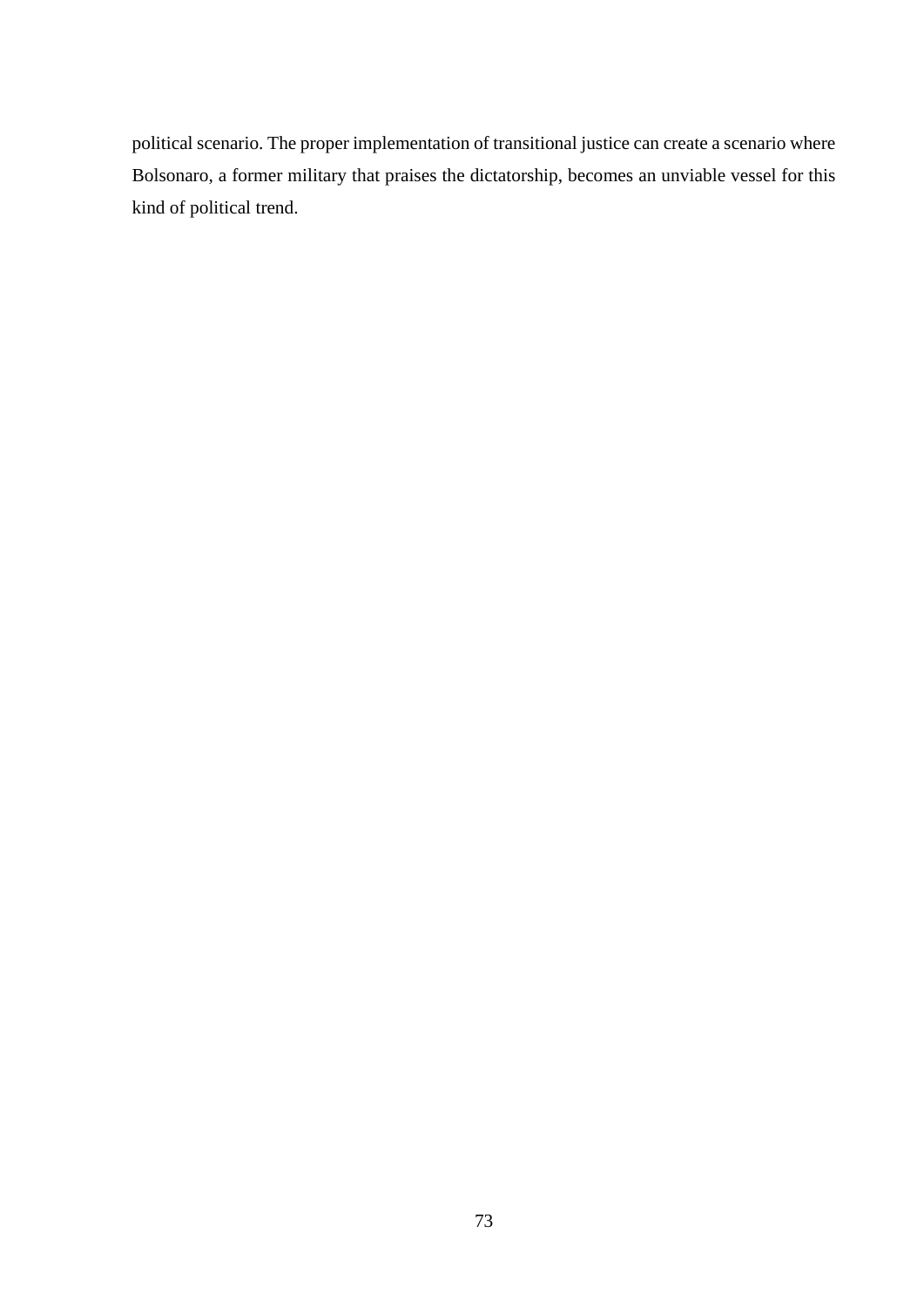## **CONCLUSION**

"Gradually, then suddenly".<sup>456</sup> This is how Bolsonaro's far-right populism conquered Brazil and brought the military back to the central stage of politics more than thirty years after the Dictatorship had ended. Brazilian democracy faces its greatest challenge since the democratization in 1985.

This research argued that Bolsonaro's far-right populism, which is marked by the militarization of Brazilian politics, found success in Brazil partially because of the delayed implementation of transitional justice in the country, which prevented Brazilians from creating a collective national memory about the 1964-1985 dictatorship.

The political turmoil that takes place in Brazil since 2013 that led to the surprising election of Bolsonaro in 2018 is phenomena without full explanations yet. This dissertation contributed to the construction of such an explanation by evidencing how a proper reckoning of the authoritarian past in Brazil would strengthen its process of democratization. In this sense, the victory of far-right populism and the dictatorship nostalgia in the country is directly related to the process of transitional justice in the country.

The negotiated transition to democracy and the legal façade of the military regime are still significant obstacles to the adoption of transitional justice by the Brazilian state. Moreover, the persistence of the 1979 Amnesty Law greatly delimitated the transitional justice experience in Brazil to an extensive reparation programme, while truth-seeking initiatives lagged for decades and struggled to share their findings with significant outreach and none state agents were brought to justice.

The Worker's Party administrations (2003-2016) represented a shift in the transitional justice in Brazil where the reparation commissions were expanded and re-oriented to truth-seeking and memorialization. The 2011 truth commission is the most significant symbol of this new stateled approach. Nevertheless, it faced similar problems and was ultimately unable to promote justice for the victims of the Dictatorship or have a game-changing role in the politics of memory.

The transitional process in Brazil failed to be truly inclusive to its population and to promote democracy itself. The effects of this failure in the politics of memory are seen now with an

<sup>456</sup> As a famous quote by Ernest Hemingway in the *The Sun Also Rises* (Charles Scribner's Sons 1954) 136.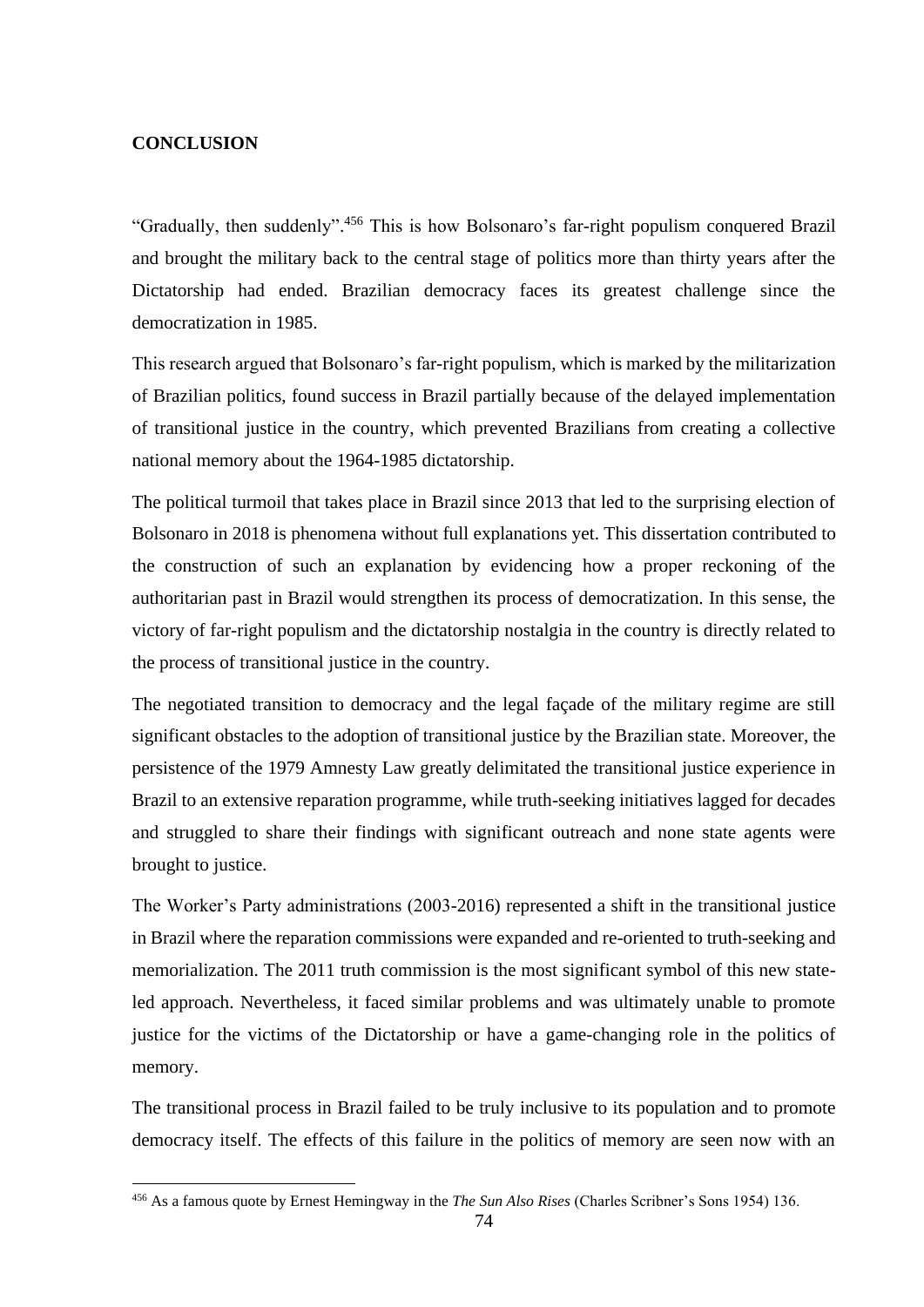unprecedented process of autocratization under a democratic regime. The transitional justice experience in Brazil was unable to form a shared understanding of the past and proved itself too fragile and dependent on a specific political scenario to thrive.

Thus, the Brazilian case can be a significant one to the discussion of the relationship between transitional justice and the politics of memory. While there is still no definitive consensus on if dealing with the past is always the better way for societies to make sense of their authoritarian past, at least in Brazil, the option for amnesia showed in the long-term a significant fragility in its process of democratization.

In this sense, this research argues that a robust, thorough, and holistic implementation of transitional justice measures can create an immunity barrier to authoritarianism revivals, especially in the case of Brazil, where the polarisation of the political in 2018 echoed the scenario of 1964 that preceded the coup by the armed forces. Further research questions can be dedicated to exploring how countries that adopted similar transitional justice strategies as Brazil, such as Spain, may be fated to the same challenges that having an unresolved past brought to the Brazilian democracy.

At the end of the first year of his term, Bolsonaro had the worst evaluation of all the elected presidents since democratization, with 32% of the population approving his government,<sup>457</sup> which was enhanced by the country's poor economic performance (linked with a series of austerity measures), a series of diplomatic crisis, and the involvement of the Bolsonaro family in corruption scandals. During this political crisis, Eduardo Bolsonaro, federal congressman and son of the president, said that a moment of rupture is coming. In his words, "it is not a matter of 'if' but 'when' it is going to happen".<sup>458</sup> Previously, he already mentioned that a "new AI-5" could be introduced "if the left radicalises to that point".<sup>459</sup>

The pact for amnesia that marked the Brazilian transition proved itself to be particularly dangerous to the democracy in the country in the long-term. The authoritarian past only resurfaced in the public sphere used as a political tool for the far-right populism, which is

<sup>457</sup> Daniel Marcelino, Fábio Zambeli and Lucas Helfstein, 'Bolsonaro Tem a Pior Popularidade Entre Presidentes No Primeiro Ano Desde 1987' ( *JOTA Info*, 4 October 2019)  $\langle$ https://www.jota.info/paywall?redirect\_to=//www.jota.info/dados/aprovacao-dos-presidentes/bolsonaro-tem-opior-primeiro-ano-04102019> accessed 5 August 2020.

<sup>458</sup> 'Eduardo Bolsonaro vê "momento de Ruptura" e Cogita Adoção de "Medida Enérgica" Por Presidente' (*G1 - Política*, 28 May 2020) <https://g1.globo.com/politica/noticia/2020/05/28/deputado-eduardo-bolsonaro-cogitanecessidade-de-medida-energica-do-presidente.ghtml> accessed 6 August 2020.

<sup>459</sup> Henry Austin, 'Bolsonaro's Son Criticised for Suggesting Brazil's Government Adopt Dictatorship-Era Tactics' (*The Independent*, 1 November 2019) <https://www.independent.co.uk/news/world/americas/brazil-jairbolsonaro-far-right-eduardo-bolsonaro-military-dicatatorship-a9180256.html> accessed 6 August 2020.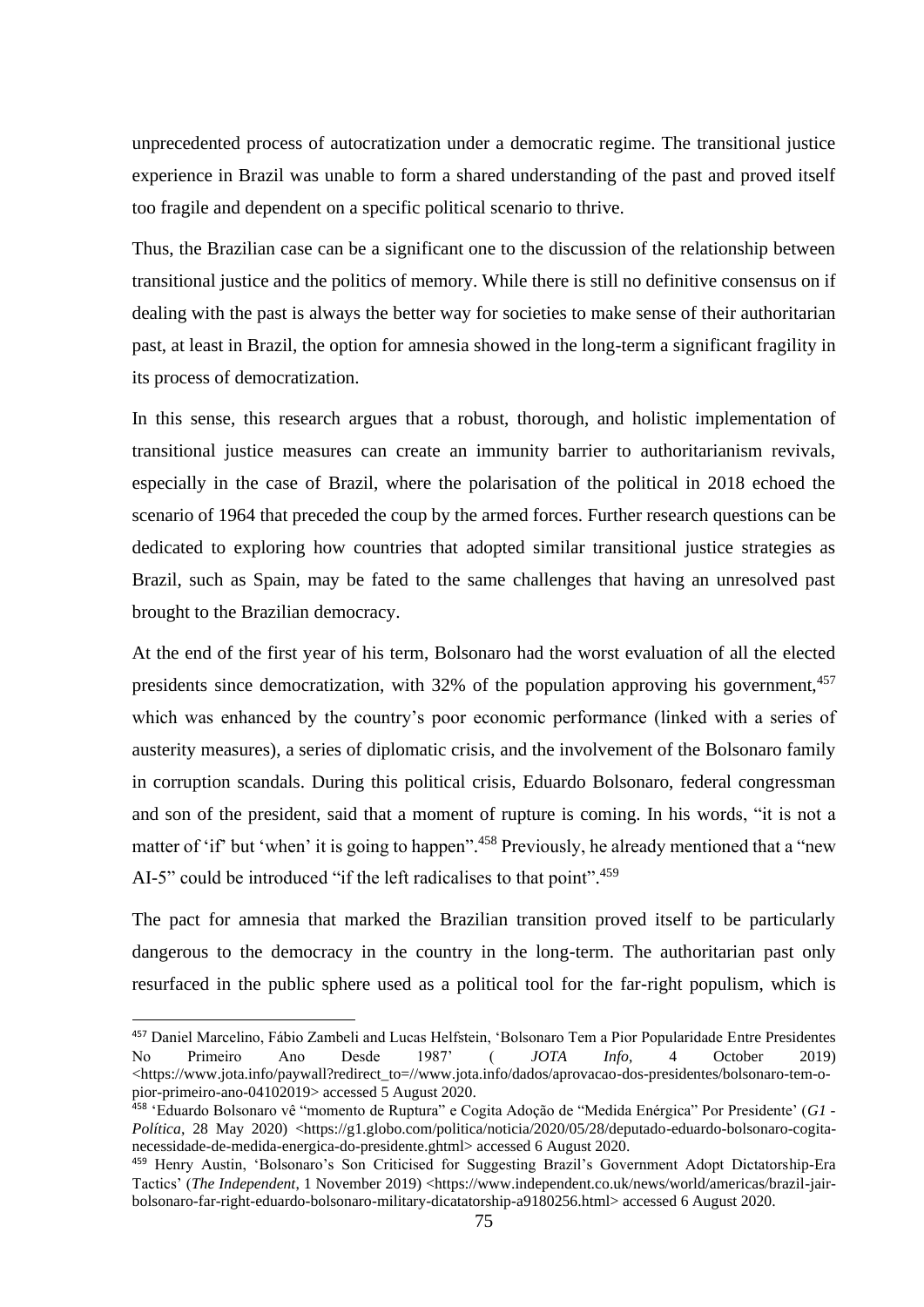thriving to the detriment of democracy itself. Under the horizon of fast autocratization, Brazil is fighting not only for its present but also for its past.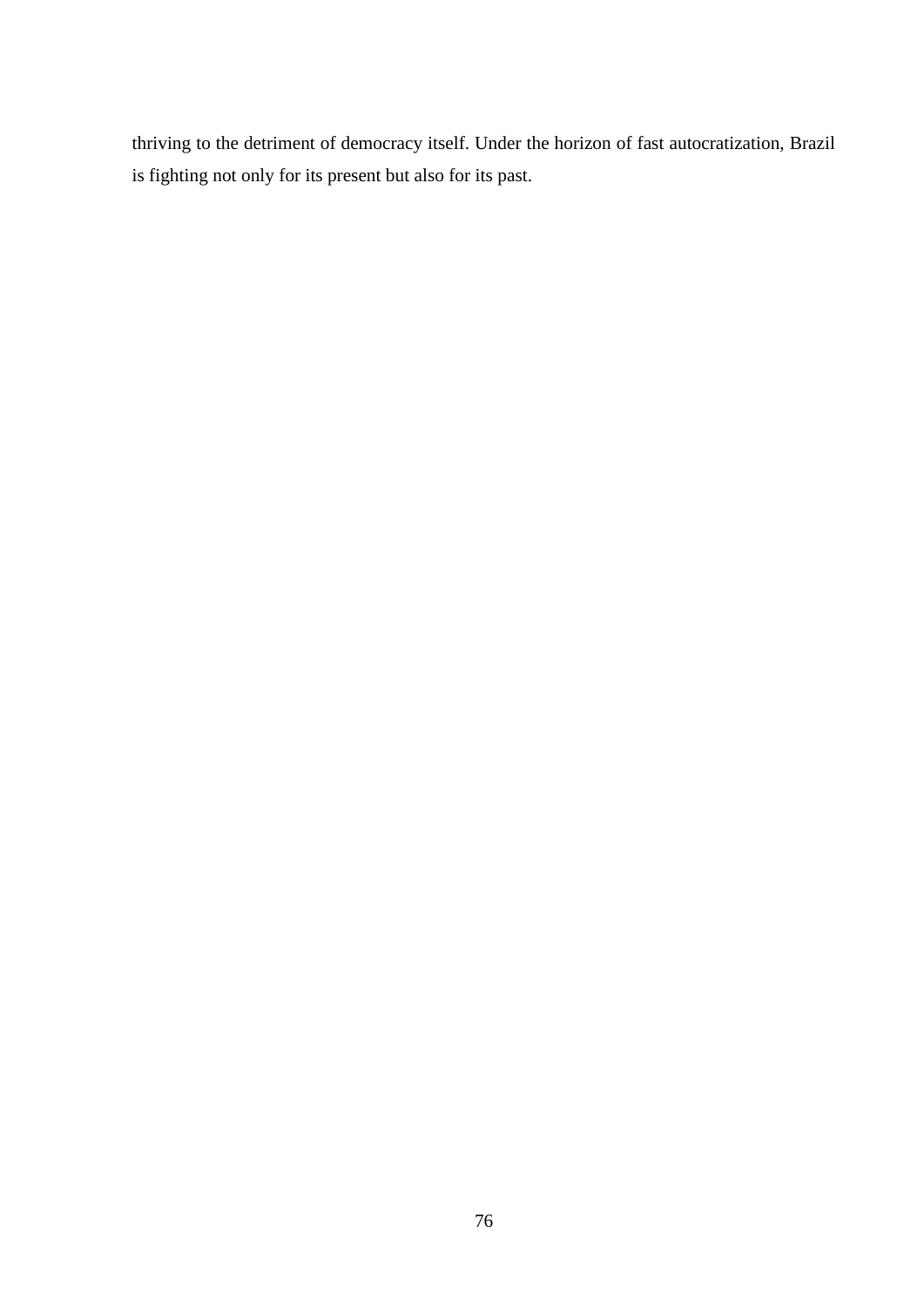## **REFERENCES**

Abrão P and Torelly M, 'Mutações Do Conceito de Anistia Na Justiça de Transição Brasileira: A Terceira Fase Da Luta Pela Anistia' in C Prittwitz and others (eds), *Justiça de Transição: Análises Comparadas Brasil-Alemanha* (2015)

Agamben G, *State of Exception* (University of Chicago Press 2005)

Allo AK, 'The Show in the Show Trial: Contextualising the Politicization of the Courtroom' (2010) 15 Barry Law Review 41

Almeida R de, 'The Broken Wave: Evangelicals and Conservatism in the Brazilian Crisis' (2020) 10 HAU: Journal of Ethnographic Theory 32

Alvarez SE, *Engendering Democracy in Brazil: Women's Movements in Transition Politics* (Princeton University Press 1990)

Anderson B, *Imagined Communities: Reflections on the Origin and Spread of Nationalism* (Verso 2016)

Anderson P, *Brazil Apart: 1964-2019* (Verso Books 2019)

Angelo V de, 'Saudade Dos Militares: Os Pedidos de Retorno Das Forças Armadas Ao Poder No Brasil' (2018) 5 REB - Revista de Estudios Brasileños 93

Apfelbaum E, 'Halbwachs and the Social Properties of Memory' in Susannah Radstone and Bill Schwarz (eds), *Memory: Histories, Theories, Debates* (Fordham Univ Press 2010)

Arns PE and of São Paulo (Brazil) CCA, *Brasil, Nunca Mais* (Vozes 1985)

Arthur P, 'How "Transitions" Reshaped Human Rights: A Conceptual History of Transitional Justice' (2009) 31 Human Rights Quarterly 321

Arzheimer K, 'Explaining Electoral Support for the Radical Right', *The Oxford Handbook of the Radical Right* (2018)

Atencio R, *Memory's Turn: Reckoning with Dictatorship in Brazil* (University of Wisconsin Press 2014)

——, 'From Truth Commission to Post-Truth Politics in Brazil' (2019) 118 Current History 68

Austin H, 'Bolsonaro's Son Criticised for Suggesting Brazil's Government Adopt Dictatorship-Era Tactics ' (*The Independent*, 1 November 2019) <https://www.independent.co.uk/news/world/americas/brazil-jair-bolsonaro-farright-eduardo-bolsonaro-military-dicatatorship-a9180256.html> accessed 6 August 2020

Bakiner O, 'Truth Commission Impact: An Assessment of How Commissions Influence Politics and Society' (2014) 8 International Journal of Transitional Justice 6

——, *Truth Commissions : Memory, Power, and Legitimacy* (University of Pennsylvania Press 2016)

Bang H and Marsh D, 'Populism: A Major Threat to Democracy?' (2018) 39 Policy Studies 352

Barahona de Brito A, 'Introduction' in P Barahona de Brito, Alexandra; Enriquez; C.; Aguilar (ed), *The Politics of Memory: Transitional Justice in Democratazing Societies* (OUP Oxford 2001)

——, 'Transitional Justice and Memory: Exploring Perspectives' (2010) 15 South European Society and Politics 359

——, '"Justiça Transicional" Em Câmera Lenta: O Caso Do Brasil' in Antonio Costa Pinto and Francisco Carlos Palmomanes Martinho (eds), *O Passado que não Passa: A sombra das ditaduras na Europa do Sul e na América Latina* (Civilização Brasileira 2012)

Barón F, 'O Inquietante "Fenômeno Bolsonaro"' (*El País*, 2014) <https://brasil.elpais.com/brasil/2014/10/07/politica/1412684374\_628594.html> accessed 17 July 2020

Bell C, 'Transitional Justice, Interdisciplinarity and the State of the "Field" or "Non-Field"' (2008) 3 International Journal of Transitional Justice 5

Bermeo N, 'On Democratic Backsliding' (2016) 27 Journal of Democracy 5

Bethell L and Castro C, 'Politics in Brazil Under Military Rule, 1964-1985' in Leslie Bethell (ed), *Cambridge History of Latin America - Volume IX: Brazil since 1930* (Cambridge University Press 2008)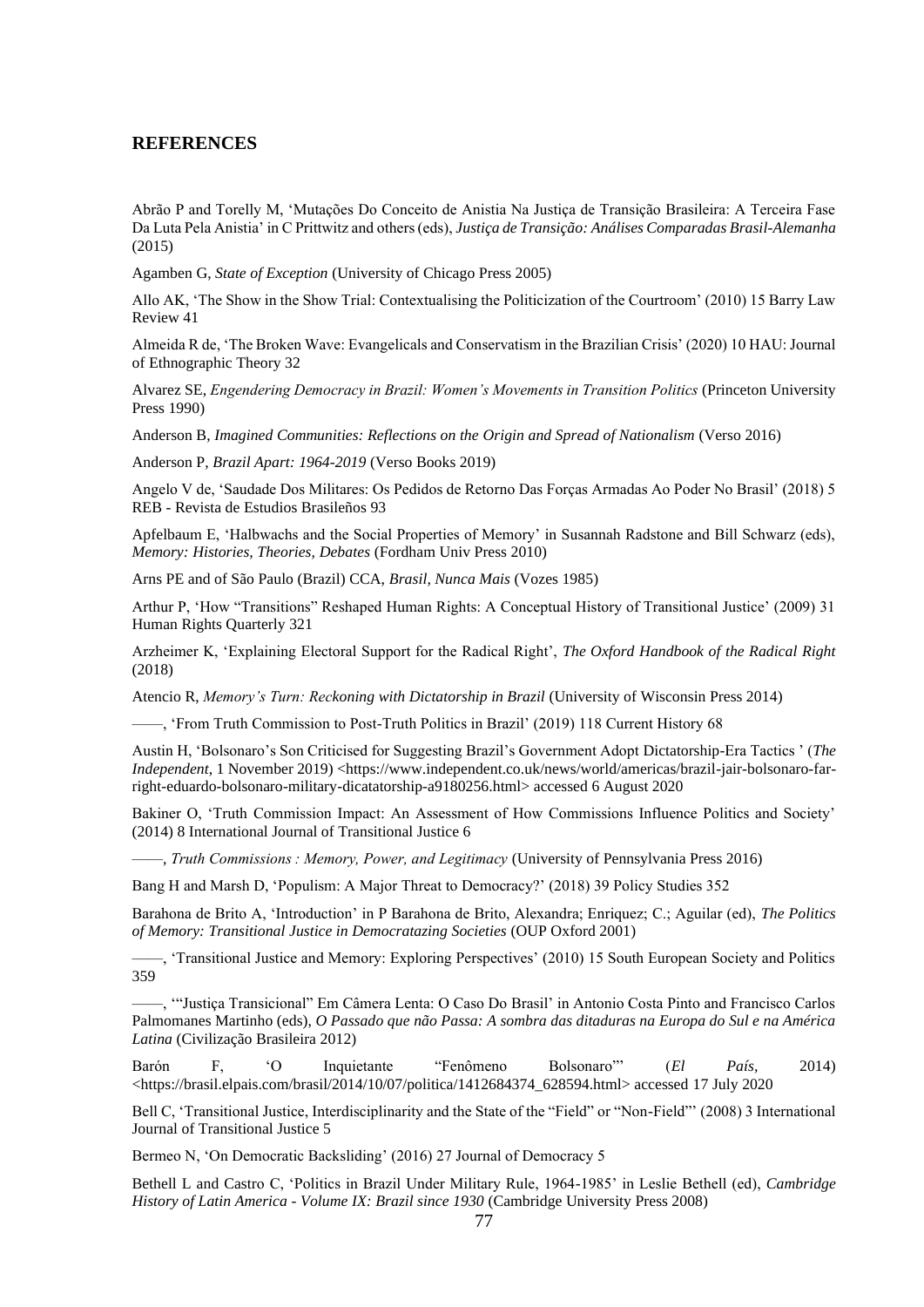Bethell L and Nicolau J, 'Politics in Brazil, 1985-2002' in Leslie Bethell (ed), *The Cambridge History of Latin America, Volume IX - Brazil since 1930* (Cambridge University Press 2008)

'Bolsonaro Diz Que Não Houve Ditadura No Brasil e Que Regime Teve "probleminhas" ' (*IstoÉ*, 27 March 2019) <https://istoe.com.br/comemoracao-de-1964-ficara-dentro-dos-quarteis-diz-bolsonaro-em-entrevista-na-tv/> accessed 5 August 2020

Bolsonaro J, 'Outra Opnião: Comissão de Retaliação' (*O Globo*, 26 September 2011) <https://oglobo.globo.com/opiniao/outra-opiniao-comissao-de-retaliacao-2866269> accessed 5 August 2020

Braga R and Purdy S, 'A Precarious Hegemony: Neo-Liberalism, Social Struggles, and the End of Lulismo in Brazil' (2019) 16 Globalizations 201

Carvalho L, *Valsa Brasileira: Do Boom Ao Caos Econômico* (Todavia 2018)

Carvalho LM, *O Cadete e o Capitão: A Vida de Jair Bolsonaro No Quartel* (Todavia 2019)

Chapman AR and Ball P, 'The Truth of Truth Commissions: Comparative Lessons from Haiti, South Africa, and Guatemala' (2001) 23 Human Rights Quarterly 1

CNV, 'Comissão Nacional Da Verdade - Relatório' (2014)

Codato A, 'A Political History of the Brazilian Transition: From Military Dictatorship to Democracy' (2005) 2 Revista de Sociologia e Política 83

Connerton P, *How Societies Remember* (Cambridge University Press 1989)

Crocker DA, 'Reckoning with Past Wrongs: A Normative Framework' (1999) 13 Ethics and International Affairs 43

Daly E, 'Truth Skepticism: An Inquiry into the Value of Truth in Times of Transition' (2008) 2 International Journal of Transitional Justice 23

de Almeida G lecker, 'Undoing Brazil's Dictatorial Past' in Natascha Mueller-Hirth and Sandra Rios Oyola (eds), *Time and Temporality in Transitional and Post-Conflict Societies* (Routledge 2018)

de Almeida Teles J, 'The Araguaia Guerrilla War (1972–1974): Armed Resistance to the Brazilian Dictatorship' (2017) 44 Latin American Perspectives 30

——, 'Democratic Transition and Conciliation: Human Rights and the Legacy of the Brazilian Dictatorship' in N Schneider (ed), *The Brazilian Truth Commission: Local, National and Global Perspectives* (Berghahn Books 2019)

de Carvalho JM, *Forças Armadas e Política No Brasil* (Todavia 2019)

de Carvalho O, 'Militares e a Memória Nacional' (31 December 2000) <https://olavodecarvalho.org/militares-ea-memoria-nacional/> accessed 4 August 2020

'Defensores de Direitos Humanos Repudiam Intervenção de Temer Na Comissão de Anistia ' (*Ponte Jornalismo*, 3 September 2016) <https://ponte.org/governo-temer-intervem-na-comissao-da-anistia/> accessed 29 July 2020

Deo A, 'Uma Transição à Long Terme: A Institucionalização Da Autocracia Burguesa No Brasil' in M Pinheiro (ed), *Ditadura: o que resta da transição* (Boitempo Editorial 2015)

Dreifuss RA, *1964, a Conquista Do Estado: Ação Política, Poder e Golpe de Classe* (Vozes 2006)

Eatwell R and Goodwin M, *National Populism: The Revolt Against Liberal Democracy* (Penguin Books Limited 2018)

'Eduardo Bolsonaro vê "momento de Ruptura" e Cogita Adoção de "Medida Enérgica" Por Presidente ' (*G1 - Política*, 28 May 2020) <https://g1.globo.com/politica/noticia/2020/05/28/deputado-eduardo-bolsonaro-cogitanecessidade-de-medida-energica-do-presidente.ghtml> accessed 6 August 2020

Elster J, 'Coming to Terms with the Past. A Framework for the Study of Justice in the Transition to Democracy' (1998) 39 European Journal of Sociology 7

——, *Closing the Books: Transitional Justice in Historical Perspective* (2004)

—— 'Em 26 Anos, Bolsonaro Apresentou 171 Projetos; Dois Foram Aprovados' (*GaúchaZH*, 2017) <https://gauchazh.clicrbs.com.br/politica/noticia/2017/07/em-26-anos-bolsonaro-apresentou-171-projetos-doisforam-aprovados-9850750.html> accessed 17 June 2020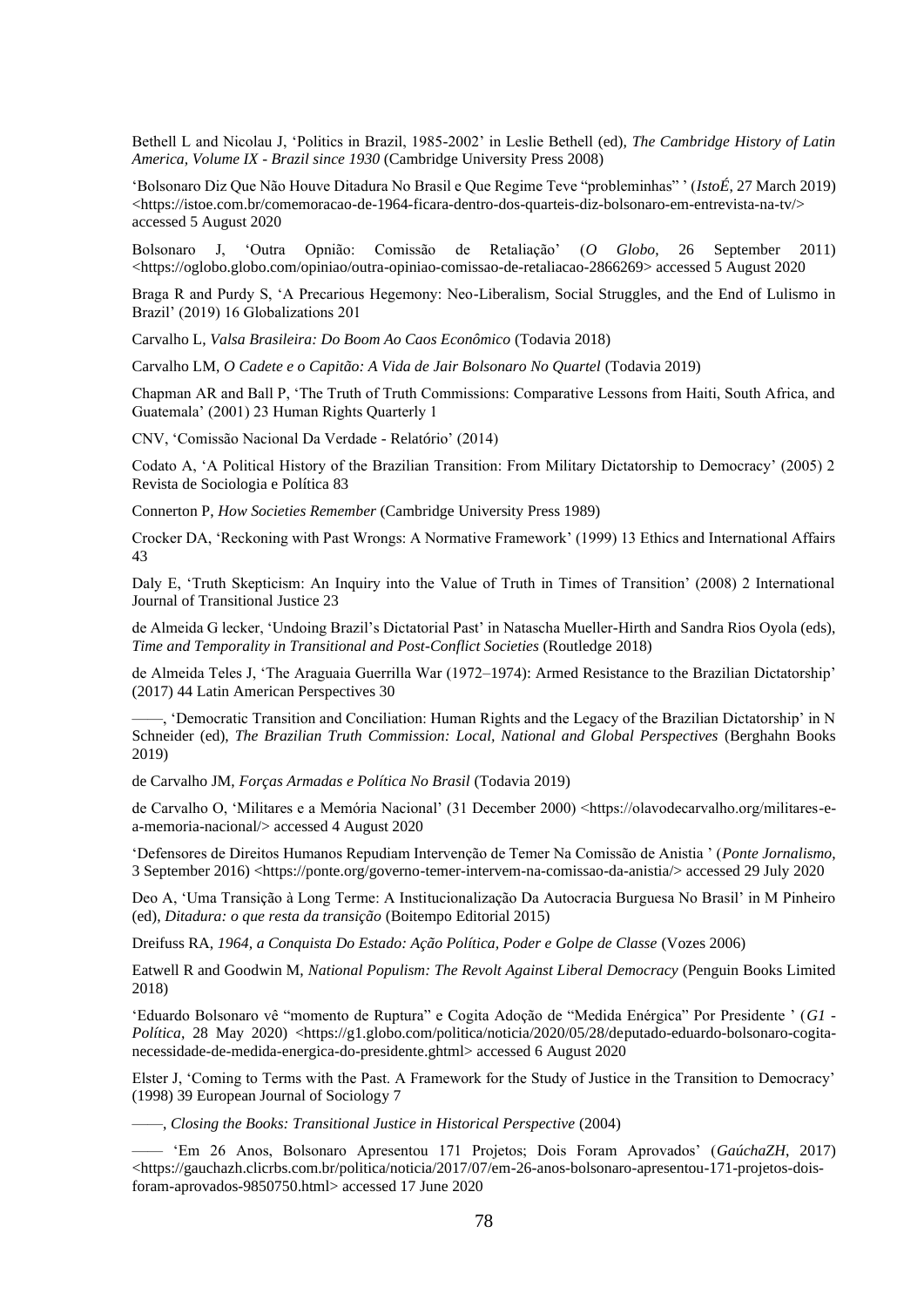Fernandes M, 'Mudanças Do Governo Bolsonaro Em Comissões Desmontam Anos de Políticas de Reparação Da Ditadura ' (*HuffPost Brasil*, 1 February 2020) <https://www.huffpostbrasil.com/entry/comissos-ditadurabolsonaro\_br\_5e2eed99c5b6779e9c37adc1?guccounter=1&guce\_referrer=aHR0cHM6Ly93d3cuZ29vZ2xlLm vbS8&guce\_referrer\_sig=AQAAANmoXm-6EvlA7inJOOKi7eFnc1G7k30

CIdRqOLw\_eBEya7Z\_TC4V1rE8PsxLK6F0fZdhA6gMbYHbET6BaXQsdGnnWqxsLQdsTheSurDrHiRyRlY rGf-Z5a8CzBS1eB0-vOnRbE5Wl6jyFV0bjDy5EWNY4U7LifJ1\_ICuoc0OF> accessed 29 July 2020

Ferreira de Brito AP and Ferreira MLM, 'As Reivindicações Por Memória e Verdade e a Comissão Nacional Da Verdade: Construindo a Memória Social Sobre o Período Militar No Brasil' in Emílio Peluso Neder Meyer and Marcelo Andrade Cattoni De Oliveira (eds), *Justiça de Transição nos 25 anos da Constituição de 1988* (Initia Via 2014)

Finchelstein F, *A Brief History of Fascist Lies* (1st edn, University of California Press 2020)

Finchelstein F and Urbinati N, 'On Populism and Democracy' (2018) 1 Populism 15

Fisher KJ, 'Defining a Relationship between Transitional Justice and Jus Post Bellum: A Call and an Opportunity for Post-Conflict Justice' [2018] Journal of International Political Theory

Fletcher LE, Weinstein HM and Rowen J, 'Context, Timing and the Dynamics of Transitional Justice: A Historical Perspective' (2009) 31 Human Rights Quarterly 163

Foa RS and Mounk Y, 'The Signs of Deconsolidation' (2017) 28 Journal of Democracy 5

Fontes P and Corrêa LR, 'Labor and Dictatorship in Brazil: A Historiographical Review' (2018) 93 International Labor and Working-Class History 27

Gaspari E, *A Ditadura Envergonhada: As Ilusões Armadas* (Companhia das Letras 2002)

——, *A Ditadura Escancarada: As Ilusoes Armadas* (Companhia das Letras 2002)

——, *A Ditadura Derrotada* (Editora Intrinseca 2014)

——, *A Ditadura Encurralada* (Editora Intrinseca 2014)

——, *A Ditadura Acabada* (Editora Intrinseca 2017)

Goldstein AA, 'The New Far-Right in Brazil and the Construction of a Right-Wing Order' (2019) 46 Latin American Perspectives 245

Green JN, *We Cannot Remain Silent* (Duke University Press 2010)

Green JN, Langland V and Schwarcz LM, *The Brazil Reader: History, Culture, Politics* (Duke University Press 2018)

Halbwachs M, *La Mémoire Collective* (A Michel 1997)

Hawkins KA, 'The Ideational Approach', *Routledge Handbook of Global Populism* (2018)

Hayner P, *Unspeakable Truths: Transitional Justice and the Challenge of Truth Commissions* (2 ed, Taylor & Francis 2010)

Hemingway E, *The Sun Also Rises* (Charles Scribner's Sons 1954)

Hom SK and Yamamoto EK, 'Collective Memory, History, and Social Justice' (2000) 47 UCLA L Rev 1747

Hunter W and Sugiyama NB, 'Assessing the Bolsa Família' [2017] Democratic Brazil Divided 131

Huntington S, *The Third Wave: Democratization in the Late Twentieth Century* (University of Oklahoma Press 1993)

Inter-American Court of Human Rights, 'Case of Gomes Lund Et Al . (" Guerrilha Do Araguaia ") V . Brazil' (2010) 2010

Jelin E, 'Los Derechos Humanos y La Memoria de La Violencia Política y La Represión: La Construcción de Un Campo Nuevo En Las Ciencias Sociales' (2004) 27 Estudios Sociales 91

Kaiser AJ, 'Woman Who Bolsonaro Insulted: "Our President-Elect Encourages Rape"' (*The Guardian*, 2018) <https://www.theguardian.com/world/2018/dec/23/maria-do-rosario-jair-bolsonaro-brazil-rape> accessed 17 July 2020

Karstedt S, 'Introduction: The Legacy of Maurice Halbwachs' in S Karstedt (ed), *Legal Institutions and Collective*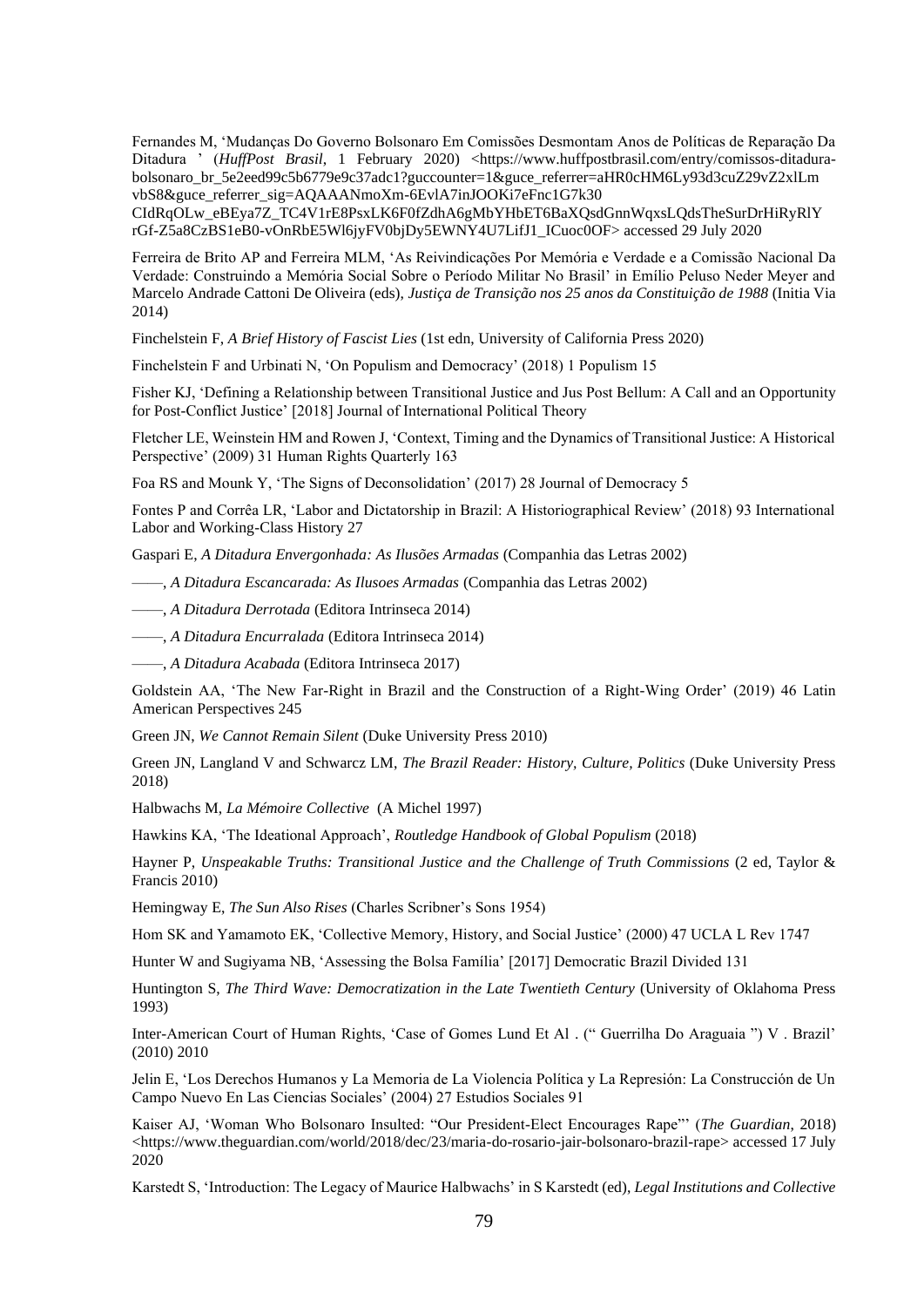*Memories* (Hart 2009)

Kingstone PR and Power TJ, 'Introduction: A Fourth Decade of Brazilian Democracy' [2017] Democratic Brazil Divided 3

Langland V, *Speaking of Flowers: Student Movements and the Making and Remembering of 1968 in Military Brazil* (2013)

'Latinobarómetro 2018' <https://www.latinobarometro.org/latOnline.jsp>

Leebaw B, 'The Irreconcilable Goals of Transitional Justice' (2016) 2 The New Legal Realism 201

Lemos TT, 'Justiça de Transição e 1988 Ou Sobre Porque Precisamos de Um Constitucionalismo Transicional e Políticas de Justa Memória Permanentes' in Lucas Azevedo Paulino (ed), *Constituição, democracia e jurisdição: um panorama dos últimos 30 anos* (IDDE 2018)

Lis L, 'TCU Decide Apurar Quantos Militares Ocupam Cargos Civis No Governo Bolsonaro' (*G1 Política*, 2020)  $\langle$ https://g1.globo.com/politica/noticia/2020/06/17/tcu-decide-apurar-quantos-militares-ocupam-cargos-civis-nogoverno-bolsonaro.ghtml>

López R, 'Legalising Collective Remembrance after Mass Atrocities' in Fraser M Ottanelli S. Elizabeth Bird (ed), *The Performance of Memory as Transitional Justice* (2015)

Lührmann A and Lindberg SI, 'A Third Wave of Autocratization Is Here: What Is New about It?' (2019) 26 Democratization 1095 <https://doi.org/10.1080/13510347.2019.1582029>

'Lula: Brazil's Jailed Ex-Leader Barred from Presidential Race by Electoral Court ' (*BBC News*, 1 September 2018) <https://www.bbc.com/news/world-latin-america-45380237> accessed 9 August 2020

Madeira JL, 'When It's So Hard to Relate: Can Legal Systems Mitigate the Trauma of Victim-Offender Relationships' (2009) 46 Hous L Rev 401

Magalhães G, 'Confiança Nas Forças Armadas Segue Como a Maior, Diz Datafolha; Nos Partidos é a Menor' (*Folha de São Paulo*, 10 July 2019) <https://www1.folha.uol.com.br/poder/2019/07/confianca-nas-forcasarmadas-segue-como-a-maior-diz-datafolha-nos-partidos-e-a-menor.shtml> accessed 5 August 2020

Magalhães M, *Sobre Lutas e Lágrimas: Uma Biografia de 2018, o Ano Em Que o Brasil Flertou Com o Apocalipse* (Editora Record 2019)

Mainwaring S and others, 'The Fates of Third-Wave Democracies The Fates of Third-Wave Democracies' (2019) 30 99

Manucci L, *Populism and Collective Memory; Comparing Fascist Legacies in Western Europe* (Routledge 2020)

Manuel Antonio GM, 'Human Rights in Processes of Democratisation' (1994) 26 Journal of Latin American Studies 221

Marcelino D, Zambeli F and Helfstein L, 'Bolsonaro Tem a Pior Popularidade Entre Presidentes No Primeiro Ano Desde 1987 ' ( *JOTA Info*, 4 October 2019) <https://www.jota.info/paywall?redirect\_to=//www.jota.info/dados/aprovacao-dos-presidentes/bolsonaro-tem-opior-primeiro-ano-04102019> accessed 5 August 2020

Martins Filho JR, 'The War of Memory: The Brazilian Military Dictatorship According to Militants and Military Men' (2009) 36 Latin American Perspectives 89

Martins JT de S and Pereira AW, 'The Politics of Human Rights' in Barry Amers (ed), *Routledge Handbook of Brazilian Politics* (Routledge 2018)

Mazui G, '"Você Acredita Em Comissão Da Verdade?", Diz Bolsonaro Sobre Mortes Na Ditadura ' (*G1 - Política*, 30 July 2019) <https://g1.globo.com/politica/noticia/2019/07/30/acredita-em-comissao-da-verdade-dizbolsonaro-ao-falar-sobre-morte-de-pai-de-presidente-da-oab.ghtml> accessed 5 August 2020

——, 'Com Escolha de Braga Netto, Só Militares Ocupam Gabinetes de Ministros No Planalto' (*G1 Política*, 2020) <https://g1.globo.com/politica/noticia/2020/02/13/com-nomeacao-de-braga-neto-so-militares-ocupamgabinetes-de-ministros-no-planalto.ghtml> accessed 17 July 2020

McCann B, *The Throes of Democracy: Brazil since 1989* (Zed Books 2013)

Meyer EPN, 'Criminal Responsibility in Brazilian Transitional Justice: A Constitutional Interpretative Process under the Paradigm of International Human Rights Law' (2017) 4 Indonesian Journal of International &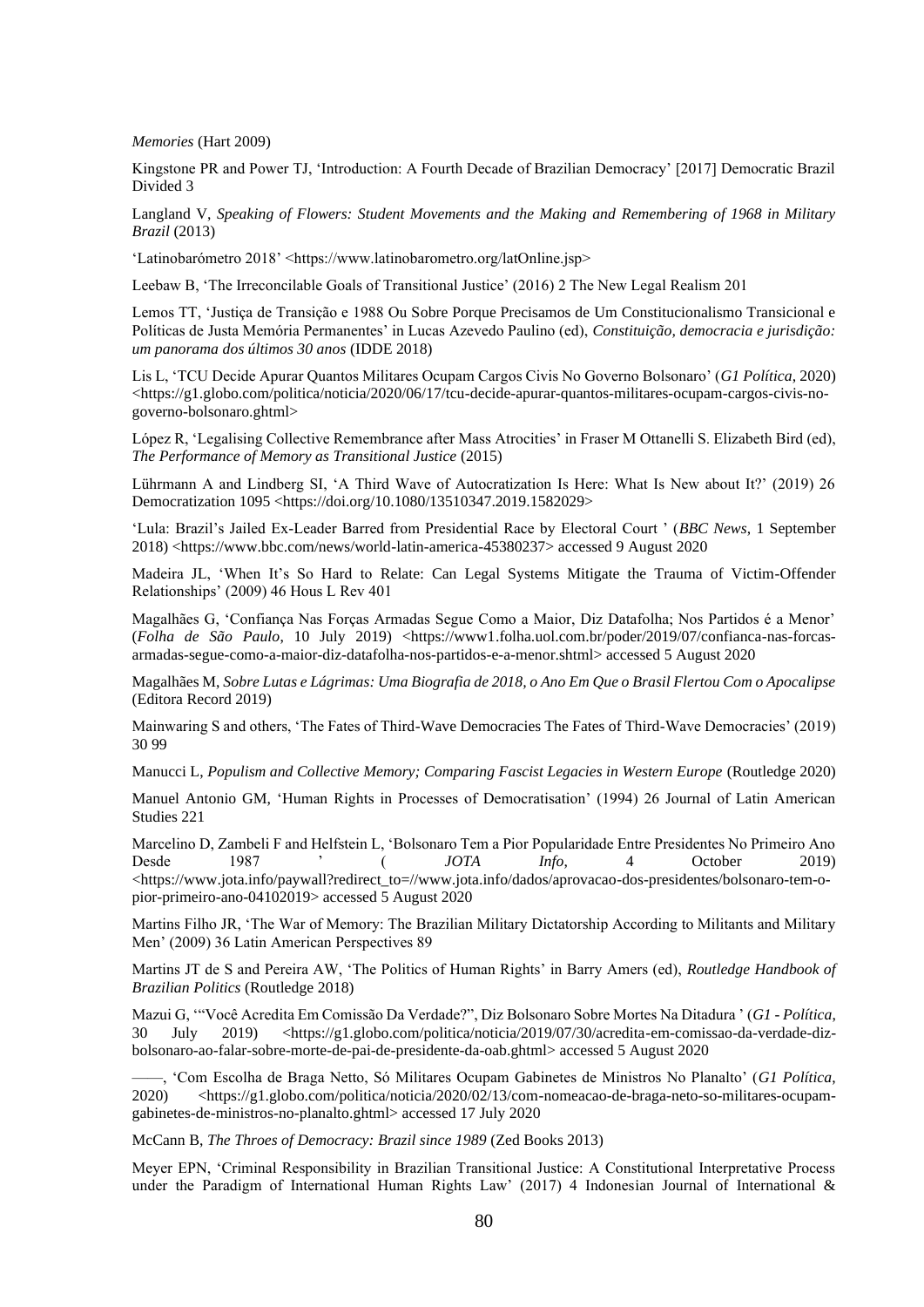Comparative Law 41

Mezarobba G, 'Between Reparations, Half Truths and Impunity: The Difficult Break with the Legacy of the Dictatorship in Brazil' [2010] Sur - International Journal on Human Rights 7

Mihai M, 'Transitional Justice and the Quest for Democracy: A Contribution to a Political Theory of Democratic Transformations' (2010) 23 Ratio Juris 183

Mihr A, 'Transitional Justice and the Quality of Democracy' (2013) 7 International Journal of Conflict and Violence 298

——, 'Regime Consolidation through Transitional Justice in Europe: The Cases of Germany, Spain and Turkey' (2017) 11 International Journal of Transitional Justice 113

Molden B, 'Resistant Pasts versus Mnemonic Hegemony: On the Power Relations of Collective Memory' (2016) 9 Memory Studies 125

Moreira FT, 'Para Além Das Casernas: Memória de Direita, Revanchismo e Justiça de Transição No Brasil' in Maria Paula Araujo and António Costa Pinto (eds), *Democratização, memória e justiça de transição nos países lusófonos* (Autografia and EDUPE 2017)

Motta RPS, 'The 1964 Coup and Dictatorship in Opinion Polls' (2015) 20 Tempo 1

Moura M and Corbellini J, *A Eleição Disruptiva: Por Que Bolsonaro Venceu* (Record 2019)

Moustafa T, 'Law and Courts in Authoritarian Regimes' (2014) 10 Annual Review of Law and Social Science 281

Mudde C, 'The Populist Zeitgeist' (2004) Government and Opposition

Mudde C and Kaltwasser CR, *Populism: A Very Short Introduction* (Oxford University Press 2017)

Müller J-W, *What Is Populism?* (Penguin Books Limited 2017)

Murphy C, *The Conceptual Foundations of Transitional Justice* (Cambridge University Press 2017)

Nagy R, 'Transitional Justice as Global Project: Critical Reflections' (2008) 29 Third World Quarterly 275

Napolitano M, *1964: História Do Regime Militar Brasileiro* (Editora Contexto 2014)

——, 'The Brazilian Military Regime, 1964–1985', *Oxford Research Encyclopedia of Latin American History* (2018)

Nery VE, 'Diretas Já: Mobilização de Massas Com Direção Burguesa' in M Pinheiro (ed), *Ditadura: o que resta da transição* (Boitempo Editorial 2015)

Neto OC, 'Neofascismo, "Nova República" e a Ascensão Das Direitas No Brasil' (2020) 10 Conhecer: debate entre o público e o privado 120

Nobre M, *Ponto-Final: A Guerra de Bolsonaro Contra a Democracia* (Todavia 2020)

O'Donnell G, *Modernization and Bureaucratic-Authoritarianism: Studies in South American Politics* (Institute of International Studies, University of California 1973)

of São Paulo (Brazil) CCA and others, *Torture in Brazil: A Report* (Vintage Books 1986)

Olick JK, Vinitzky-Seroussi V and Levy D, 'Introduction' in Jeffrey K Olick, Vered Vinitzky-Seroussi and Daniel Levy (eds), *The collective memory reader* (Oxford University Press 2011)

Osiel M, 'Ever Again : Legal Remembrance of Administrative Massacre' (1995) 144 University of Pennsylvania Law Review 463

——, *Mass Atrocity, Collective Memory, and the Law* (Transaction Publishers 1997)

Oyama T, *Tormenta: O Governo Bolsonaro: Crises, Intrigas e Segredos* (Companhia das Letras 2020)

Panepinto AM, 'The Right to the Truth in International Law: The Significance of Strasbourg's Contributions' (2017) 37 Legal Studies 739

Pereira AW, *Political (In)Justice: Authoritarianism and the Rule of Law in Brazil, Chile, and Argentina* (University of Pittsburgh Press 2005)

——, 'Bolsa Família and Democracy in Brazil' (2015) 36 Third World Quarterly 1682

——, 'Progress or Perdition? Brazil's National Truth Commission in Comparative Perspective' in Peter R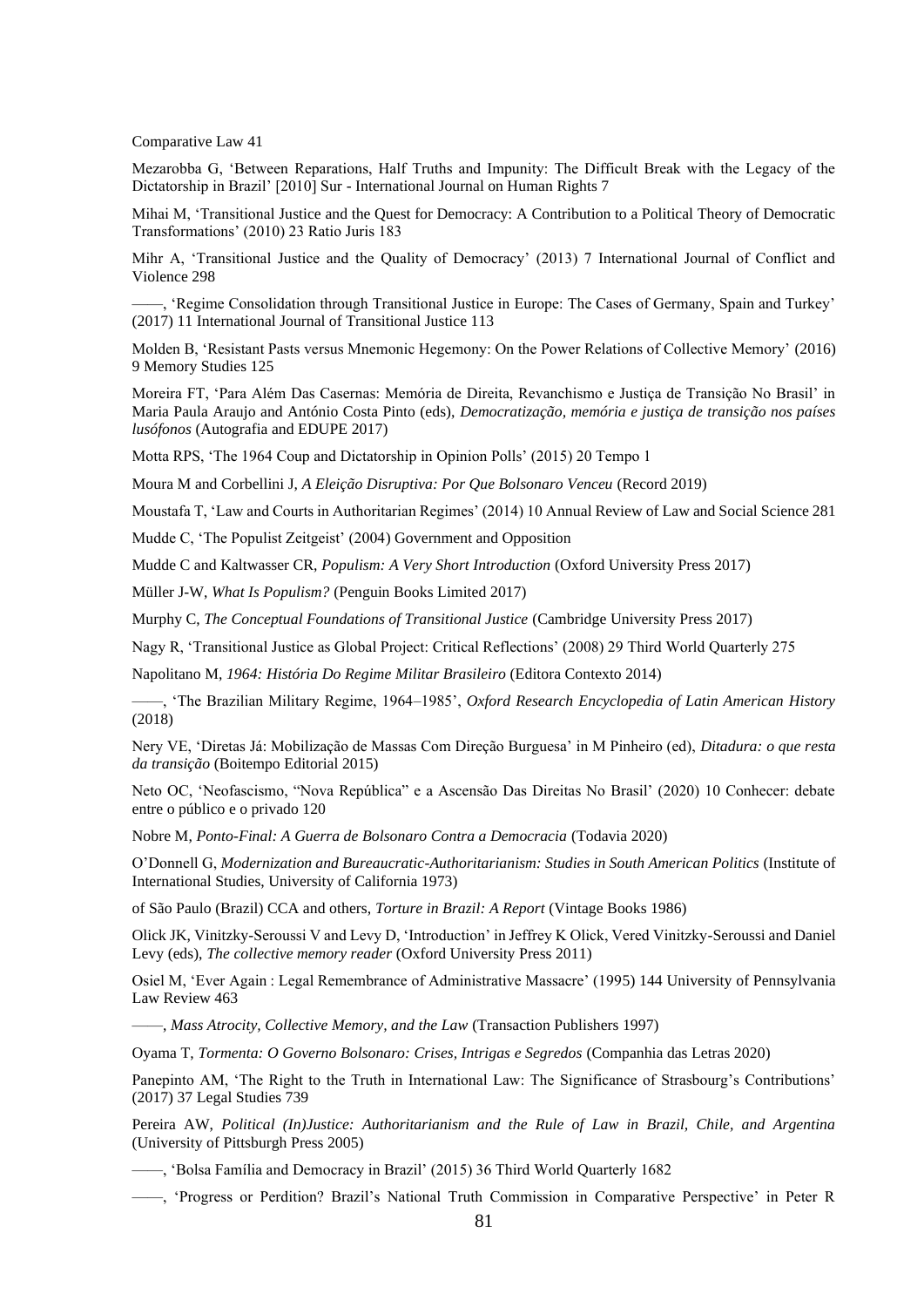Kingstone and Timothy J Power (eds), *Democratic Brazil Divided* (University of Pittsburgh Press 2017)

——, 'The US Role in the 1964 Coup in Brazil: A Reassessment' (2018) 37 Bulletin of Latin American Research 5

Phillips D, 'Jair Bolsonaro: Brazil Presidential Frontrunner Stabbed at Campaign Rally ' (*The Guardian*, 7 September 2018) <https://www.theguardian.com/world/2018/sep/06/brazil-jair-bolsonaro-far-right-presidentialcandidate-stabbed> accessed 9 August 2020

Pinheiro-Machado R, *Amanhã Vai Ser Maior: O Que Aconteceu Com o Brasil e Possíveis Rotas de Fuga Para a Crise Atual* (Planeta 2019)

Pinheiro-Machado R and Scalco LM, 'From Hope to Hate:The Rise of Conservative Subjectivity in Brazil' (2020) 10 HAU: Journal of Ethnographic Theory 21

Piovesan F, 'Direito Internacional Dos Direitos Humanos e Lei de Anistia: O Caso Brasileiro' in V Safatle and E Teles (eds), *O Que Resta da Ditadura: A Exceção Brasileira* (Boitempo Editorial 2019)

Popkin M and Roht‐Arriaza N, 'Truth as Justice: Investigatory Commissions in Latin America' (1995) 20 Law & Social Inquiry 79

Quadrat SV, 'The Skirmish of Memories and Political Violence in Dictatorial Brazil' in E Allier-montaño and E Crenzel (eds), *The Struggle for Memory in Latin America: Recent History and Political Violence* (Palgrave Macmillan 2015)

Quinalha RH, 'Com Quantos Lados Se Faz Uma Verdade? Notas Sobre a Comissão Nacional Da Verdade e a "Teoria Dos Dois Demônios"' (2013) 15 Revista Jurídica da Presidência 181

Radstone S and Schwarz B, 'Introduction: Mapping Memory' in Susannah Radstone and Bill Schwarz (eds), *Memory: Histories, Theories, Debates* (Fordham Univ Press 2010)

Reis DA, *Ditadura e Democracia No Brasil: Do Golpe de 1964 à Constituição de 1988* (Zahar 2014)

'Report on Allegations of Torture in Brazil ' (1972) <https://anistia.org.br/wp-content/uploads/2014/07/Relatórioda-Tortura-1972.pdf> accessed 8 August 2020

Ribeiro da Cunha P, 'Militares e Anistia No Brasil: Um Dueto Desarmônico' in V Safatle and E Teles (eds), *O Que Resta da Ditadura: A Exceção Brasileira* (Boitempo Editorial 2019)

Ridenti M, 'The Debate over Military (or Civilian-Military?) Dictatorship in Brazil in Historiographical Context' (2018) 37 Bulletin of Latin American Research 33

Roht–Arriaza N, 'The New Landscape of Transitional Justice' in Naomi Roht–Arriaza and Javier Mariezcurrena (eds), *Transitional Justice in the Twenty-First Century: Beyond Truth Versus Justice* (2006)

Rollemberg D and Thompson T, 'The Brazilian Exile Experience: Remaking Identities' (2007) 34 Latin American Perspectives 81

Rosenfeld GD, 'A Looming Crash or a Soft Landing? Forecasting the Future of the Memory "Industry"' (2009) 81 Journal of Modern History 122

Rotondi JV and Eisikovits N, 'Forgetting after War: A Qualified Defense' in Jack Volpe Corradetti, Claudio; Eisikovits, Nir; Rotondi (ed), *Theorizing Transitional Justice* (Routledge 2015)

Rudling A, '"I'm Not That Chained-Up Little Person" Four Paragons of Victimhood in Transitional Justice Discourse' (2019) 41 Human Rights Quarterly 421

Salomão L, 'Clube Militar vê Coleção de "calúnias" Em Relatório Da Comissão Da Verdade ' (*G1 - Política*, December 2014) <http://g1.globo.com/politica/noticia/2014/12/relatorio-e-absurdo-em-nome-da-causasocialista-diz-clube-militar.html> accessed 4 August 2020

Samuels D and Zucco C, ' Lulismo, Petismo , and the Future of Brazilian Politics ' (2014) 6 Journal of Politics in Latin America 129

Santos CM, 'Transitional Justice from the Margins: Legal Mobilization and Memory Politics in Brazil' in N Schneider and M Esparza (eds), *Legacies of state violence and transitional justice in Latin America : a Janusfaced paradigm?* (Lexington Books 2015)

Schneider AM, 'Legislative Efforts against Impunity in the 1979 Amnesty Debate in Brazil' (2018) 37 Bulletin of Latin American Research 18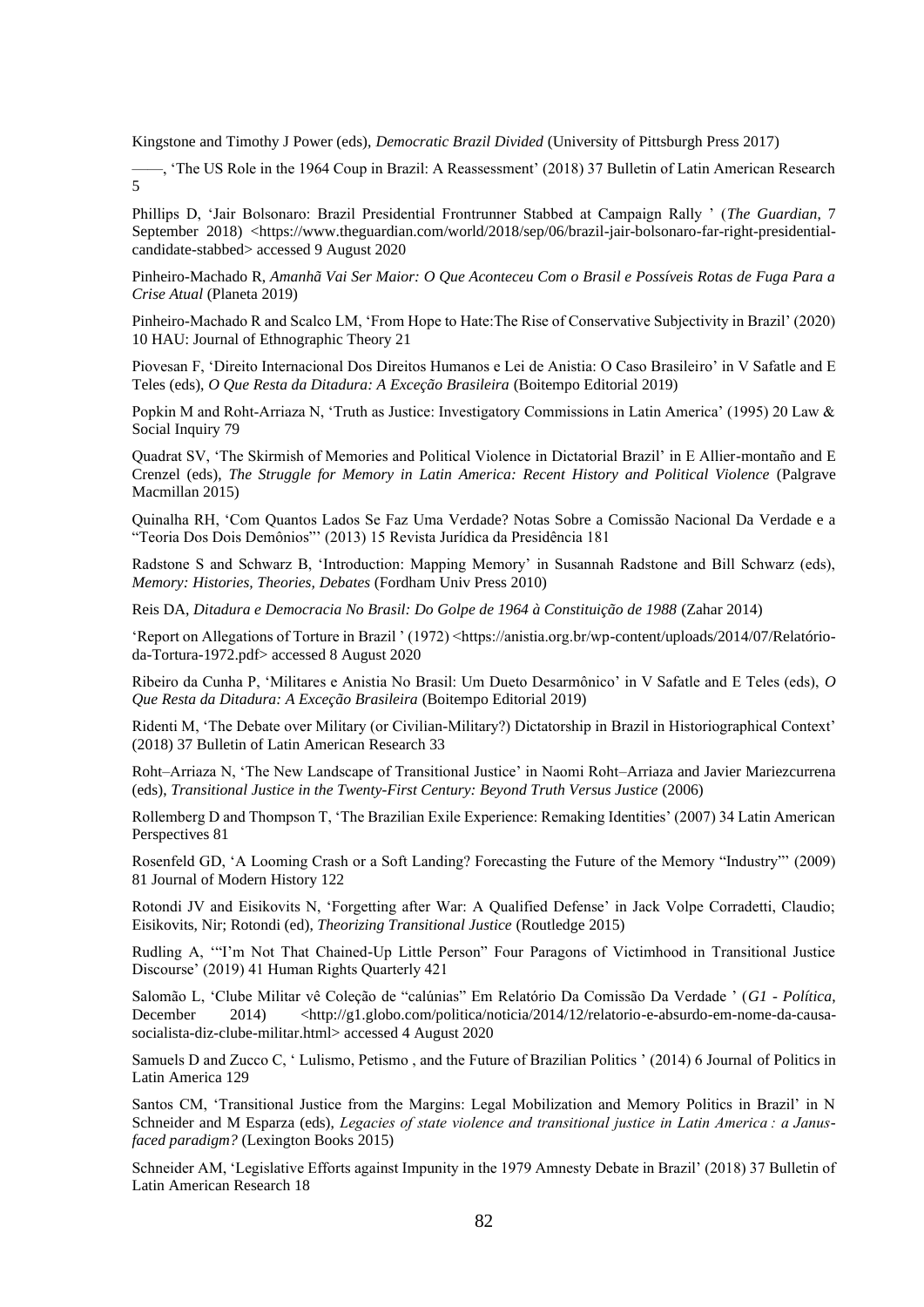Schneider N, 'Breaking the "Silence" of the Military Regime: New Politics of Memory in Brazil' (2011) 30 Bulletin of Latin American Research 198

——, 'Impunity in Post-Authoritarian Brazil: The Supreme Court's Recent Verdict on the Amnesty Law' [2011] European Review of Latin American and Caribbean Studies 39

——, '"Too Little Too Late" or "Premature"? The Brazilian Truth Commission and the Question of "Best Timing"' (2013) 19 Journal of Iberian and Latin American Research 149

——, 'Introduction: The Brazilian Truth Commission in Local, National and Global Perspective' in Nina Schneider (ed), *The Brazilian Truth Commision: Local, National and Global Perspective* (Berghahn 2019)

Schneider N and de Almeida GI, 'The Brazilian National Truth Commission (2012–2014) as a State-Commissioned History' in Berber Bevernage and Nico Wouters (eds), *The Palgrave Handbook of State-Sponsored History After 1945* (Palgrave Macmillan UK 2018)

Schudson M, *Watergate in American Memory: How We Remember, Forget, and Reconstruct the Past* (BasicBooks 1992)

Schwarcz LM and Starling H, *Brazil : A Biography* (Allen Lane 2018)

Shalders A, 'Governo Bolsonaro: Ministra Damares Alves Quer Endurecer Regras Para Indenizações de Perseguidos Do Regime Militar ' (*BBC News Brasil*, 13 February 2019) <https://www.bbc.com/portuguese/brasil-47206186> accessed 5 August 2020

Sharp DN, *Re-Thinking Transitional Justice for the 21st Century* (Cambridge University Press 2018)

Sikkink K, *Mixed Signals: U.S. Human Rights Policy and Latin America* (Cornell University Press 2007)

Sikkink K and Lutz E, 'The Justice Cascade: The Evolution and Impact of Foreign Human Rights Trials in Latin America' (2001) 2 Chicago Journal of International Law

Sikkink K and Walling CB, 'The Impact of Human Rights Trials in Latin America' (2007) 44 Journal of Peace Research 427

Simoni M, 'TCU Decide Levantar Número de Militares No Governo Bolsonaro' (*Metro1*, 2020)  $\langle$ https://www.metro1.com.br/noticias/politica/93514,tcu-decide-levantar-numero-de-militares-no-governobolsonaro> accessed 17 July 2020

Singer A, *Os Sentidos Do Lulismo: Reforma Gradual e Pacto Conservador* (Companhia das Letras 2012)

——, *O Lulismo Em Crise: Um Quebra-Cabeça Do Período Dilma (2011-2016)* (Companhia das Letras 2018)

Skidmore TE, *The Politics of Military Rule in Brazil, 1964-1985* (Oxford University Press 1990)

Sontag S, *Under the Sign of Saturn* (Farrar, Straus & Giroux 1980)

Sorano V and Néri F, 'Bolsonaro e Damares Trocam Integrantes Da Comissão Sobre Mortos e Desaparecidos Políticos ' (*G1 - Política*, 1 August 2019) <https://g1.globo.com/politica/noticia/2019/08/01/bolsonaro-e-damarestrocam-integrantes-da-comissao-sobre-mortos-e-desaparecidos-politicos.ghtml> accessed 5 August 2020

Spektor M, 'The United States and the 1964 Brazilian Military Coup' [2018] Oxford Research Encyclopedia of Latin American History 1

Stepan AC, 'Paths Toward Redemocratization: Theoretical and Comparative Considerations' in L O'Donnell, G; Schimitter, P; Whitehead (ed), *Transitions from Authoritarian Rule: Comparative Perspectives* (Johns Hopkins University Press 1986)

——, *Democratizing Brazil: Problems of Transition and Consolidation* (Oxford University Press 1989)

Stochero T, 'General Defende "despertar Para Luta Patriótica" Em Palestra No RS ' (*G1 - Política*, 20 October 2015) <http://g1.globo.com/politica/noticia/2015/10/general-defende-despertar-para-luta-patriotica-em-palestrano-rs.html> accessed 4 August 2020

Subotic J, 'Expanding the Scope of Post-Conflict Justice: Individual, State and Societal Responsibility for Mass Atrocity' (2011) 48 Journal of Peace Research 157

Sznajder M and Roniger L, 'Political Exile in Latin America' (2007) 34 Latin American Perspectives 7

(SEDH) SE dos DH da P da R, 'Direito à Verdade e à Memória: Comissão Especial Sobre Mortos e Desaparecidos Políticos' (2007)